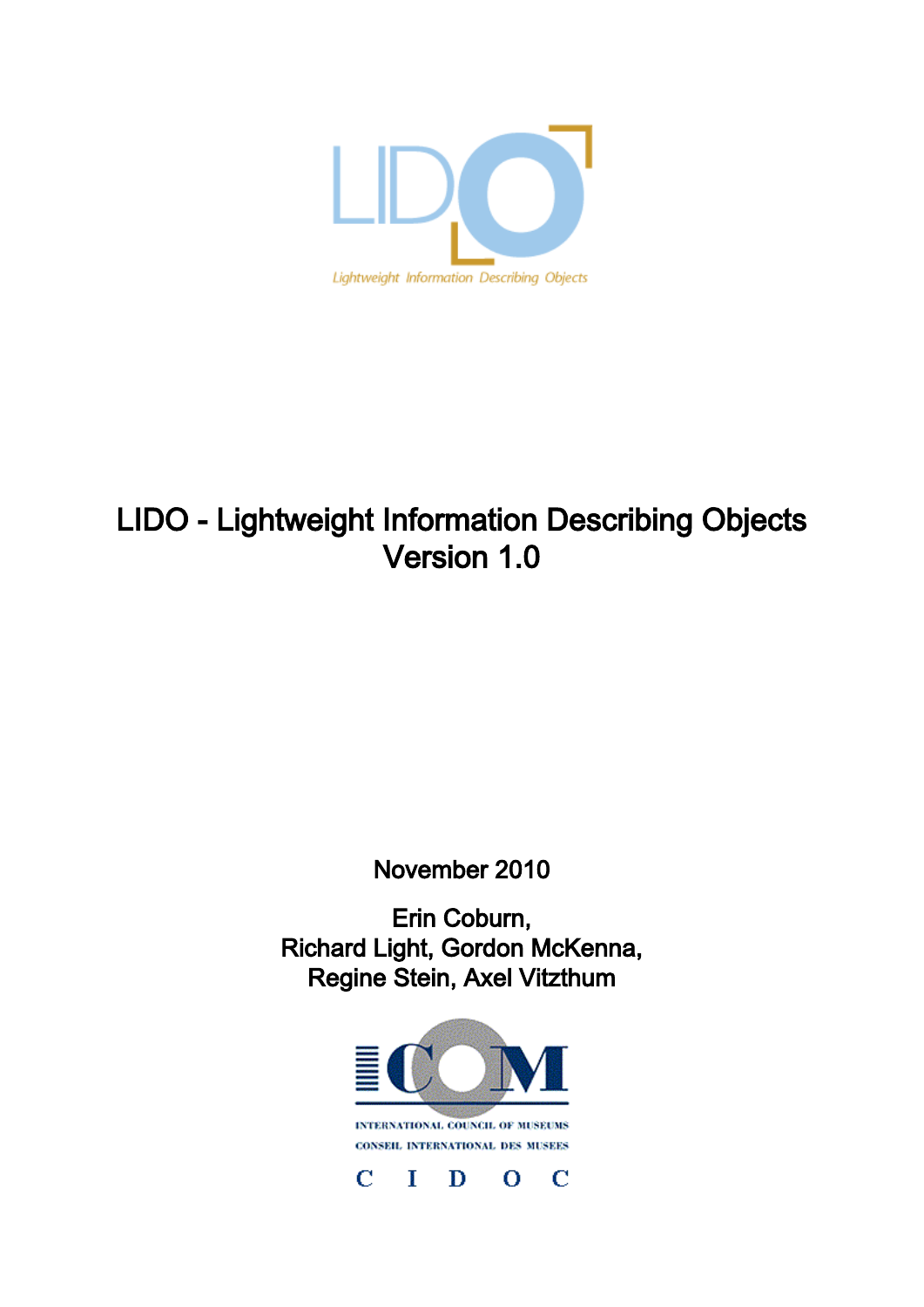#### LIDO v1.0 - Lightweight Information Describing Objects

ICOM-CIDOC Working Group Data Harvesting and Interchange

ARTstor, Collections Trust, Deutscher Museumsbund - Fachgruppe Dokumentation, Deutsches Dokumentationszentrum für Kunstgeschichte - Bildarchiv Foto Marburg, digiCULT-Verbund eG, Institut für Museumsforschung (SMB-PK), J. Paul Getty Trust, Zuse-Institut Berlin.

#### LIDO v1.0

Copyright 2009-2010 ICOM-CIDOC for the Data Harvesting and Interchange Working Group.

LIDO current version: 2010-11-08: http://www.lido-schema.org/schema/v1.0/lidov1.0.xsd

Prepared for the CIDOC Working Group Data Harvesting and Interchange, CDWA Lite/ museumdat Working Group, Collections Trust and Deutscher Museumsbund - Fachgruppe Dokumentation by: Erin Coburn - The Metropolitan Museum of Art (erin.coburn@metmuseum.org), Richard Light (richard@light.demon.co.uk), Gordon McKenna - Collections Trust (gordon@collectionstrust.org.uk), Regine Stein - Deutsches Dokumentationszentrum für Kunstgeschichte Bildarchiv Foto Marburg (r.stein@fotomarburg.de), Axel Vitzthum - digiCULT-Verbund eG (avitzthum@digicult.uni-kiel.de)

2010-11-08: version 1.0. This schema version provides a common, single schema for contributing content to cultural heritage repositories. It meets the requirements articulated by CDWA Lite, museumdat and SPECTRUM.

It is a substantial redesign and enhancement of the CDWA Lite and museumdat schemas based on recommendations of the CDWA Lite/museumdat Working Group, community feedback and further CIDOC-CRM analysis. It includes additional concepts to meet SPECTRUM requirements.

The schema supersedes both the CDWA Lite v1.1 schema and the museumdat v1.0 schema and serves as the harvesting schema for contributing museum information for resource discovery.

For most recent information on LIDO please refer to: http://www.lido-schema.org

LIDO name and logo courtesy Rob Lancefield.

-----------------------------------------------------------

#### SCHEMA USE NOTICE

LIDO XML schemas that are made available on the LIDO Web site (see http://www.lidoschema.org) are licensed under a Creative Commons Attribution-ShareAlike 3.0 License. You must include the following notice in the software and its documentation: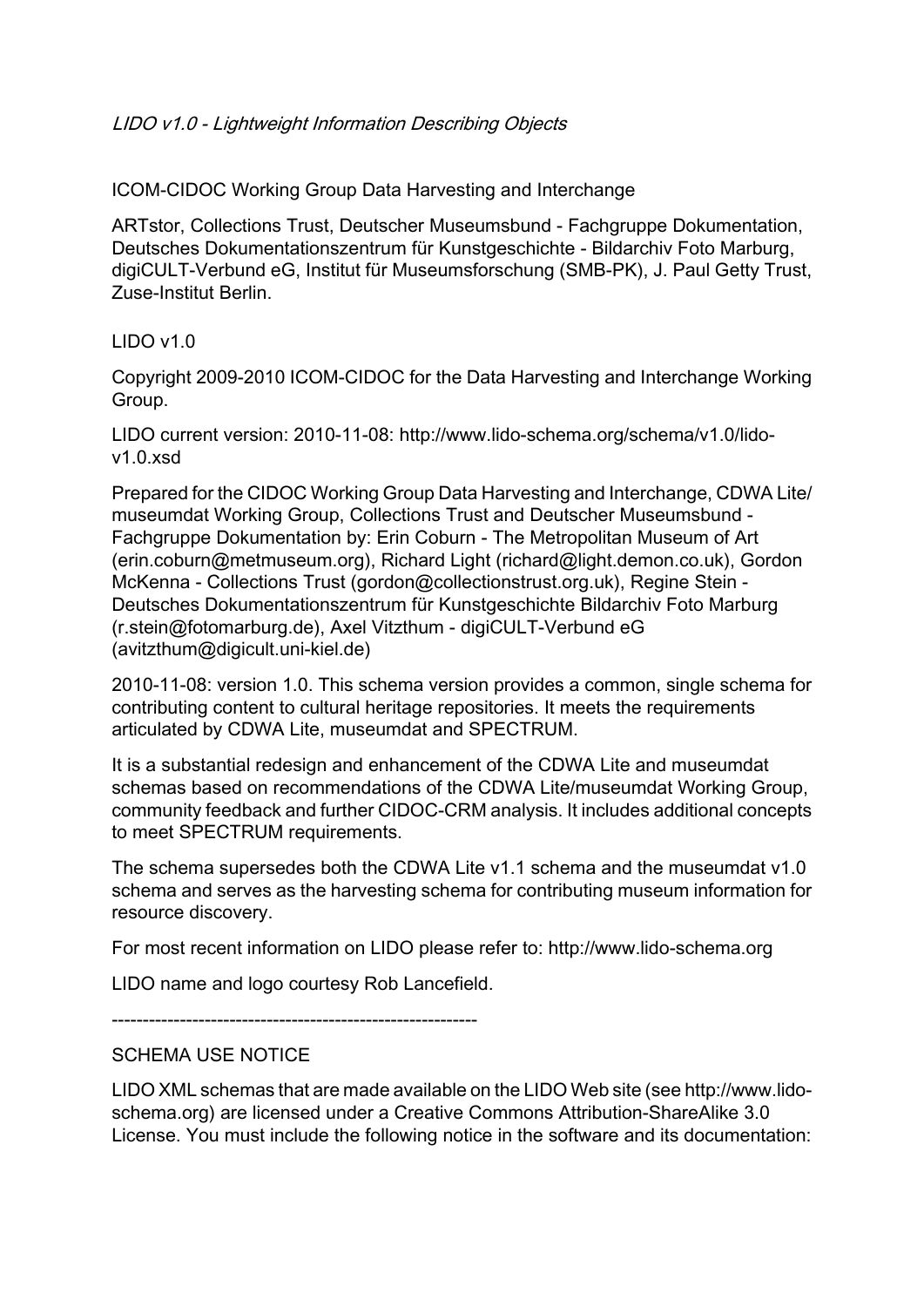"Portions of this software may use a LIDO XML schema Copyright (c) 2009-2010 ICOM-CIDOC for the Data Harvesting and Interchange Working Group. These are licensed under the Creative Commons 3.0 Attribution-ShareAlike license."

Whenever possible you should include links to LIDO (http://www.lido-schema.org) and to the license (http://creativecommons.org/licenses/by-sa/3.0/) as indicated in the notice above.

-----------------------------------------------------------

#### LIABILITY DISCLAIMER

LIDO is provided "as is," and ICOM-CIDOC make no representations or warranties, express or implied, including, but not limited to, warranties of merchantability, fitness for a particular purpose, non-infringement, or title; that the contents of the document are suitable for any purpose; not that the implementation of such contents will not infringe any third party patents, copyrights, trademarks or other rights.

ICOM-CIDOC will not be liable for any direct, indirect, special or consequential damages arising out of any use of LIDO or the performance or implementation of the contents thereof.

Generated from a TEI representation of LIDO schema:

Last Modified November 8, 2010 (v1.0)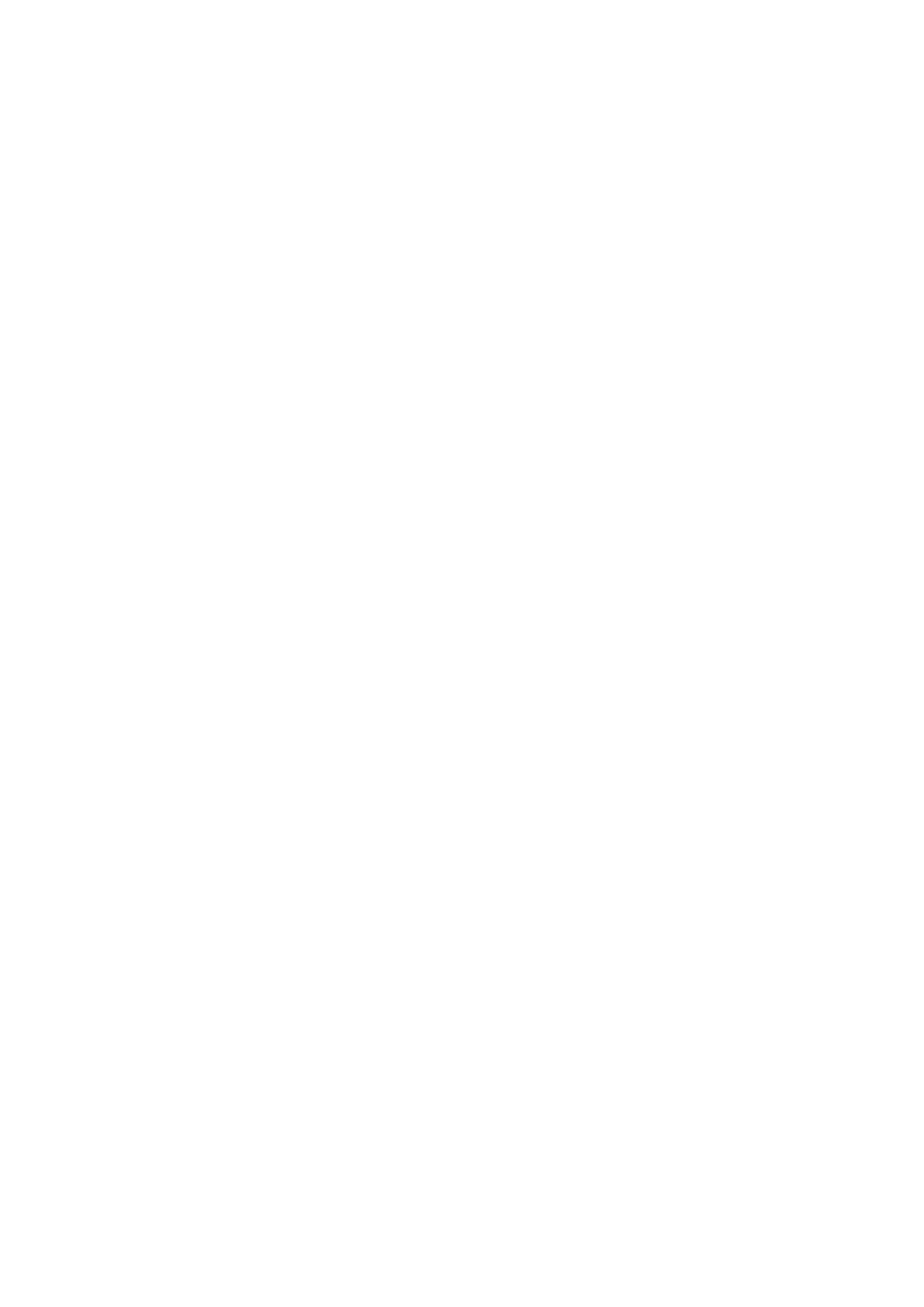# LIDO v1.0 - Lightweight Information **Describing Objects**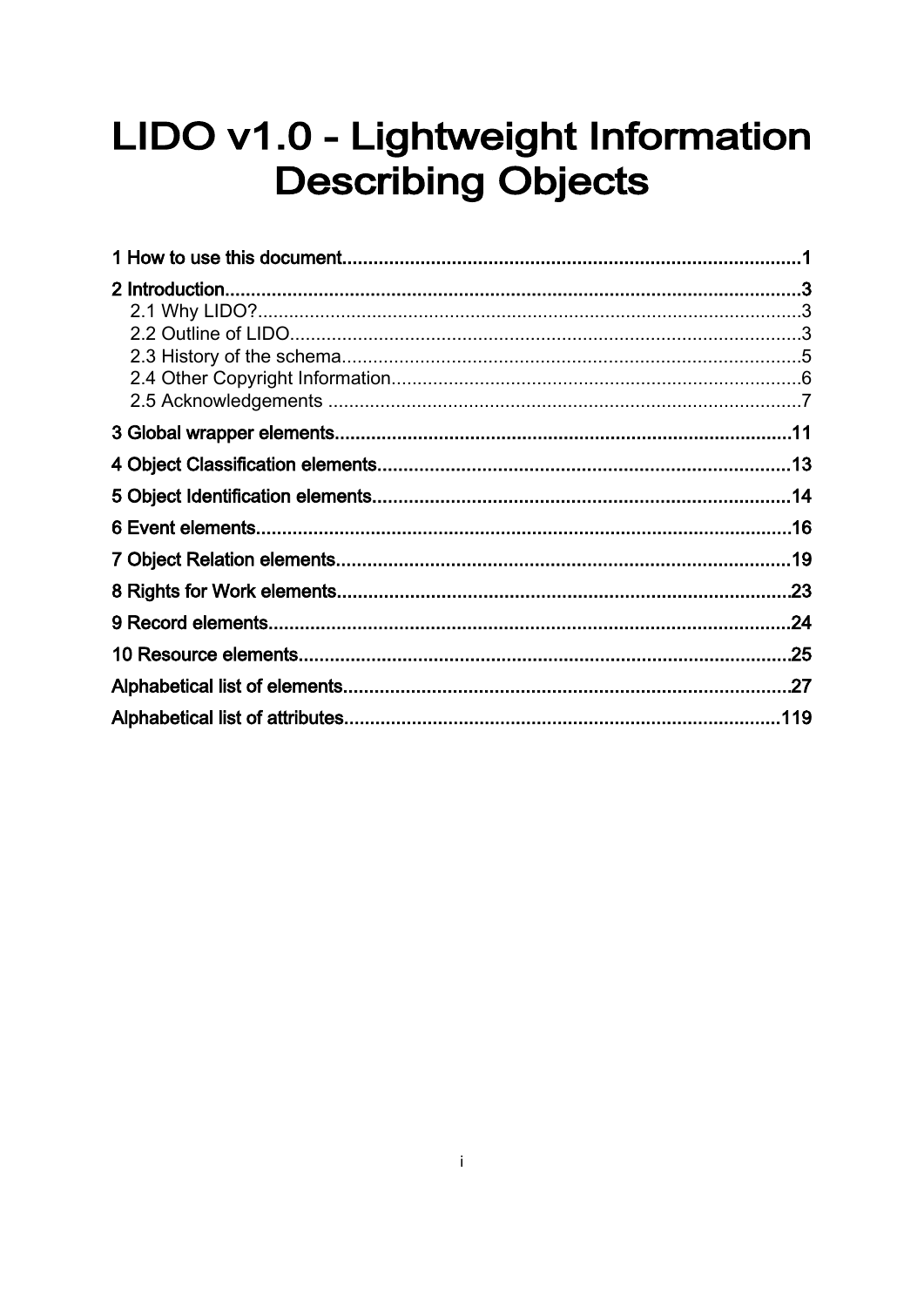LIDO v1.0 - Lightweight Information Describing Objects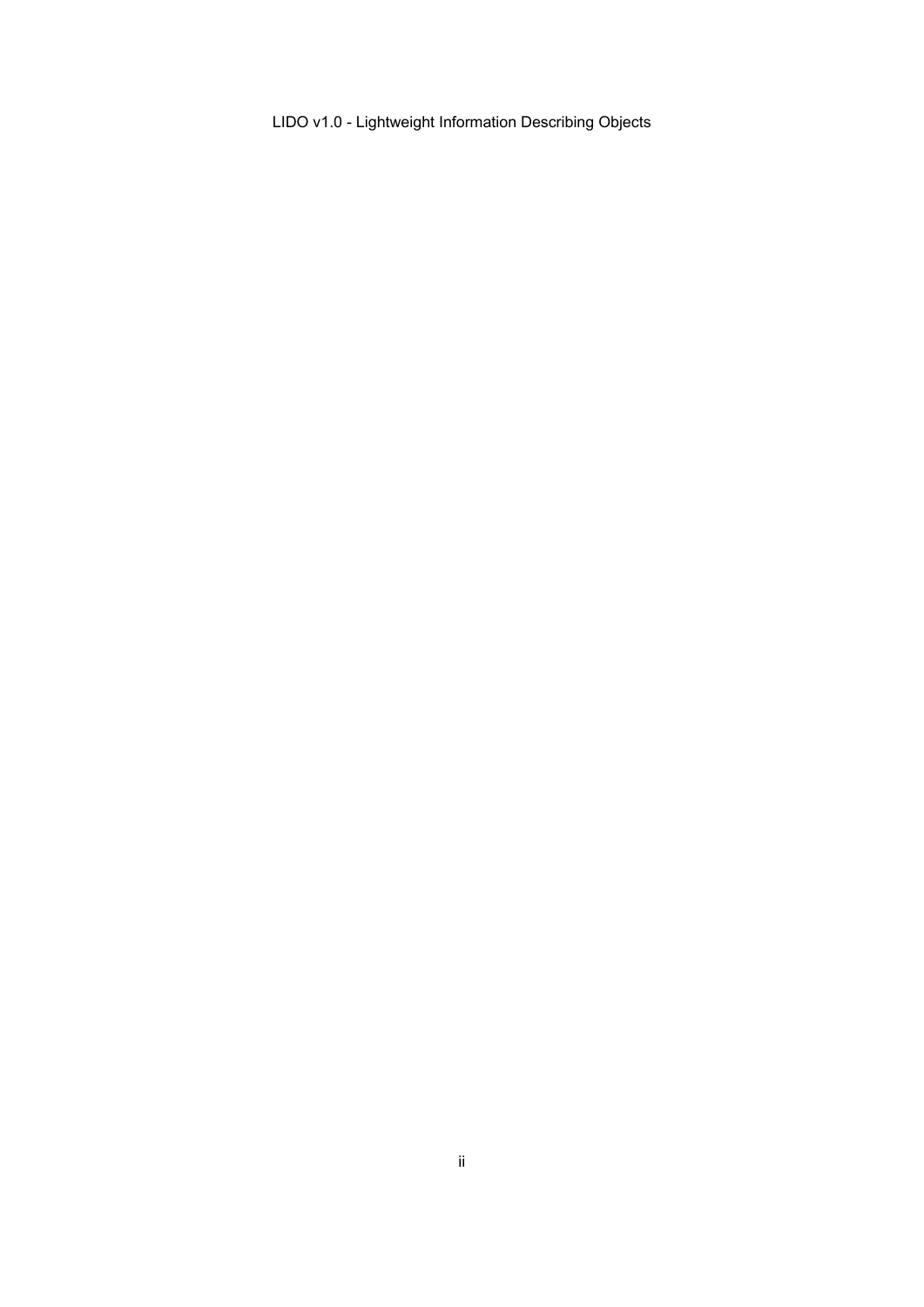## <span id="page-6-0"></span>1 How to use this document

This guide to LIDO gives the user a number of ways to gain an understanding of the schema:

#### Global overview

Within the introduction section you will find the "Outline of LIDO" (section 2.2): It shows how the schema was designed and the semantic information groups it holds.

#### Hierarchical view

An XML schema is fundamentally hierarchical. Therefore it is naturally described in that way. The hierarchical view begins with:

● Global wrapper elements (section 3).

These are the major structural elements of a LIDO record.

Within these you will find the elements containing the main areas of information in a LIDO record:

- Object Classification elements (section 4);
- Object Identification elements (section 5);
- Event elements (section 6);
- Relation elements (section 7):
- Rights for Work elements (section 8):
- Record elements (section 9);
- Resource elements (section 10);

Each section provides an overview of the next sub-level which corresponds to the main semantic information groups of LIDO. Subsequently all these information groups are listed with their full sub-element hierarchy. Each entry in the hierarchical listing is a hyperlink to the respective element description in the alphabetical listing.

#### Alphabetical list of elements

Each element is listed with two parts:

A Description with:

- Short title:
- General scope note;
- How to record contents of the element;
- Notes (for some elements).

A Technical definition with:

- Tag-name;
- Attributes (with hyperlink to their descriptions);
- If required (within its super-element);
- If repeatable;
- Super-elements those it can appear within (with hyperlinks);
- Sub-elements those that can appear within it (with hyperlinks);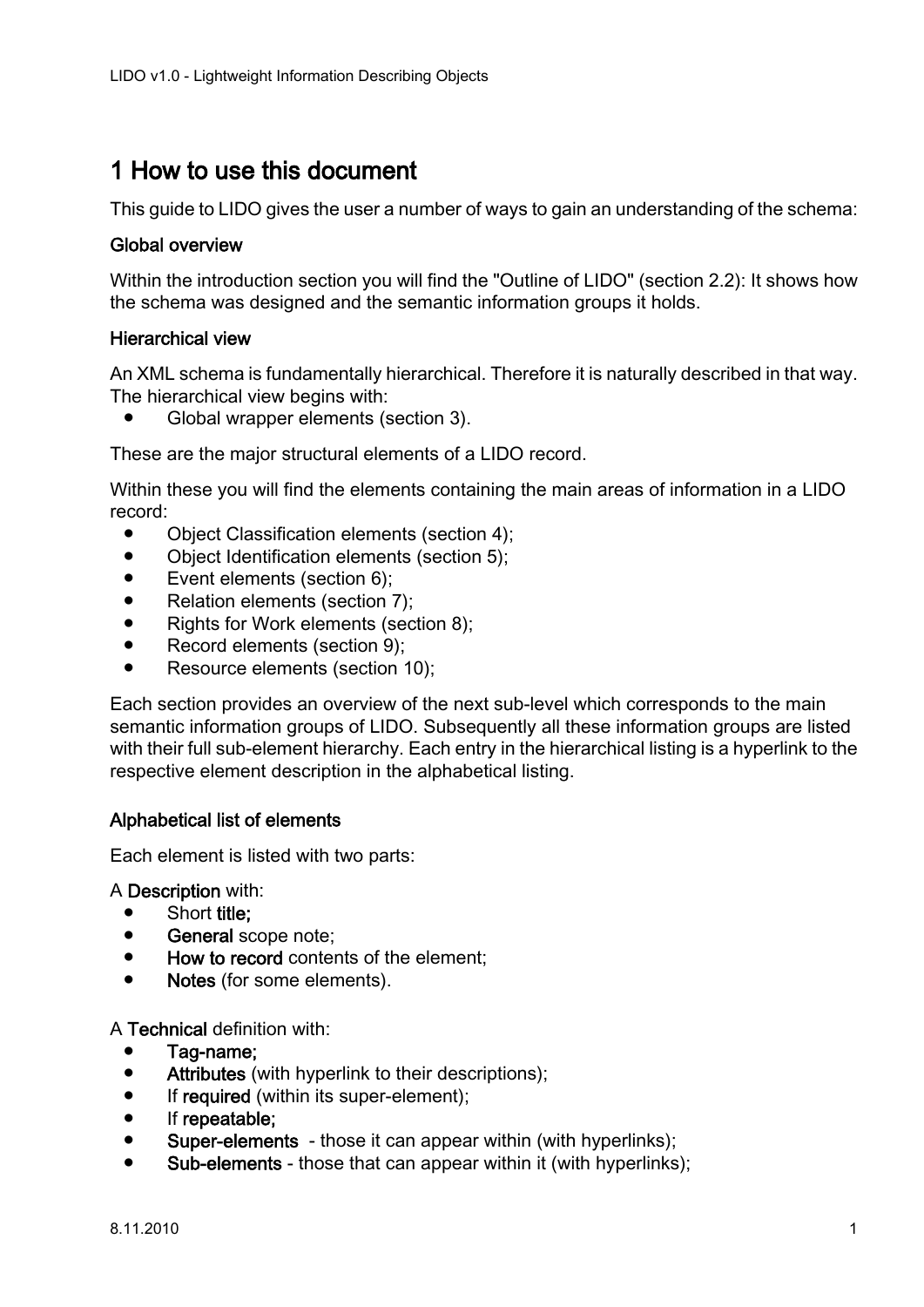- Used in elements for attribute definitions (with hyperlinks);
- Equivalents to the schemas on which LIDO is based: CDWA Lite, museumdat, and SPECTRUM. (Equivalent CIDOC-CRM paths will eventually be included as well.)

#### Practical hints for using PDF with the Adobe Acrobat Reader

Clicking on an element name (a hypertext link) in the hierarchical view in sections 3-10 will take you to the appropriate description in the alphabetical list of elements. To go back where you were in the hierarchical view you can use the

 $Alt + Left$  arrow key combination.

In a similar way using the

Alt + Right arrow key combination

will take you back to the alphabetical list of elements.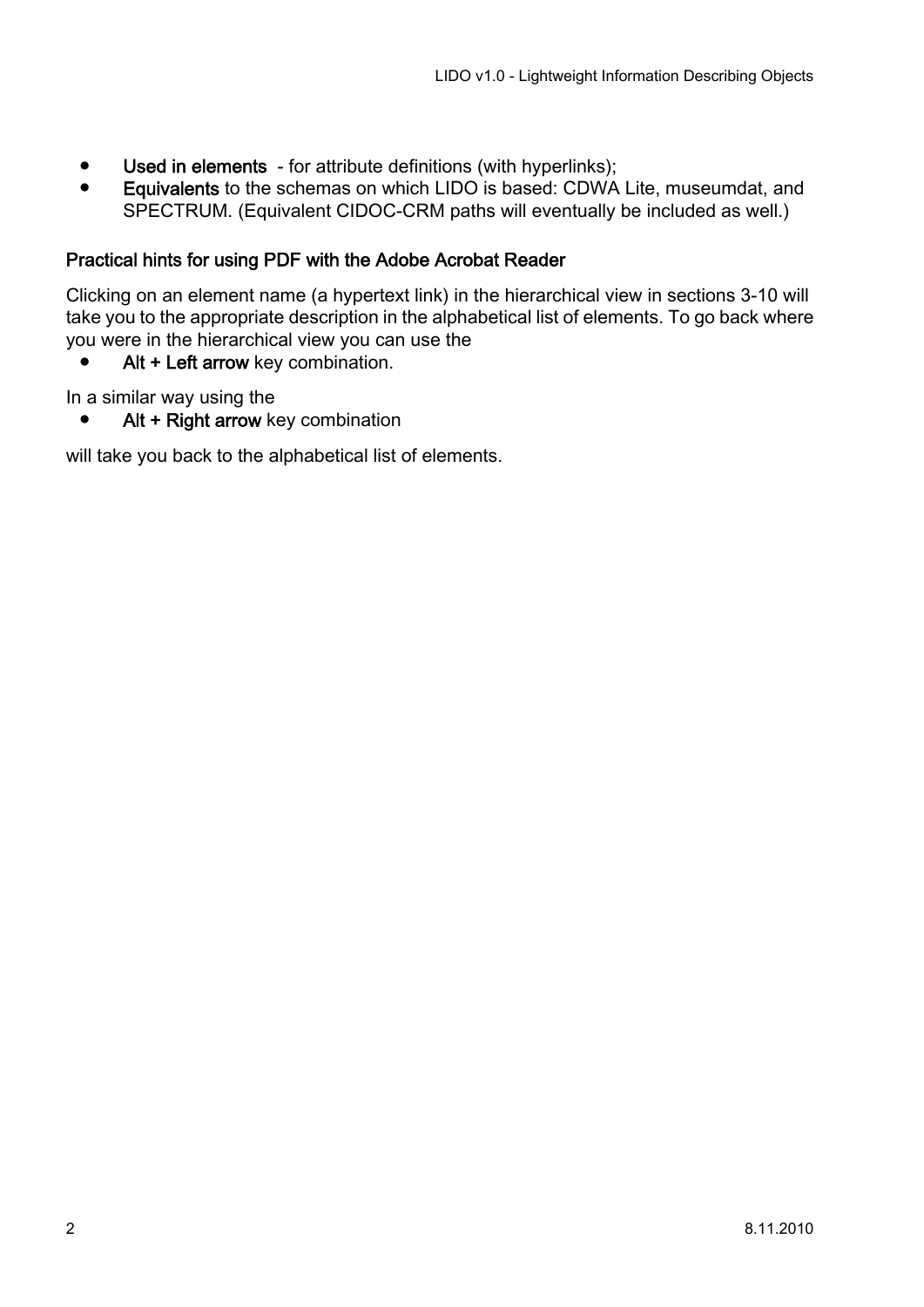# <span id="page-8-0"></span>2 Introduction

# 2.1 Why LIDO?

Organizations need to provide information on their objects to many portals including thematic, cross domain, regional, national and international, and web applications. The difficulty is that the object information is in the providers' own collections management systems and cataloguing databases. Each of these has potentially a different metadata format. This means that it is both time-consuming and costly to integrate information from all those organizations wanting to participate. To overcome this situation LIDO has been developed.

# 2.2 Outline of LIDO

LIDO is a schema intended for delivering metadata, for use in a variety of online services, from an organization's online collections database to portals of aggregated resources, as well as exposing, sharing and connecting data on the web. LIDO is not intended to be used as a basis for a collection management system or to support loan and acquisition activities. Its strength lies in its ability to support the full range of descriptive information about museum objects. It can be used for all kinds of object, e.g. art, cultural, technology and natural science. It supports multilingual portal environments.

LIDO defines 14 groups of information of which only three are mandatory. This allows for as large a variety of completeness of information as possible. Organizations can decide which data they want provide to a portal and publish online.

It is made up of a nested set of 'wrapper' and 'set' elements which structure records in culturally significant ways. An important part of its design is the concept of events taken from the CIDOC CRM. For example the creation, collection, and use of an object are defined as events that have associated entities such as dates, places and actors. These can all be represented in a consistent way.

LIDO also allows an organization to provide (in different parts of the schema):

- Indexing information optimized for searching and retrieval:
- Display information optimized for presenting information online to the user of the portal.

The structural elements of LIDO contain 'data elements' which hold the information that is being harvested and is delivered to the user of the service environment.

LIDO also allows the recording of information about the sources for data (e.g. in a book) and controlled terminology (e.g. the identification code for a term in a thesaurus).

Conceptually the information in a LIDO record is organized in 7 areas, of which 4 have descriptive and 3 administrative character:

#### Descriptive Information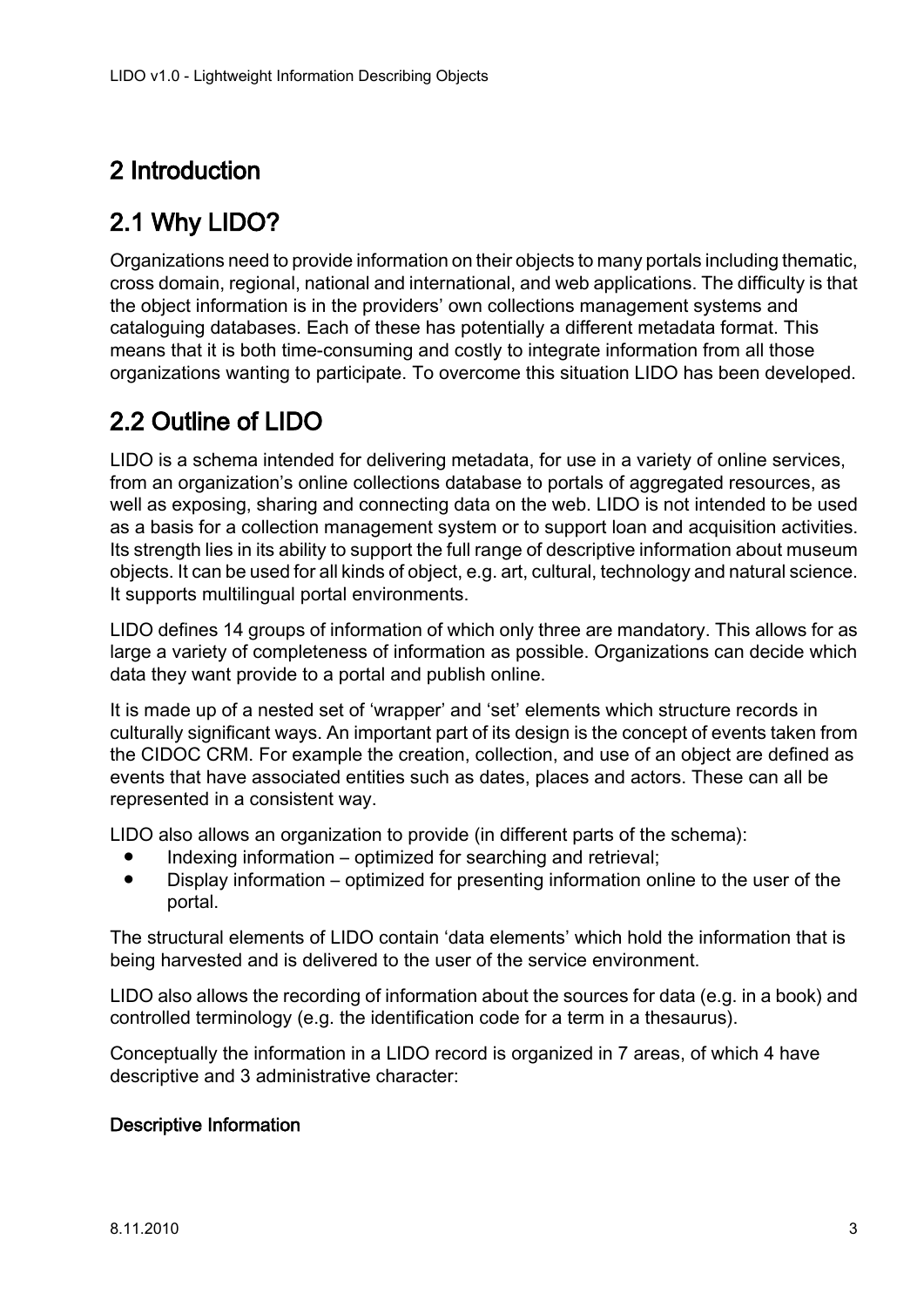#### Object Classification - information about the type of the object:

- Object type [mandatory];
- Other classification terms for the object e.g. style, form, age, sex, phase, etc.

#### Object Identification - basic information about the object:

- Title (or object name if no title) [mandatory];
- Inscriptions transcript and/or description;
- $Re$  Repository the organizations that holds the physical object and its identifier;
- Display and edition information  $-$  especially for prints;
- Description descriptive text;
- Measurements.

#### Event - events that the object has taken part in.

Of specific importance are: Acquisition, Creation, Finding, Modification, Use.

Further event types include: Collecting, Designing, Destruction, Excavation, Exhibition, Loss, Move, Order, Part addition, Part removal, Performance, Planning, Production, Provenance, Publication, Restoration, Transformation, Type assignment, Type creation.

For each event, register information, if relevant, about:

- Event ID:
- Event type:
- Object's role in the event;
- Event name:
- Actors (persons and organisations);
- Cultures involved:
- Date:
- Period;
- Places:
- Event method;
- Materials and techniques used;
- Other objects present at the event;
- Related events;
- Description of the event.

#### Relation - relations of the object to:

- Its subject (content or visual) concepts, actors, events, dates, places, events, and objects;
- Other objects directly related to the object at hand.

#### Administrative Information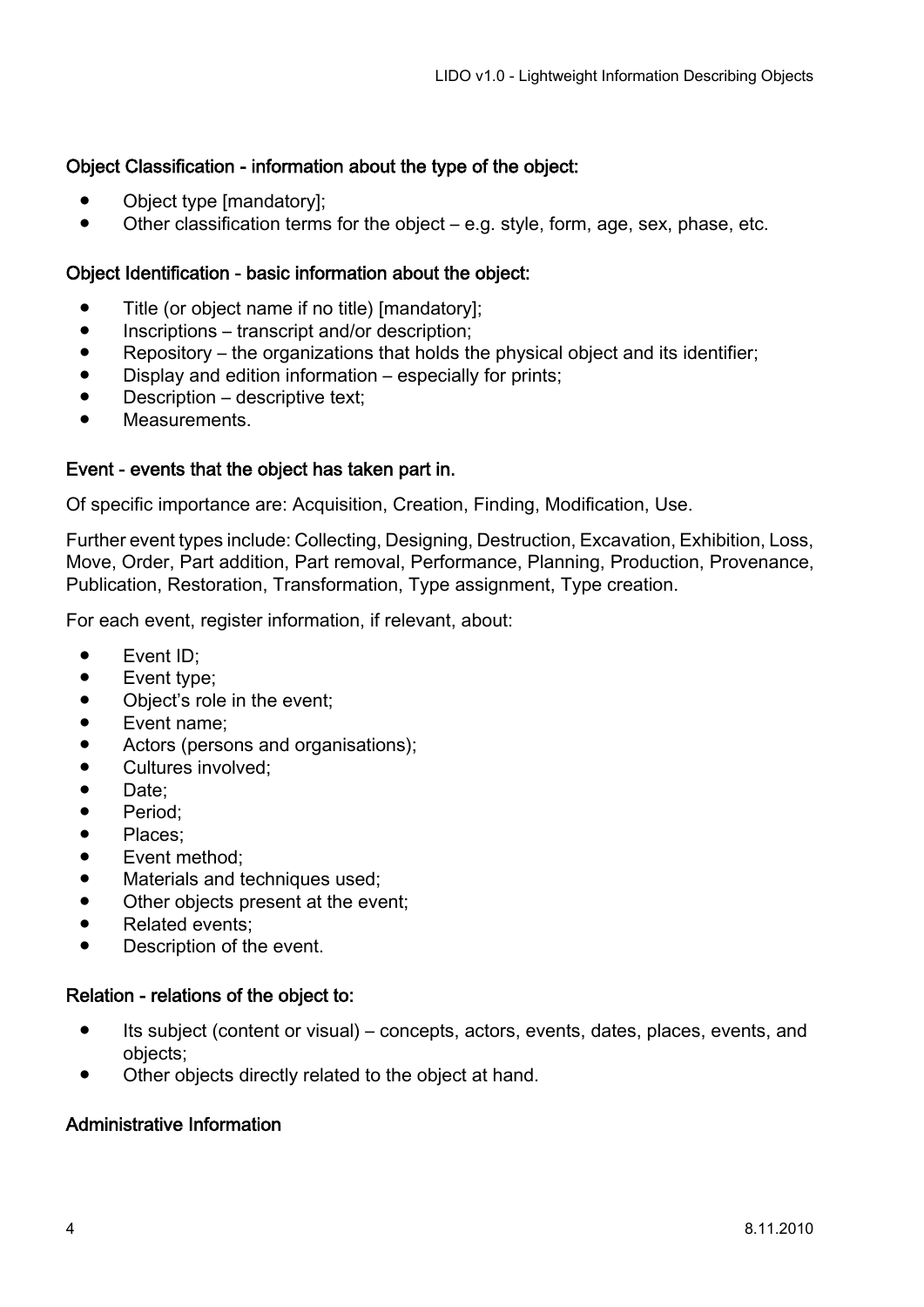#### <span id="page-10-0"></span>Rights Work - information about the rights associated with the object:

- Rights type;
- Rights holder;
- Rights dates;
- Credit line.

#### Record - basic information about the record:

- Record ID [mandatory];
- Record Type [mandatory];
- Record Source [mandatory];
- Record rights of the metadata where different from the object;
- Metadata references for the presented information.

#### Resource - information about digital resource being supplied to the service environment:

- $Link URL$  of the resource;
- Resource ID:
- Relationship type e.g. conservation, historical, reconstruction;
- Resource type its medium (e.g.  $x$ -ray);
- Resource rights of the resource where different from the object;
- View description:
- View type vantage point of the resource;
- View date;
- Resource source if not from the holding organisation;
- Related resources:
- Resource metadata location pointer to other information about the resource.

### 2.3 History of the schema

LIDO is the result of a joint effort of the CDWA Lite, museumdat, SPECTRUM and CIDOC CRM communities. The schema combines the CDWA Lite and museumdat schemas and is informed by SPECTRUM concepts. It is CIDOC CRM compliant and can be used to submit information about all kinds of cultural heritage objects.

CDWA Lite is an XML schema for encoding core records for works of art and material culture based on the data elements and guidelines in Categories for the Description of Works of Art (CDWA) and following the data content standard Cataloging Cultural Objects (CCO), provided by the J. Paul Getty Trust and ARTstor. It is intended as a low-barrier way to enable institutions to contribute their collections information to union catalogs using the Open Archives Initiatives Protocol for Metadata Harvesting (OAI/PMH). For more information see: http://getty.art.museum/research/conducting\_research/standards/cdwa/cdwalite.html

museumdat is an XML schema, created by the Documentation Committee of the German Museums Association, which builds on CDWA Lite but goes beyond its focus on art. This is achieved by a reconfiguration of elements that uses the event-oriented multi-disciplinary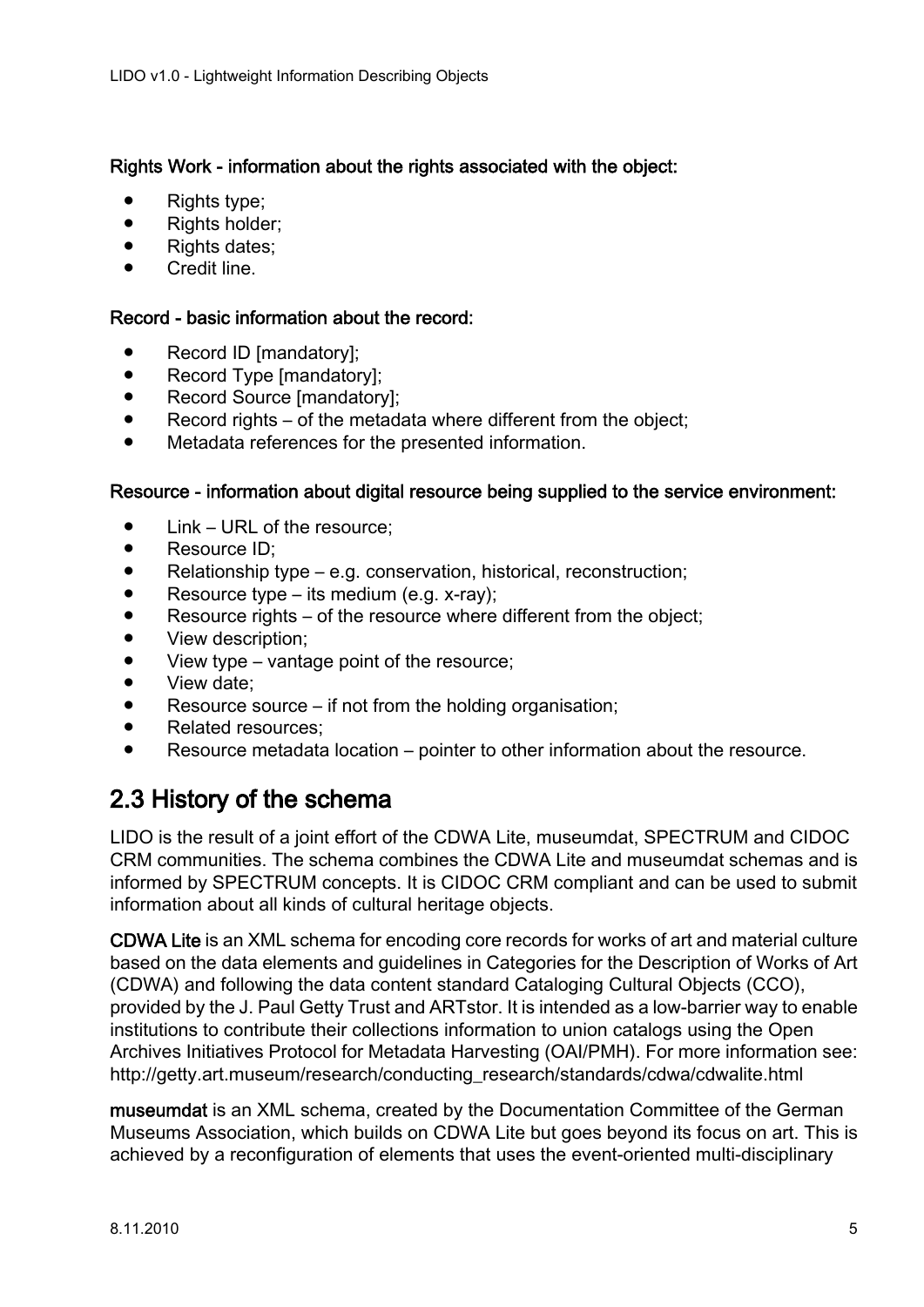<span id="page-11-0"></span>approach of the CIDOC Conceptual Reference Model. For more information see: http:// www.museumdat.org/index.php?ln=en

CIDOC CRM provides definitions and a formal structure for describing the implicit and explicit concepts and relationships used in cultural heritage documentation. It is intended to be a common language for domain experts and implementers to formulate requirements for information systems and to serve as a guide for good practice of conceptual modeling. Work is carried out through the CIDOC CRM Special Interest Group. For more information see: http://www.cidoc-crm.org

SPECTRUM XML schema is based on the UK and international standard for collections management with the same name from the Collections Trust. It provides a format for exchanging object records between different collections management systems and aggregating data. For more information see: http://www.collectionstrust.org.uk/schema

# 2.4 Other Copyright Information

#### For LIDO:

© 2009-2010 ICOM-CIDOC for the Data Harvesting and Interchange Working Group

Prepared for the CIDOC Working Group Data Harvesting and Interchange, CDWA Lite/ museumdat Working Group, Collections Trust and Deutscher Museumsbund - Fachgruppe Dokumentation by: Erin Coburn - The Metropolitan Museum of Art (erin.coburn@metmuseum.org), Richard Light (richard@light.demon.co.uk), Gordon McKenna - Collections Trust (gordon@collectionstrust.org.uk), Regine Stein - Deutsches Dokumentationszentrum für Kunstgeschichte Bildarchiv Foto Marburg (r.stein@fotomarburg.de), Axel Vitzthum - digiCULT-Verbund eG (avitzthum@digicult.unikiel.de)

#### For museumdat:

© 2006-2009 Deutscher Museumsbund - Fachgruppe Dokumentation, Deutsches Dokumentationszentrum für Kunstgeschichte - Bildarchiv Foto Marburg, digiCULT-Verbund eG, Institut für Museumsforschung (SMB-PK), Zuse-Institut Berlin.

Prepared for Deutscher Museumsbund - Fachgruppe Dokumentation by: Carlos Saro - Zuse Institute Berlin (saro@zib.de), Regine Stein - Deutsches Dokumentationszentrum für Kunstgeschichte - Bildarchiv Foto Marburg (r.stein@fotomarburg.de) / Zuse Institute Berlin, Axel Vitzthum - digiCULT-Verbund eG (avitzthum@digicult.uni-kiel.de)

#### For CDWA Lite:

© 2005, 2006 ARTstor and J Paul Getty Trust.

Prepared for ARTstor and the Getty Research Institute /J Paul Getty Trust by: Ameer Ahmed - ARTstor (aahmed@artstor.org), Joseph Shubitowski - Getty Research Institute (JShubitowski@getty.edu), Karim Boughida - Getty Research Institute (KBoughida@getty.edu)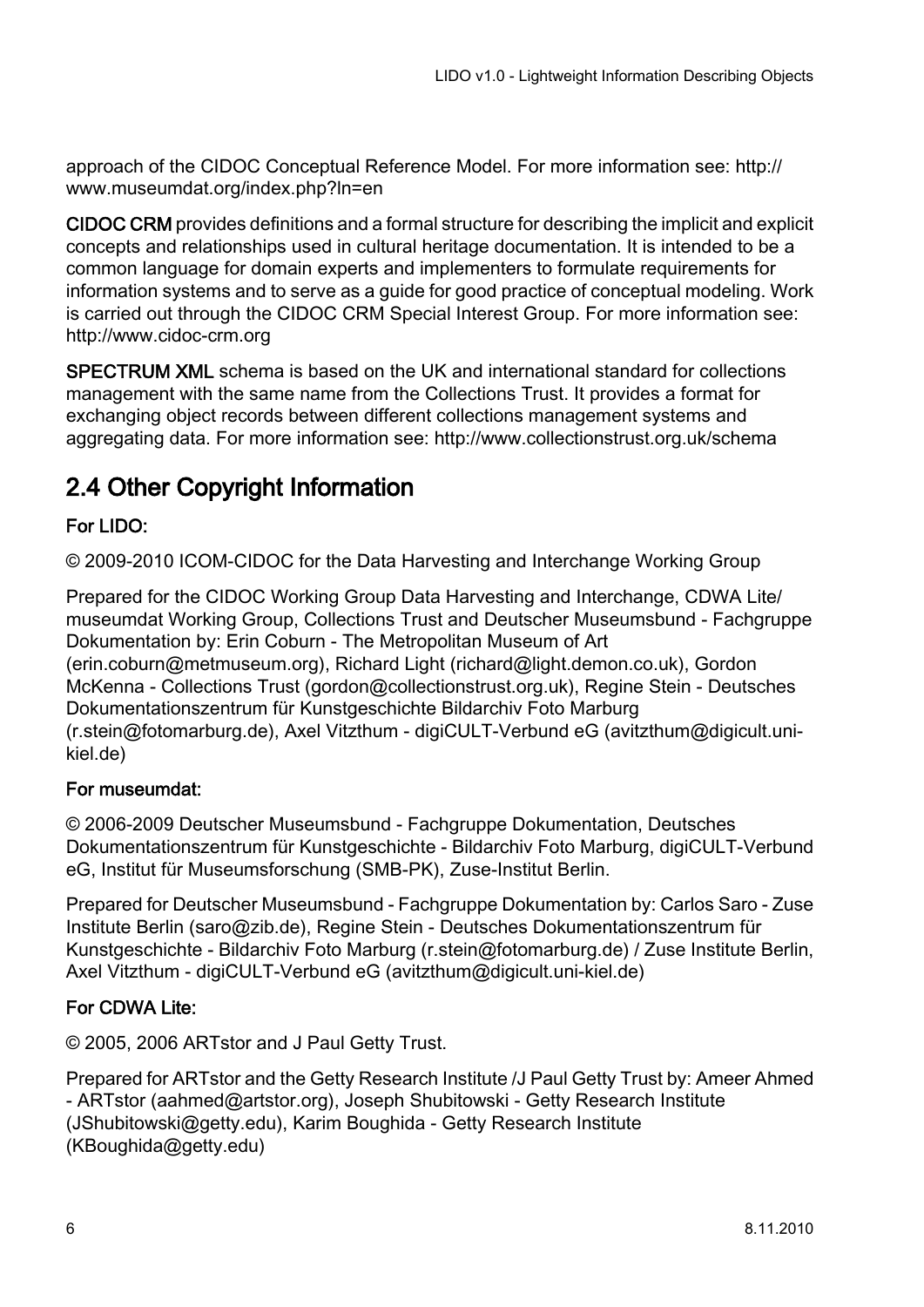# <span id="page-12-0"></span>2.5 Acknowledgements

LIDO is the result of an international collaborative effort to create a common solution for contributing cultural heritage content to portals including thematic, cross domain, regional, national and international, and to other union resources and repositories.

The work began when a team of colleagues at the J. Paul Getty Trust and ARTstor set out to develop CDWA Lite, an XML schema for describing cultural materials and their visual surrogates to provide an easier and more sustainable model for contributing to union resources. It advanced with the Working Group Data Exchange of the German Museum Association's development of museumdat, a harvesting format optimized for retrieval and publication for delivering automatically core data to museum portals, which is a CIDOC CRM compatible generalization of CDWA Lite.

The process concluded with a charge from the CDWA Lite Advisory Committee to create a single schema that meets the requirements articulated by CDWA-Lite and museumdat, which resulted in LIDO, a joint effort of the CDWA Lite, museumdat, SPECTRUM and CIDOC CRM communities.

LIDO combines the CDWA Lite and museumdat schemas and is informed by SPECTRUM. Being CIDOC CRM compliant, it aims at contributing information of all kinds of cultural heritage objects for resource discovery.

Special thanks go to:

- Kenneth Hamma for his early leadership with CDWA Lite, and his sustained support over the years as developments with CDWA Lite manifested into what has today become LIDO;
- Regine Stein for recognizing the potential in CDWA Lite and leading efforts to expand upon its foundation to create museumdat, a schema more accommodating to natural and cultural history collections, and compliant with the international standard CIDOC CRM, and subsequently for leading the development of LIDO;
- All the international committees and working groups who diligently worked over the last few years to combine CDWA Lite and museumdat into the common solution LIDO, and expanded its meaning to include SPECTRUM and to make it compliant with CIDOC CRM.

The names of individuals who participated in efforts with LIDO, museumdat, and CDWA Lite are listed below with their respective working groups, committees, or the schemas they helped create. However there are a few people whose commitment to developing LIDO deserves mention: Erin Coburn, Robb Detlefs, Martin Doerr, Jay Hoffman, Monika Hagedorn-Saupe, Richard Light, Gordon McKenna, Regine Stein, Axel Vitzthum, and Bill Ying. Additional thanks to Rob Lancefield for conceiving the name LIDO (Lightweight Information Describing Objects) and the LIDO logo.

Finally LIDO would not have been possible without the generous support of the institutions and organizations that allowed their staff to work on this international collaborative effort. Special thanks is given to those who hosted committee meetings or provided support for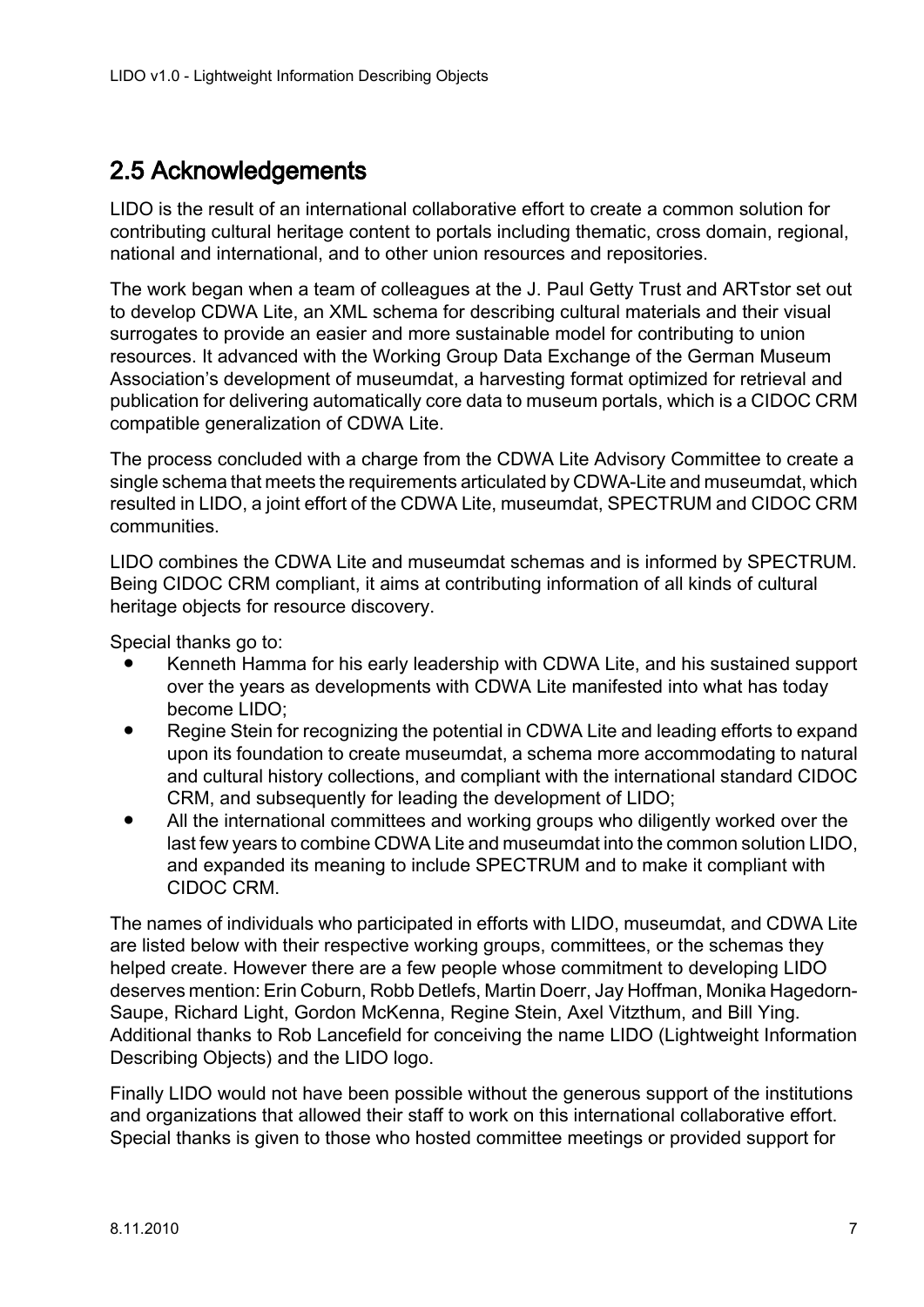convenings that advanced the development of LIDO: ATHENA Project, CIDOC, The Getty Foundation; Institut für Museumsforschung (SMB-PK); and The Museum Computer Network.

The information and activities that are related to LIDO are centralized under the Data Harvesting and Interchange Working Group in CIDOC. The Working Group serves as the source for the most up-to-date information about advancements with LIDO, and serve as a place to evaluate its progress, implementations and understanding within the greater community.

### LIDO: Schema for Contributing Content to Cultural Heritage Repositories (Version 1.0)

#### CDWA Lite Advisory Committee

Erin Coburn, The Metropolitan Museum of Art; Monika Hagedorn-Saupe, Institut für Museumsforschung SMB-PK – IfM; Kenneth Hamma, Information Consultant to Non-Profit Collections; Jay Hoffman, Gallery Systems; Nick Poole, Collections Trust; Jenn Riley, Indiana University; Joe Shubitowski, Getty Research Institute; Günter Waibel, RLG Programs, OCLC; Dustin Wees, ARTstor.

#### CDWA Lite – museumdat Working Group

Ameer Ahmed, ARTstor; Karim Boughida, George Washington University; Ted Dancescu, J. Paul Getty Trust; Robb Detlefs, Gallery Systems; Regine Stein, Deutsches Dokumentationszentrum für Kunstgeschichte - Bildarchiv Foto Marburg; Bruce Washburn, OCLC; Bill Ying, ARTstor; Jeff Young, OCLC; Axel Vitzthum, digiCULT-Verbund eG.

#### The Documentation Committee of the German Museums Association; Working Group Data Exchange of the German Museum Association (DMB)

Axel Ermert, Institut für Museumsforschung SMB-PK; Jürgen Gottschewski, Zuse-Institut Berlin; Monika Hagedorn-Saupe, Institut für Museumsforschung SMB-PK; Hans-Jürgen Hansen, Stiftung Schleswig-Holsteinische Landesmuseen Schloß Gottorf; Regine Heuchert, Landesmuseum für Technik und Arbeit Mannheim;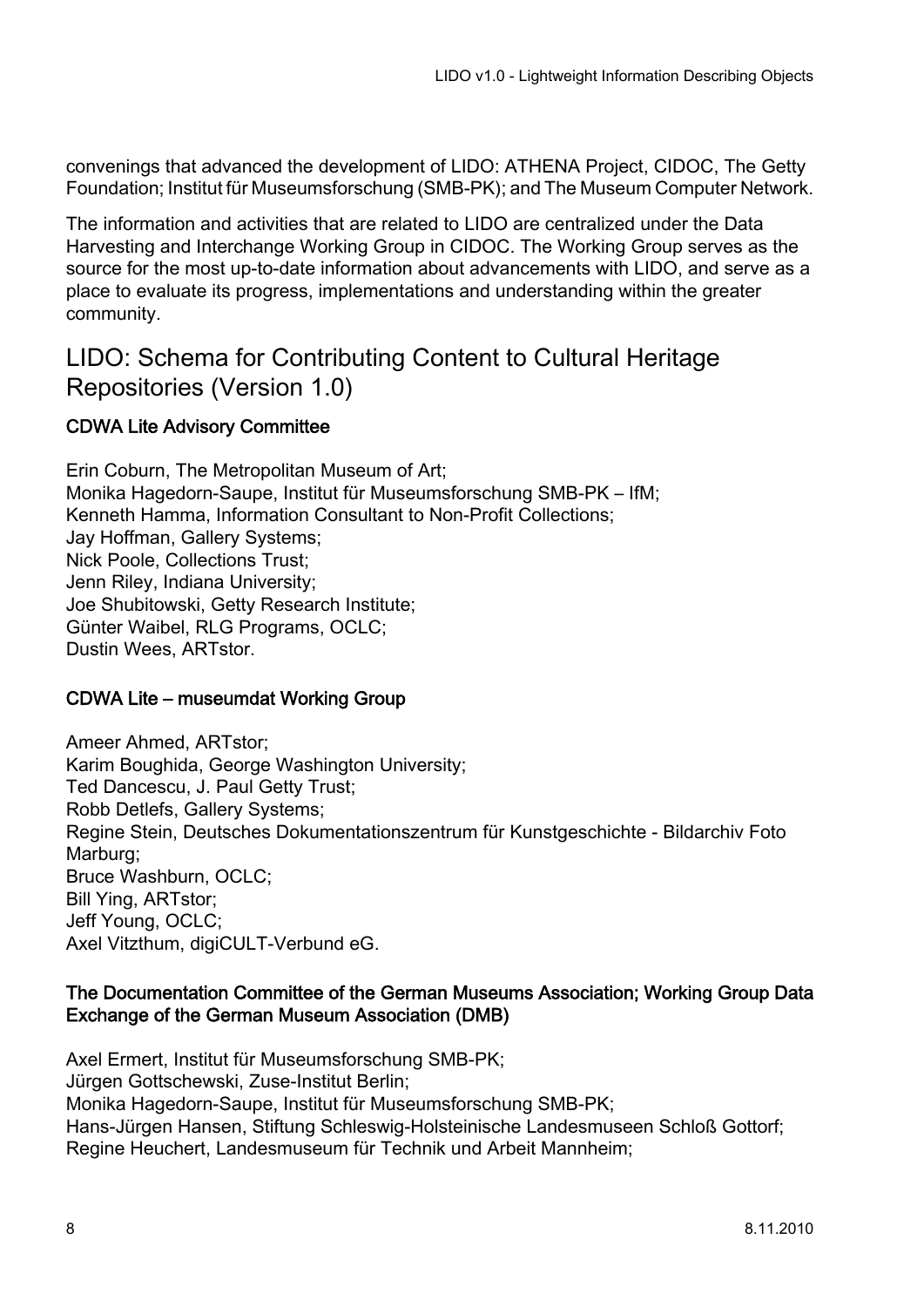Angela Kailus, Deutsches Dokumentationszentrum für Kunstgeschichte - Bildarchiv Foto Marburg;

Stefan Rohde-Enslin, Institut für Museumsforschung SMB-PK;

Carlos Saro, Zuse-Institut Berlin;

Regine Scheffel, Hochschule für Technik, Wirtschaft und Kultur Leipzig;

Gisela Schulte-Dornberg, Kulturamt der Landeshauptstadt Düsseldorf;

Jörn Sieglerschmidt, Bibliotheksservicezentrum Baden-Württemberg;

Regine Stein, Deutsches Dokumentationszentrum für Kunstgeschichte - Bildarchiv Foto Marburg;

Axel Vitzthum, digiCULT-Verbund eG.

#### ATHENA Working Group 3 (Identifying standards and developing recommendations)

Chris De Loof, Royal Museums of Art and History, Belgium; Nasos Drosopoulos, National Technical University of Athens; Monika Hagedorn-Saupe, Institut für Museumsforschung SMB-PK; Piotr Kozurno, ICIMSS, Poland; Erik Kriššák, Slovak National Museum; Allison Kupietzky, Israel Museum; Richard Light (Consultant); Catherine Lupovici, Europeana Foundation; Gordon McKenna, Collections Trust; Effie Patsatzi, DNAM – HMC, Greece; Stefan Rohde-Enslin, Institut für Museumsforschung; Jörn Sieglerschmidt, Bibliotheksservicezentrum Baden-Württemberg; Regine Stein, Deutsches Dokumentationszentrum für Kunstgeschichte - Bildarchiv Foto Marburg; Mikael Vakkari, National Board of Antiquities, Finland; Axel Vitzthum, digicult Schleswig-Holstein; Roxanne Wyns, Royal Museums of Art and History, Belgium.

### museumdat – Harvesting Format for Providing Core Data from Museum Holdings (Version 1.0)

Axel Ermert, Institut für Museumsforschung SMB-PK;

Jürgen Gottschewski, Zuse-Institut Berlin;

Monika Hagedorn-Saupe, Institut für Museumsforschung SMB-PK;

Hans-Jürgen Hansen, Stiftung Schleswig-Holsteinische Landesmuseen Schloß Gottorf; Regine Heuchert, Landesmuseum für Technik und Arbeit Mannheim;

Angela Kailus, Deutsches Dokumentationszentrum für Kunstgeschichte - Bildarchiv Foto Marburg;

Carlos Saro, Zuse-Institut Berlin;

Regine Scheffel, Hochschule für Technik, Wirtschaft und Kultur Leipzig;

Gisela Schulte-Dornberg, Kulturamt der Landeshauptstadt Düsseldorf;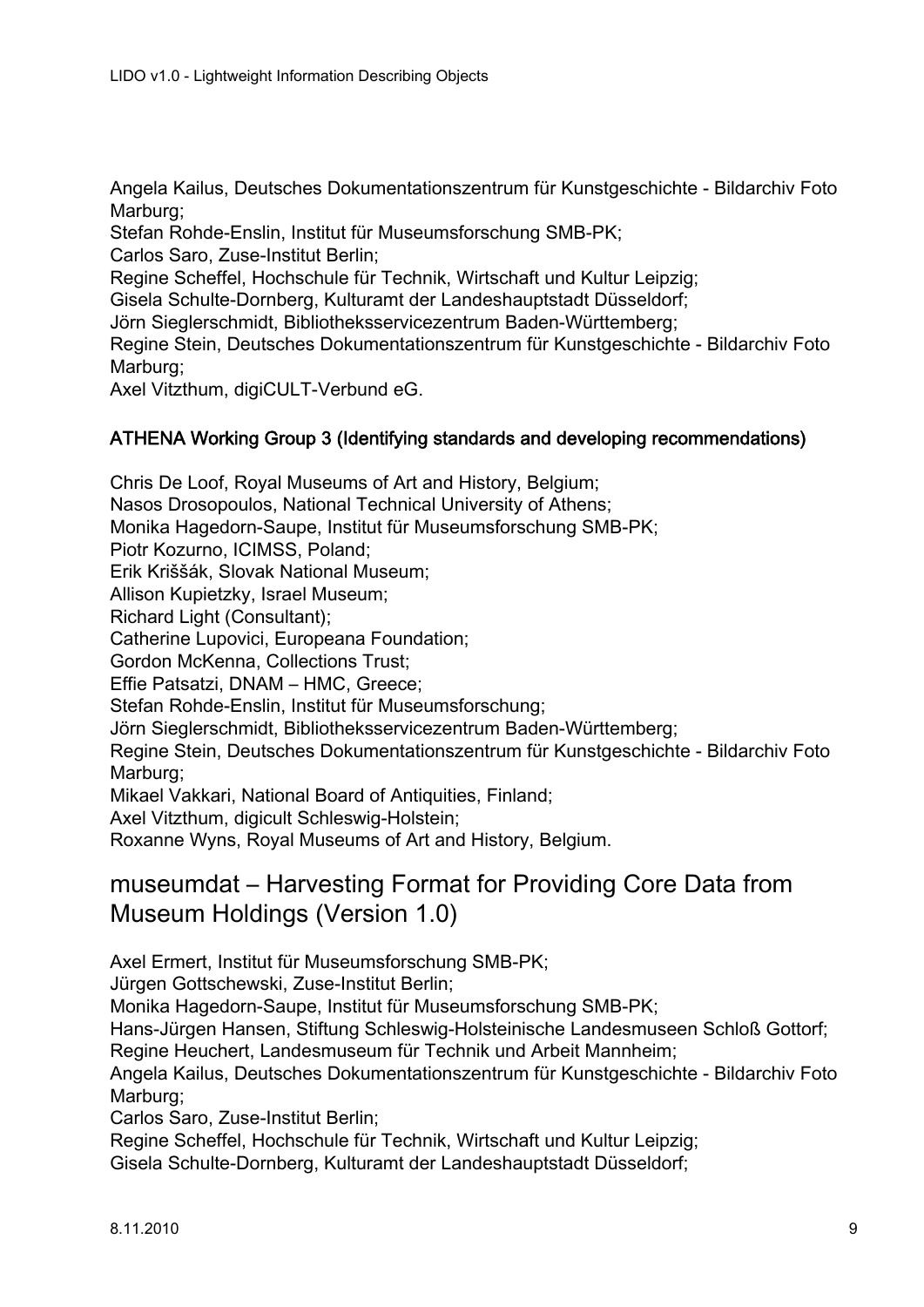Jörn Sieglerschmidt, Bibliotheksservicezentrum Baden-Württemberg; Regine Stein, Deutsches Dokumentationszentrum für Kunstgeschichte - Bildarchiv Foto Marburg / Zuse-Institut Berlin – ZIB; Axel Vitzthum, digiCULT-Verbund eG.

### CDWA Lite: XML Schema Content for Contributing Records via the OAI Harvesting Protocol (Version 1.1)

Ameer Ahmed, ARTstor; Nancy Allen, ARTstor; Murtha Baca, Getty Research Institute; Karim Bougida, Getty Research Institute; Erin Coburn, J. Paul Getty Museum; Ted Dancescu, J. Paul Getty Trust; Cris Grunca, J. Paul Getty Trust; Kenneth Hamma, J. Paul Getty Trust; Patricia Harpring, Getty Research Institute; Deb Lenert, Getty Research Institute; Eric Li, ARTstor; Jack Ludden, J. Paul Getty Trust; Emerson Morgan, ARTstor; Joe Shubitowski, Getty Research Institute; Dustin Wees, ARTstor; Bill Ying, ARTstor.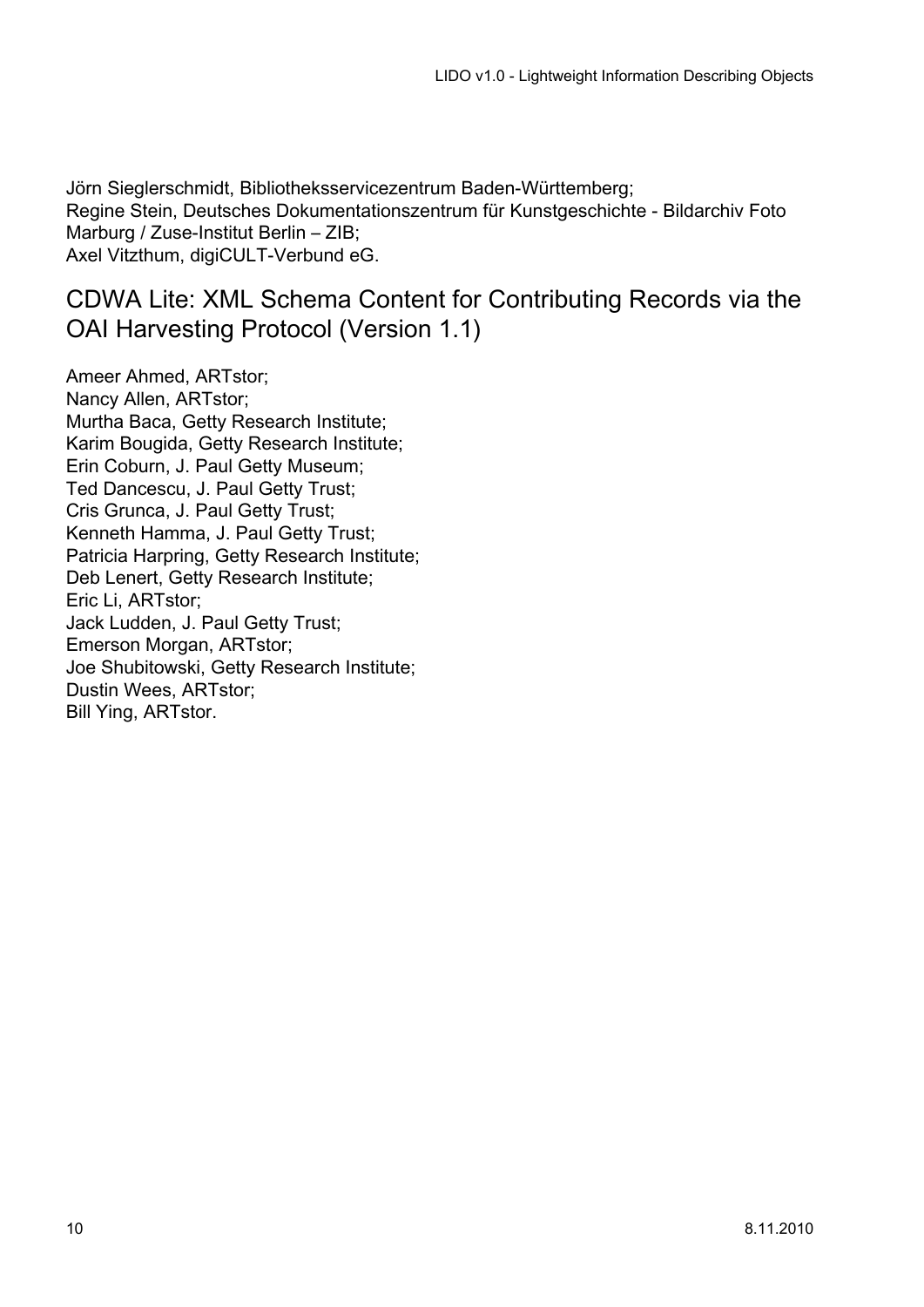### <span id="page-16-0"></span>3 Global wrapper elements

These define the first three levels of a LIDO XML document:

#### [Wrapper for the whole document \(lidoWrap\)](#page-68-0)

[Wrapper for an object record \(lido\)](#page-67-0) [LIDO Metadata Record-ID \(lidoRecID\)](#page-68-0) [Published Object Identifier \(objectPublishedID\)](#page-81-0) [Category \(category\)](#page-35-0) [Concept Identifier \(conceptID\)](#page-38-0) [Term / Label \(term\)](#page-119-0) [Descriptive Metadata \(descriptiveMetadata\)](#page-40-0) [Object Classification Wrapper \(objectClassificationWrap\)](#page-75-0) [\(see Object Classification elements section\)](#page-18-0) [Object Identification Wrapper \(objectIdentificationWrap\)](#page-77-0) [\(see Object Identification elements section\)](#page-19-0) [Event Wrapper \(eventWrap\)](#page-58-0) [\(see Event elements section\)](#page-21-0) [Object Relation Wrapper \(objectRelationWrap\)](#page-81-0) [\(see Object Relation elements section\)](#page-24-0) [Administrative Metadata \(administrativeMetadata\)](#page-33-0) [Rights for Work Wrapper \(rightsWorkWrap\)](#page-108-0) [\(see Rights for Work elements section\)](#page-28-0) [Record Wrapper \(recordWrap\)](#page-92-0) [\(see Record elements section\)](#page-29-0) [Resource Wrapper \(resourceWrap\)](#page-105-0) [\(see Resource elements section\)](#page-30-0)

#### [Wrapper for an object / work record. \(lido\)](#page-67-0)

[LIDO Metadata Record-ID \(lidoRecID\)](#page-68-0) [Published Object Identifier \(objectPublishedID\)](#page-81-0) [Category \(category\)](#page-35-0) [Concept Identifier \(conceptID\)](#page-38-0) [Term / Label \(term\)](#page-119-0) [Descriptive Metadata \(descriptiveMetadata\)](#page-40-0) [Object Classification Wrapper \(objectClassificationWrap\)](#page-75-0) [\(see Object Classification elements section\)](#page-18-0) [Object Identification Wrapper \(objectIdentificationWrap\)](#page-77-0) [\(see Object Identification elements section\)](#page-19-0) [Event Wrapper \(eventWrap\)](#page-58-0) [\(see Event elements section\)](#page-21-0) [Object Relation Wrapper \(objectRelationWrap\)](#page-81-0) [\(see Object Relation elements section\)](#page-24-0) [Administrative Metadata \(administrativeMetadata\)](#page-33-0) [Rights for Work Wrapper \(rightsWorkWrap\)](#page-108-0)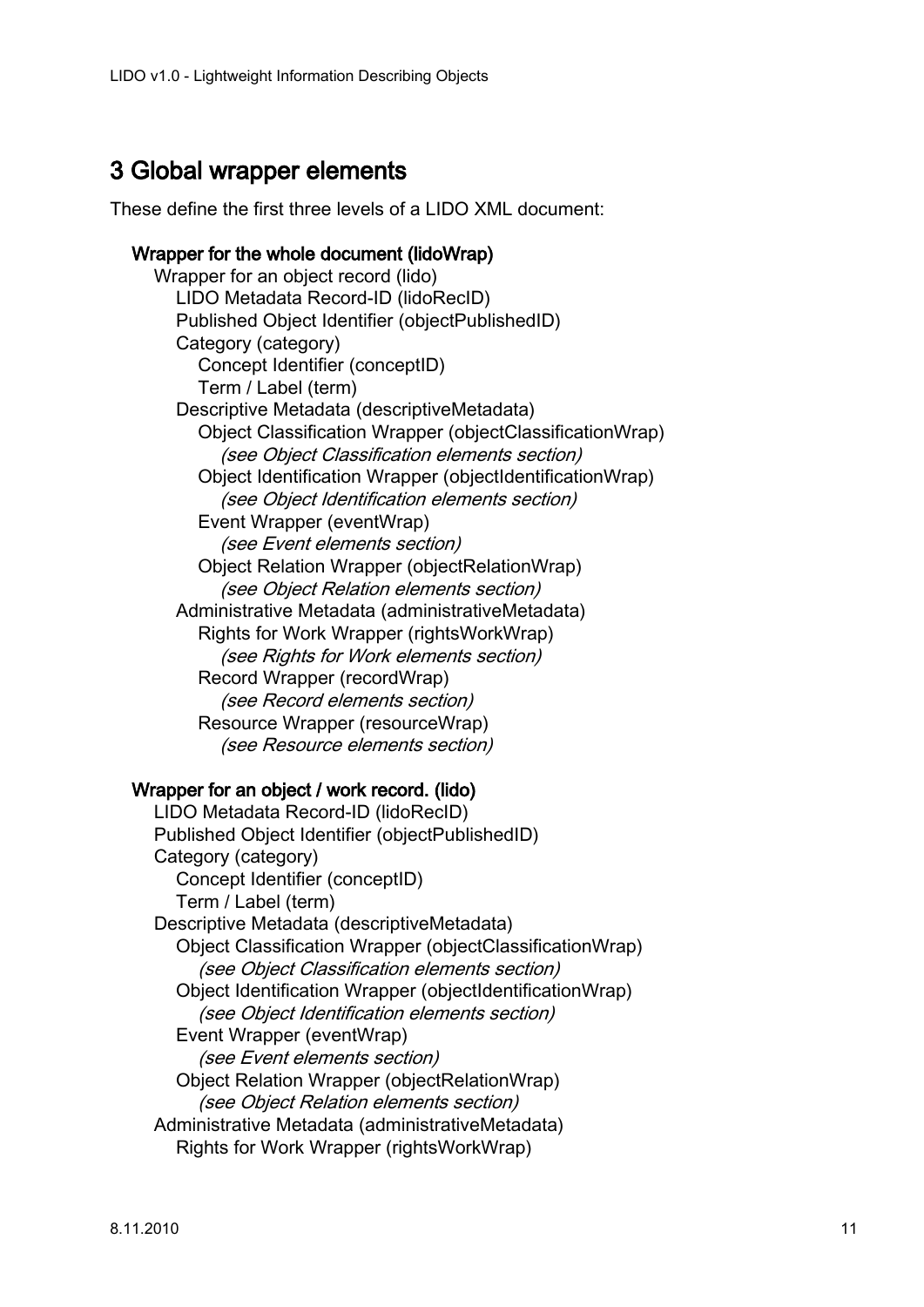[\(see Rights for Work elements section\)](#page-28-0) [Record Wrapper \(recordWrap\)](#page-92-0) [\(see Record elements section\)](#page-29-0) [Resource Wrapper \(resourceWrap\)](#page-105-0) [\(see Resource elements section\)](#page-30-0)

#### [Descriptive Metadata \(descriptiveMetadata\)](#page-40-0)

[Object Classification Wrapper \(objectClassificationWrap\)](#page-75-0) [\(see Object Classification elements section\)](#page-18-0) [Object Identification Wrapper \(objectIdentificationWrap\)](#page-77-0) [\(see Object Identification elements section\)](#page-19-0) [Event Wrapper \(eventWrap\)](#page-58-0) [\(see Event elements section\)](#page-21-0) [Object Relation Wrapper \(objectRelationWrap\)](#page-81-0) [\(see Object Relation elements section\)](#page-24-0)

#### [Administrative Metadata \(administrativeMetadata\)](#page-33-0)

[Rights for Work Wrapper \(rightsWorkWrap\)](#page-108-0) [\(see Rights for Work elements section\)](#page-28-0) [Record Wrapper \(recordWrap\)](#page-92-0) [\(see Record elements section\)](#page-29-0) [Resource Wrapper \(resourceWrap\)](#page-105-0) [\(see Resource elements section\)](#page-30-0)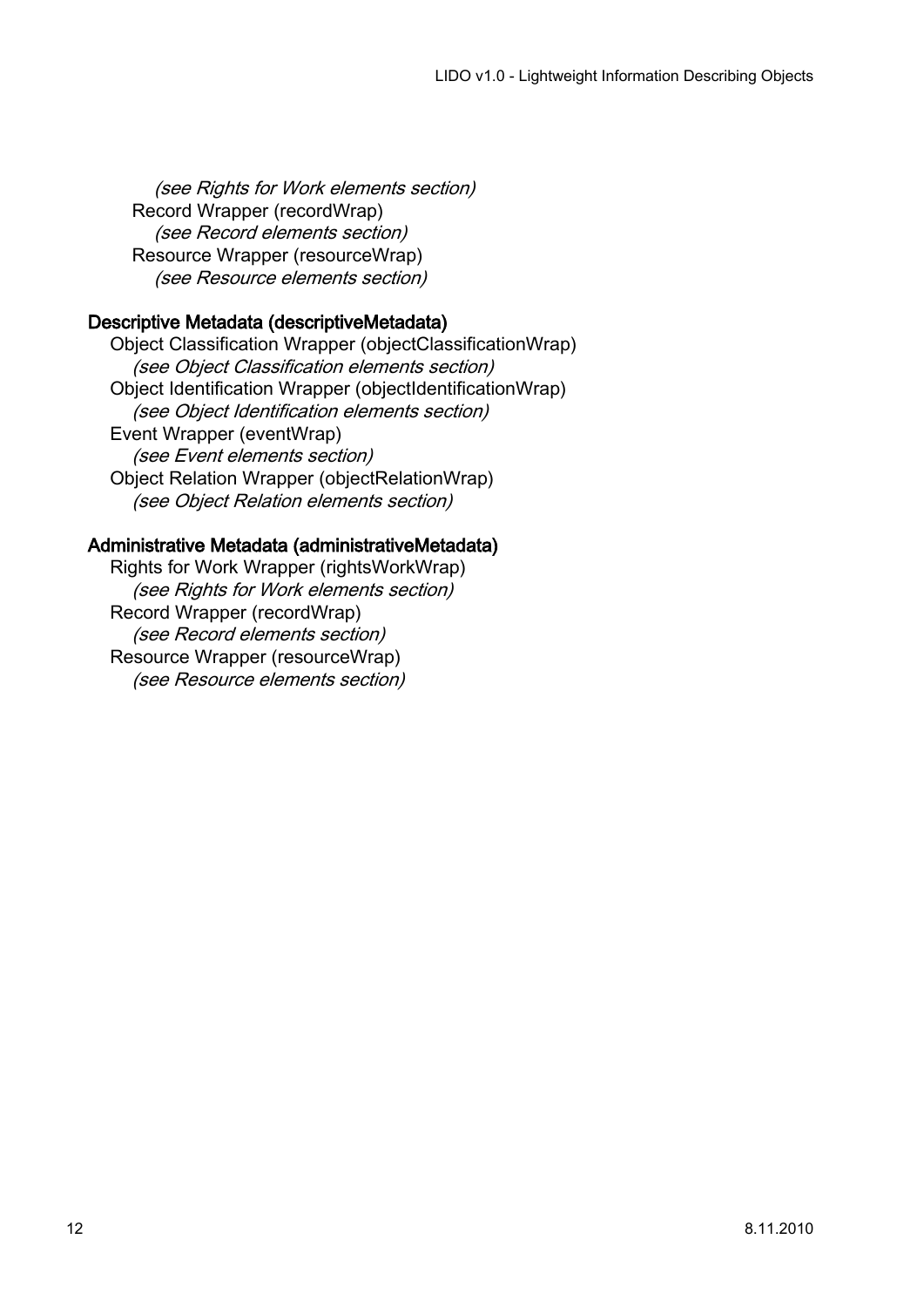## <span id="page-18-0"></span>4 Object Classification elements

All classifying information about an object / work, such as: object / work type, style, genre, form, age, sex, and phase, or by how holding organization structures its collection (e.g. fine art, decorative art, prints and drawings, natural science, numismatics, or local history).

#### [Object Classification Wrapper \(objectClassificationWrap\)](#page-75-0)

[Object/Work Type Wrapper \(objectWorkTypeWrap\)](#page-83-0) (contents listed below) [Classification Wrapper \(classificationWrap\)](#page-37-0) (contents listed below)

#### [Object/Work Type Wrapper \(objectWorkTypeWrap\)](#page-83-0)

[Object/Work Type \(objectWorkType\)](#page-82-0) [Concept Identifier \(conceptID\)](#page-38-0) [Term / Label \(term\)](#page-119-0)

#### [Classification Wrapper \(classificationWrap\)](#page-37-0)

[Classification \(classification\)](#page-36-0) [Concept Identifier \(conceptID\)](#page-38-0) [Term / Label \(term\)](#page-119-0)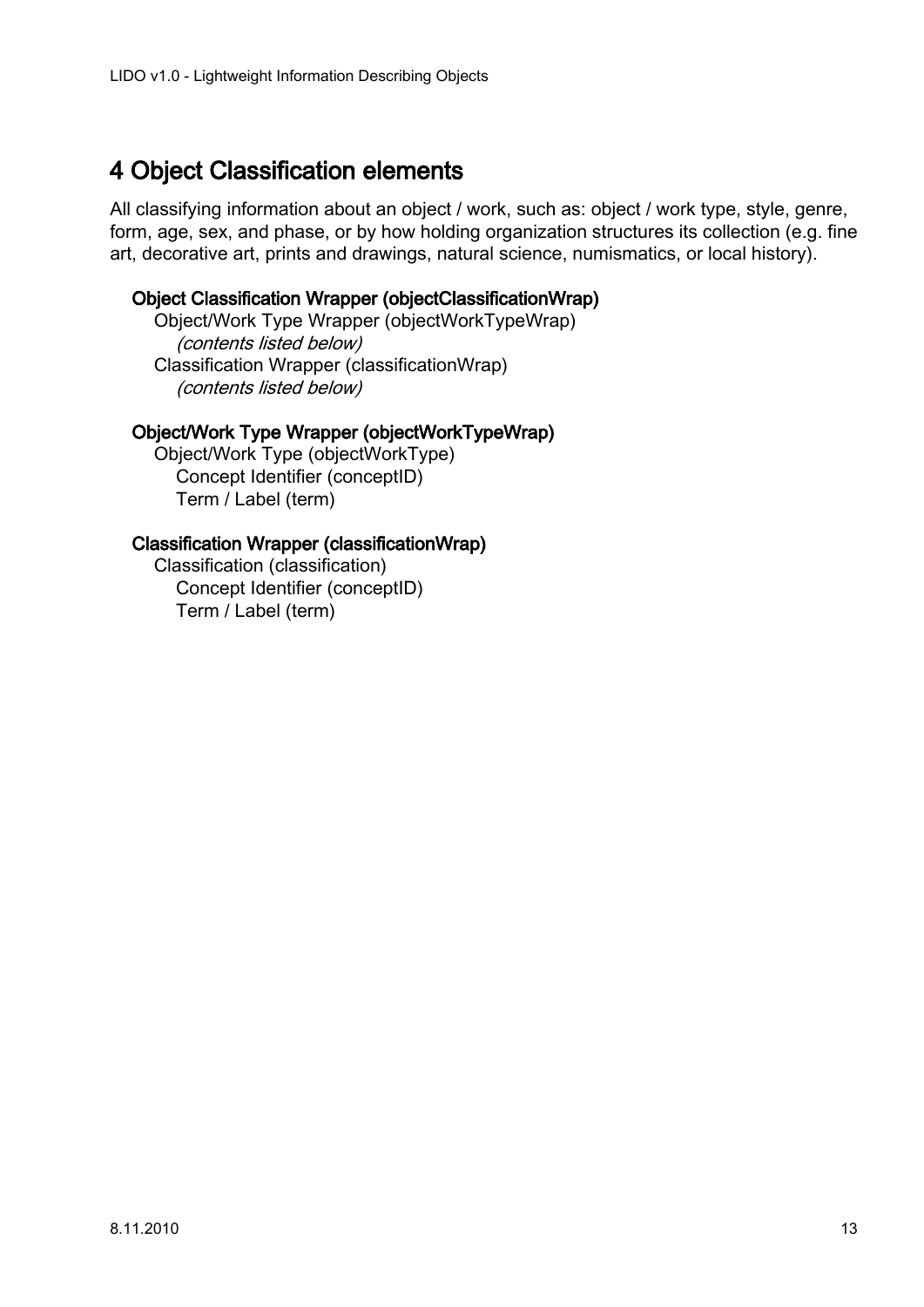# <span id="page-19-0"></span>5 Object Identification elements

Information that identifies an object / work, for example: names, descriptions, and repository information.

#### [Object Identification Wrapper \(objectIdentificationWrap\)](#page-77-0)

| Title or Object Name Wrapper (titleWrap)                            |
|---------------------------------------------------------------------|
| (contents listed below)                                             |
| Inscriptions and other Marks Wrapper (inscriptions Wrap)            |
| (contents listed below)                                             |
| Custody/Repository Location (Wrapper) (repository Wrap)             |
| (contents listed below)                                             |
| Display State/Edition Wrapper (displayStateEditionWrap)             |
| (contents listed below)                                             |
| Object Description/Descriptive Note Wrapper (objectDescriptionWrap) |
| (contents listed below)                                             |
| Object Measurements Wrapper (objectMeasurementsWrap)                |
| (contents listed below)                                             |

#### [Title or Object Name Wrapper \(titleWrap\)](#page-121-0)

[Title or Object Name Set \(titleSet\)](#page-121-0) [Appellation Value \(appellationValue\)](#page-34-0) [Source Appellation \(sourceAppellation\)](#page-111-0)

#### [Inscriptions and other Marks Wrapper \(inscriptionsWrap\)](#page-64-0)

[Inscriptions \(inscriptions\)](#page-63-0) [Inscription Transcription \(inscriptionTranscription\)](#page-64-0) [Inscription Description \(inscriptionDescription\)](#page-63-0) [Description/Descriptive Note Identifier \(descriptiveNoteID\)](#page-41-0) [Description/Descriptive Note \(descriptiveNoteValue\)](#page-42-0) [Source Description/Descriptive Note \(sourceDescriptiveNote\)](#page-112-0)

#### [Custody/Repository Location \(Wrapper\) \(repositoryWrap\)](#page-99-0)

[Custody/Repository Location Set \(repositorySet\)](#page-98-0) [Custody: Institution / Person \(repositoryName\)](#page-97-0) [Legal Body ID \(legalBodyID\)](#page-66-0) [Legal Body Name \(legalBodyName\)](#page-66-0) [Appellation Value \(appellationValue\)](#page-34-0) [Source Appellation \(sourceAppellation\)](#page-111-0) [Legal Body Weblink \(legalBodyWeblink\)](#page-67-0) [Custody: Identification number \(workID\)](#page-123-0) [Location \(repositoryLocation\)](#page-97-0) [Place Identifier \(placeID\)](#page-86-0) [Place Name Set \(namePlaceSet\)](#page-73-0) [Appellation Value \(appellationValue\)](#page-34-0)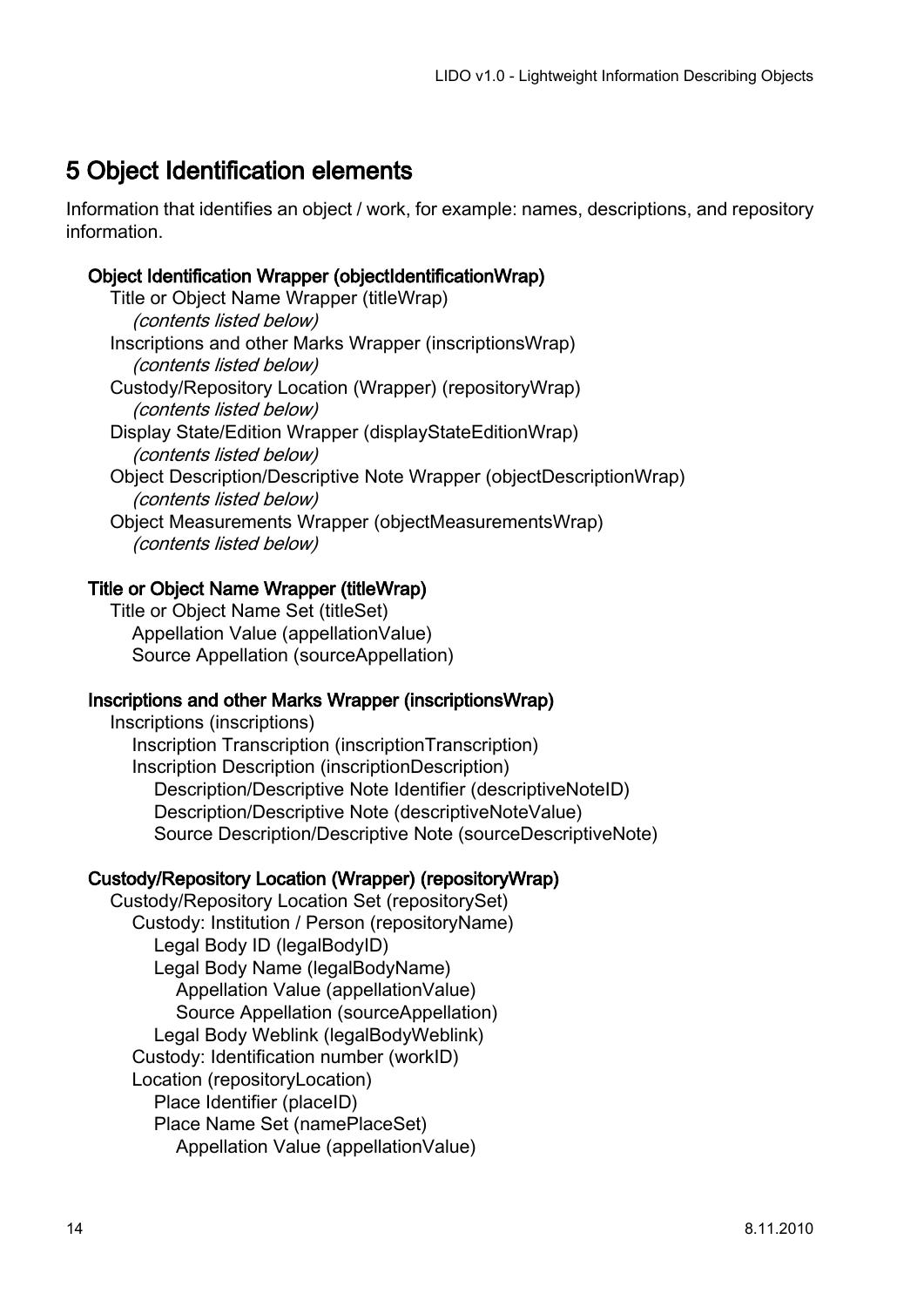<span id="page-20-0"></span>[Source Appellation \(sourceAppellation\)](#page-111-0) [GML \(gml\)](#page-62-0) [Part of Geographical Entity \(partOfPlace\)](#page-83-0) [Place Identifier \(placeID\)](#page-86-0) [Place Name Set \(namePlaceSet\)](#page-73-0) [Appellation Value \(appellationValue\)](#page-34-0) [Source Appellation \(sourceAppellation\)](#page-111-0) [GML \(gml\)](#page-62-0) [Part of Geographical Entity \(partOfPlace\)](#page-83-0) ... etc. (partOfPlace can contain itself) [Place Classification \(placeClassification\)](#page-85-0) [Concept Identifier \(conceptID\)](#page-38-0) [Term / Label \(term\)](#page-119-0) [Place Classification \(placeClassification\)](#page-85-0) [Concept Identifier \(conceptID\)](#page-38-0) [Term / Label \(term\)](#page-119-0)

#### [Display State/Edition Wrapper \(displayStateEditionWrap\)](#page-49-0)

[Display State \(displayState\)](#page-48-0) [Display Edition \(displayEdition\)](#page-45-0) [Source Display State/Edition \(sourceStateEdition\)](#page-113-0)

#### [Object Description/Descriptive Note Wrapper \(objectDescriptionWrap\)](#page-76-0)

[Description/Descriptive Note Set \(objectDescriptionSet\)](#page-76-0) [Description/Descriptive Note Identifier \(descriptiveNoteID\)](#page-41-0) [Description/Descriptive Note \(descriptiveNoteValue\)](#page-42-0) [Source Description/Descriptive Note \(sourceDescriptiveNote\)](#page-112-0)

#### [Object Measurements Wrapper \(objectMeasurementsWrap\)](#page-79-0)

[Object Measurements Set \(objectMeasurementsSet\)](#page-79-0) [Display Object Measurement \(displayObjectMeasurements\)](#page-47-0) [Object Measurement \(objectMeasurements\)](#page-78-0) [Measurements Set \(measurementsSet\)](#page-70-0) [Measurement Type \(measurementType\)](#page-71-0) [Measurement Unit \(measurementUnit\)](#page-71-0) [Measurement Value \(measurementValue\)](#page-72-0) [Extent Measurements \(extentMeasurements\)](#page-60-0) [Qualifier Measurements \(qualifierMeasurements\)](#page-87-0) [Format Measurements \(formatMeasurements\)](#page-61-0) [Shape Measurements \(shapeMeasurements\)](#page-111-0) [Scale Measurements \(scaleMeasurements\)](#page-110-0)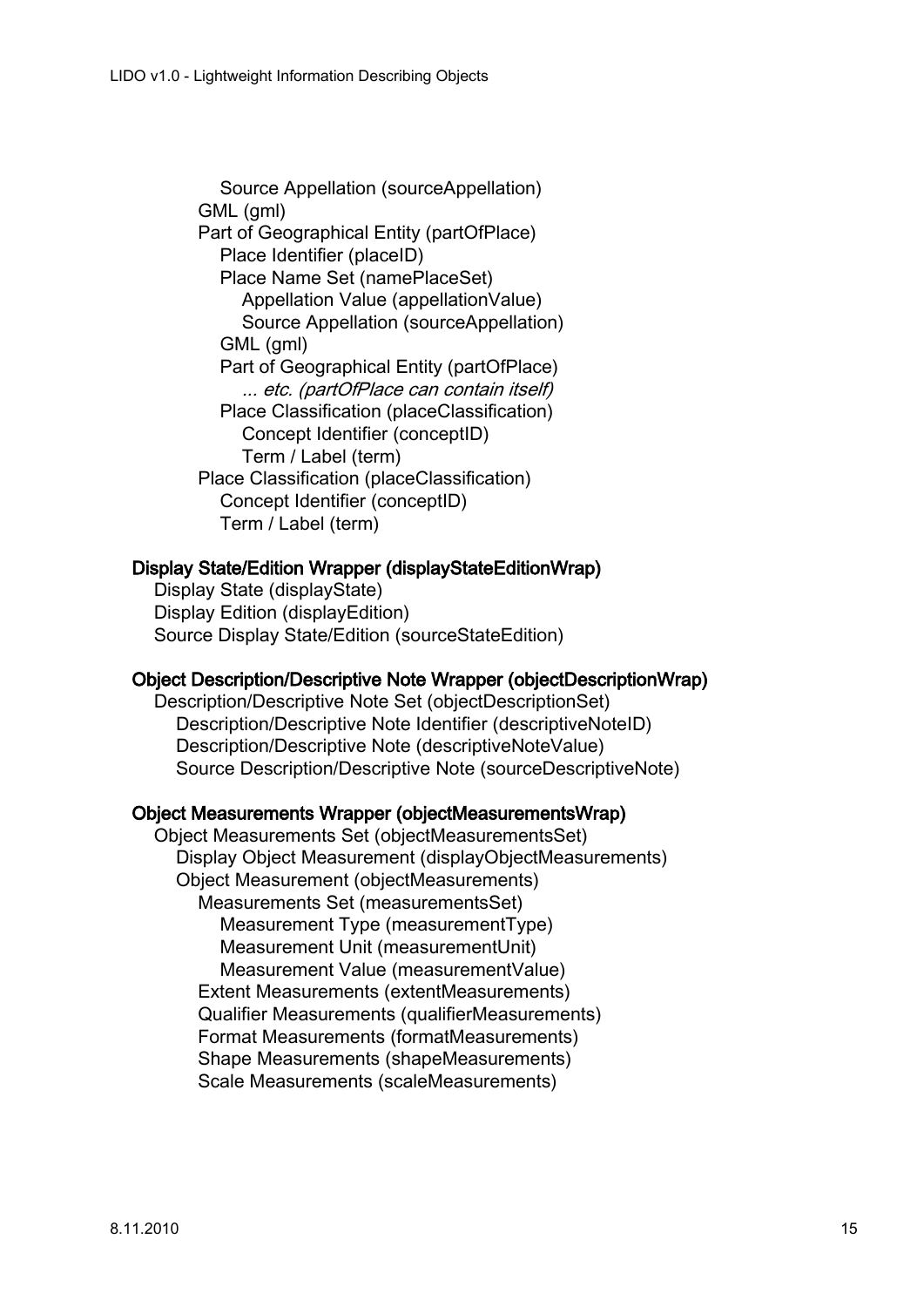### <span id="page-21-0"></span>6 Event elements

Information about an event that an object / work took part for example its: creation / production, find, use, modification, and acquisition. Events have dates, places and actors, and other describing elements associated with them.

#### [Event Wrapper \(eventWrap\)](#page-58-0)

[Event Set \(eventSet\)](#page-56-0) [Display Event \(displayEvent\)](#page-45-0) [Event \(event\)](#page-51-0) [Event Identifier \(eventID\)](#page-53-0) [Event Type \(eventType\)](#page-57-0) [Concept Identifier \(conceptID\)](#page-38-0) [Term / Label \(term\)](#page-119-0) [Role in Event \(roleInEvent\)](#page-109-0) [Concept Identifier \(conceptID\)](#page-38-0) [Term / Label \(term\)](#page-119-0) [Event Name \(eventName\)](#page-55-0) [Appellation Value \(appellationValue\)](#page-34-0) [Source Appellation \(sourceAppellation\)](#page-111-0) [Event Actor \(eventActor\)](#page-52-0) [Display Actor in Role \(displayActorInRole\)](#page-43-0) [Actor in Role \(actorInRole\)](#page-33-0) [Actor \(actor\)](#page-32-0) [Actor Identifier \(actorID\)](#page-32-0) [Name Actor Set \(nameActorSet\)](#page-72-0) [Appellation Value \(appellationValue\)](#page-34-0) [Source Appellation \(sourceAppellation\)](#page-111-0) [Nationality Actor \(nationalityActor\)](#page-74-0) [Concept Identifier \(conceptID\)](#page-38-0) [Term / Label \(term\)](#page-119-0) [Vital Dates Actor \(vitalDatesActor\)](#page-122-0) [Earliest Date \(earliestDate\)](#page-50-0) [Latest Date \(latestDate\)](#page-65-0) [Gender Actor \(genderActor\)](#page-61-0) [Role Actor \(roleActor\)](#page-109-0) [Concept Identifier \(conceptID\)](#page-38-0) [Term / Label \(term\)](#page-119-0) [Attribution Qualifier Actor \(attributionQualifierActor\)](#page-35-0) [Actor: Extent of participation \(extentActor\)](#page-58-0) [Cultural context \(culture\)](#page-39-0) [Concept Identifier \(conceptID\)](#page-38-0) [Term / Label \(term\)](#page-119-0) [Event Date \(eventDate\)](#page-52-0) [Display Date \(displayDate\)](#page-44-0)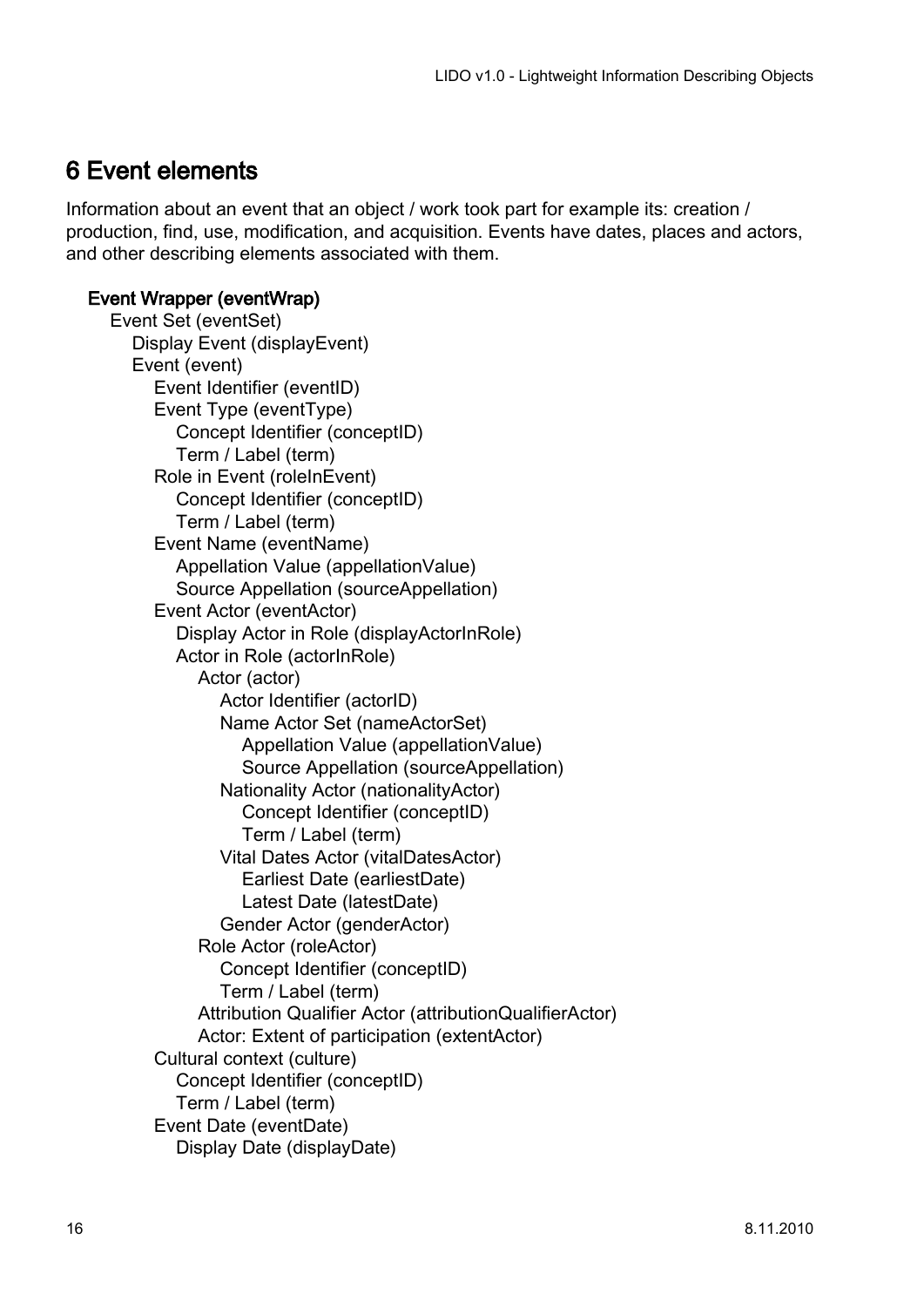[Date \(date\)](#page-40-0) [Earliest Date \(earliestDate\)](#page-50-0) [Latest Date \(latestDate\)](#page-65-0) [Period \(periodName\)](#page-84-0) [Concept Identifier \(conceptID\)](#page-38-0) [Term / Label \(term\)](#page-119-0) [Event Place \(eventPlace\)](#page-56-0) [Display Place \(displayPlace\)](#page-48-0) [Place \(place\)](#page-85-0) [Place Identifier \(placeID\)](#page-86-0) [Place Name Set \(namePlaceSet\)](#page-73-0) [Appellation Value \(appellationValue\)](#page-34-0) [Source Appellation \(sourceAppellation\)](#page-111-0) [GML \(gml\)](#page-62-0) [Part of Geographical Entity \(partOfPlace\)](#page-83-0) [Place Identifier \(placeID\)](#page-86-0) [Place Name Set \(namePlaceSet\)](#page-73-0) [Appellation Value \(appellationValue\)](#page-34-0) [Source Appellation \(sourceAppellation\)](#page-111-0) [GML \(gml\)](#page-62-0) [Part of Geographical Entity \(partOfPlace\)](#page-83-0) ... etc. (partOfPlace can contain itself) [Place Classification \(placeClassification\)](#page-85-0) [Concept Identifier \(conceptID\)](#page-38-0) [Term / Label \(term\)](#page-119-0) [Place Classification \(placeClassification\)](#page-85-0) [Concept Identifier \(conceptID\)](#page-38-0) [Term / Label \(term\)](#page-119-0) [Event Method \(eventMethod\)](#page-55-0) [Concept Identifier \(conceptID\)](#page-38-0) [Term / Label \(term\)](#page-119-0) [Event Materials/Technique \(eventMaterialsTech\)](#page-54-0) [Display Materials Technique \(displayMaterialsTech\)](#page-46-0) [Materials Technique \(materialsTech\)](#page-69-0) [Concept Materials Techniques \(termMaterialsTech\)](#page-120-0) [Concept Identifier \(conceptID\)](#page-38-0) [Term / Label \(term\)](#page-119-0) [Extent Materials Techniques \(extentMaterialsTech\)](#page-59-0) [Source Materials Techniques \(sourceMaterialsTech\)](#page-112-0) [Thing Present \(thingPresent\)](#page-120-0) [Display Object \(displayObject\)](#page-47-0) [Object \(object\)](#page-75-0) [Object: Webresource \(objectWebResource\)](#page-82-0) [Object Identifier \(objectID\)](#page-77-0)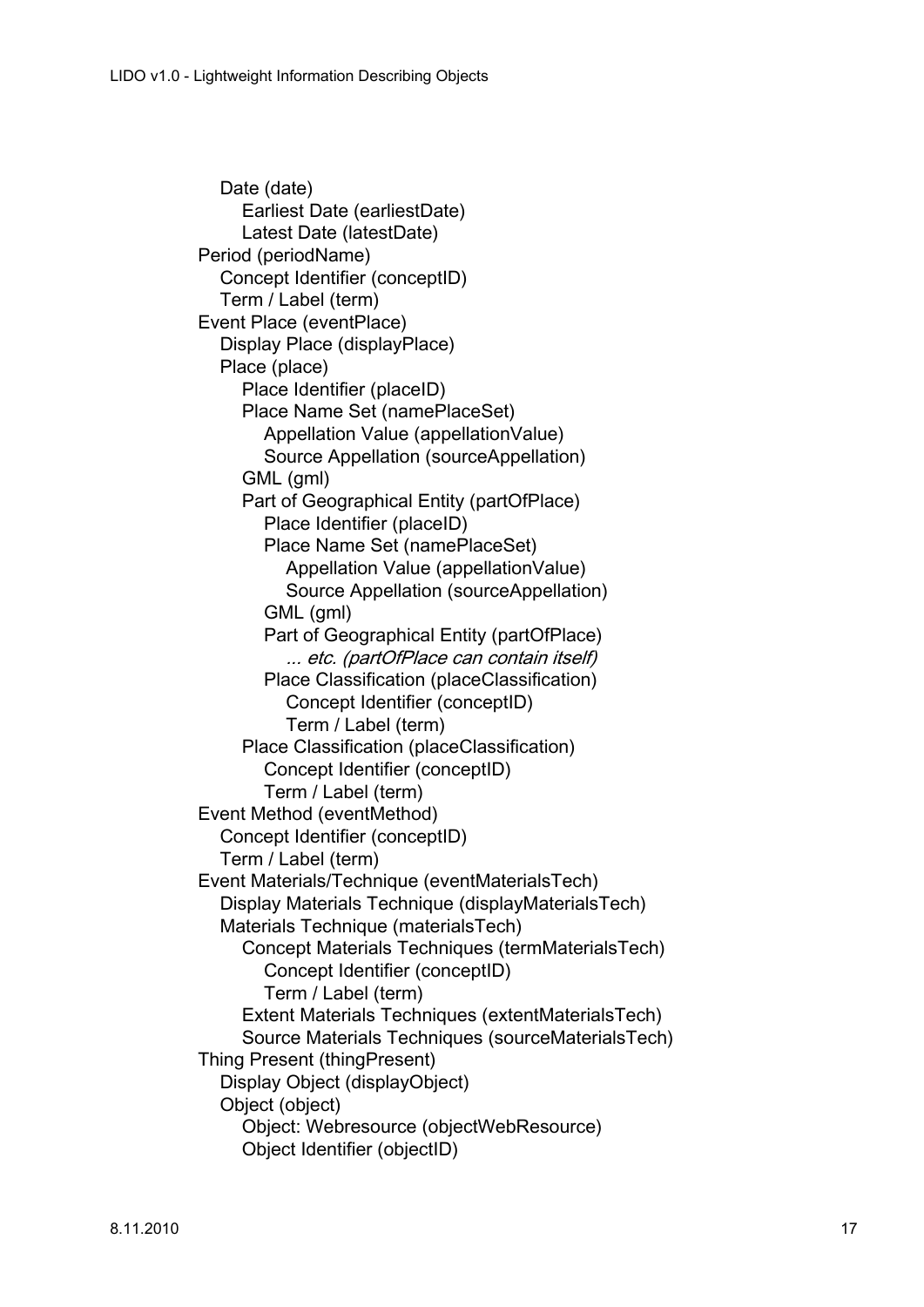[Object Note \(objectNote\)](#page-80-0) [Related Event \(relatedEventSet\)](#page-94-0) [Related Event \(relatedEvent\)](#page-92-0) [Display Event \(displayEvent\)](#page-45-0) [Event \(event\)](#page-51-0) ... etc. (event can contain itself) [Related Event Relationship Type \(relatedEventRelType\)](#page-93-0) [Concept Identifier \(conceptID\)](#page-38-0) [Term / Label \(term\)](#page-119-0) [Event Description \(eventDescriptionSet\)](#page-53-0) [Description/Descriptive Note Identifier \(descriptiveNoteID\)](#page-41-0) [Description/Descriptive Note \(descriptiveNoteValue\)](#page-42-0) [Source Description/Descriptive Note \(sourceDescriptiveNote\)](#page-112-0)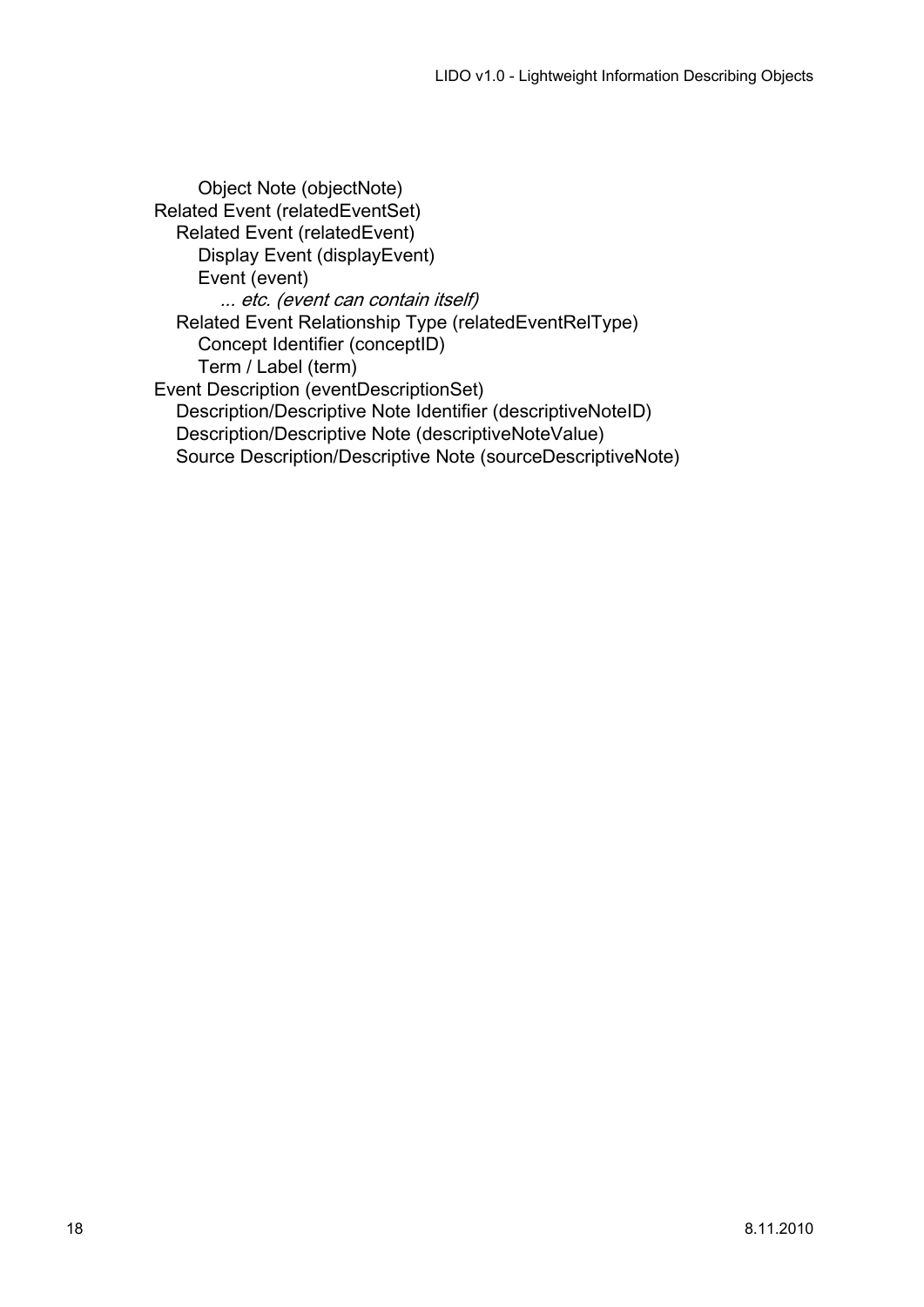### <span id="page-24-0"></span>7 Object Relation elements

For describing any entities related to an object / work. This may be the visual content (e.g. the iconography of a painting) or associated concepts and activities from its history ("is about"). Direct relationships to other objects / works are indicated here, e.g. between an object / work and its components.

Note that any surrogates of an object / work are recorded as resources.

#### [Object Relation Wrapper \(objectRelationWrap\)](#page-81-0)

[Subject Wrapper \(subjectWrap\)](#page-118-0) (contents listed below) [Related Works Wrapper \(relatedWorksWrap\)](#page-96-0) [\(contents listed below\)](#page-27-0)

#### [Subject Wrapper \(subjectWrap\)](#page-118-0)

[Subject Set \(subjectSet\)](#page-118-0) [Display Subject \(displaySubject\)](#page-50-0) [Subject \(subject\)](#page-113-0) [Extent Subject \(extentSubject\)](#page-60-0) [Subject Concept \(subjectConcept\)](#page-115-0) [Concept Identifier \(conceptID\)](#page-38-0) [Term / Label \(term\)](#page-119-0) [Subject Actor Set \(subjectActor\)](#page-114-0) [Display Actor \(displayActor\)](#page-42-0) [Actor \(actor\)](#page-32-0) [Actor Identifier \(actorID\)](#page-32-0) [Name Actor Set \(nameActorSet\)](#page-72-0) [Appellation Value \(appellationValue\)](#page-34-0) [Source Appellation \(sourceAppellation\)](#page-111-0) [Nationality Actor \(nationalityActor\)](#page-74-0) [Concept Identifier \(conceptID\)](#page-38-0) [Term / Label \(term\)](#page-119-0) [Vital Dates Actor \(vitalDatesActor\)](#page-122-0) [Earliest Date \(earliestDate\)](#page-50-0) [Latest Date \(latestDate\)](#page-65-0) [Gender Actor \(genderActor\)](#page-61-0) [Subject Date Set \(subjectDate\)](#page-115-0) [Display Date \(displayDate\)](#page-44-0) [Date \(date\)](#page-40-0) [Earliest Date \(earliestDate\)](#page-50-0) [Latest Date \(latestDate\)](#page-65-0) [Subject Event Set \(subjectEvent\)](#page-116-0) [Display Event \(displayEvent\)](#page-45-0) [Event \(event\)](#page-51-0) [Event Identifier \(eventID\)](#page-53-0)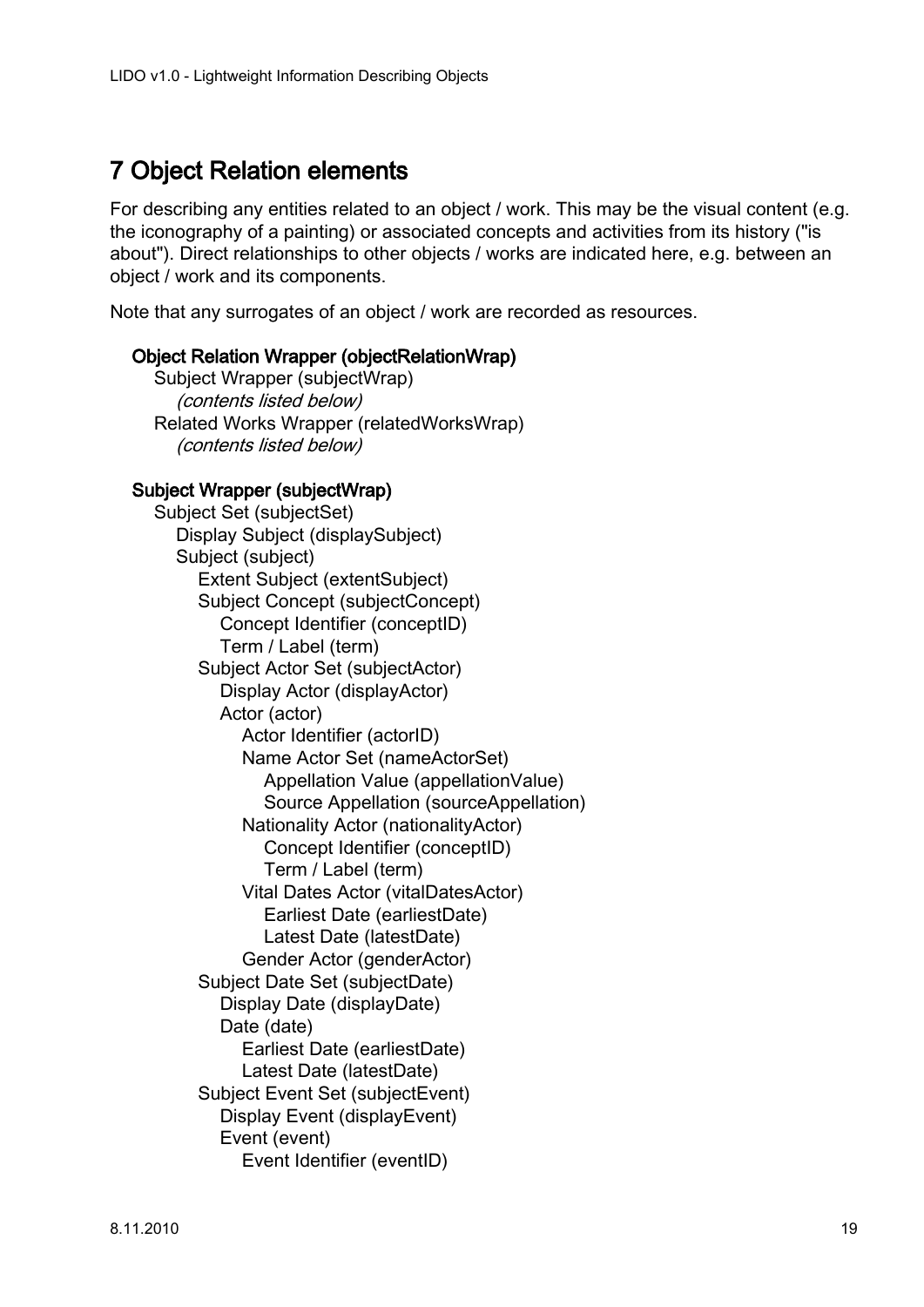[Event Type \(eventType\)](#page-57-0) [Concept Identifier \(conceptID\)](#page-38-0) [Term / Label \(term\)](#page-119-0) [Role in Event \(roleInEvent\)](#page-109-0) [Concept Identifier \(conceptID\)](#page-38-0) [Term / Label \(term\)](#page-119-0) [Event Name \(eventName\)](#page-55-0) [Appellation Value \(appellationValue\)](#page-34-0) [Source Appellation \(sourceAppellation\)](#page-111-0) [Event Actor \(eventActor\)](#page-52-0) [Display Actor in Role \(displayActorInRole\)](#page-43-0) [Actor in Role \(actorInRole\)](#page-33-0) [Actor \(actor\)](#page-32-0) [Actor Identifier \(actorID\)](#page-32-0) [Name Actor Set \(nameActorSet\)](#page-72-0) [Appellation Value \(appellationValue\)](#page-34-0) [Source Appellation \(sourceAppellation\)](#page-111-0) [Nationality Actor \(nationalityActor\)](#page-74-0) [Concept Identifier \(conceptID\)](#page-38-0) [Term / Label \(term\)](#page-119-0) [Vital Dates Actor \(vitalDatesActor\)](#page-122-0) [Earliest Date \(earliestDate\)](#page-50-0) [Latest Date \(latestDate\)](#page-65-0) [Gender Actor \(genderActor\)](#page-61-0) [Role Actor \(roleActor\)](#page-109-0) [Concept Identifier \(conceptID\)](#page-38-0) [Term / Label \(term\)](#page-119-0) [Attribution Qualifier Actor \(attributionQualifierActor\)](#page-35-0) [Actor: Extent of participation \(extentActor\)](#page-58-0) [Cultural context \(culture\)](#page-39-0) [Concept Identifier \(conceptID\)](#page-38-0) [Term / Label \(term\)](#page-119-0) [Event Date \(eventDate\)](#page-52-0) [Display Date \(displayDate\)](#page-44-0) [Date \(date\)](#page-40-0) [Earliest Date \(earliestDate\)](#page-50-0) [Latest Date \(latestDate\)](#page-65-0) [Period \(periodName\)](#page-84-0) [Concept Identifier \(conceptID\)](#page-38-0) [Term / Label \(term\)](#page-119-0) [Event Place \(eventPlace\)](#page-56-0) [Display Place \(displayPlace\)](#page-48-0) [Place \(place\)](#page-85-0) [Place Identifier \(placeID\)](#page-86-0)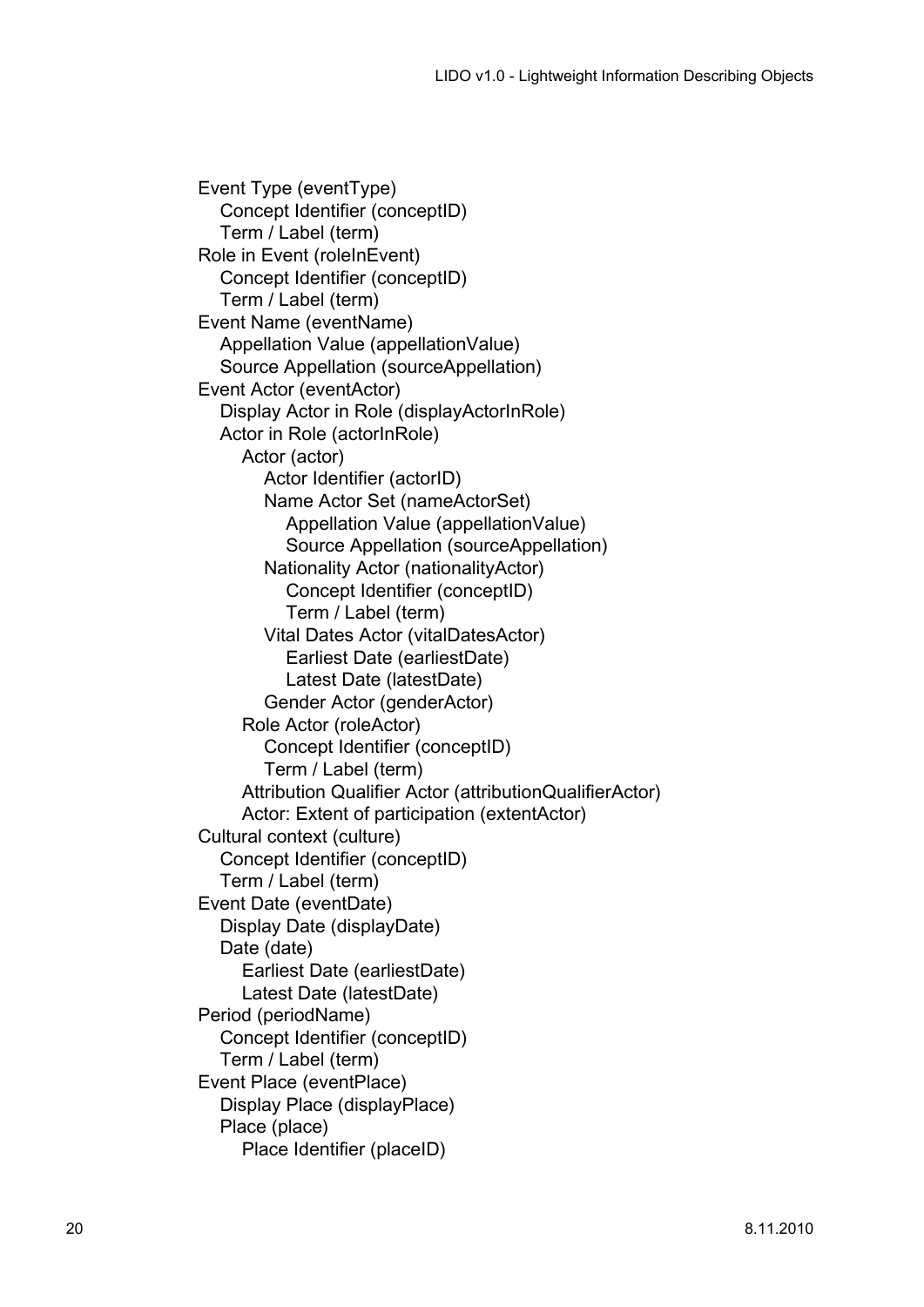[Place Name Set \(namePlaceSet\)](#page-73-0) [Appellation Value \(appellationValue\)](#page-34-0) [Source Appellation \(sourceAppellation\)](#page-111-0) [GML \(gml\)](#page-62-0) [Part of Geographical Entity \(partOfPlace\)](#page-83-0) [Place Identifier \(placeID\)](#page-86-0) [Place Name Set \(namePlaceSet\)](#page-73-0) [Appellation Value \(appellationValue\)](#page-34-0) [Source Appellation \(sourceAppellation\)](#page-111-0) [GML \(gml\)](#page-62-0) [Part of Geographical Entity \(partOfPlace\)](#page-83-0) ... etc. (partOfPlace can contain itself) [Place Classification \(placeClassification\)](#page-85-0) [Concept Identifier \(conceptID\)](#page-38-0) [Term / Label \(term\)](#page-119-0) [Place Classification \(placeClassification\)](#page-85-0) [Concept Identifier \(conceptID\)](#page-38-0) [Term / Label \(term\)](#page-119-0) [Event Method \(eventMethod\)](#page-55-0) [Concept Identifier \(conceptID\)](#page-38-0) [Term / Label \(term\)](#page-119-0) [Event Materials/Technique \(eventMaterialsTech\)](#page-54-0) [Display Materials Technique \(displayMaterialsTech\)](#page-46-0) [Materials Technique \(materialsTech\)](#page-69-0) [Concept Materials Techniques \(termMaterialsTech\)](#page-120-0) [Concept Identifier \(conceptID\)](#page-38-0) [Term / Label \(term\)](#page-119-0) [Extent Materials Techniques \(extentMaterialsTech\)](#page-59-0) [Source Materials Techniques \(sourceMaterialsTech\)](#page-112-0) [Thing Present \(thingPresent\)](#page-120-0) [Display Object \(displayObject\)](#page-47-0) [Object \(object\)](#page-75-0) [Object: Webresource \(objectWebResource\)](#page-82-0) [Object Identifier \(objectID\)](#page-77-0) [Object Note \(objectNote\)](#page-80-0) [Related Event \(relatedEventSet\)](#page-94-0) [Related Event \(relatedEvent\)](#page-92-0) [Display Event \(displayEvent\)](#page-45-0) [Event \(event\)](#page-51-0) ... etc. (event can contain itself) [Related Event Relationship Type \(relatedEventRelType\)](#page-93-0) [Concept Identifier \(conceptID\)](#page-38-0) [Term / Label \(term\)](#page-119-0) [Event Description \(eventDescriptionSet\)](#page-53-0)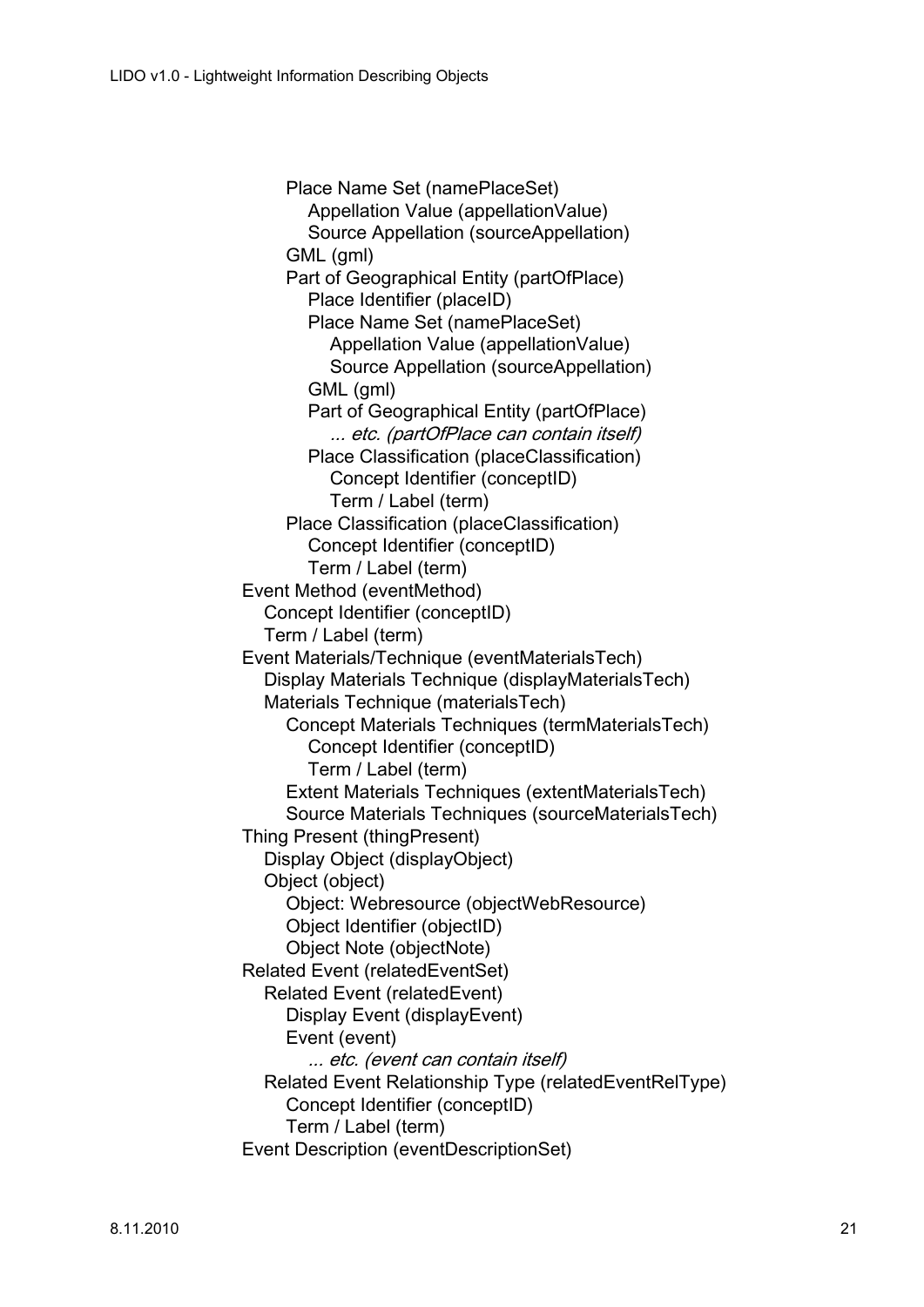```
Description/Descriptive Note Identifier (descriptiveNoteID)
       Description/Descriptive Note (descriptiveNoteValue)
       Source Description/Descriptive Note (sourceDescriptiveNote)
Subject Place Set (subjectPlace)
  Display Place (displayPlace)
  Place (place)
     Place Identifier (placeID)
     Place Name Set (namePlaceSet)
       Appellation Value (appellationValue)
       Source Appellation (sourceAppellation)
     GML (gml)
     Part of Geographical Entity (partOfPlace)
       Place Identifier (placeID)
       Place Name Set (namePlaceSet)
          Appellation Value (appellationValue)
          Source Appellation (sourceAppellation)
       GML (gml)
       Part of Geographical Entity (partOfPlace)
          ... etc. (partOfPlace can contain itself)
       Place Classification (placeClassification)
          Concept Identifier (conceptID)
          Term / Label (term)
     Place Classification (placeClassification)
       Concept Identifier (conceptID)
       Term / Label (term)
Subject Object (subjectObject)
  Display Object (displayObject)
  Object (object)
     Object: Webresource (objectWebResource)
     Object Identifier (objectID)
     Object Note (objectNote)
```
#### [Related Works Wrapper \(relatedWorksWrap\)](#page-96-0)

[Related Work Set \(relatedWorkSet\)](#page-96-0) [Related Work \(relatedWork\)](#page-94-0) [Display Object \(displayObject\)](#page-47-0) [Object \(object\)](#page-75-0) [Object: Webresource \(objectWebResource\)](#page-82-0) [Object Identifier \(objectID\)](#page-77-0) [Object Note \(objectNote\)](#page-80-0) [Related Work Relationship Type \(relatedWorkRelType\)](#page-95-0) [Concept Identifier \(conceptID\)](#page-38-0) [Term / Label \(term\)](#page-119-0)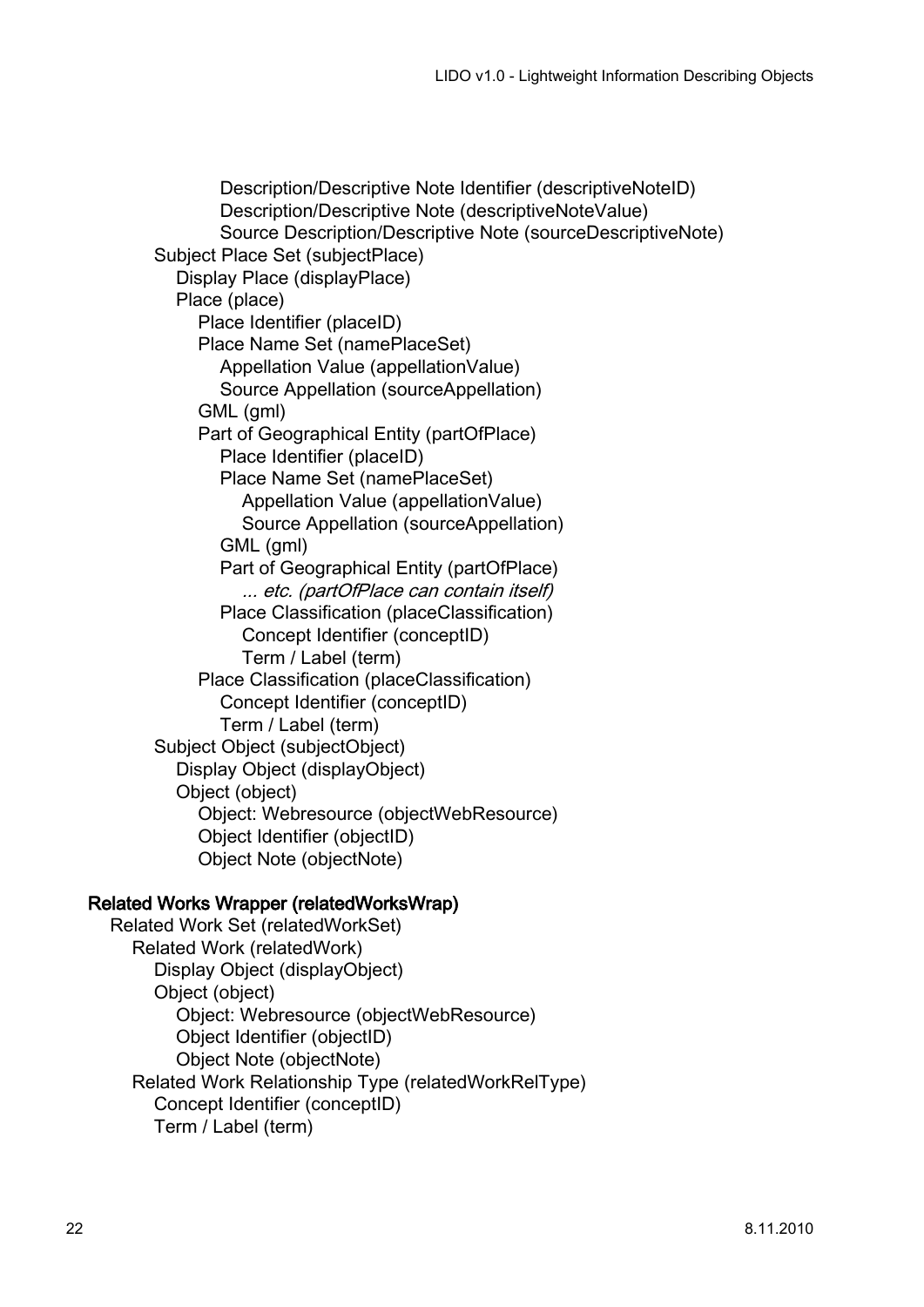# <span id="page-28-0"></span>8 Rights for Work elements

Information about rights management of an object / work. This may include copyright, or other intellectual property statements, required for its use.

#### [Rights for Work Wrapper \(rightsWorkWrap\)](#page-108-0)

[Rights for Work Set \(rightsWorkSet\)](#page-108-0) [Rights Type \(rightsType\)](#page-107-0) [Concept Identifier \(conceptID\)](#page-38-0) [Term / Label \(term\)](#page-119-0) [Rights Date \(rightsDate\)](#page-105-0) [Earliest Date \(earliestDate\)](#page-50-0) [Latest Date \(latestDate\)](#page-65-0) [Rights Holder \(rightsHolder\)](#page-106-0) [Legal Body ID \(legalBodyID\)](#page-66-0) [Legal Body Name \(legalBodyName\)](#page-66-0) [Appellation Value \(appellationValue\)](#page-34-0) [Source Appellation \(sourceAppellation\)](#page-111-0) [Legal Body Weblink \(legalBodyWeblink\)](#page-67-0) [Creditline \(creditLine\)](#page-38-0)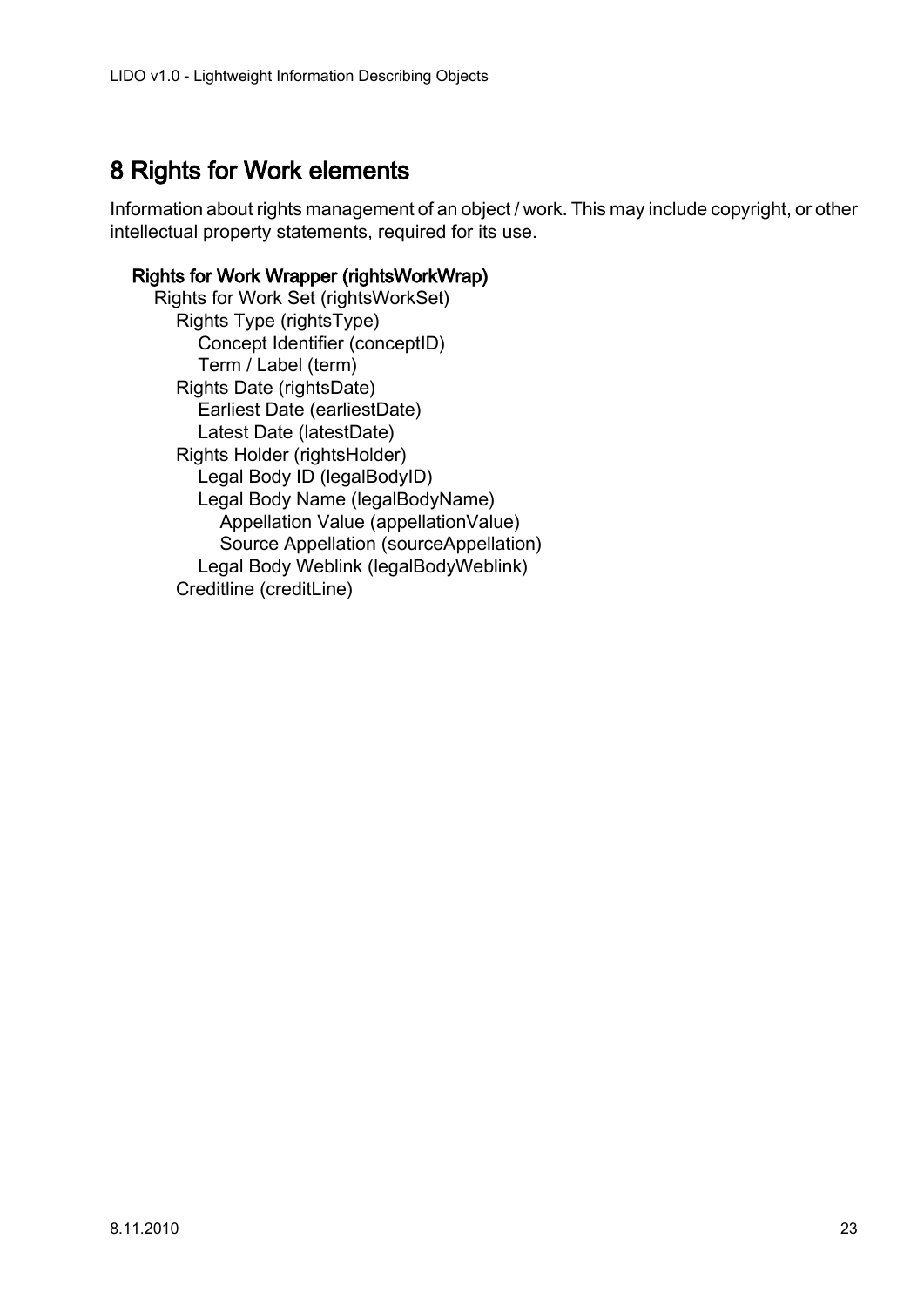## <span id="page-29-0"></span>9 Record elements

Information about the catalogue record itself, for example its: ID, type, source, and rights. Some of this information may not be stored as data in a collection management system but is implicit.

#### [Record Wrapper \(recordWrap\)](#page-92-0)

```
Record ID (recordID)
Record Type (recordType)
  Concept Identifier (conceptID)
  Term / Label (term)
Record Source (recordSource)
  Legal Body ID (legalBodyID)
  Legal Body Name (legalBodyName)
     Appellation Value (appellationValue)
     Source Appellation (sourceAppellation)
  Legal Body Weblink (legalBodyWeblink)
Rights for Record (recordRights)
  Rights Type (rightsType)
     Concept Identifier (conceptID)
     Term / Label (term)
  Rights Date (rightsDate)
     Earliest Date (earliestDate)
     Latest Date (latestDate)
  Rights Holder (rightsHolder)
     Legal Body ID (legalBodyID)
     Legal Body Name (legalBodyName)
       Appellation Value (appellationValue)
       Source Appellation (sourceAppellation)
     Legal Body Weblink (legalBodyWeblink)
  Creditline (creditLine)
Record Metadata Information Set (recordInfoSet)
  Record Info ID (recordInfoID)
  Record Info Link (recordInfoLink)
  Record Metadata Date (recordMetadataDate)
```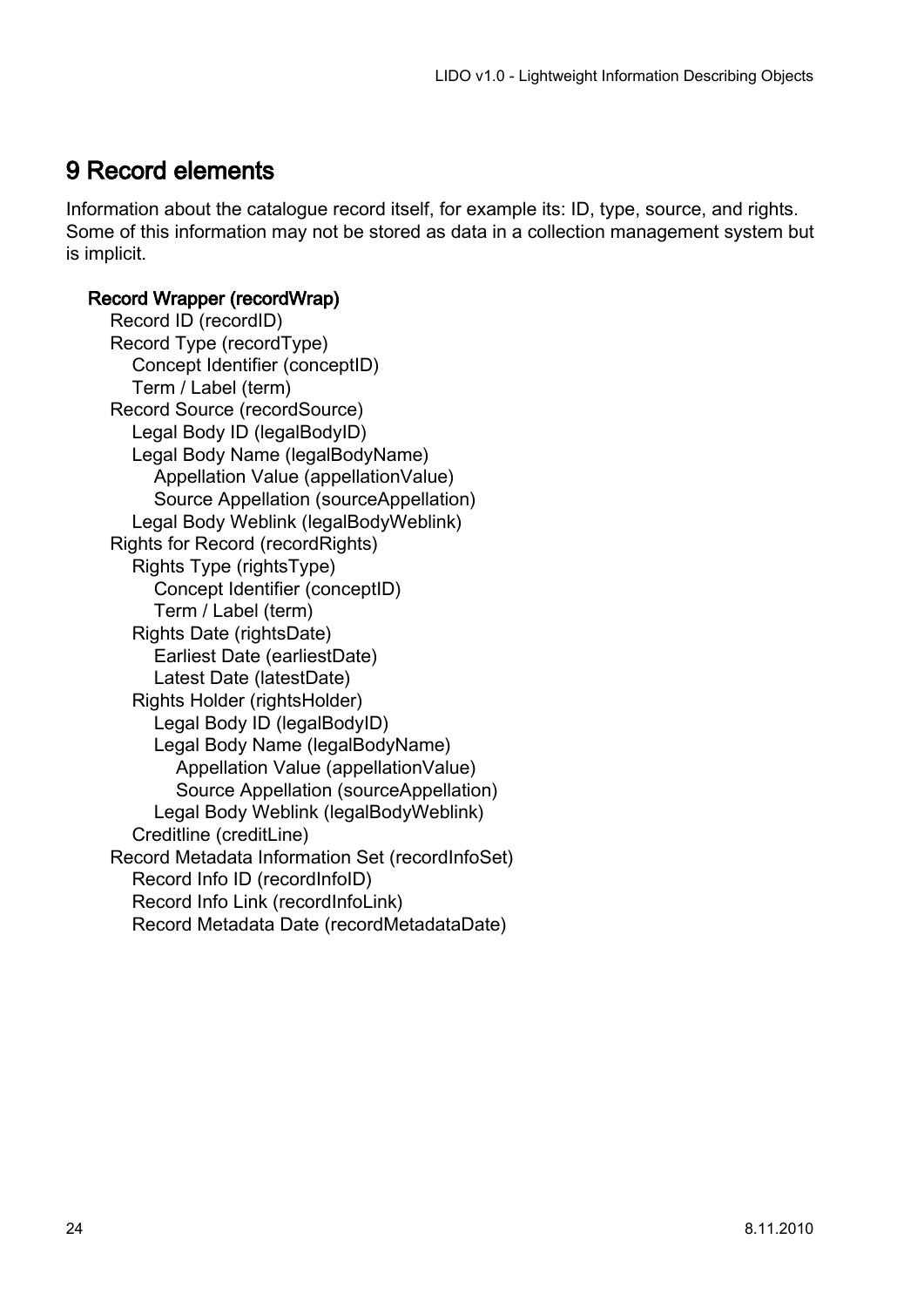### <span id="page-30-0"></span>10 Resource elements

For describing resources that are surrogates for an object / work, particularly including digital images, videos or audio files that represent it in an online service.

#### [Resource Wrapper \(resourceWrap\)](#page-105-0)

[Resource Set \(resourceSet\)](#page-103-0) [Resource Identification Number \(resourceID\)](#page-100-0) [Resource Representation \(resourceRepresentation\)](#page-102-0) [Link Resource \(linkResource\)](#page-69-0) [Resource Measurement Set \(resourceMeasurementsSet\)](#page-100-0) [Measurement Type \(measurementType\)](#page-71-0) [Measurement Unit \(measurementUnit\)](#page-71-0) [Measurement Value \(measurementValue\)](#page-72-0) [Resource Type \(resourceType\)](#page-104-0) [Concept Identifier \(conceptID\)](#page-38-0) [Term / Label \(term\)](#page-119-0) [Resource Relationship Type \(resourceRelType\)](#page-101-0) [Concept Identifier \(conceptID\)](#page-38-0) [Term / Label \(term\)](#page-119-0) [Resource Perspective \(resourcePerspective\)](#page-101-0) [Concept Identifier \(conceptID\)](#page-38-0) [Term / Label \(term\)](#page-119-0) [Resource Description \(resourceDescription\)](#page-99-0) [Display Date \(displayDate\)](#page-44-0) [Date \(date\)](#page-40-0) [Earliest Date \(earliestDate\)](#page-50-0) [Latest Date \(latestDate\)](#page-65-0) [Resource Source \(resourceSource\)](#page-103-0) [Legal Body ID \(legalBodyID\)](#page-66-0) [Legal Body Name \(legalBodyName\)](#page-66-0) [Appellation Value \(appellationValue\)](#page-34-0) [Source Appellation \(sourceAppellation\)](#page-111-0) [Legal Body Weblink \(legalBodyWeblink\)](#page-67-0) [Rights for Resource \(rightsResource\)](#page-106-0) [Rights Type \(rightsType\)](#page-107-0) [Concept Identifier \(conceptID\)](#page-38-0) [Term / Label \(term\)](#page-119-0) [Rights Date \(rightsDate\)](#page-105-0) [Earliest Date \(earliestDate\)](#page-50-0) [Latest Date \(latestDate\)](#page-65-0) [Rights Holder \(rightsHolder\)](#page-106-0) [Legal Body ID \(legalBodyID\)](#page-66-0) [Legal Body Name \(legalBodyName\)](#page-66-0) [Appellation Value \(appellationValue\)](#page-34-0)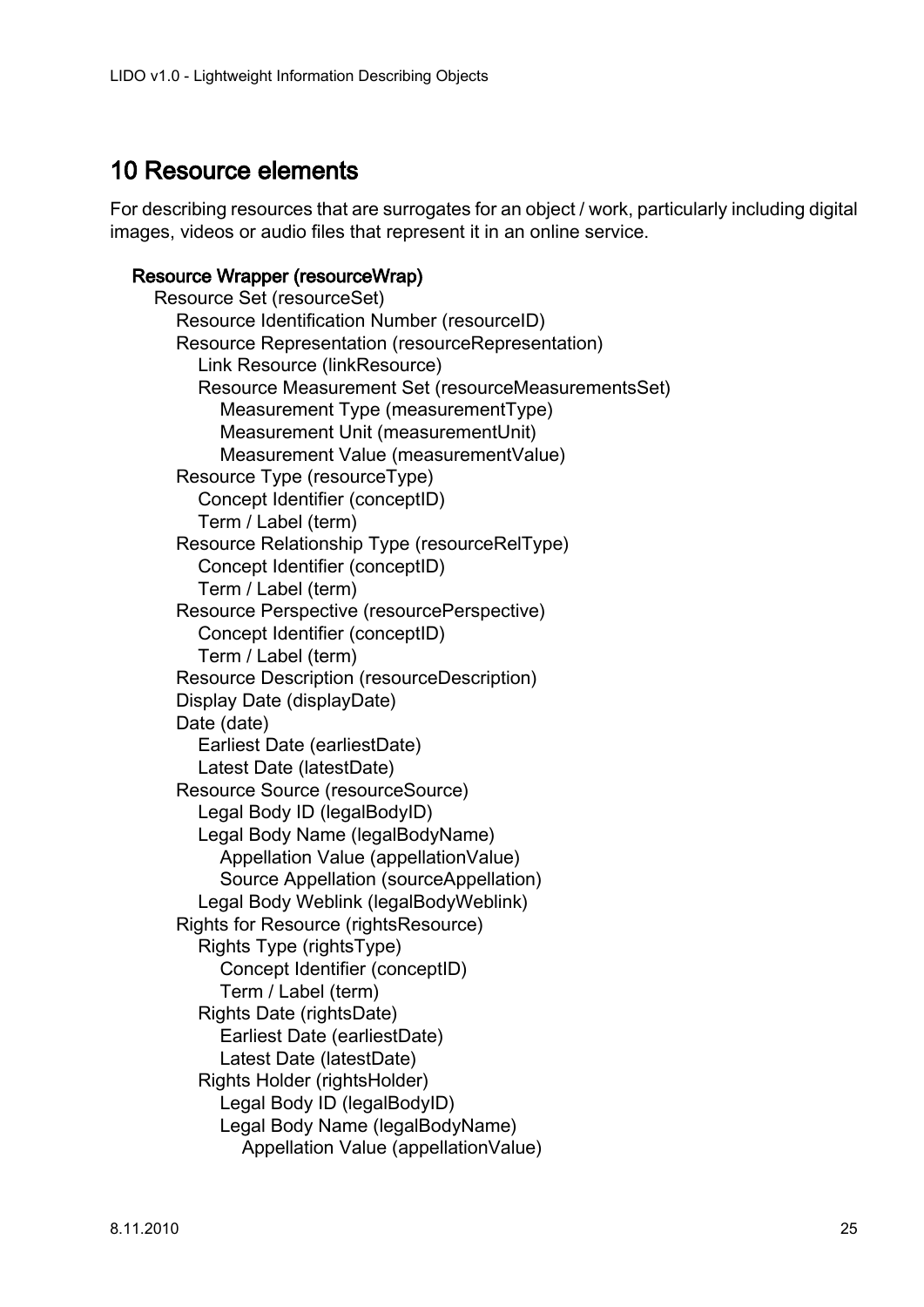[Source Appellation \(sourceAppellation\)](#page-111-0) [Legal Body Weblink \(legalBodyWeblink\)](#page-67-0) [Creditline \(creditLine\)](#page-38-0)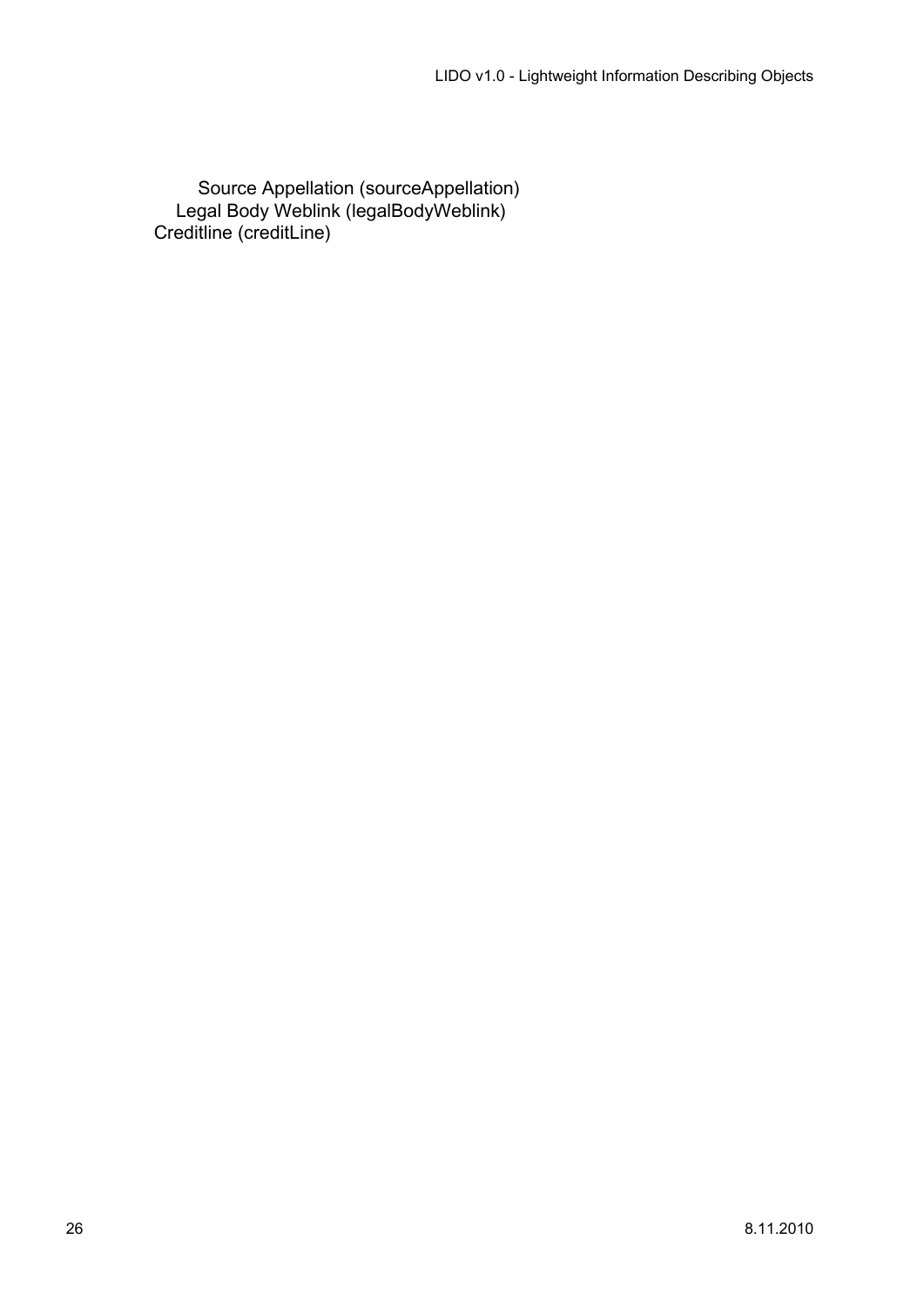# <span id="page-32-0"></span>Alphabetical list of elements

| <b>Element actor</b> |                                                                                                                                                                      |
|----------------------|----------------------------------------------------------------------------------------------------------------------------------------------------------------------|
| <b>Description</b>   |                                                                                                                                                                      |
| Title                | Actor                                                                                                                                                                |
| General              | Describes and identifies an actor, i.e. a person, corporation, family<br>or group, containing structured sub-elements for indexing and<br>identification references. |
| <b>Technical</b>     |                                                                                                                                                                      |
| Tag-name             | actor                                                                                                                                                                |
| <b>Attributes</b>    | type                                                                                                                                                                 |
| Required?            | <b>No</b>                                                                                                                                                            |
| Repeatable?          | <b>No</b>                                                                                                                                                            |
| Super-elements       | subjectActor                                                                                                                                                         |
| Sub-elements         | actorID; nameActorSet; nationalityActor; vitalDatesActor;<br>genderActor                                                                                             |
| Equivalents          | <b>CDWA Lite</b><br>[none]                                                                                                                                           |
|                      | museumdat<br>[none]                                                                                                                                                  |
|                      | <b>SPECTRUM</b><br>[none]                                                                                                                                            |
|                      |                                                                                                                                                                      |

| Element actorID    |                                                   |
|--------------------|---------------------------------------------------|
| <b>Description</b> |                                                   |
| Title              | <b>Actor Identifier</b>                           |
| General            | A unique identifier for the actor.                |
| How to record      | Preferably taken from a published authority file. |
| <b>Technical</b>   |                                                   |
| Tag-name           | actorID                                           |
| <b>Attributes</b>  | pref; type; source; encodinganalog; label         |
| Required?          | <b>No</b>                                         |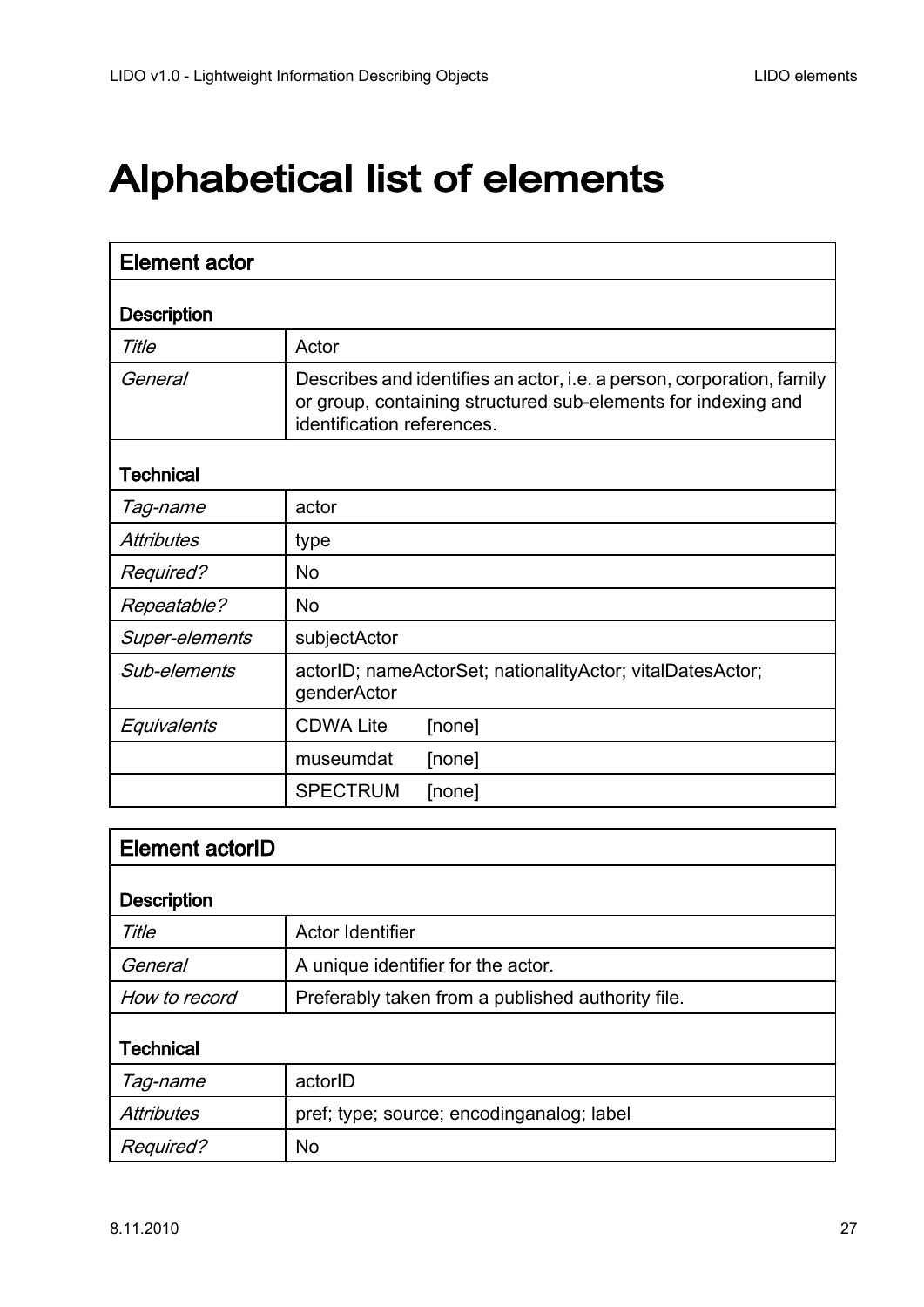<span id="page-33-0"></span>

| Repeatable?    | Yes                                                                                                              |
|----------------|------------------------------------------------------------------------------------------------------------------|
| Super-elements | actor; actor                                                                                                     |
| Sub-elements   |                                                                                                                  |
| Equivalents    | <b>CDWA Lite</b><br>nameCreator [attributes 'termsource' and<br>'termsourceID'] [creator generalized into actor] |
|                | nameActor [attributes 'termsource' and<br>museumdat<br>'termsourceID']                                           |
|                | <b>SPECTRUM</b><br>Organisation's reference number; Person's<br>reference number                                 |

| <b>Element actorInRole</b> |                                                                                                                                                                 |  |
|----------------------------|-----------------------------------------------------------------------------------------------------------------------------------------------------------------|--|
| <b>Description</b>         |                                                                                                                                                                 |  |
| Title                      | Actor in Role                                                                                                                                                   |  |
| General                    | Describes an actor with role and (if necessary) attributions in a<br>structured way, consisting of the sub-elements actor, its role,<br>attribution and extent. |  |
| <b>Technical</b>           |                                                                                                                                                                 |  |
| Tag-name                   | actorInRole                                                                                                                                                     |  |
| <b>Attributes</b>          |                                                                                                                                                                 |  |
| Required?                  | No                                                                                                                                                              |  |
| Repeatable?                | <b>No</b>                                                                                                                                                       |  |
| Super-elements             | eventActor                                                                                                                                                      |  |
| Sub-elements               | actor; roleActor; attributionQualifierActor; extentActor                                                                                                        |  |
| Equivalents                | <b>CDWA Lite</b><br>indexing Creator Set [creator generalized into<br>actor]                                                                                    |  |
|                            | museumdat<br>indexingActorSet                                                                                                                                   |  |
|                            | <b>SPECTRUM</b><br>[none]                                                                                                                                       |  |

| Element administrativeMetadata |                         |  |
|--------------------------------|-------------------------|--|
| <b>Description</b>             |                         |  |
| Title                          | Administrative Metadata |  |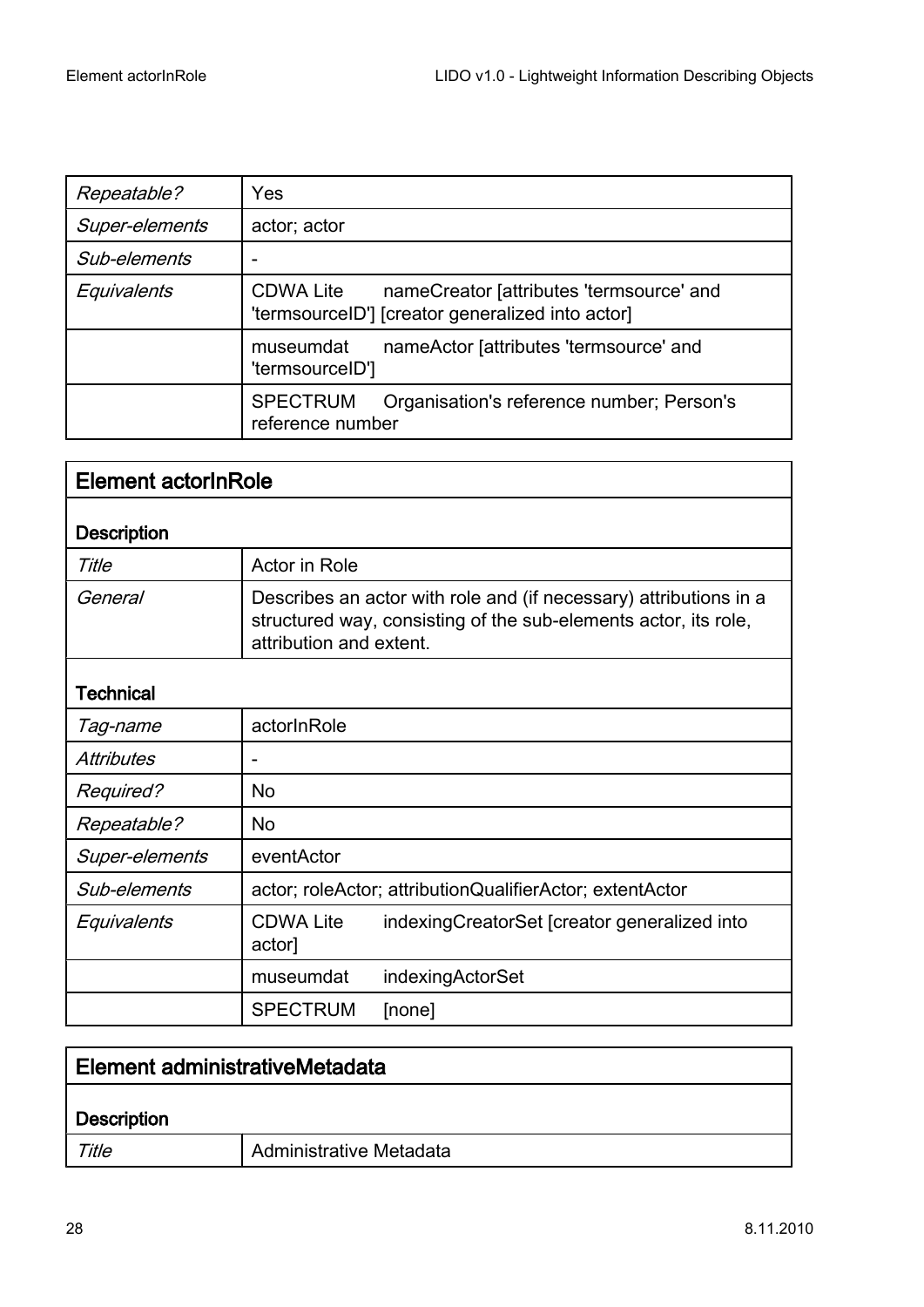<span id="page-34-0"></span>

| General        | Holds the administrative metadata for an object / work record.                                                                                                                                                                                                                                                                                                                                        |  |
|----------------|-------------------------------------------------------------------------------------------------------------------------------------------------------------------------------------------------------------------------------------------------------------------------------------------------------------------------------------------------------------------------------------------------------|--|
| How to record  | The attribute xml: lang is mandatory and specifies the language of<br>the administrative metadata.<br>For fully multi-lingual resources, repeat this element once for each<br>language represented.<br>If only a few data fields (e.g. title, creditline) are provided in more<br>than one language, the respective text elements may be repeated<br>specifying the lang attribute on the text level. |  |
| Technical      |                                                                                                                                                                                                                                                                                                                                                                                                       |  |
| Tag-name       | administrativeMetadata                                                                                                                                                                                                                                                                                                                                                                                |  |
| Attributes     | xml:lang                                                                                                                                                                                                                                                                                                                                                                                              |  |
| Required?      | Yes                                                                                                                                                                                                                                                                                                                                                                                                   |  |
| Repeatable?    | Yes                                                                                                                                                                                                                                                                                                                                                                                                   |  |
| Super-elements | lido                                                                                                                                                                                                                                                                                                                                                                                                  |  |
| Sub-elements   | rightsWorkWrap; recordWrap; resourceWrap                                                                                                                                                                                                                                                                                                                                                              |  |
| Equivalents    | <b>CDWA Lite</b><br>administrativeMetadata                                                                                                                                                                                                                                                                                                                                                            |  |
|                | administrativeMetadata<br>museumdat                                                                                                                                                                                                                                                                                                                                                                   |  |
|                | <b>SPECTRUM</b><br>[none]                                                                                                                                                                                                                                                                                                                                                                             |  |

# Element appellationValue

#### **Description**

| Title         | <b>Appellation Value</b>                                                                                                                        |
|---------------|-------------------------------------------------------------------------------------------------------------------------------------------------|
| General       | Appellations, e.g. titles, identifying phrases, or names given to an<br>item, but also name of a person or corporation, also place name<br>etc. |
| How to record | Repeat this element only for language variants.                                                                                                 |

#### **Technical**

| Tag-name    | appellationValue                      |
|-------------|---------------------------------------|
| Attributes  | pref; xml:lang; encodinganalog; label |
| Required?   | Yes                                   |
| Repeatable? | Yes                                   |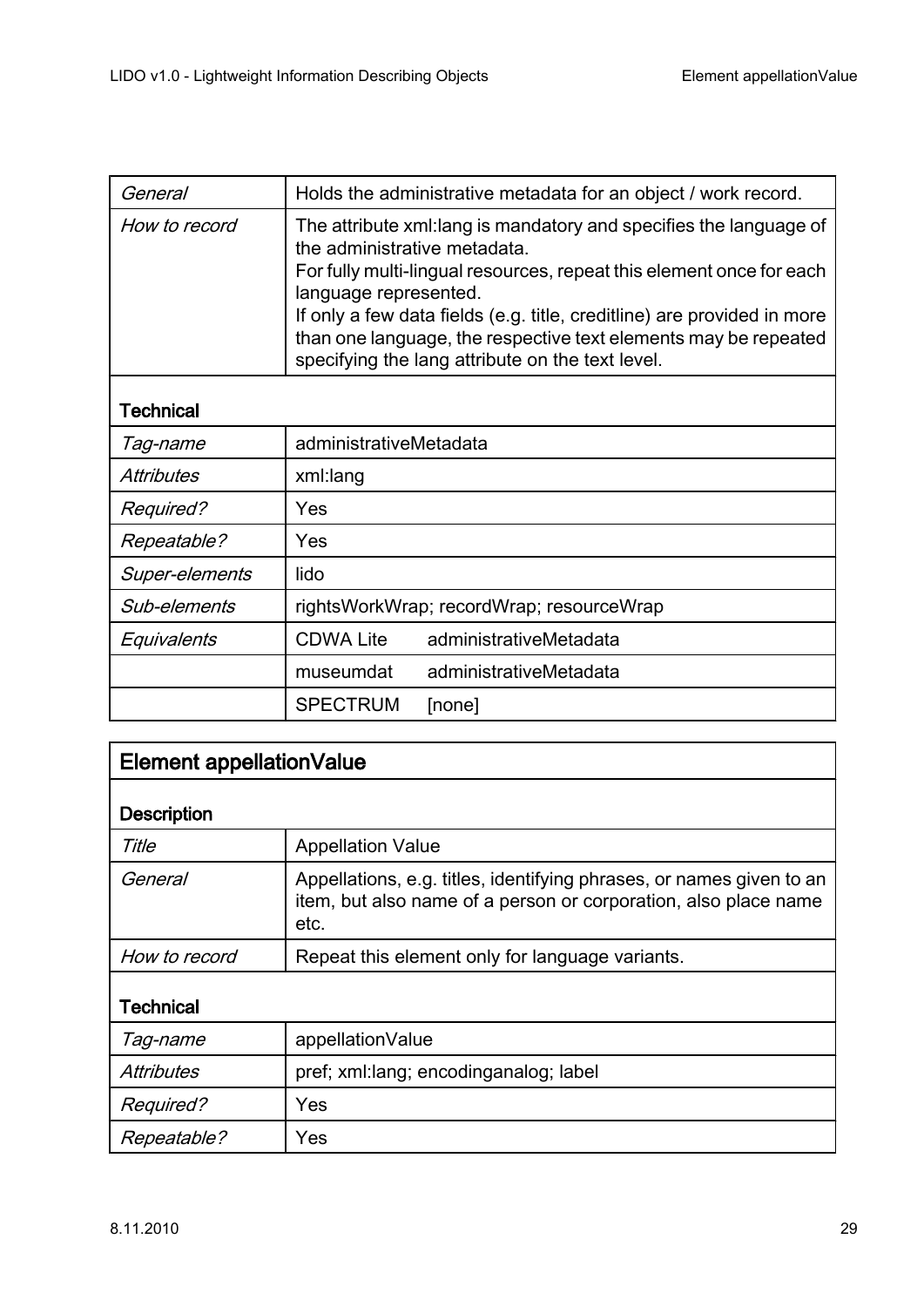<span id="page-35-0"></span>

| Super-elements | titleSet                   | eventName; legalBodyName; nameActorSet; namePlaceSet; |
|----------------|----------------------------|-------------------------------------------------------|
| Sub-elements   |                            |                                                       |
| Equivalents    | <b>CDWA Lite</b>           | title; nameCreator; locationName [for example]        |
|                | museumdat<br>[for example] | title; repositoryName; nameActor; nameLocation        |
|                | <b>SPECTRUM</b>            | [holds data - see parent element]                     |

| <b>Element attributionQualifierActor</b> |                                                                                                                                                                                                         |  |
|------------------------------------------|---------------------------------------------------------------------------------------------------------------------------------------------------------------------------------------------------------|--|
| <b>Description</b>                       |                                                                                                                                                                                                         |  |
| Title                                    | <b>Attribution Qualifier Actor</b>                                                                                                                                                                      |  |
| General                                  | A qualifier used when the attribution is uncertain, is in dispute,<br>when there is more than one actor, when there is a former<br>attribution, or when the attribution otherwise requires explanation. |  |
| How to record                            | Example values: attributed to, studio of, workshop of, atelier of,<br>office of, assistant of, associate of, pupil of, follower of, school of,<br>circle of, style of, after copyist of, manner of      |  |
| <b>Technical</b>                         |                                                                                                                                                                                                         |  |
| Tag-name                                 | attributionQualifierActor                                                                                                                                                                               |  |
| <b>Attributes</b>                        | xml:lang; encodinganalog; label                                                                                                                                                                         |  |
| Required?                                | <b>No</b>                                                                                                                                                                                               |  |
| Repeatable?                              | Yes                                                                                                                                                                                                     |  |
| Super-elements                           | actorInRole                                                                                                                                                                                             |  |
| Sub-elements                             |                                                                                                                                                                                                         |  |
| Equivalents                              | <b>CDWA Lite</b><br>attributionQualifierCreator                                                                                                                                                         |  |
|                                          | attributionQualifierActor<br>museumdat                                                                                                                                                                  |  |
|                                          | <b>SPECTRUM</b><br>[none]                                                                                                                                                                               |  |

| <b>Element category</b> |          |
|-------------------------|----------|
| <b>Description</b>      |          |
| Title                   | Category |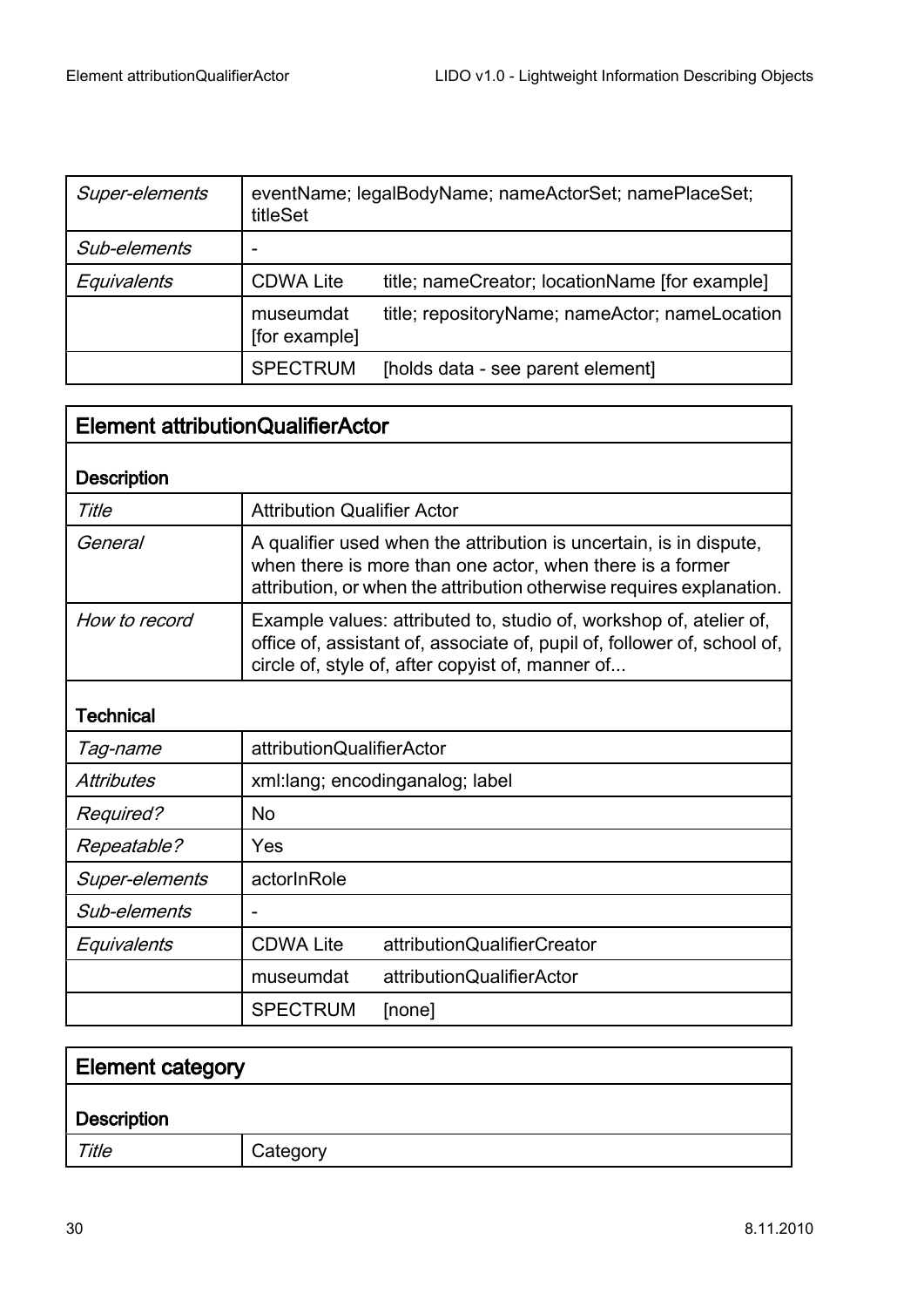<span id="page-36-0"></span>

| General           | Indicates the category of which this item is an instance, preferably<br>referring to CIDOC-CRM concept definitions.                                                                                                                                                                                                                                           |  |
|-------------------|---------------------------------------------------------------------------------------------------------------------------------------------------------------------------------------------------------------------------------------------------------------------------------------------------------------------------------------------------------------|--|
| How to record     | CIDOC-CRM concept definitions are given at http://www.cidoc-<br>crm.org/crm-concepts/<br>Data values in the sub-element term may often be: Man-Made<br>Object (with conceptID "http://www.cidoc-crm.org/crm-concepts/<br>E22"), Man-Made Feature (http://www.cidoc-crm.org/crm-<br>concepts/E25), Collection (http://www.cidoc-crm.org/crm-<br>concepts/E78). |  |
| <b>Technical</b>  |                                                                                                                                                                                                                                                                                                                                                               |  |
| Tag-name          | category                                                                                                                                                                                                                                                                                                                                                      |  |
| <b>Attributes</b> |                                                                                                                                                                                                                                                                                                                                                               |  |
| Required?         | No                                                                                                                                                                                                                                                                                                                                                            |  |
| Repeatable?       | No                                                                                                                                                                                                                                                                                                                                                            |  |
| Super-elements    | lido; lido                                                                                                                                                                                                                                                                                                                                                    |  |
| Sub-elements      | conceptID; term                                                                                                                                                                                                                                                                                                                                               |  |
| Equivalents       | <b>CDWA Lite</b><br>[none]                                                                                                                                                                                                                                                                                                                                    |  |
|                   | museumdat<br>[none]                                                                                                                                                                                                                                                                                                                                           |  |
|                   | <b>SPECTRUM</b><br>[none]                                                                                                                                                                                                                                                                                                                                     |  |

# Element classification

| Title         | Classification                                                                                                                                                                                                                                                                                                                                                                                                                                                                                                                                                                                        |
|---------------|-------------------------------------------------------------------------------------------------------------------------------------------------------------------------------------------------------------------------------------------------------------------------------------------------------------------------------------------------------------------------------------------------------------------------------------------------------------------------------------------------------------------------------------------------------------------------------------------------------|
| General       | Concepts used to categorize an object / work by grouping it<br>together with others on the basis of similar characteristics.                                                                                                                                                                                                                                                                                                                                                                                                                                                                          |
| How to record | The category belongs to a systematic scheme (classification)<br>which groups objects of similar characteristics according to<br>uniform aspects. This grouping / classification may be done<br>according to material, form, shape, function, region of origin,<br>cultural context, or historical or stylistic period. In addition to this<br>systematic grouping it may also be done according to<br>organizational divisions within a museum (e.g., according to the<br>collection structure of a museum).<br>If the object / work is assigned to multiple classifications, repeat<br>this element. |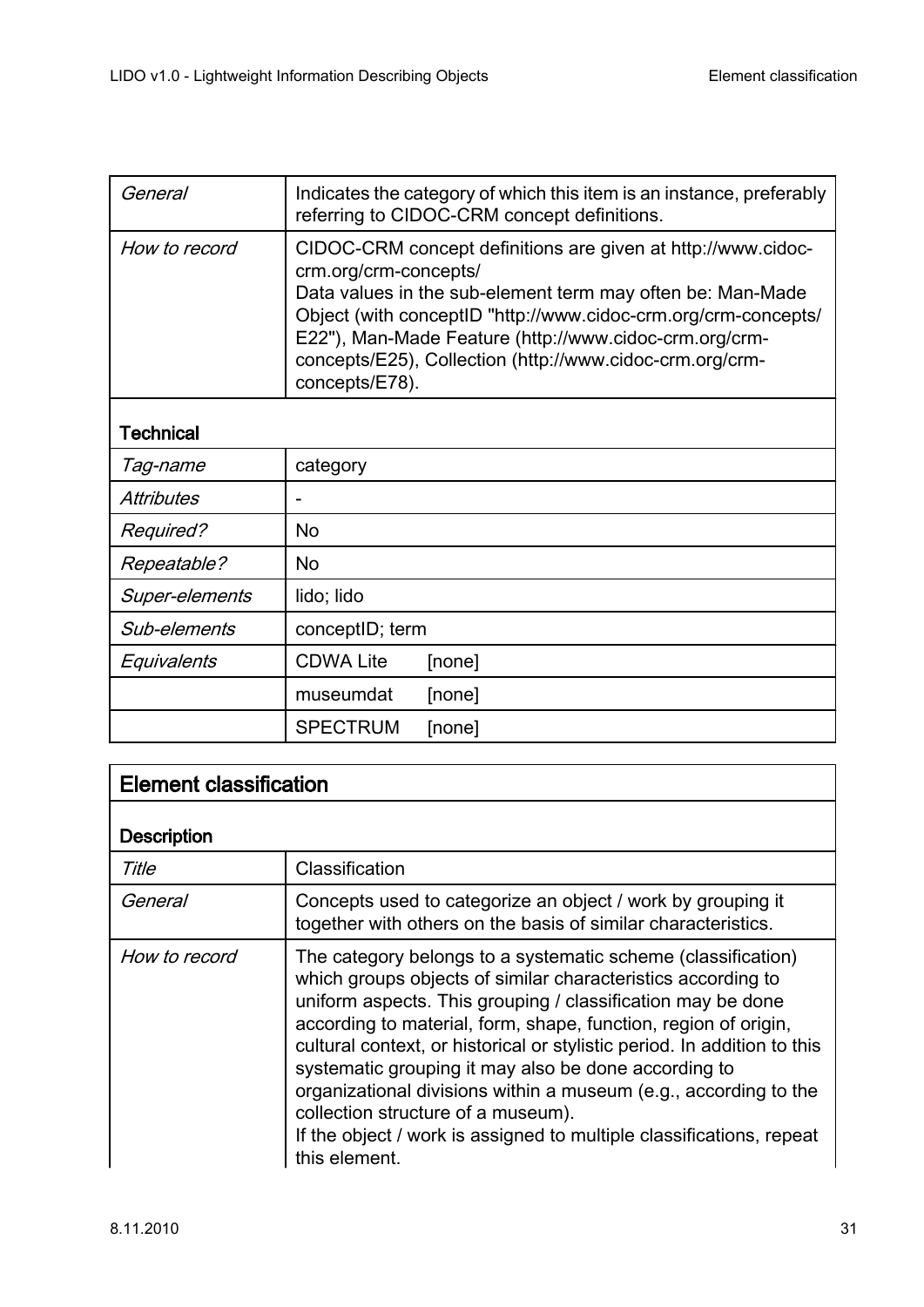|                   | Preferably taken from a published controlled vocabulary.                                                                                                                                                                                                                                                                                            |  |
|-------------------|-----------------------------------------------------------------------------------------------------------------------------------------------------------------------------------------------------------------------------------------------------------------------------------------------------------------------------------------------------|--|
| <b>Technical</b>  |                                                                                                                                                                                                                                                                                                                                                     |  |
| Tag-name          | classification                                                                                                                                                                                                                                                                                                                                      |  |
| <b>Attributes</b> | type; sortorder                                                                                                                                                                                                                                                                                                                                     |  |
| Required?         | No.                                                                                                                                                                                                                                                                                                                                                 |  |
| Repeatable?       | Yes                                                                                                                                                                                                                                                                                                                                                 |  |
| Super-elements    | classificationWrap                                                                                                                                                                                                                                                                                                                                  |  |
| Sub-elements      | conceptID; term                                                                                                                                                                                                                                                                                                                                     |  |
| Equivalents       | CDWA Lite<br>classification                                                                                                                                                                                                                                                                                                                         |  |
|                   | classification<br>museumdat                                                                                                                                                                                                                                                                                                                         |  |
|                   | <b>SPECTRUM</b><br>Age [attribute: type = 'Age']; Colour [attribute:<br>type = 'Colour'];    Form [attribute: type = 'Form'];    Object status<br>[attribute: type = 'Object-status']; Phase [attribute: type = 'Phase'];<br>Sex [attribute: type = 'Sex']; Style [attribute: type = 'Style'] (NOTE<br>- data is mapped into the sub-element: term) |  |

| <b>Element classificationWrap</b> |                                           |                    |
|-----------------------------------|-------------------------------------------|--------------------|
| <b>Description</b>                |                                           |                    |
| Title                             | <b>Classification Wrapper</b>             |                    |
| General                           | A wrapper for classification information. |                    |
| <b>Technical</b>                  |                                           |                    |
| Tag-name                          | classificationWrap                        |                    |
| <b>Attributes</b>                 |                                           |                    |
| Required?                         | No                                        |                    |
| Repeatable?                       | No.                                       |                    |
| Super-elements                    | objectClassificationWrap                  |                    |
| Sub-elements                      | classification                            |                    |
| Equivalents                       | <b>CDWA Lite</b>                          | classificationWrap |
|                                   | museumdat                                 | classificationWrap |
|                                   | <b>SPECTRUM</b>                           | [none]             |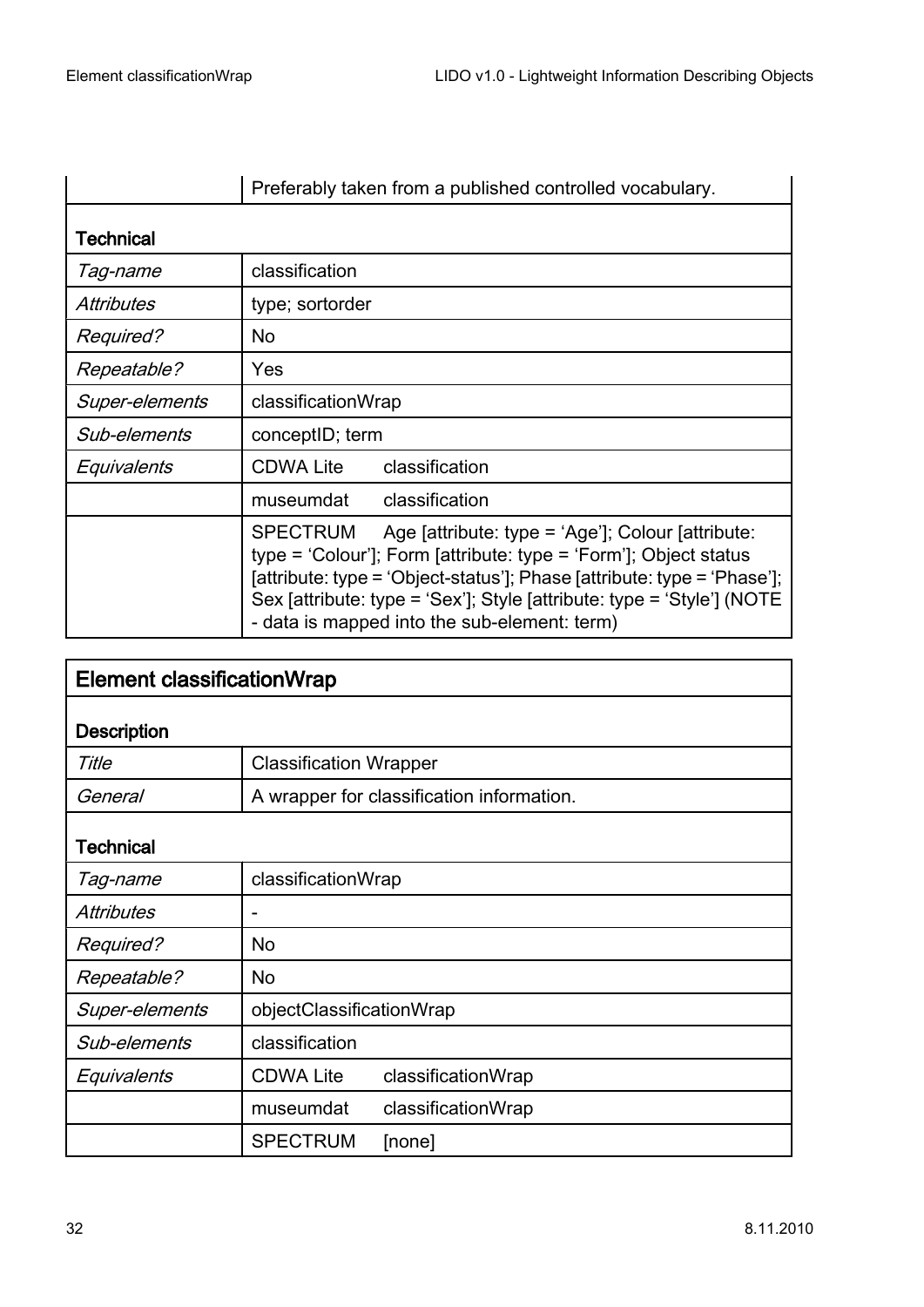<span id="page-38-0"></span>

| <b>Element conceptID</b> |                                                                                                                                                                                                                                                                                                                             |  |
|--------------------------|-----------------------------------------------------------------------------------------------------------------------------------------------------------------------------------------------------------------------------------------------------------------------------------------------------------------------------|--|
| Description              |                                                                                                                                                                                                                                                                                                                             |  |
| Title                    | Concept Identifier                                                                                                                                                                                                                                                                                                          |  |
| General                  | A unique identifier for the concept.                                                                                                                                                                                                                                                                                        |  |
| How to record            | Preferably taken from and linking to a published controlled<br>vocabulary.                                                                                                                                                                                                                                                  |  |
| <b>Technical</b>         |                                                                                                                                                                                                                                                                                                                             |  |
| Tag-name                 | conceptID                                                                                                                                                                                                                                                                                                                   |  |
| <b>Attributes</b>        | pref; type; source; encodinganalog; label                                                                                                                                                                                                                                                                                   |  |
| Required?                | <b>No</b>                                                                                                                                                                                                                                                                                                                   |  |
| Repeatable?              | Yes                                                                                                                                                                                                                                                                                                                         |  |
| Super-elements           | category; classification; culture; eventMethod; eventType;<br>nationalityActor; objectWorkType; periodName;<br>placeClassification; recordType; relatedEventRelType;<br>relatedWorkReIType; resourcePerspective; resourceReIType;<br>resourceType; rightsType; roleActor; roleInEvent;<br>subjectConcept; termMaterialsTech |  |
| Sub-elements             |                                                                                                                                                                                                                                                                                                                             |  |
| Equivalents              | attributes 'termsource' and 'termsourceID' for<br><b>CDWA Lite</b><br>terms related to controlled vocabulary (e.g. objectWorkType,<br>classification, culture etc.)                                                                                                                                                         |  |
|                          | attributes 'termsource' and 'termsourceID' for<br>museumdat<br>terms related to controlled vocabulary (e.g. objectWorkType,<br>classification, culture, eventType etc.)                                                                                                                                                     |  |
|                          | <b>SPECTRUM</b><br>[none]                                                                                                                                                                                                                                                                                                   |  |

| <b>Element creditLine</b> |                                                                                                    |  |
|---------------------------|----------------------------------------------------------------------------------------------------|--|
| <b>Description</b>        |                                                                                                    |  |
| Title                     | Creditline                                                                                         |  |
| General                   | Acknowledgement of the rights associated with the physical and/<br>or digital object as requested. |  |
| How to record             | Repeat this element only for language variants.                                                    |  |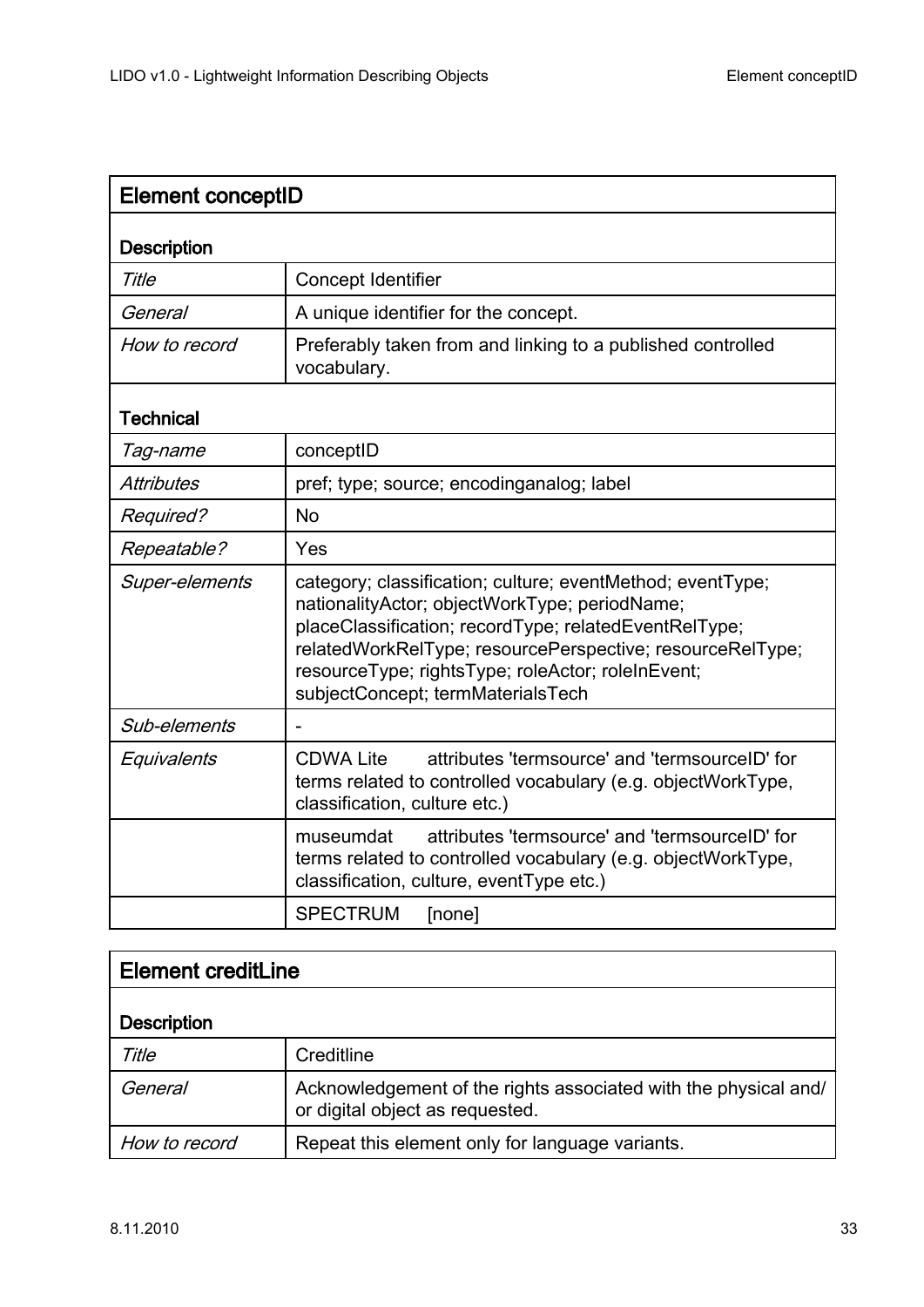<span id="page-39-0"></span>

| <b>Technical</b>  |                                                                    |
|-------------------|--------------------------------------------------------------------|
| Tag-name          | creditLine                                                         |
| <b>Attributes</b> | xml:lang; encodinganalog; label                                    |
| Required?         | No                                                                 |
| Repeatable?       | Yes                                                                |
| Super-elements    | recordRights; rightsResource; rightsWorkSet                        |
| Sub-elements      | ۰                                                                  |
| Equivalents       | <b>CDWA Lite</b><br>[none]                                         |
|                   | museumdat<br>[none]                                                |
|                   | <b>SPECTRUM</b><br>Credit line [referring to copyright in general] |

| <b>Element culture</b> |                                                                                                                                                                                                                                                              |
|------------------------|--------------------------------------------------------------------------------------------------------------------------------------------------------------------------------------------------------------------------------------------------------------|
| <b>Description</b>     |                                                                                                                                                                                                                                                              |
| Title                  | <b>Cultural context</b>                                                                                                                                                                                                                                      |
| General                | Name of a culture, cultural context, people, or also a nationality.                                                                                                                                                                                          |
| How to record          | Preferably using a controlled vocabuarly.                                                                                                                                                                                                                    |
| <b>Technical</b>       |                                                                                                                                                                                                                                                              |
| Tag-name               | culture                                                                                                                                                                                                                                                      |
| <b>Attributes</b>      | sortorder                                                                                                                                                                                                                                                    |
| Required?              | <b>No</b>                                                                                                                                                                                                                                                    |
| Repeatable?            | Yes                                                                                                                                                                                                                                                          |
| Super-elements         | event                                                                                                                                                                                                                                                        |
| Sub-elements           | conceptID; term                                                                                                                                                                                                                                              |
| Equivalents            | <b>CDWA Lite</b><br>culture                                                                                                                                                                                                                                  |
|                        | museumdat<br>culture                                                                                                                                                                                                                                         |
|                        | <b>SPECTRUM</b><br>Associated cultural affinity [element: eventType<br>term with appropriate datal; Associated event people [element:<br>eventType term with appropriate data]; Associated people<br>[element: eventType term with appropriate data]; Object |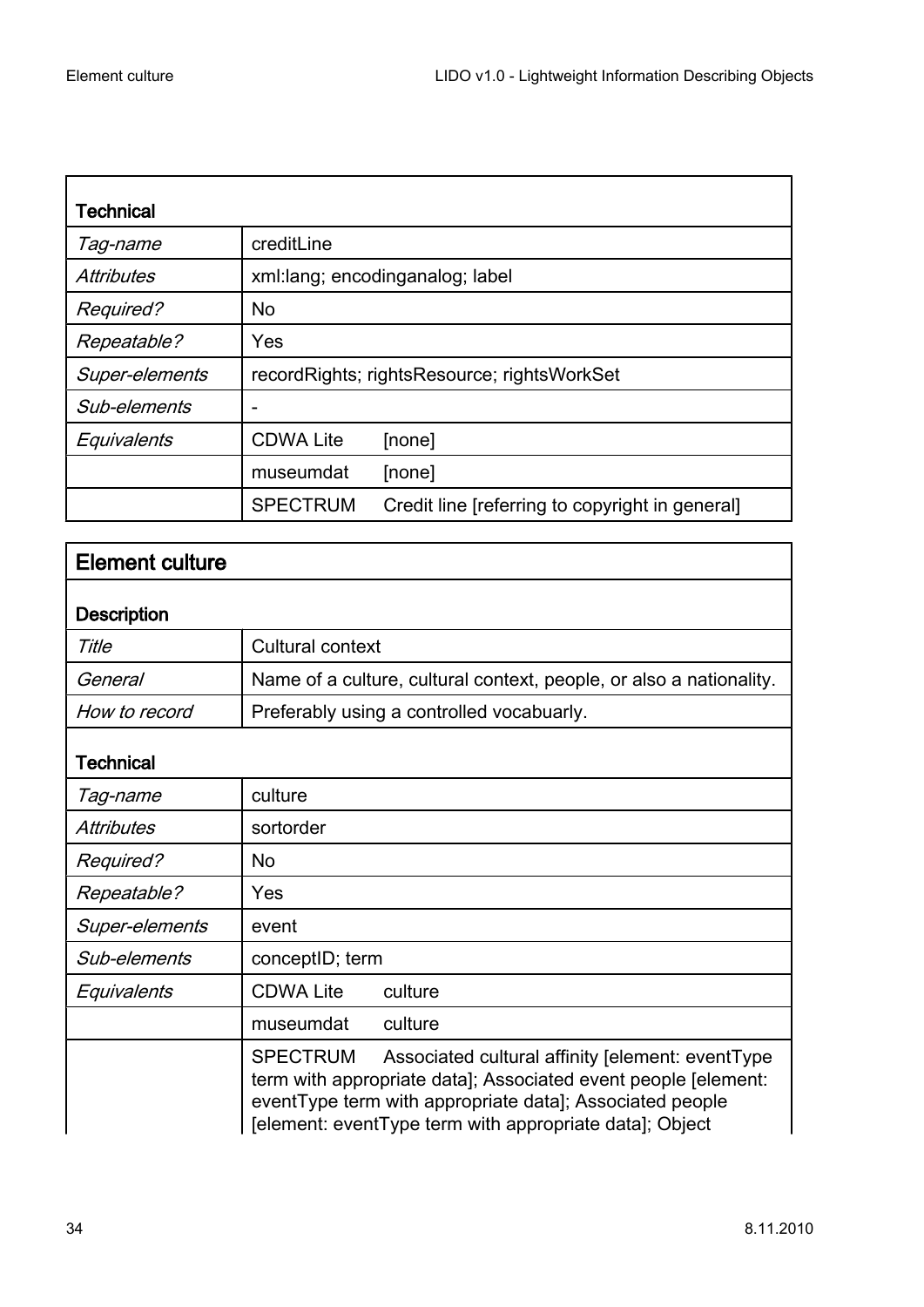production people [element: eventType term = 'Creation']. (NOTE - data is mapped into the sub-element: term).

<span id="page-40-0"></span>

| <b>Element date</b> |                                                                                                                                                                                                                                                                                                                                                               |  |
|---------------------|---------------------------------------------------------------------------------------------------------------------------------------------------------------------------------------------------------------------------------------------------------------------------------------------------------------------------------------------------------------|--|
| <b>Description</b>  |                                                                                                                                                                                                                                                                                                                                                               |  |
| Title               | Date                                                                                                                                                                                                                                                                                                                                                          |  |
| General             | Contains a date specification by providing a set of years as earliest<br>and latest date delimiting the respective span of time.<br>This may be a period or a set of years in the proleptic Gregorian<br>calendar delimiting the span of time. If it is an exact date, possibly<br>with time, repeat the same date (and time) in earliest and latest<br>date. |  |
| <b>Technical</b>    |                                                                                                                                                                                                                                                                                                                                                               |  |
| Tag-name            | date                                                                                                                                                                                                                                                                                                                                                          |  |
| <b>Attributes</b>   |                                                                                                                                                                                                                                                                                                                                                               |  |
| Required?           | No                                                                                                                                                                                                                                                                                                                                                            |  |
| Repeatable?         | No                                                                                                                                                                                                                                                                                                                                                            |  |
| Super-elements      | eventDate:: subjectDate                                                                                                                                                                                                                                                                                                                                       |  |
| Sub-elements        | earliestDate; latestDate                                                                                                                                                                                                                                                                                                                                      |  |
| Equivalents         | <b>CDWA Lite</b><br>[none]                                                                                                                                                                                                                                                                                                                                    |  |
|                     | museumdat<br>[none]                                                                                                                                                                                                                                                                                                                                           |  |
|                     | <b>SPECTRUM</b><br>[none]                                                                                                                                                                                                                                                                                                                                     |  |

| <b>Element descriptiveMetadata</b> |                                                                                                                                                                                                  |
|------------------------------------|--------------------------------------------------------------------------------------------------------------------------------------------------------------------------------------------------|
| <b>Description</b>                 |                                                                                                                                                                                                  |
| Title                              | Descriptive Metadata                                                                                                                                                                             |
| General                            | Holds the descriptive metadata of an object record.                                                                                                                                              |
| How to record                      | The attribute xml: lang is mandatory and specifies the language of<br>the descriptive metadata.<br>For fully multi-lingual resources, repeat this element once for each<br>language represented. |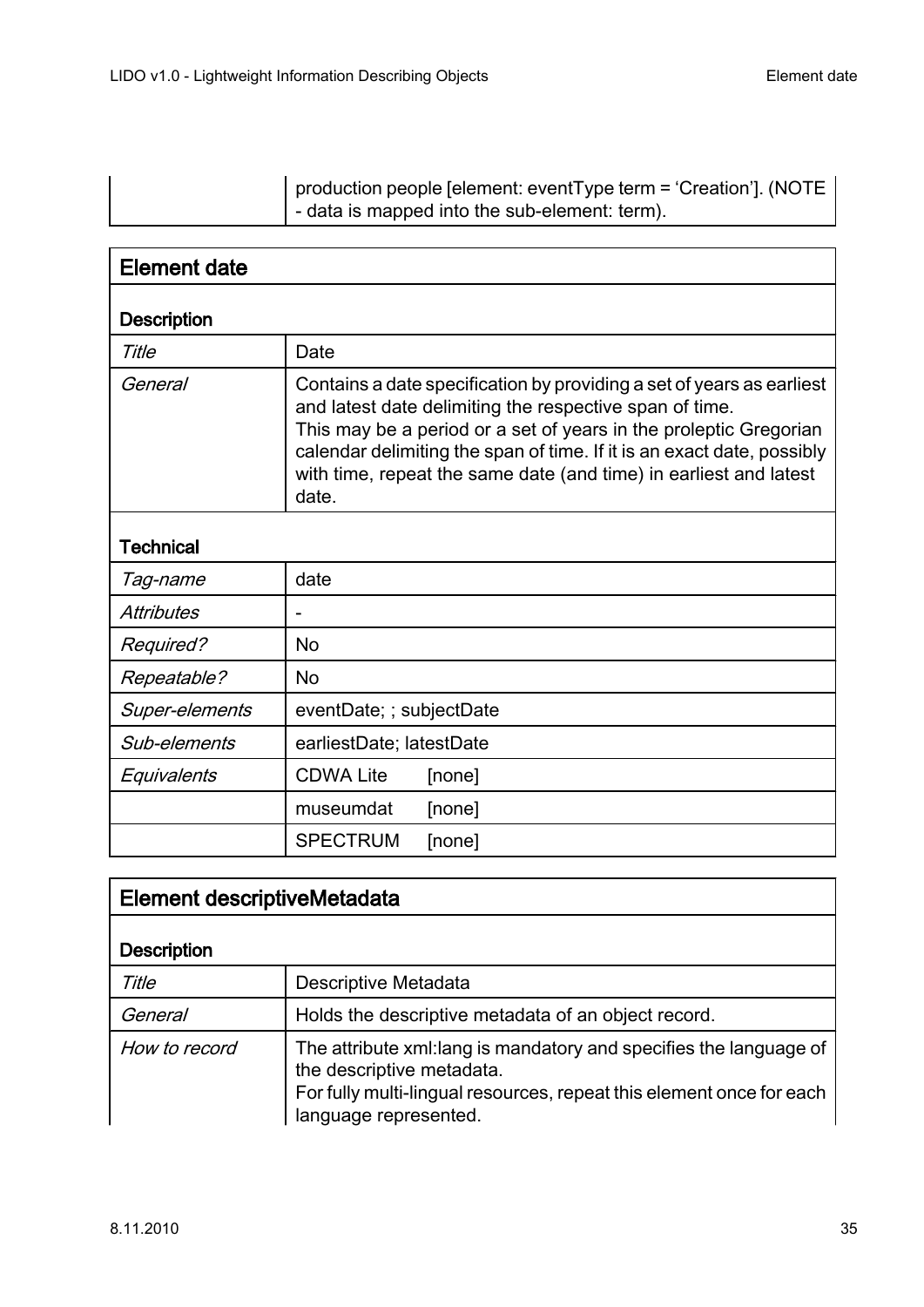<span id="page-41-0"></span>

|                   |                                                                                      | If only a few data fields (e.g. title) are provided in more than one<br>language, the respective text elements may be repeated<br>specifying the lang attribute on the text level. |
|-------------------|--------------------------------------------------------------------------------------|------------------------------------------------------------------------------------------------------------------------------------------------------------------------------------|
| <b>Technical</b>  |                                                                                      |                                                                                                                                                                                    |
| Tag-name          | descriptiveMetadata                                                                  |                                                                                                                                                                                    |
| <b>Attributes</b> | xml:lang                                                                             |                                                                                                                                                                                    |
| Required?         | Yes                                                                                  |                                                                                                                                                                                    |
| Repeatable?       | Yes                                                                                  |                                                                                                                                                                                    |
| Super-elements    | lido                                                                                 |                                                                                                                                                                                    |
| Sub-elements      | objectClassificationWrap; objectIdentificationWrap; eventWrap;<br>objectRelationWrap |                                                                                                                                                                                    |
| Equivalents       | <b>CDWA Lite</b>                                                                     | descriptiveMetadata                                                                                                                                                                |
|                   | museumdat                                                                            | descriptiveMetadata                                                                                                                                                                |
|                   | <b>SPECTRUM</b>                                                                      | [none]                                                                                                                                                                             |

| <b>Element descriptiveNoteID</b> |                                                                                    |
|----------------------------------|------------------------------------------------------------------------------------|
| <b>Description</b>               |                                                                                    |
| Title                            | Description/Descriptive Note Identifier                                            |
| General                          | Identifier for an external resource describing the entity.                         |
| Notes                            | The referenced resource may be any kind of document, preferably<br>web-accessible. |
| <b>Technical</b>                 |                                                                                    |
| Tag-name                         | descriptiveNoteID                                                                  |
| Attributes                       | pref; type; source; encodinganalog; label                                          |
| Required?                        | <b>No</b>                                                                          |
| Repeatable?                      | Yes                                                                                |
| Super-elements                   | eventDescriptionSet; inscriptionDescription;<br>objectDescriptionSet               |
| Sub-elements                     |                                                                                    |
| Equivalents                      | <b>CDWA Lite</b><br>[none]                                                         |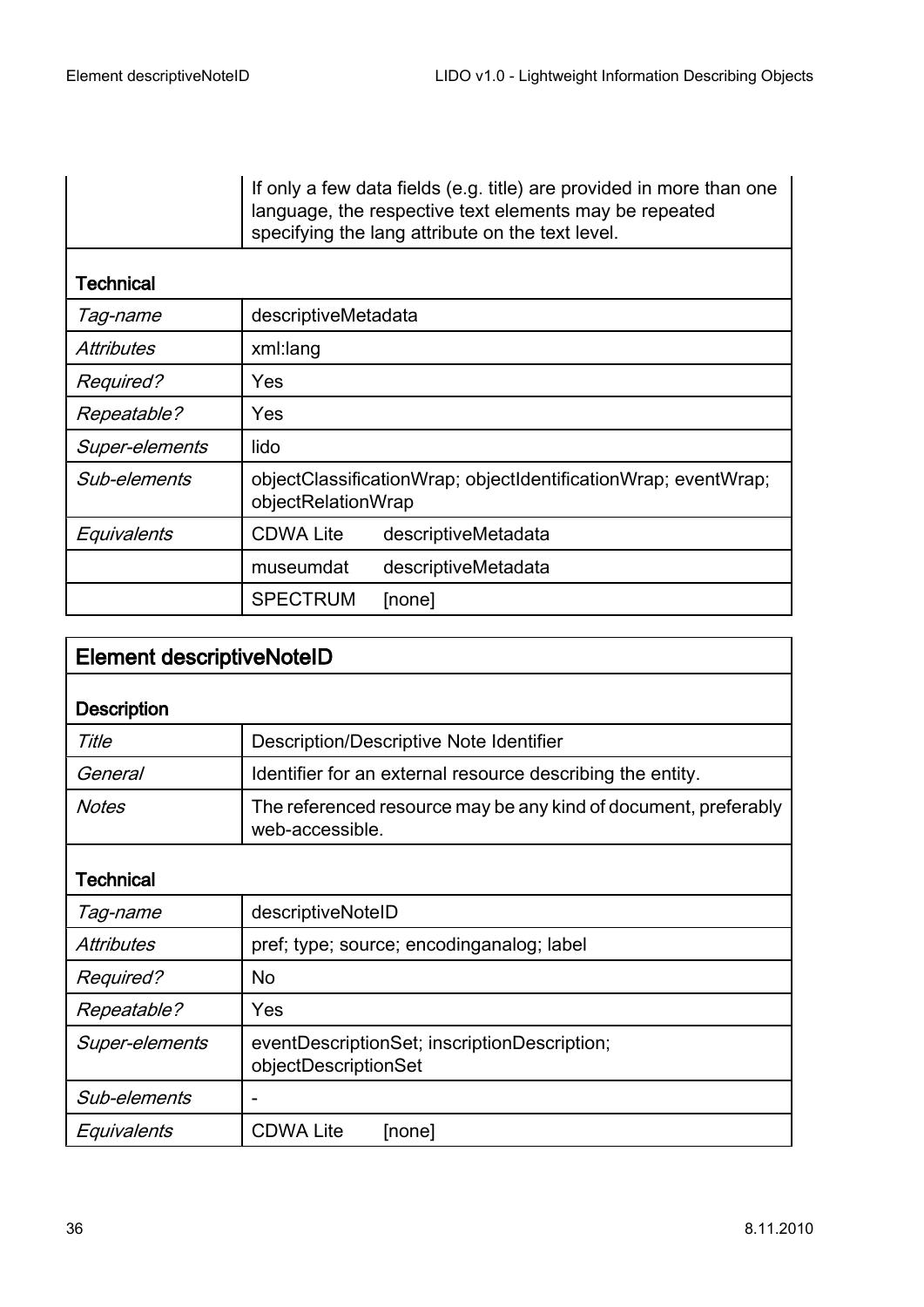<span id="page-42-0"></span>

| museumdat   [none] |  |
|--------------------|--|
| SPECTRUM [none]    |  |

| <b>Element descriptiveNoteValue</b> |                                                                                                                                                               |
|-------------------------------------|---------------------------------------------------------------------------------------------------------------------------------------------------------------|
| <b>Description</b>                  |                                                                                                                                                               |
| Title                               | <b>Description/Descriptive Note</b>                                                                                                                           |
| General                             | Usually a relatively brief essay-like text that describes the entity.                                                                                         |
| How to record                       | Repeat this element only for language variants.                                                                                                               |
| Technical                           |                                                                                                                                                               |
| Tag-name                            | descriptiveNoteValue                                                                                                                                          |
| <b>Attributes</b>                   | xml:lang; encodinganalog; label                                                                                                                               |
| Required?                           | <b>No</b>                                                                                                                                                     |
| Repeatable?                         | Yes                                                                                                                                                           |
| Super-elements                      | eventDescriptionSet; inscriptionDescription;<br>objectDescriptionSet                                                                                          |
| Sub-elements                        |                                                                                                                                                               |
| Equivalents                         | <b>CDWA Lite</b><br>descriptiveNote                                                                                                                           |
|                                     | descriptiveNote<br>museumdat                                                                                                                                  |
|                                     | <b>SPECTRUM</b><br>Brief description; Comments; Distinguishing<br>features; Number of objects; Physical description; Association<br>note; Object history note |

| <b>Element displayActor</b> |                                                                                                                                                                                                                                                     |
|-----------------------------|-----------------------------------------------------------------------------------------------------------------------------------------------------------------------------------------------------------------------------------------------------|
| <b>Description</b>          |                                                                                                                                                                                                                                                     |
| Title                       | Display Actor                                                                                                                                                                                                                                       |
| General                     | Display element for one actor, corresponding to the following actor<br>element.                                                                                                                                                                     |
| How to record               | May include name, brief biographical information of the named<br>actor, presented in a syntax suitable for display to the end-user.<br>If there is no known actor, make a reference to the presumed<br>culture or nationality of the unknown actor. |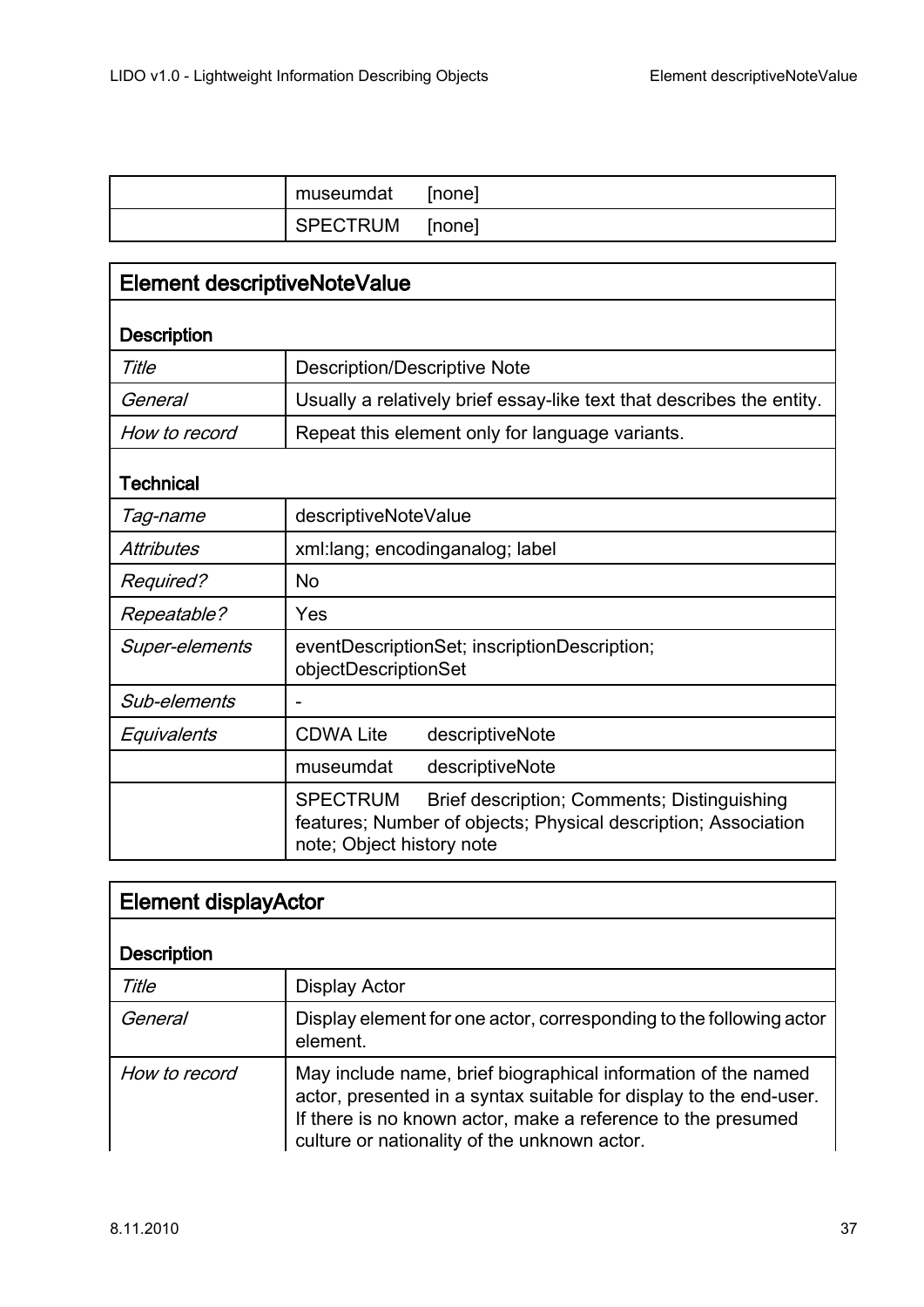<span id="page-43-0"></span>

|                   | May be concatenated from the respective Actor element. The<br>name should be in natural order, if possible, although inverted<br>order is acceptable. Include nationality and life dates. For<br>unknown actors, use e.g.: "unknown," "unknown Chinese,"<br>"Chinese," or "unknown 15th century Chinese."<br>Repeat this element only for language variants. |
|-------------------|--------------------------------------------------------------------------------------------------------------------------------------------------------------------------------------------------------------------------------------------------------------------------------------------------------------------------------------------------------------|
| <b>Technical</b>  |                                                                                                                                                                                                                                                                                                                                                              |
| Tag-name          | displayActor                                                                                                                                                                                                                                                                                                                                                 |
| <b>Attributes</b> | xml:lang; encodinganalog; label                                                                                                                                                                                                                                                                                                                              |
| Required?         | <b>No</b>                                                                                                                                                                                                                                                                                                                                                    |
| Repeatable?       | Yes                                                                                                                                                                                                                                                                                                                                                          |
| Super-elements    | subjectActor                                                                                                                                                                                                                                                                                                                                                 |
| Sub-elements      |                                                                                                                                                                                                                                                                                                                                                              |
| Equivalents       | <b>CDWA Lite</b><br>[none]                                                                                                                                                                                                                                                                                                                                   |
|                   | [none]<br>museumdat                                                                                                                                                                                                                                                                                                                                          |
|                   | <b>SPECTRUM</b><br>Content - organisation [simple string]; Content -<br>person [simple string]                                                                                                                                                                                                                                                               |

| <b>Element displayActorInRole</b> |                                                                                                                                                                                                                                                                                                                                                                                                                                                                                                                                                                                                                                                                                                                                   |
|-----------------------------------|-----------------------------------------------------------------------------------------------------------------------------------------------------------------------------------------------------------------------------------------------------------------------------------------------------------------------------------------------------------------------------------------------------------------------------------------------------------------------------------------------------------------------------------------------------------------------------------------------------------------------------------------------------------------------------------------------------------------------------------|
| <b>Description</b>                |                                                                                                                                                                                                                                                                                                                                                                                                                                                                                                                                                                                                                                                                                                                                   |
| Title                             | Display Actor in Role                                                                                                                                                                                                                                                                                                                                                                                                                                                                                                                                                                                                                                                                                                             |
| General                           | Display element for an actor coupled with its specific role,<br>corresponding to the following actor element.                                                                                                                                                                                                                                                                                                                                                                                                                                                                                                                                                                                                                     |
| How to record                     | May include name, brief biographical information, and roles (if<br>necessary) of the named actor, presented in a syntax suitable for<br>display to the end-user and including any necessary indications<br>of uncertainty, ambiguity, and nuance. If there is no known actor,<br>make a reference to the presumed culture or nationality of the<br>unknown actor.<br>May be concatenated from the respective Actor element. The<br>name should be in natural order, if possible, although inverted<br>order is acceptable. Include nationality and life dates. For<br>unknown actors, use e.g.: "unknown," "unknown Chinese,"<br>"Chinese," or "unknown 15th century Chinese."<br>Repeat this element only for language variants. |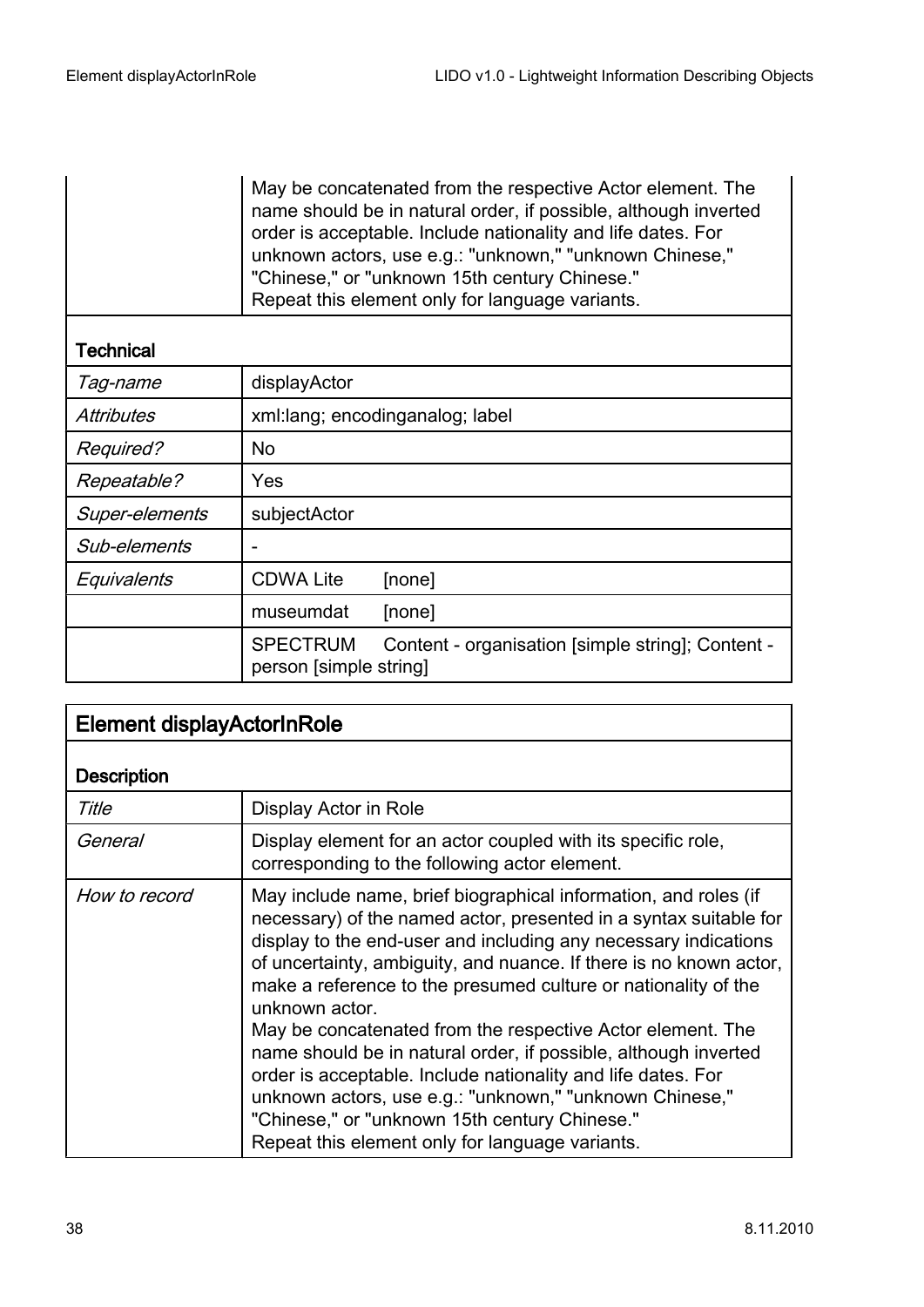<span id="page-44-0"></span>

| Technical         |                                                                                                                                                                                                                                                                                                                         |  |
|-------------------|-------------------------------------------------------------------------------------------------------------------------------------------------------------------------------------------------------------------------------------------------------------------------------------------------------------------------|--|
| Tag-name          | displayActorInRole                                                                                                                                                                                                                                                                                                      |  |
| <b>Attributes</b> | xml:lang; encodinganalog; label                                                                                                                                                                                                                                                                                         |  |
| Required?         | <b>No</b>                                                                                                                                                                                                                                                                                                               |  |
| Repeatable?       | Yes                                                                                                                                                                                                                                                                                                                     |  |
| Super-elements    | eventActor                                                                                                                                                                                                                                                                                                              |  |
| Sub-elements      |                                                                                                                                                                                                                                                                                                                         |  |
| Equivalents       | <b>CDWA Lite</b><br>displayCreator [partly]                                                                                                                                                                                                                                                                             |  |
|                   | displayCreator [partly]<br>museumdat                                                                                                                                                                                                                                                                                    |  |
|                   | <b>SPECTRUM</b><br>Object production organisation [single string];<br>Object production person [single string]; Field collector [single<br>string]; Associated event organisation [single string]; Associated<br>event person [single string]; Associated organisation [single<br>string]; Owner [single string]; Venue |  |

| <b>Element displayDate</b> |                                                                                                                                                                                                                                             |
|----------------------------|---------------------------------------------------------------------------------------------------------------------------------------------------------------------------------------------------------------------------------------------|
| <b>Description</b>         |                                                                                                                                                                                                                                             |
| Title                      | <b>Display Date</b>                                                                                                                                                                                                                         |
| General                    | Display element for a date specification, corresponding to the<br>following date element.                                                                                                                                                   |
| How to record              | It is a concise description of the date, presented in a syntax<br>suitable for display to the end-user and including any necessary<br>indications of uncertainty, ambiguity, and nuance.<br>Repeat this element only for language variants. |
| <b>Technical</b>           |                                                                                                                                                                                                                                             |
| Tag-name                   | displayDate                                                                                                                                                                                                                                 |
| <b>Attributes</b>          | xml:lang; encodinganalog; label                                                                                                                                                                                                             |
| Required?                  | No                                                                                                                                                                                                                                          |
| Repeatable?                | Yes                                                                                                                                                                                                                                         |
| Super-elements             | eventDate; ; subjectDate                                                                                                                                                                                                                    |
| Sub-elements               |                                                                                                                                                                                                                                             |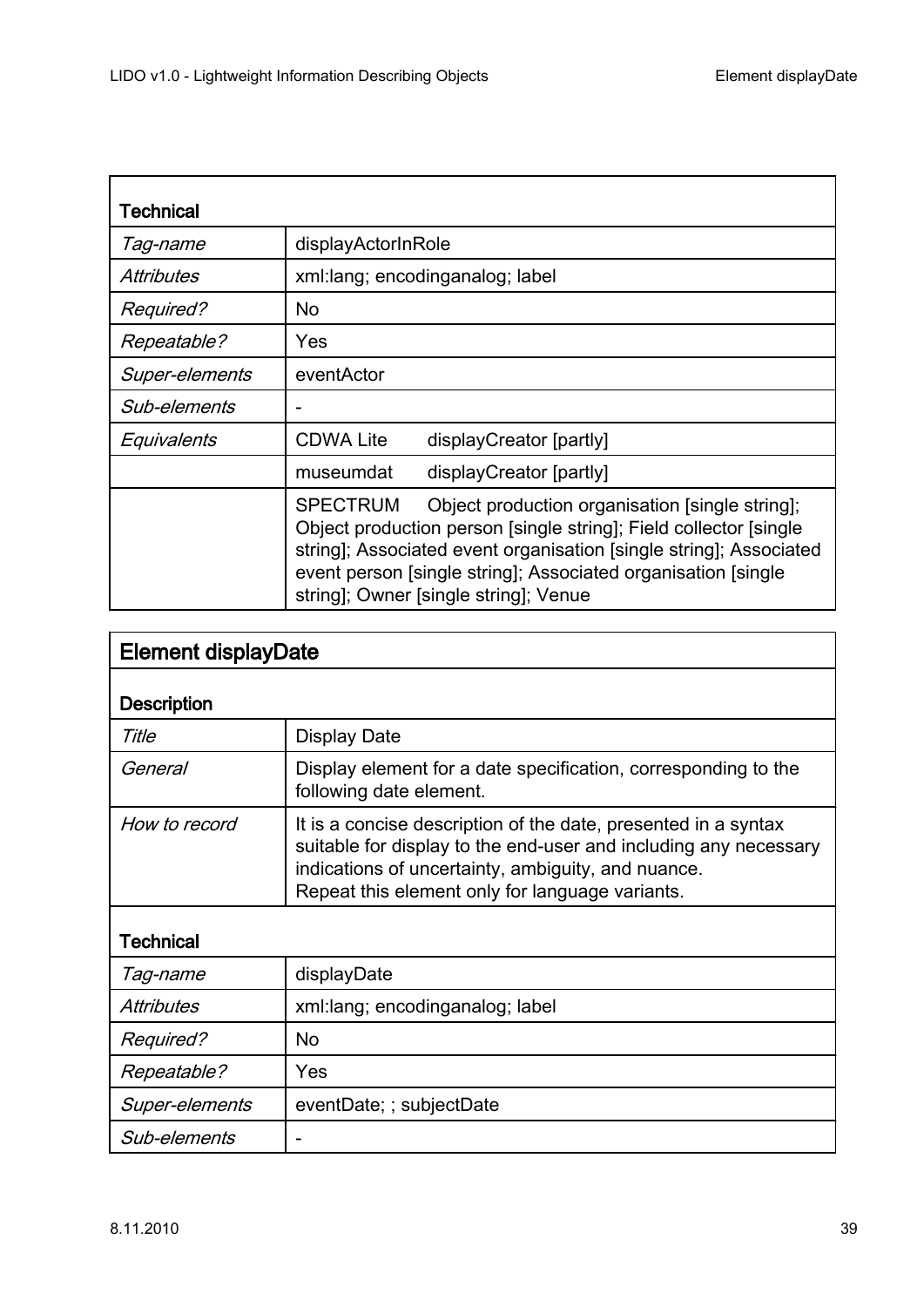<span id="page-45-0"></span>

| Equivalents | <b>CDWA Lite</b> | displayCreationDate [partly]                                                                                                                                                                                                                                                                                 |
|-------------|------------------|--------------------------------------------------------------------------------------------------------------------------------------------------------------------------------------------------------------------------------------------------------------------------------------------------------------|
|             | museumdat        | displayCreationDate [partly]                                                                                                                                                                                                                                                                                 |
|             | <b>SPECTRUM</b>  | Object production date [single string]; Field<br>collection date [single string]; Field collection place [single string];<br>Content - date [simple string]; Associated date [single string];<br>Associated event date [single string]; Ownership dates [single<br>string]; Acquisition date [single string] |

| <b>Element displayEdition</b> |                                                                                                                                                                                                    |
|-------------------------------|----------------------------------------------------------------------------------------------------------------------------------------------------------------------------------------------------|
| <b>Description</b>            |                                                                                                                                                                                                    |
| Title                         | <b>Display Edition</b>                                                                                                                                                                             |
| General                       | A description of the edition of the object / work. Used primarily for<br>prints and other multiples.                                                                                               |
| How to record                 | Formulated according to rules. For Edition, include impression<br>number, edition size, and edition number, or edition name, as<br>appropriate.<br>Repeat this element only for language variants. |
| <b>Technical</b>              |                                                                                                                                                                                                    |
| Tag-name                      | displayEdition                                                                                                                                                                                     |
| <b>Attributes</b>             | xml:lang; encodinganalog; label                                                                                                                                                                    |
| Required?                     | <b>No</b>                                                                                                                                                                                          |
| Repeatable?                   | Yes                                                                                                                                                                                                |
| Super-elements                | displayStateEditionWrap                                                                                                                                                                            |
| Sub-elements                  | $\overline{\phantom{0}}$                                                                                                                                                                           |
| Equivalents                   | <b>CDWA Lite</b><br>displayEdition                                                                                                                                                                 |
|                               | museumdat<br>displayEdition                                                                                                                                                                        |
|                               | <b>SPECTRUM</b><br>Copy number; Edition number; Catalogue<br>number                                                                                                                                |

| <b>Element displayEvent</b> |                      |  |
|-----------------------------|----------------------|--|
| <b>Description</b>          |                      |  |
| Title                       | <b>Display Event</b> |  |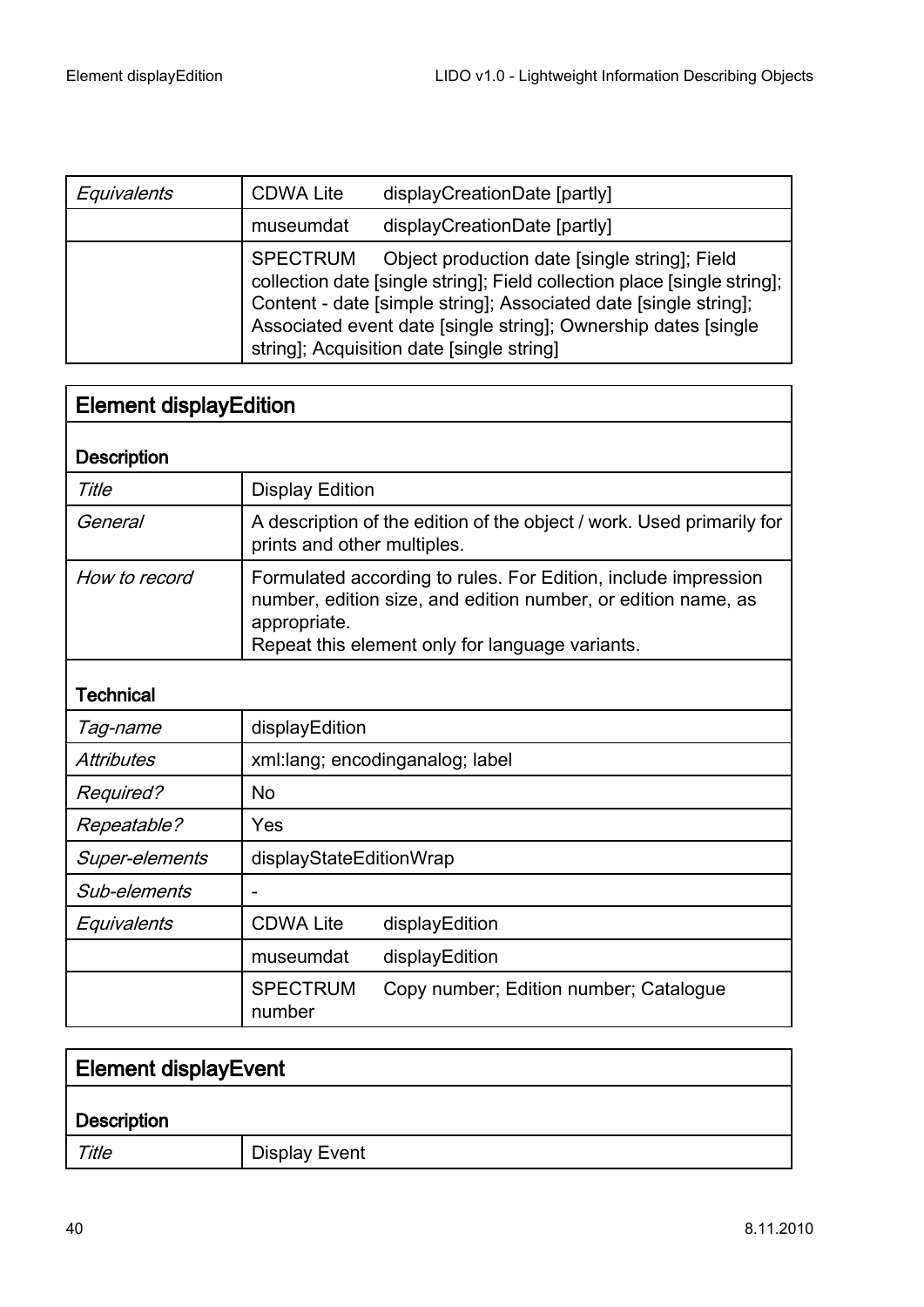<span id="page-46-0"></span>

| General        | Display element for an event, corresponding to the following event<br>element. |
|----------------|--------------------------------------------------------------------------------|
| How to record  | Repeat this element only for language variants.                                |
| Technical      |                                                                                |
| Tag-name       | displayEvent                                                                   |
| Attributes     | xml:lang; encodinganalog; label                                                |
| Required?      | No                                                                             |
| Repeatable?    | Yes                                                                            |
| Super-elements | eventSet; relatedEvent; subjectEvent                                           |
| Sub-elements   |                                                                                |
| Equivalents    | <b>CDWA Lite</b><br>[none]                                                     |
|                | displayEvent [partly]<br>museumdat                                             |
|                | <b>SPECTRUM</b><br>[none]                                                      |

| <b>Element displayMaterialsTech</b> |                                                                                                                                                                                                          |
|-------------------------------------|----------------------------------------------------------------------------------------------------------------------------------------------------------------------------------------------------------|
| <b>Description</b>                  |                                                                                                                                                                                                          |
| Title                               | <b>Display Materials Technique</b>                                                                                                                                                                       |
| General                             | Display element for materials/technique, corresponding to the<br>following materials Tech element.                                                                                                       |
| How to record                       | It is presented in a syntax suitable for display to the end-user and<br>including any necessary indications of uncertainty, ambiguity, and<br>nuance.<br>Repeat this element only for language variants. |
| <b>Technical</b>                    |                                                                                                                                                                                                          |
| Tag-name                            | displayMaterialsTech                                                                                                                                                                                     |
| <b>Attributes</b>                   | xml:lang; encodinganalog; label                                                                                                                                                                          |
| Required?                           | No                                                                                                                                                                                                       |
| Repeatable?                         | Yes                                                                                                                                                                                                      |
| Super-elements                      | eventMaterialsTech                                                                                                                                                                                       |
| Sub-elements                        |                                                                                                                                                                                                          |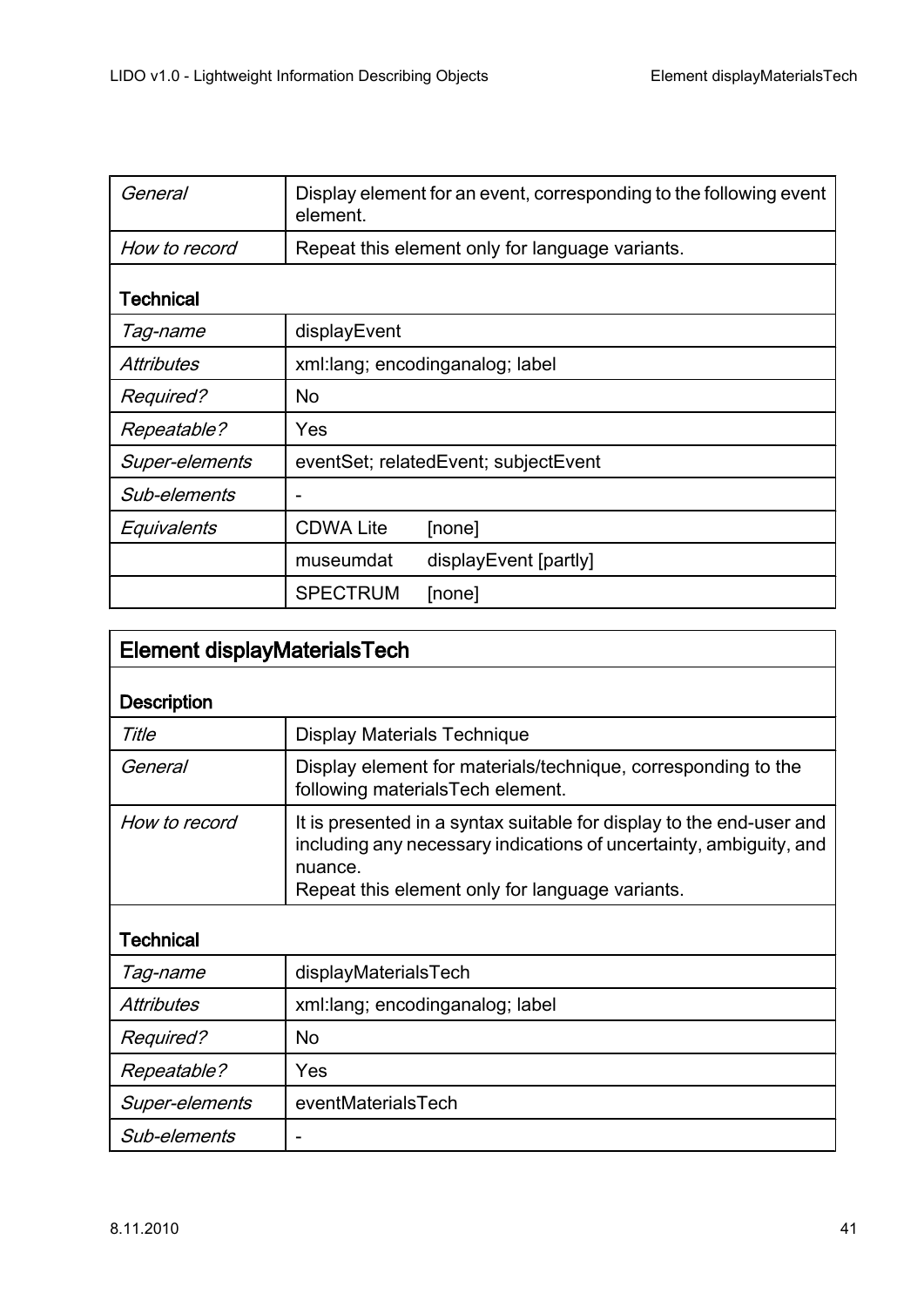| Equivalents | CDWA Lite       | displayMaterialsTech [partly] |
|-------------|-----------------|-------------------------------|
|             | museumdat       | displayMaterialsTech [partly] |
|             | <b>SPECTRUM</b> | [none]                        |

| <b>Element displayObject</b> |                                                                                         |
|------------------------------|-----------------------------------------------------------------------------------------|
| <b>Description</b>           |                                                                                         |
| Title                        | <b>Display Object</b>                                                                   |
| General                      | A free-text description of the object, corresponding to the following<br>object element |
| How to record                | Repeat this element only for language variants.                                         |
| <b>Technical</b>             |                                                                                         |
| Tag-name                     | displayObject                                                                           |
| Attributes                   | xml:lang; encodinganalog; label                                                         |
| Required?                    | <b>No</b>                                                                               |
| Repeatable?                  | Yes                                                                                     |
| Super-elements               | relatedWork; subjectObject; thingPresent                                                |
| Sub-elements                 |                                                                                         |
| Equivalents                  | <b>CDWA Lite</b><br>[none]                                                              |
|                              | museumdat<br>[none]                                                                     |
|                              | <b>SPECTRUM</b><br>Associated object                                                    |

| <b>Element displayObjectMeasurements</b> |                                                                                                          |
|------------------------------------------|----------------------------------------------------------------------------------------------------------|
| <b>Description</b>                       |                                                                                                          |
| Title                                    | <b>Display Object Measurement</b>                                                                        |
| General                                  | Display element for one object measurement, corresponding to<br>the following objectMeasurement element. |
| How to record                            | Repeat this element only for language variants.                                                          |
| <b>Technical</b>                         |                                                                                                          |
| Tag-name                                 | displayObjectMeasurements                                                                                |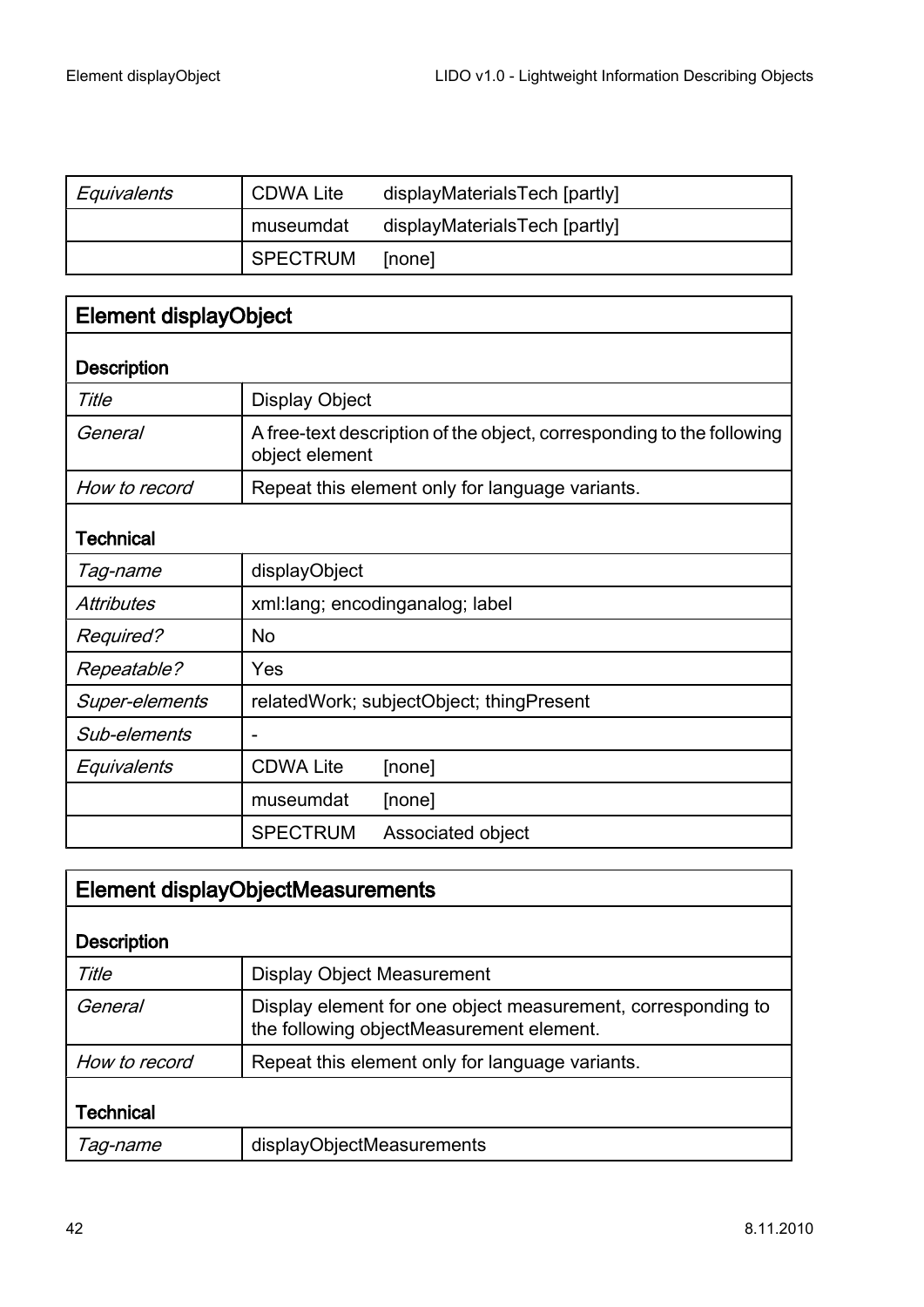<span id="page-48-0"></span>

| <b>Attributes</b> |                       | xml:lang; encodinganalog; label |
|-------------------|-----------------------|---------------------------------|
| Required?         | No                    |                                 |
| Repeatable?       | Yes                   |                                 |
| Super-elements    | objectMeasurementsSet |                                 |
| Sub-elements      |                       |                                 |
| Equivalents       | <b>CDWA Lite</b>      | displayMeasurements [partly]    |
|                   | museumdat             | displayMeasurements [partly]    |
|                   | <b>SPECTRUM</b>       | [single string for dimensions]  |

| <b>Element displayPlace</b> |                                                                                                                                                                                                              |
|-----------------------------|--------------------------------------------------------------------------------------------------------------------------------------------------------------------------------------------------------------|
| <b>Description</b>          |                                                                                                                                                                                                              |
| Title                       | <b>Display Place</b>                                                                                                                                                                                         |
| General                     | Display element for a place specification, corresponding to the<br>following place element.                                                                                                                  |
| How to record               | Repeat this element only for language variants.                                                                                                                                                              |
| Technical                   |                                                                                                                                                                                                              |
| Tag-name                    | displayPlace                                                                                                                                                                                                 |
| Attributes                  | xml:lang; encodinganalog; label                                                                                                                                                                              |
| Required?                   | No                                                                                                                                                                                                           |
| Repeatable?                 | Yes                                                                                                                                                                                                          |
| Super-elements              | eventPlace; subjectPlace                                                                                                                                                                                     |
| Sub-elements                |                                                                                                                                                                                                              |
| Equivalents                 | <b>CDWA Lite</b><br>[none]                                                                                                                                                                                   |
|                             | Correponds partly to display Location.<br>museumdat                                                                                                                                                          |
|                             | <b>SPECTRUM</b><br>Object production place [single string]; Content -<br>place [simple string]; Associated event place [single string];<br>Associated place [single string]; Ownership place [single string] |

# Element displayState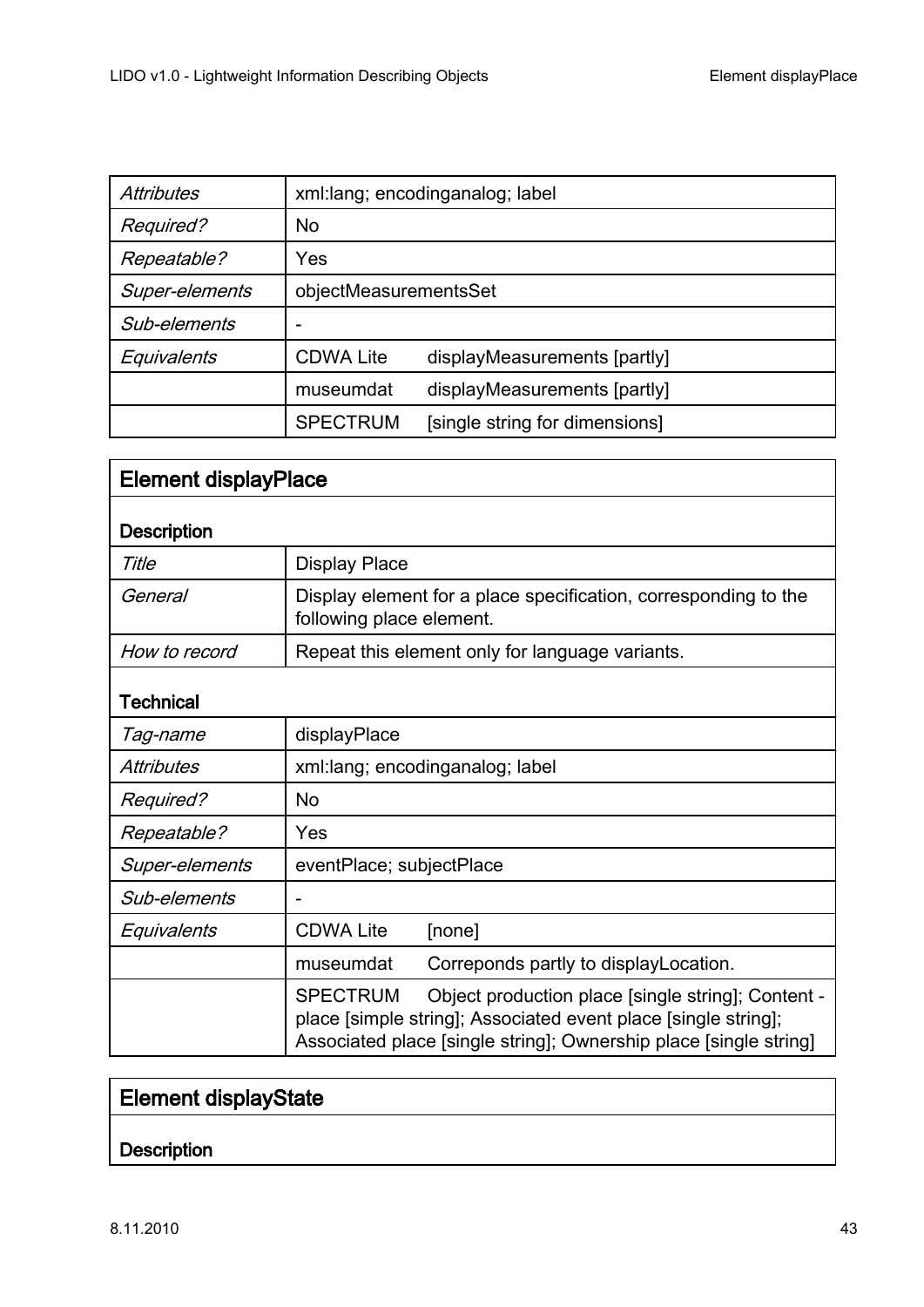<span id="page-49-0"></span>

| Title             | <b>Display State</b>                                                                                                                                           |
|-------------------|----------------------------------------------------------------------------------------------------------------------------------------------------------------|
| General           | A description of the state of the object / work. Used primarily for<br>prints and other multiples                                                              |
| How to record     | Formulated according to rules. For State, include state<br>identification and known states, as appropriate.<br>Repeat this element only for language variants. |
| <b>Technical</b>  |                                                                                                                                                                |
| Tag-name          | displayState                                                                                                                                                   |
| <b>Attributes</b> | xml:lang; encodinganalog; label                                                                                                                                |
| Required?         | No                                                                                                                                                             |
| Repeatable?       | Yes                                                                                                                                                            |
| Super-elements    | displayStateEditionWrap                                                                                                                                        |
| Sub-elements      |                                                                                                                                                                |
| Equivalents       | <b>CDWA Lite</b><br>displayState                                                                                                                               |
|                   | displayState<br>museumdat                                                                                                                                      |
|                   | <b>SPECTRUM</b><br>[none]                                                                                                                                      |

| <b>Element displayStateEditionWrap</b> |                                                           |
|----------------------------------------|-----------------------------------------------------------|
| <b>Description</b>                     |                                                           |
| Title                                  | <b>Display State/Edition Wrapper</b>                      |
| General                                | A wrapper for the state and edition of the object / work. |
| <b>Technical</b>                       |                                                           |
| Tag-name                               | displayStateEditionWrap                                   |
| <b>Attributes</b>                      |                                                           |
| Required?                              | No                                                        |
| <i>Repeatable?</i>                     | <b>No</b>                                                 |
| Super-elements                         | objectIdentificationWrap                                  |
| Sub-elements                           | displayState; displayEdition; sourceStateEdition          |
| Equivalents                            | <b>CDWA Lite</b><br>displayStateEditionWrap               |
|                                        | displayStateEditionWrap<br>museumdat                      |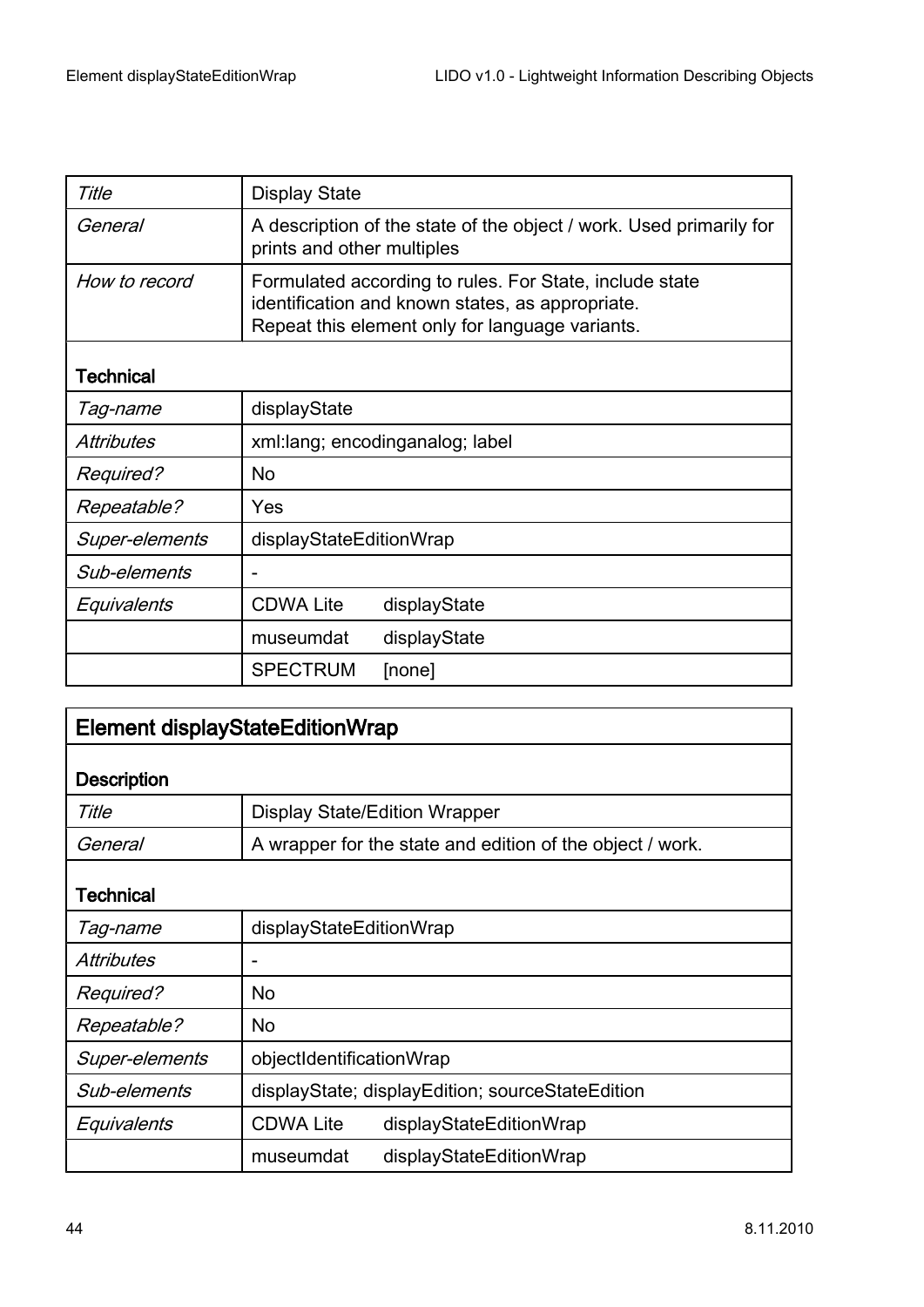r

┑

<span id="page-50-0"></span>

|  | <b>SPECTRUM</b><br>aonel a |
|--|----------------------------|
|--|----------------------------|

| <b>Element displaySubject</b> |                                                                                                                                      |
|-------------------------------|--------------------------------------------------------------------------------------------------------------------------------------|
| <b>Description</b>            |                                                                                                                                      |
| Title                         | <b>Display Subject</b>                                                                                                               |
| General                       | A free-text description of the subject matter represented by/in the<br>object / work, corresponding to the following subject element |
| How to record                 | Repeat this element only for language variants.                                                                                      |
| <b>Technical</b>              |                                                                                                                                      |
| Tag-name                      | displaySubject                                                                                                                       |
| Attributes                    | xml:lang; encodinganalog; label                                                                                                      |
| Required?                     | No                                                                                                                                   |
| Repeatable?                   | Yes                                                                                                                                  |
| Super-elements                | subjectSet                                                                                                                           |
| Sub-elements                  |                                                                                                                                      |
| Equivalents                   | <b>CDWA Lite</b><br>[none]                                                                                                           |
|                               | museumdat<br>[none]                                                                                                                  |
|                               | <b>SPECTRUM</b><br>Content - description; Content - note; Content<br>note; Content - other                                           |

| <b>Element earliestDate</b> |                                                                                                                     |
|-----------------------------|---------------------------------------------------------------------------------------------------------------------|
| <b>Description</b>          |                                                                                                                     |
| Title                       | <b>Earliest Date</b>                                                                                                |
| General                     | A year or exact date that broadly delimits the beginning of an<br>implied date span.                                |
| How to record               | General format: YYYY[-MM[-DD]]<br>Format is according to ISO 8601. This may include date and time<br>specification. |
| <b>Technical</b>            |                                                                                                                     |
| Tag-name                    | earliestDate                                                                                                        |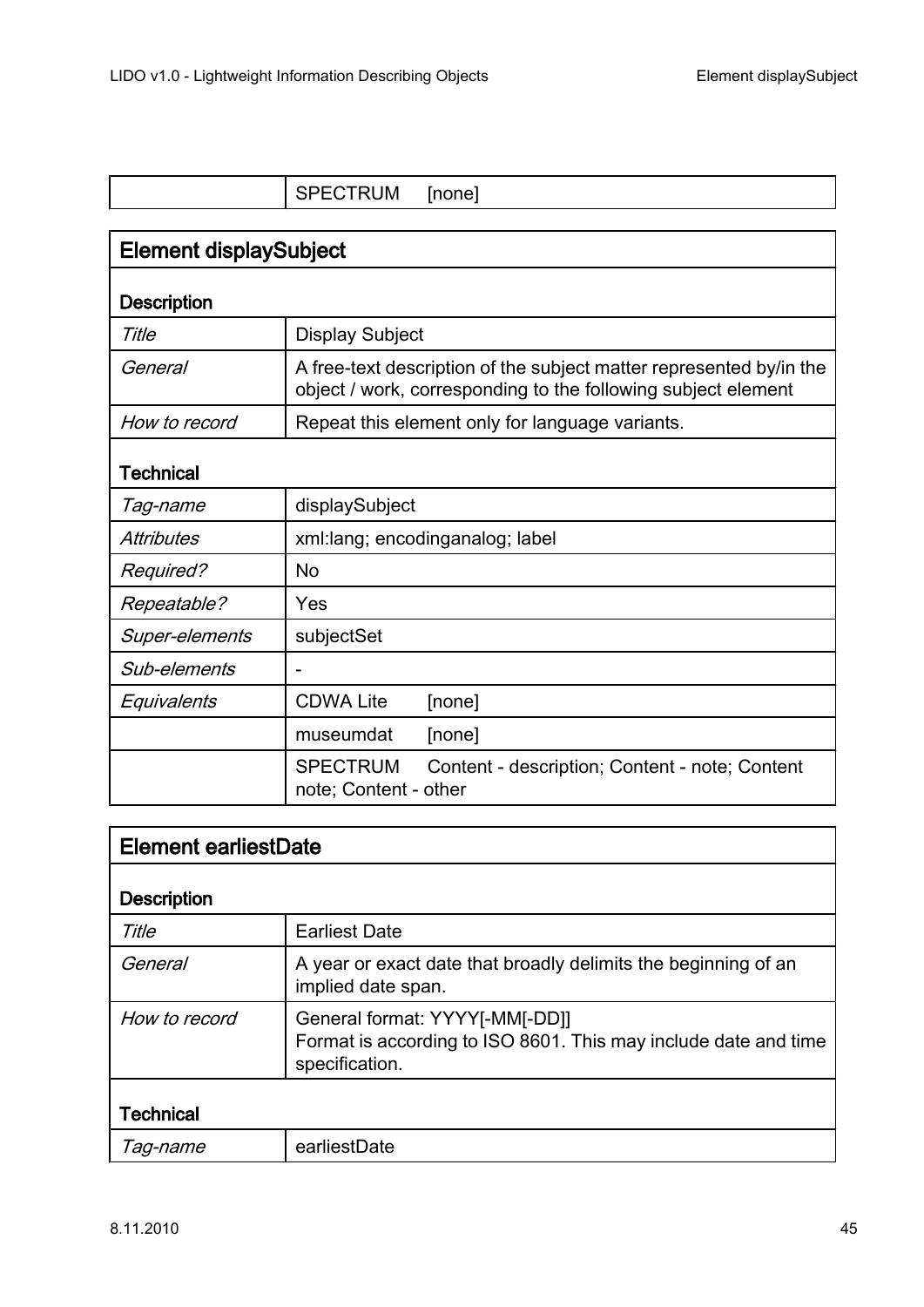<span id="page-51-0"></span>

| <b>Attributes</b> | type; source; encodinganalog; label                                                                                                                                                                                                                                                                                                  |
|-------------------|--------------------------------------------------------------------------------------------------------------------------------------------------------------------------------------------------------------------------------------------------------------------------------------------------------------------------------------|
| Required?         | <b>No</b>                                                                                                                                                                                                                                                                                                                            |
| Repeatable?       | No                                                                                                                                                                                                                                                                                                                                   |
| Super-elements    | date; rightsDate; vitalDatesActor                                                                                                                                                                                                                                                                                                    |
| Sub-elements      |                                                                                                                                                                                                                                                                                                                                      |
| Equivalents       | <b>CDWA Lite</b><br>earliestDate                                                                                                                                                                                                                                                                                                     |
|                   | museumdat<br>earliestDate                                                                                                                                                                                                                                                                                                            |
|                   | <b>SPECTRUM</b><br>Object production date [earliest date]; Field<br>collection date [earliest date]; Content - date [earliest]; Associated<br>date [earliest]; Associated event date [earliest]; Ownership dates<br>[earliest date]; Right begin date; Exhibition begin date; Date -<br>earliest/single; Acquisition date [earliest] |

| <b>Element event</b> |                                                                                                                                                                                                                   |
|----------------------|-------------------------------------------------------------------------------------------------------------------------------------------------------------------------------------------------------------------|
| <b>Description</b>   |                                                                                                                                                                                                                   |
| Title                | Event                                                                                                                                                                                                             |
| General              | Identifying, descriptive and indexing information for the events in<br>which the object participated or was present at, e.g. creation,<br>excavation, collection, and use.                                        |
| <b>Notes</b>         | All information related to the creation of an object: creator, cutlural<br>context, creation date, creation place, the material and techniques<br>used are recorded here, qualified by the event type "creation". |
| <b>Technical</b>     |                                                                                                                                                                                                                   |
| Tag-name             | event                                                                                                                                                                                                             |
| Attributes           |                                                                                                                                                                                                                   |
| Required?            | No                                                                                                                                                                                                                |
| Repeatable?          | No                                                                                                                                                                                                                |
| Super-elements       | eventSet; relatedEvent; subjectEvent                                                                                                                                                                              |
| Sub-elements         | eventID; eventType; roleInEvent; eventName; eventActor;<br>culture; eventDate; periodName; eventPlace; eventMethod;<br>eventMaterialsTech; thingPresent; relatedEventSet;<br>eventDescriptionSet                  |
| Equivalents          | <b>CDWA Lite</b><br>[none]                                                                                                                                                                                        |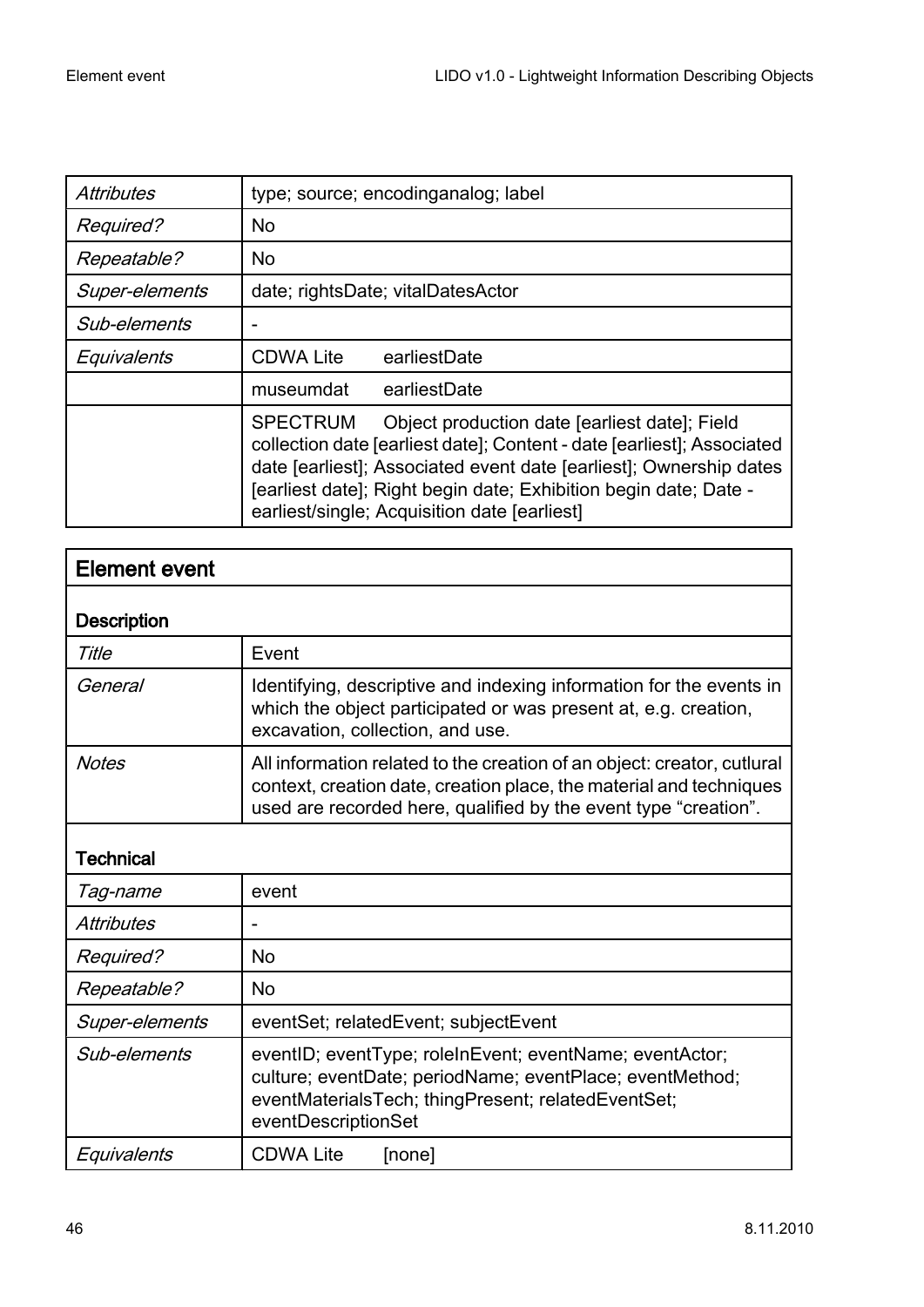<span id="page-52-0"></span>

|                 | museumdat indexingEventSet [subset of] |
|-----------------|----------------------------------------|
| SPECTRUM [none] |                                        |

| <b>Element eventActor</b> |                                                                                                                             |  |
|---------------------------|-----------------------------------------------------------------------------------------------------------------------------|--|
| <b>Description</b>        |                                                                                                                             |  |
| Title                     | <b>Event Actor</b>                                                                                                          |  |
| General                   | Wrapper for display and index elements for an actor with role<br>information (participating or being present in the event). |  |
| How to record             | For multiple actors repeat the element.                                                                                     |  |
| <b>Technical</b>          |                                                                                                                             |  |
| Tag-name                  | eventActor                                                                                                                  |  |
| <b>Attributes</b>         | sortorder                                                                                                                   |  |
| Required?                 | No                                                                                                                          |  |
| Repeatable?               | Yes                                                                                                                         |  |
| Super-elements            | event                                                                                                                       |  |
| Sub-elements              | displayActorInRole; actorInRole                                                                                             |  |
| Equivalents               | <b>CDWA Lite</b><br>[none]                                                                                                  |  |
|                           | Corresponds to indexing Actor Set (without<br>museumdat<br>displayActor)                                                    |  |
|                           | <b>SPECTRUM</b><br>[none]                                                                                                   |  |

| <b>Element eventDate</b> |                                  |  |
|--------------------------|----------------------------------|--|
| <b>Description</b>       |                                  |  |
| Title                    | <b>Event Date</b>                |  |
| General                  | Date specification of the event. |  |
| <b>Technical</b>         |                                  |  |
| Tag-name                 | eventDate                        |  |
| <b>Attributes</b>        |                                  |  |
| Required?                | <b>No</b>                        |  |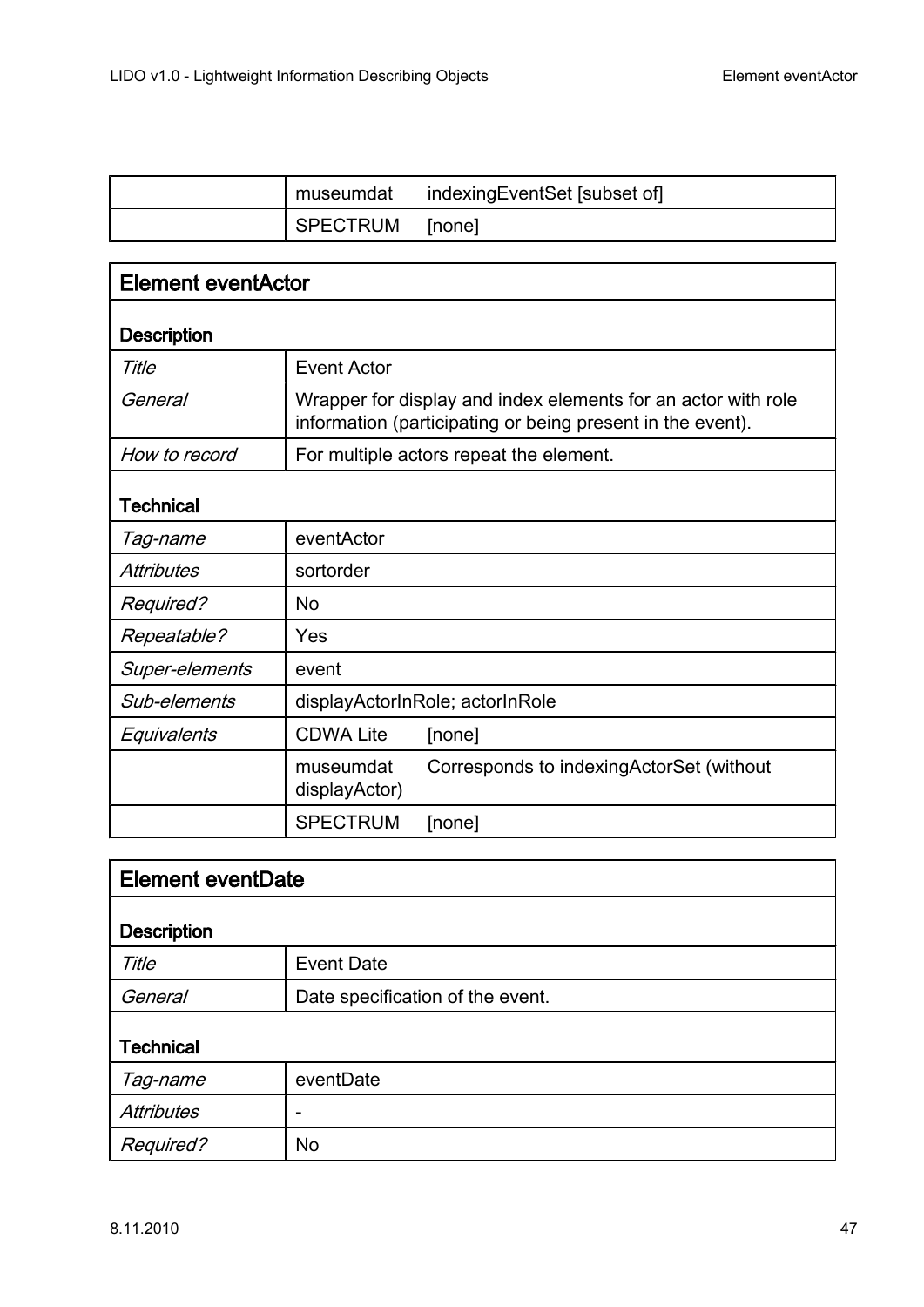<span id="page-53-0"></span>

| Repeatable?    | No                        |                                        |
|----------------|---------------------------|----------------------------------------|
| Super-elements | event                     |                                        |
| Sub-elements   | displayDate; date         |                                        |
| Equivalents    | <b>CDWA Lite</b>          | [none]                                 |
|                | museumdat<br>displayDate) | Corresponds to indexing Dates (without |
|                | <b>SPECTRUM</b>           | [none]                                 |

| <b>Element eventDescriptionSet</b> |                                                                                                                            |  |
|------------------------------------|----------------------------------------------------------------------------------------------------------------------------|--|
| <b>Description</b>                 |                                                                                                                            |  |
| Title                              | <b>Event Description</b>                                                                                                   |  |
| General                            | Wrapper for a description of the event, including description<br>identifer, descriptive note of the event and its sources. |  |
| How to record                      | If there is more than one descriptive note, repeat this element.                                                           |  |
| <b>Technical</b>                   |                                                                                                                            |  |
| Tag-name                           | eventDescriptionSet                                                                                                        |  |
| Attributes                         | type; sortorder                                                                                                            |  |
| Required?                          | No                                                                                                                         |  |
| Repeatable?                        | Yes                                                                                                                        |  |
| Super-elements                     | event                                                                                                                      |  |
| Sub-elements                       | descriptiveNoteID; descriptiveNoteValue; sourceDescriptiveNote                                                             |  |
| Equivalents                        | <b>CDWA Lite</b><br>[none]                                                                                                 |  |
|                                    | museumdat<br>[none]                                                                                                        |  |
|                                    | <b>SPECTRUM</b><br>[none]                                                                                                  |  |

| <b>Element eventID</b> |                                    |  |
|------------------------|------------------------------------|--|
| <b>Description</b>     |                                    |  |
| Title                  | Event Identifier                   |  |
| General                | A unique identifier for the event. |  |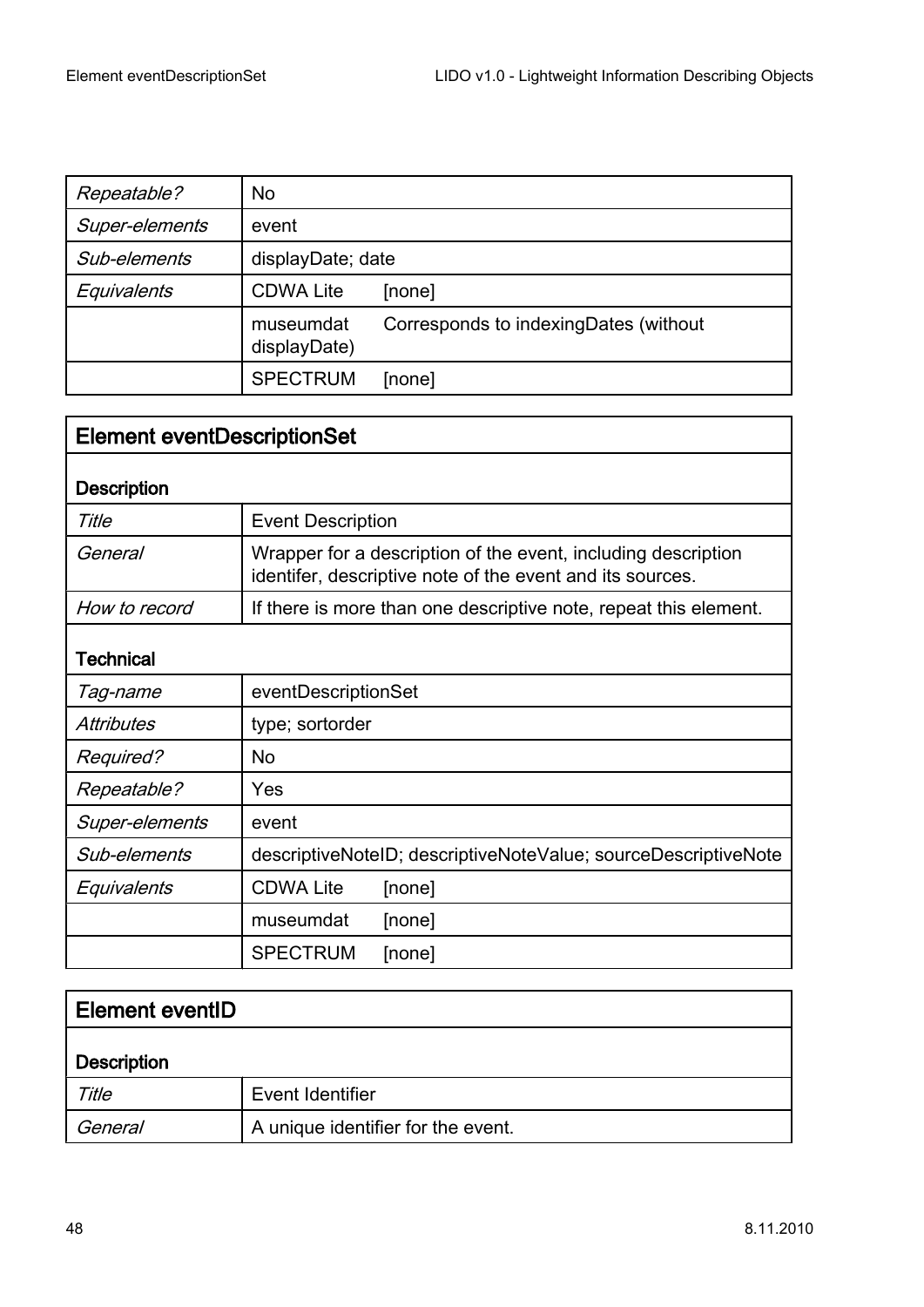<span id="page-54-0"></span>

| How to record  | Preferably taken from and linking to a published resource<br>describing the event.                |
|----------------|---------------------------------------------------------------------------------------------------|
| Technical      |                                                                                                   |
| Tag-name       | eventID                                                                                           |
| Attributes     | pref; type; source; encodinganalog; label                                                         |
| Required?      | <b>No</b>                                                                                         |
| Repeatable?    | Yes                                                                                               |
| Super-elements | event                                                                                             |
| Sub-elements   |                                                                                                   |
| Equivalents    | <b>CDWA Lite</b><br>[none]                                                                        |
|                | museumdat<br>[none]                                                                               |
|                | <b>SPECTRUM</b><br>Field collection event reference number;<br><b>Exhibition reference number</b> |

| <b>Element eventMaterialsTech</b> |                                                                                                                                                                                                                      |  |
|-----------------------------------|----------------------------------------------------------------------------------------------------------------------------------------------------------------------------------------------------------------------|--|
| <b>Description</b>                |                                                                                                                                                                                                                      |  |
| Title                             | Event Materials/Technique                                                                                                                                                                                            |  |
| General                           | Indicates the substances or materials used within the event (e.g.<br>the creation of an object / work), as well as any implements,<br>production or manufacturing techniques, processes, or methods<br>incorporated. |  |
| How to record                     | Will be used most often within a production event, but also others<br>such as excavation, restoration, etc.                                                                                                          |  |
| Technical                         |                                                                                                                                                                                                                      |  |
| Tag-name                          | eventMaterialsTech                                                                                                                                                                                                   |  |
| <b>Attributes</b>                 | sortorder                                                                                                                                                                                                            |  |
| Required?                         | No                                                                                                                                                                                                                   |  |
| Repeatable?                       | Yes                                                                                                                                                                                                                  |  |
| Super-elements                    | event                                                                                                                                                                                                                |  |
| Sub-elements                      | displayMaterialsTech; materialsTech                                                                                                                                                                                  |  |
| Equivalents                       | <b>CDWA Lite</b><br>[none]                                                                                                                                                                                           |  |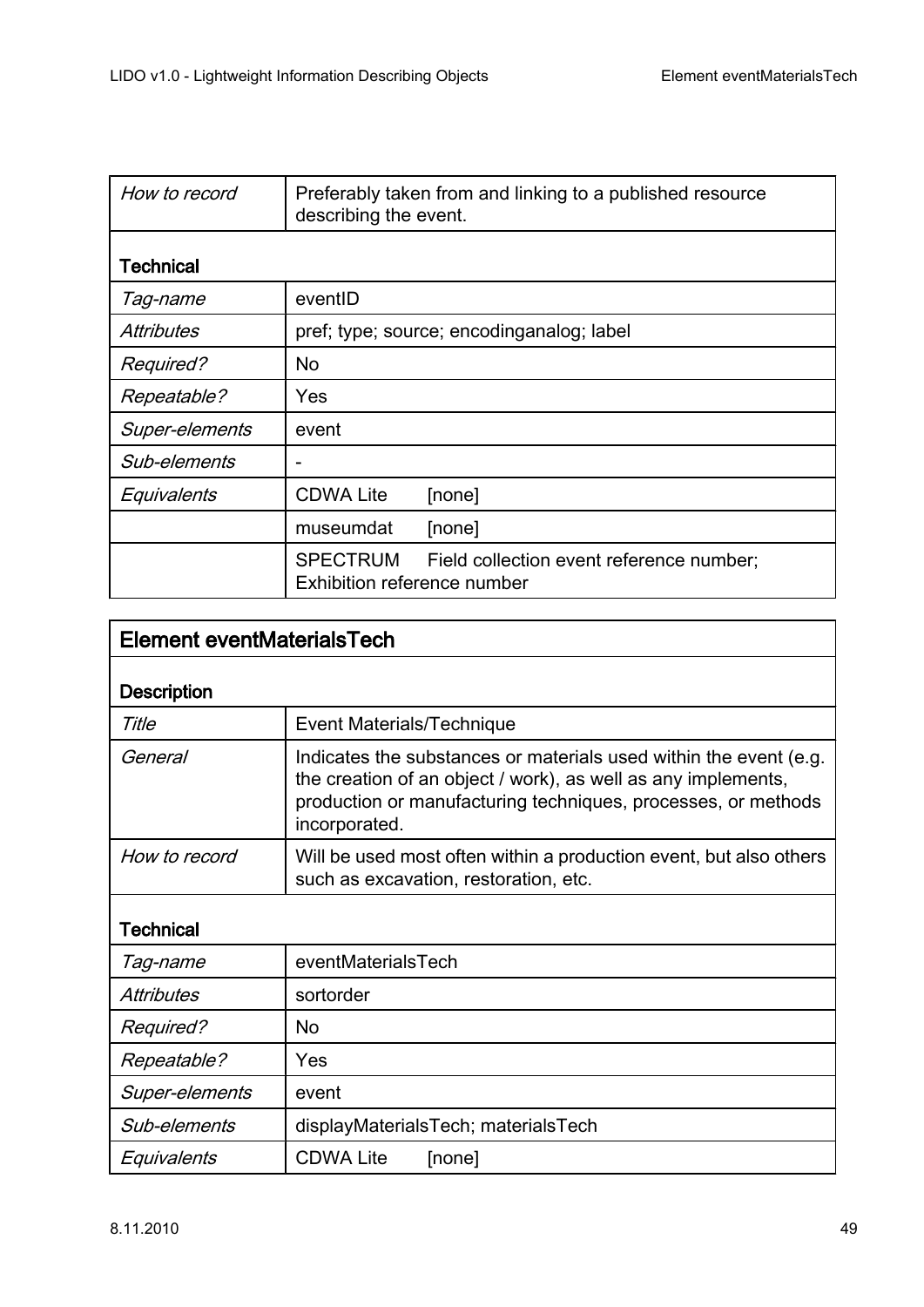<span id="page-55-0"></span>

| museumdat [none] |  |
|------------------|--|
| SPECTRUM [none]  |  |

| <b>Element eventMethod</b> |                                                                                                                                                                                                                |
|----------------------------|----------------------------------------------------------------------------------------------------------------------------------------------------------------------------------------------------------------|
| <b>Description</b>         |                                                                                                                                                                                                                |
| Title                      | <b>Event Method</b>                                                                                                                                                                                            |
| General                    | The method by which the event is carried out.                                                                                                                                                                  |
| How to record              | Preferably taken from a published controlled vocabulary.                                                                                                                                                       |
| <b>Notes</b>               | Used e.g. for SPECTRUM Units of Information "field collection<br>method", "acquisition method".                                                                                                                |
| <b>Technical</b>           |                                                                                                                                                                                                                |
| Tag-name                   | eventMethod                                                                                                                                                                                                    |
| <b>Attributes</b>          | sortorder                                                                                                                                                                                                      |
| Required?                  | <b>No</b>                                                                                                                                                                                                      |
| Repeatable?                | Yes                                                                                                                                                                                                            |
| Super-elements             | event                                                                                                                                                                                                          |
| Sub-elements               | conceptID; term                                                                                                                                                                                                |
| Equivalents                | <b>CDWA Lite</b><br>[none]                                                                                                                                                                                     |
|                            | museumdat<br>[none]                                                                                                                                                                                            |
|                            | <b>SPECTRUM</b><br>Acquisition [element: eventType term =<br>'Acquisition']; Field collection method [element: eventType term =<br>'Field collection']. (NOTE - data is mapped into the sub-element:<br>term). |

| <b>Element eventName</b> |                                                                                         |  |
|--------------------------|-----------------------------------------------------------------------------------------|--|
| <b>Description</b>       |                                                                                         |  |
| Title                    | <b>Event Name</b>                                                                       |  |
| General                  | An appellation for the event, e.g. a title, identifying phrase, or<br>name given to it. |  |
| <b>Technical</b>         |                                                                                         |  |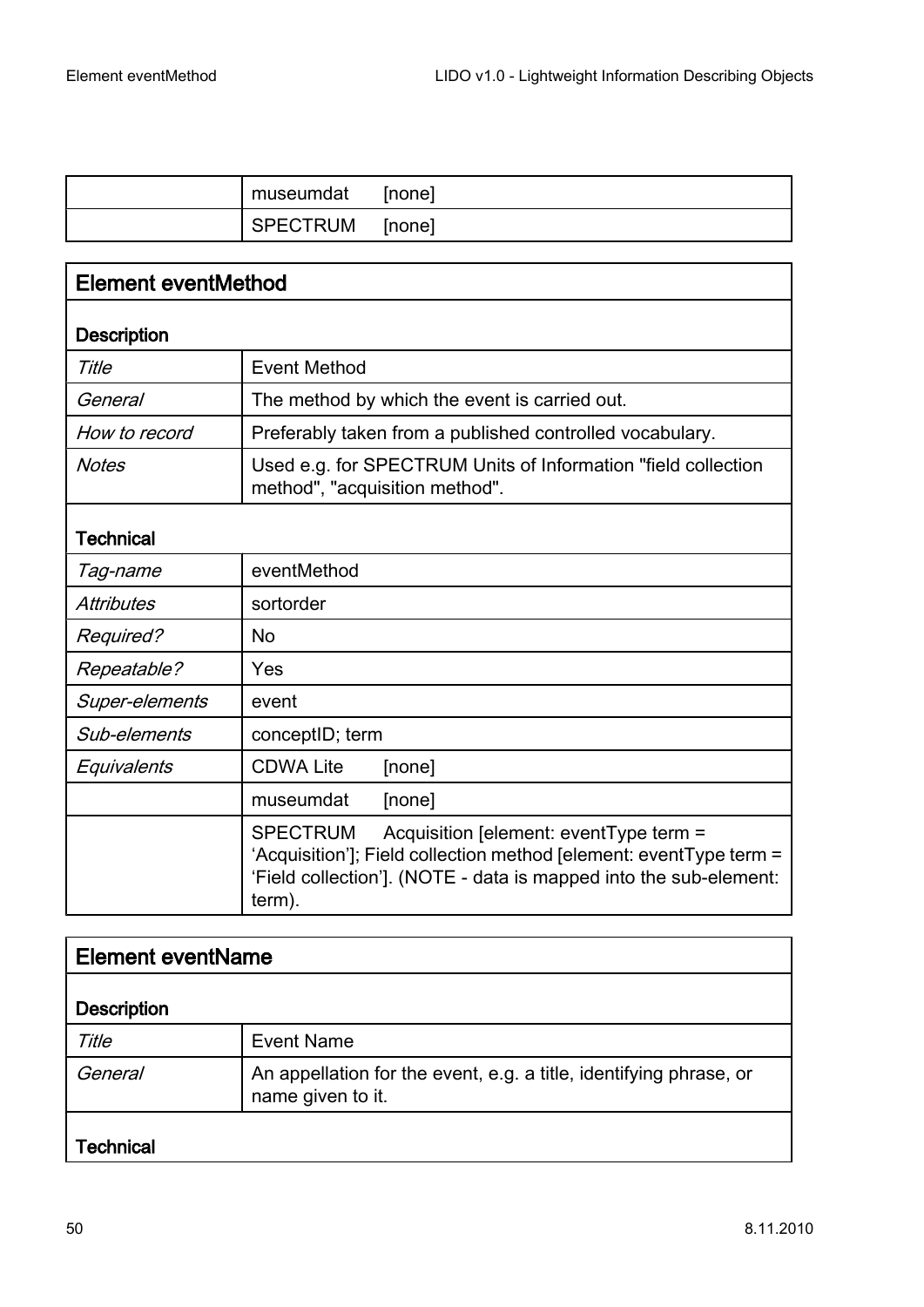<span id="page-56-0"></span>

| Tag-name          | eventName                                                                                                                                                                            |
|-------------------|--------------------------------------------------------------------------------------------------------------------------------------------------------------------------------------|
| <b>Attributes</b> | -                                                                                                                                                                                    |
| Required?         | <b>No</b>                                                                                                                                                                            |
| Repeatable?       | Yes                                                                                                                                                                                  |
| Super-elements    | event                                                                                                                                                                                |
| Sub-elements      | appellation Value; source Appellation                                                                                                                                                |
| Equivalents       | <b>CDWA Lite</b><br>[none]                                                                                                                                                           |
|                   | museumdat<br>[none]                                                                                                                                                                  |
|                   | <b>SPECTRUM</b><br>Associated event name; Content - event name;<br>Exhibition title; Field collection event name. (NOTE - data is<br>mapped into the sub-element: appellationValue). |

| <b>Element eventPlace</b> |                                   |                                               |  |
|---------------------------|-----------------------------------|-----------------------------------------------|--|
| <b>Description</b>        |                                   |                                               |  |
| Title                     | <b>Event Place</b>                |                                               |  |
| General                   | Place specification of the event. |                                               |  |
| <b>Technical</b>          |                                   |                                               |  |
| Tag-name                  | eventPlace                        |                                               |  |
| <b>Attributes</b>         | type; sortorder                   |                                               |  |
| Required?                 | No                                |                                               |  |
| Repeatable?               | Yes                               |                                               |  |
| Super-elements            | event                             |                                               |  |
| Sub-elements              | displayPlace; place               |                                               |  |
| Equivalents               | <b>CDWA Lite</b>                  | [none]                                        |  |
|                           | museumdat<br>displayPlace)        | Corresponds to indexing Location Set (without |  |
|                           | <b>SPECTRUM</b>                   | [none]                                        |  |

## Element eventSet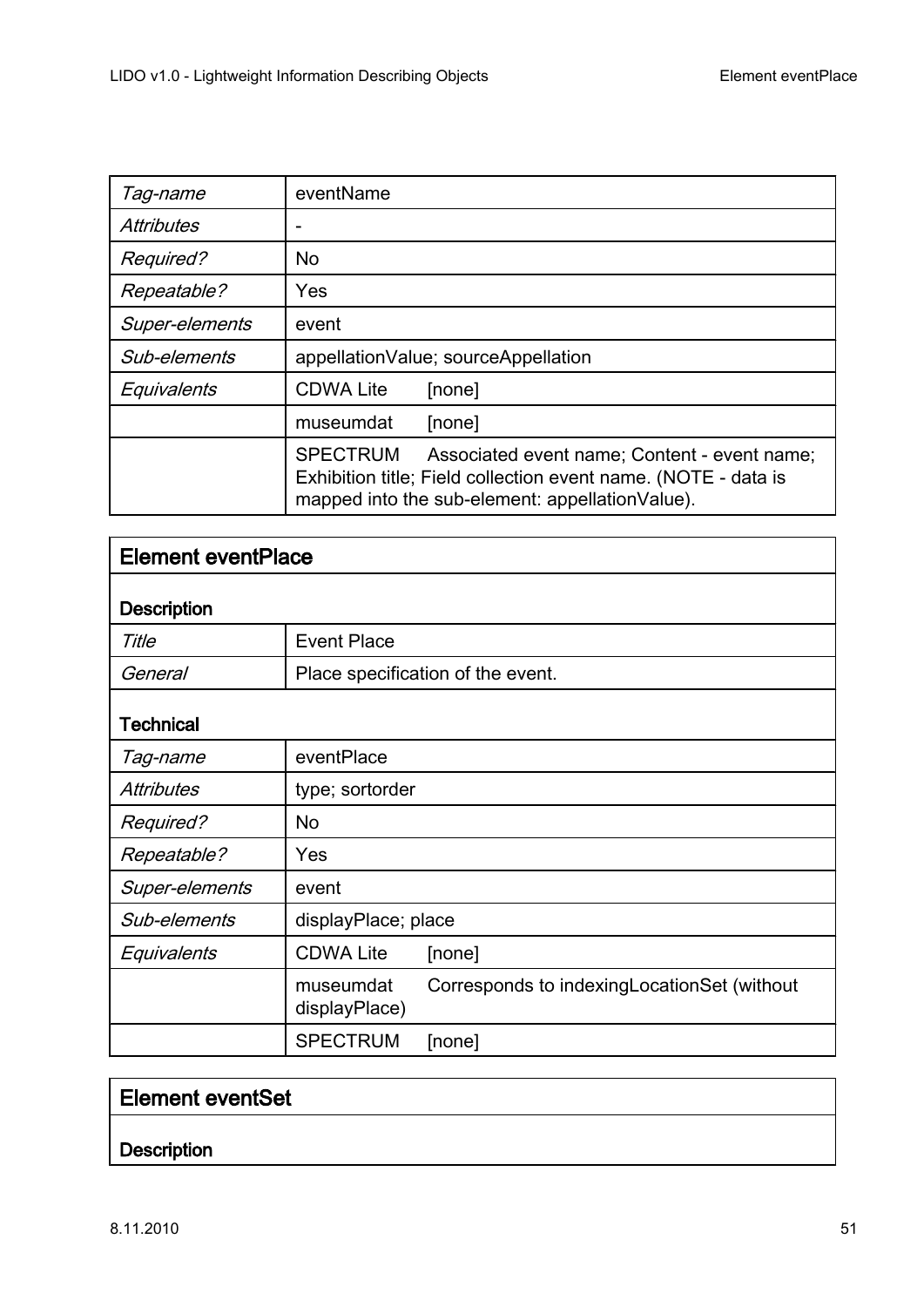<span id="page-57-0"></span>

| Title             | <b>Event Set</b>                                                                                                           |  |  |
|-------------------|----------------------------------------------------------------------------------------------------------------------------|--|--|
| General           | Wrapper for the display and index elements for events (e.g.<br>creation, find, and use), in which the object participated. |  |  |
| How to record     | For multiple events repeat the element.                                                                                    |  |  |
| Technical         |                                                                                                                            |  |  |
| Tag-name          | eventSet                                                                                                                   |  |  |
| <b>Attributes</b> | sortorder                                                                                                                  |  |  |
| Required?         | No                                                                                                                         |  |  |
| Repeatable?       | Yes                                                                                                                        |  |  |
| Super-elements    | eventWrap                                                                                                                  |  |  |
| Sub-elements      | displayEvent; event                                                                                                        |  |  |
| Equivalents       | <b>CDWA Lite</b><br>[none]                                                                                                 |  |  |
|                   | museumdat<br>[none]                                                                                                        |  |  |
|                   | <b>SPECTRUM</b><br>[none]                                                                                                  |  |  |

| <b>Element eventType</b> |                                                                                                                                                                                                                                                                                                                                                                                                                                                                                      |  |
|--------------------------|--------------------------------------------------------------------------------------------------------------------------------------------------------------------------------------------------------------------------------------------------------------------------------------------------------------------------------------------------------------------------------------------------------------------------------------------------------------------------------------|--|
| <b>Description</b>       |                                                                                                                                                                                                                                                                                                                                                                                                                                                                                      |  |
| Title                    | Event Type                                                                                                                                                                                                                                                                                                                                                                                                                                                                           |  |
| General                  | The nature of the event associated with an object / work.                                                                                                                                                                                                                                                                                                                                                                                                                            |  |
| How to record            | Controlled. Recommended: Defined list of subclasses of CRM<br>entity E5 Event.<br>Basic event types as recorded in sub-element term include:<br>Acquisition, Collecting, Commisioning, Creation, Designing,<br>Destruction, Event (non-specified), Excavation, Exhibition,<br>Finding, Loss, Modification, Move, Part addition, Part removal,<br>Performance, Planning, Production, Provenance, Publication,<br>Restoration, Transformation, Type assignment, Type creation,<br>Use. |  |
| <b>Technical</b>         |                                                                                                                                                                                                                                                                                                                                                                                                                                                                                      |  |
| Tag-name                 | eventType                                                                                                                                                                                                                                                                                                                                                                                                                                                                            |  |
| <b>Attributes</b>        |                                                                                                                                                                                                                                                                                                                                                                                                                                                                                      |  |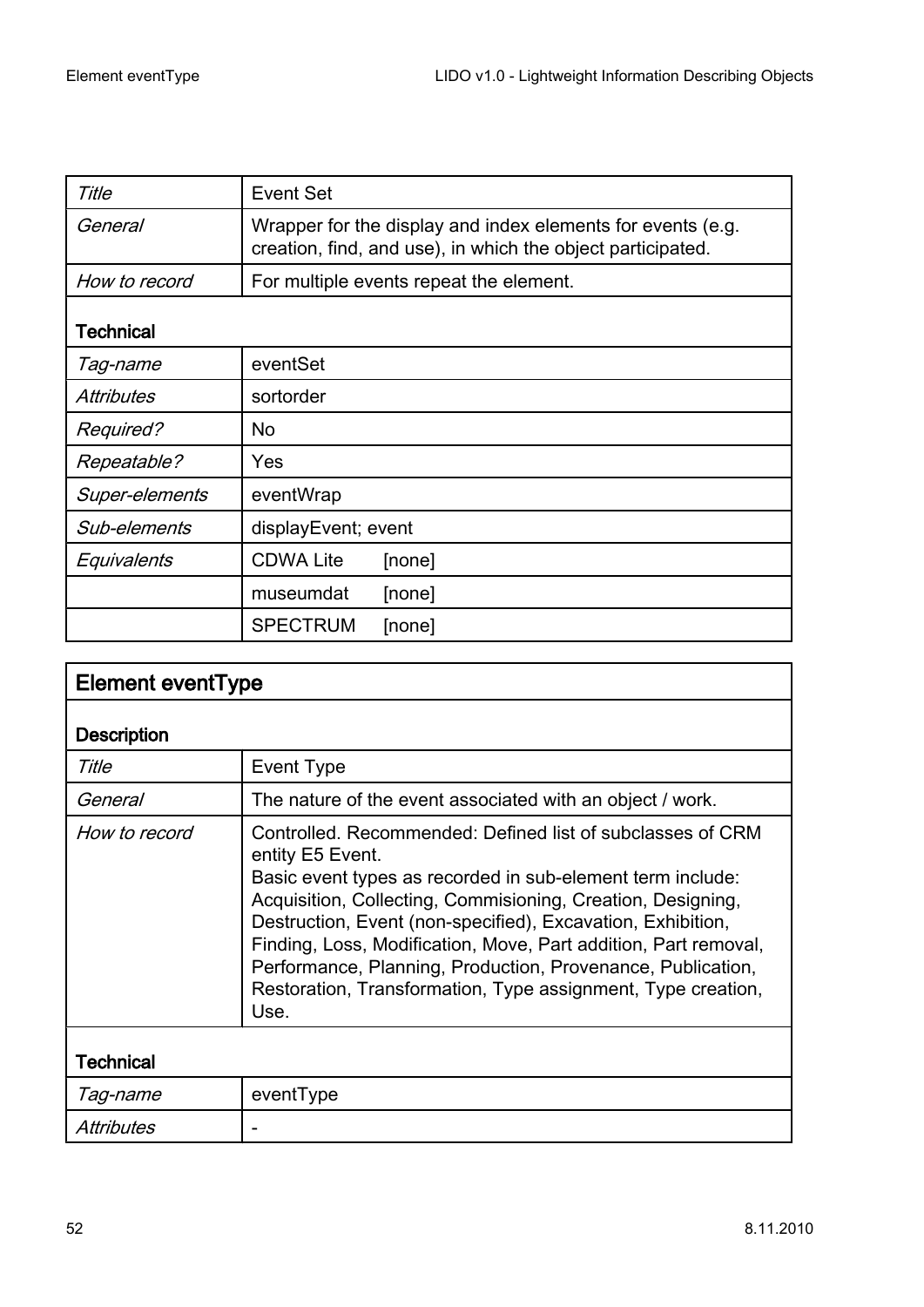<span id="page-58-0"></span>

| Required?      | Yes                                                                                                                      |  |
|----------------|--------------------------------------------------------------------------------------------------------------------------|--|
| Repeatable?    | <b>No</b>                                                                                                                |  |
| Super-elements | event                                                                                                                    |  |
| Sub-elements   | conceptID; term                                                                                                          |  |
| Equivalents    | <b>CDWA Lite</b><br>Corresponds to qualifier elements: dateQualifier,<br>indexingLocationSet@type                        |  |
|                | event Type (NOTE - data is mapped into the sub-<br>museumdat<br>element: term)                                           |  |
|                | <b>SPECTRUM</b><br>[SPECTRUM event type term, e.g 'Acquisition'].<br>(NOTE - data is mapped into the sub-element: term). |  |

| <b>Element eventWrap</b> |                                          |  |  |
|--------------------------|------------------------------------------|--|--|
| <b>Description</b>       |                                          |  |  |
| Title                    | <b>Event Wrapper</b>                     |  |  |
| General                  | Wrapper for event sets.                  |  |  |
| <b>Technical</b>         |                                          |  |  |
| Tag-name                 | eventWrap                                |  |  |
| Attributes               |                                          |  |  |
| Required?                | No                                       |  |  |
| Repeatable?              | No                                       |  |  |
| Super-elements           | descriptiveMetadata; descriptiveMetadata |  |  |
| Sub-elements             | eventSet                                 |  |  |
| Equivalents              | <b>CDWA Lite</b><br>[none]               |  |  |
|                          | indexingEventWrap<br>museumdat           |  |  |
|                          | <b>SPECTRUM</b><br>[none]                |  |  |

| Element extentActor |                                |  |
|---------------------|--------------------------------|--|
| Description         |                                |  |
| Title               | Actor: Extent of participation |  |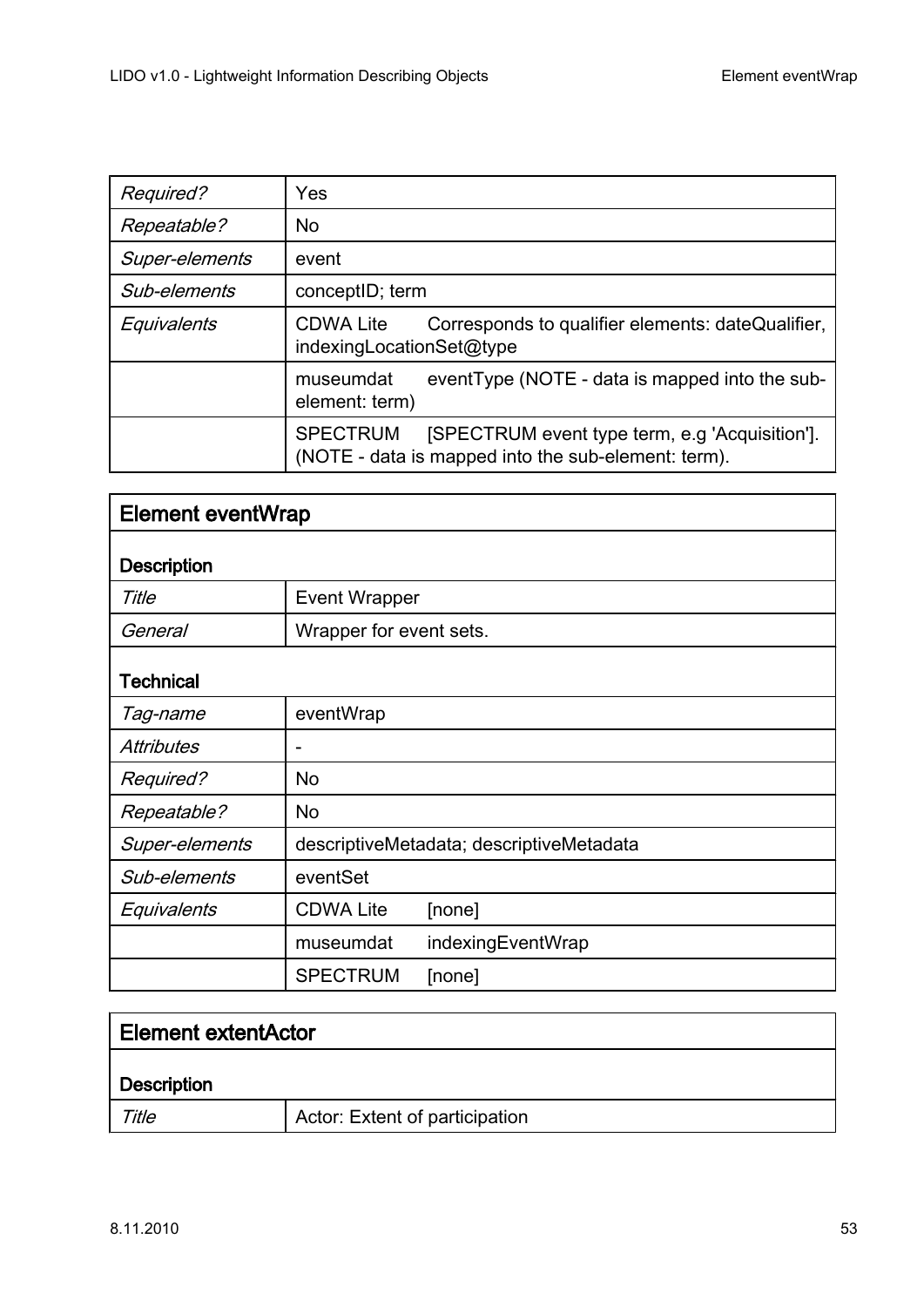<span id="page-59-0"></span>

| General           | Extent of the actor's participation in the event, if there are several<br>actors.                                           |  |  |
|-------------------|-----------------------------------------------------------------------------------------------------------------------------|--|--|
| How to record     | Example values: design, execution, with additions by, figures,<br>renovation by, predella, embroidery, cast by, printed by, |  |  |
| <b>Technical</b>  |                                                                                                                             |  |  |
| Tag-name          | extentActor                                                                                                                 |  |  |
| <b>Attributes</b> | xml:lang; encodinganalog; label                                                                                             |  |  |
| Required?         | <b>No</b>                                                                                                                   |  |  |
| Repeatable?       | Yes                                                                                                                         |  |  |
| Super-elements    | actorInRole                                                                                                                 |  |  |
| Sub-elements      |                                                                                                                             |  |  |
| Equivalents       | <b>CDWA Lite</b><br>extentCreator                                                                                           |  |  |
|                   | extentActor<br>museumdat                                                                                                    |  |  |
|                   | <b>SPECTRUM</b><br>[none]                                                                                                   |  |  |

| <b>Element extentMaterialsTech</b> |                                                                                                                                                              |  |
|------------------------------------|--------------------------------------------------------------------------------------------------------------------------------------------------------------|--|
| <b>Description</b>                 |                                                                                                                                                              |  |
| Title                              | <b>Extent Materials Techniques</b>                                                                                                                           |  |
| General                            | An explanation of the part of the object / work to which the<br>corresponding materials or technique are applicable; included<br>when necessary for clarity. |  |
| Technical                          |                                                                                                                                                              |  |
| Tag-name                           | extentMaterialsTech                                                                                                                                          |  |
| Attributes                         | xml:lang; encodinganalog; label                                                                                                                              |  |
| Required?                          | <b>No</b>                                                                                                                                                    |  |
| Repeatable?                        | Yes                                                                                                                                                          |  |
| Super-elements                     | materialsTech                                                                                                                                                |  |
| Sub-elements                       |                                                                                                                                                              |  |
| Equivalents                        | <b>CDWA Lite</b><br>extentMaterialsTech                                                                                                                      |  |
|                                    | extentMaterialsTech<br>museumdat                                                                                                                             |  |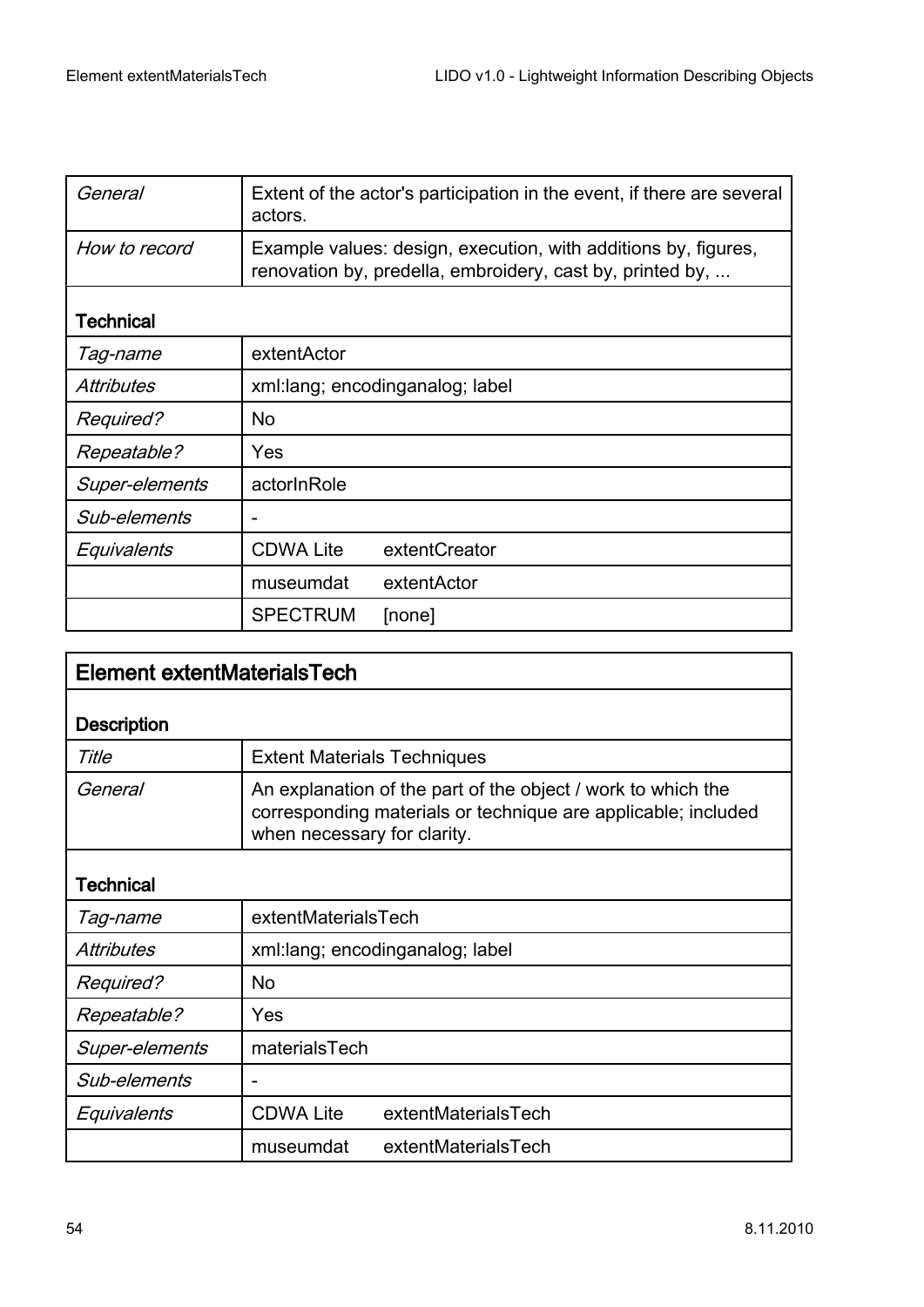r

h

| <b>LUM</b> Inco<br>וממר |  |  |  |
|-------------------------|--|--|--|
|-------------------------|--|--|--|

| <b>Element extentMeasurements</b> |                                                                                                                                                                                                                                                                     |  |  |
|-----------------------------------|---------------------------------------------------------------------------------------------------------------------------------------------------------------------------------------------------------------------------------------------------------------------|--|--|
| <b>Description</b>                |                                                                                                                                                                                                                                                                     |  |  |
| Title                             | <b>Extent Measurements</b>                                                                                                                                                                                                                                          |  |  |
| General                           | An explanation of the part of the object / work being measured<br>included, when necessary, for clarity.                                                                                                                                                            |  |  |
| How to record                     | Example values: overall, components, sheet, plate mark, chain<br>lines, pattern repeat, lid, base, laid lines, folios, leaves, columns<br>per page, lines per page, tessera, footprint, panel, interior, mat,<br>window of mat, secondary support, frame, and mount |  |  |
| <b>Technical</b>                  |                                                                                                                                                                                                                                                                     |  |  |
| Tag-name                          | extentMeasurements                                                                                                                                                                                                                                                  |  |  |
| <b>Attributes</b>                 | sortorder                                                                                                                                                                                                                                                           |  |  |
| Required?                         | No                                                                                                                                                                                                                                                                  |  |  |
| Repeatable?                       | Yes                                                                                                                                                                                                                                                                 |  |  |
| Super-elements                    | objectMeasurements                                                                                                                                                                                                                                                  |  |  |
| Sub-elements                      |                                                                                                                                                                                                                                                                     |  |  |
| Equivalents                       | <b>CDWA Lite</b><br>extentMeasurements                                                                                                                                                                                                                              |  |  |
|                                   | extentMeasurements<br>museumdat                                                                                                                                                                                                                                     |  |  |
|                                   | <b>SPECTRUM</b><br>Dimension measured part                                                                                                                                                                                                                          |  |  |

| <b>Element extentSubject</b> |                                                                                                                               |  |
|------------------------------|-------------------------------------------------------------------------------------------------------------------------------|--|
| <b>Description</b>           |                                                                                                                               |  |
| Title                        | <b>Extent Subject</b>                                                                                                         |  |
| General                      | When there are multiple subjects, a term indicating the part of the<br>object / work to which these subject terms apply.      |  |
| How to record                | Example values: recto, verso, side A, side B, main panel, and<br>predella.<br>Repeat this element only for language variants. |  |
| Technical                    |                                                                                                                               |  |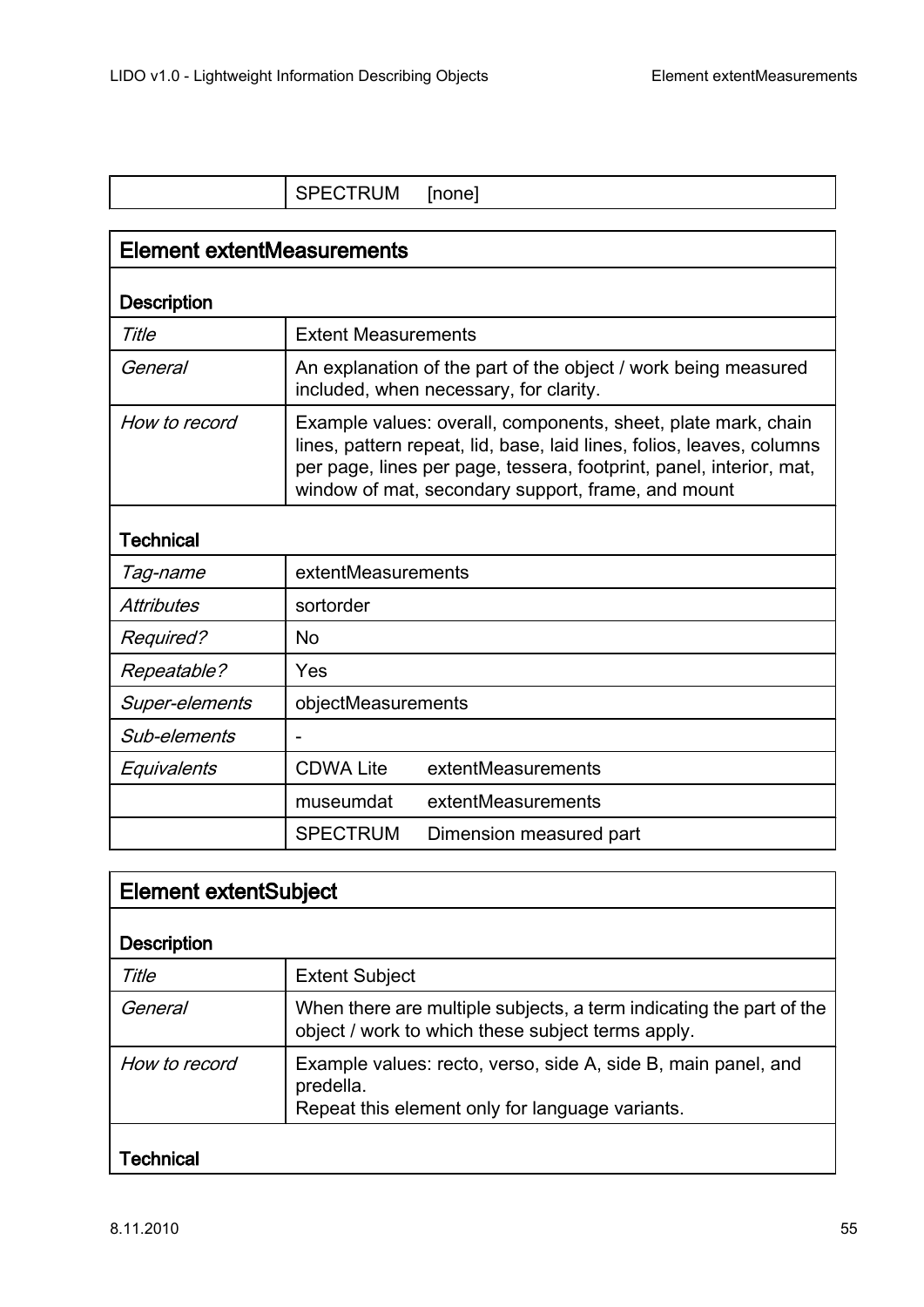| Tag-name          | extentSubject                   |                    |
|-------------------|---------------------------------|--------------------|
| <b>Attributes</b> | xml:lang; encodinganalog; label |                    |
| Required?         | No                              |                    |
| Repeatable?       | Yes                             |                    |
| Super-elements    | subject                         |                    |
| Sub-elements      |                                 |                    |
| Equivalents       | <b>CDWA Lite</b>                | extentSubject      |
|                   | museumdat                       | extentSubject      |
|                   | <b>SPECTRUM</b>                 | Content - position |

| <b>Element formatMeasurements</b> |                                                                                           |  |
|-----------------------------------|-------------------------------------------------------------------------------------------|--|
| <b>Description</b>                |                                                                                           |  |
| Title                             | <b>Format Measurements</b>                                                                |  |
| General                           | The configuration of an object / work, including technical formats.<br>Used as necessary. |  |
| How to record                     | Example values: Vignette, VHS, IMAX, and DOS                                              |  |
| <b>Technical</b>                  |                                                                                           |  |
| Tag-name                          | formatMeasurements                                                                        |  |
| <b>Attributes</b>                 | sortorder                                                                                 |  |
| Required?                         | No.                                                                                       |  |
| Repeatable?                       | Yes                                                                                       |  |
| Super-elements                    | objectMeasurements                                                                        |  |
| Sub-elements                      |                                                                                           |  |
| Equivalents                       | <b>CDWA Lite</b><br>formatMeasurements                                                    |  |
|                                   | formatMeasurements<br>museumdat                                                           |  |
|                                   | <b>SPECTRUM</b><br>[none]                                                                 |  |

# Element genderActor **Description**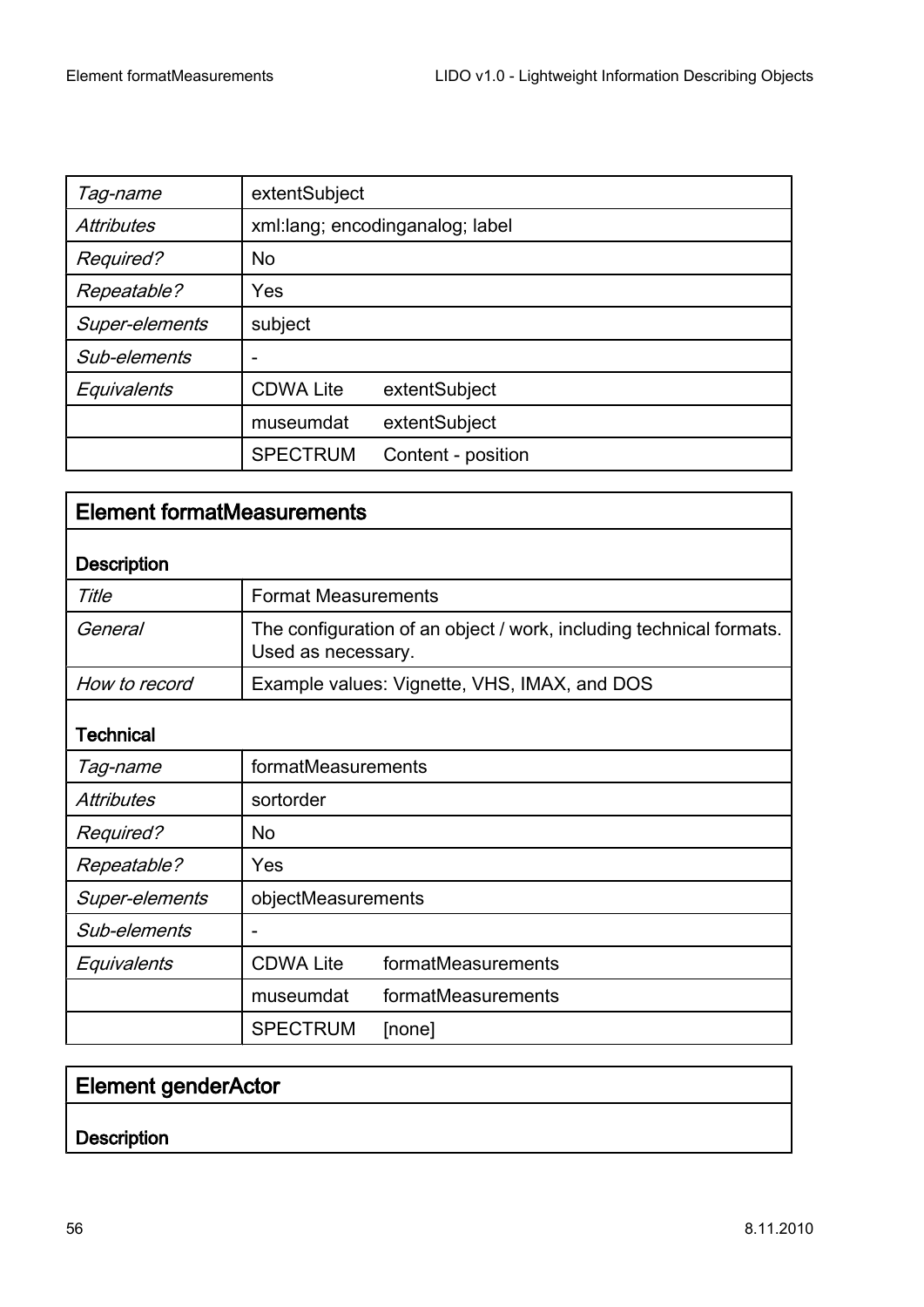| Title            | <b>Gender Actor</b>                                                                                    |  |  |
|------------------|--------------------------------------------------------------------------------------------------------|--|--|
| General          | The sex of the individual.                                                                             |  |  |
| How to record    | Data values: male, female, unknown, not applicable.<br>Repeat this element for language variants only. |  |  |
| <b>Notes</b>     | Not applicable for corporate bodies.                                                                   |  |  |
| <b>Technical</b> |                                                                                                        |  |  |
| Tag-name         | genderActor                                                                                            |  |  |
| Attributes       | xml:lang; encodinganalog; label                                                                        |  |  |
| Required?        | <b>No</b>                                                                                              |  |  |
| Repeatable?      | Yes                                                                                                    |  |  |
| Super-elements   | actor; actor                                                                                           |  |  |
| Sub-elements     | $\overline{\phantom{0}}$                                                                               |  |  |
| Equivalents      | <b>CDWA Lite</b><br>genderCreator                                                                      |  |  |
|                  | museumdat<br>genderActor                                                                               |  |  |
|                  | <b>SPECTRUM</b><br>Person's gender                                                                     |  |  |

| <b>Element gml</b> |                                                                            |  |
|--------------------|----------------------------------------------------------------------------|--|
| <b>Description</b> |                                                                            |  |
| Title              | <b>GML</b>                                                                 |  |
| General            | Georeferences of the place using the GML specification.                    |  |
| How to record      | Repeat this element only for language variants.                            |  |
| <b>Notes</b>       | For further documentation on GML refer to http://<br>www.opengis.net/gml/. |  |
| Technical          |                                                                            |  |
| Tag-name           | gml                                                                        |  |
| Attributes         | xml:lang                                                                   |  |
| Required?          | No                                                                         |  |
| Repeatable?        | Yes                                                                        |  |
| Super-elements     | partOfPlace; place; repositoryLocation                                     |  |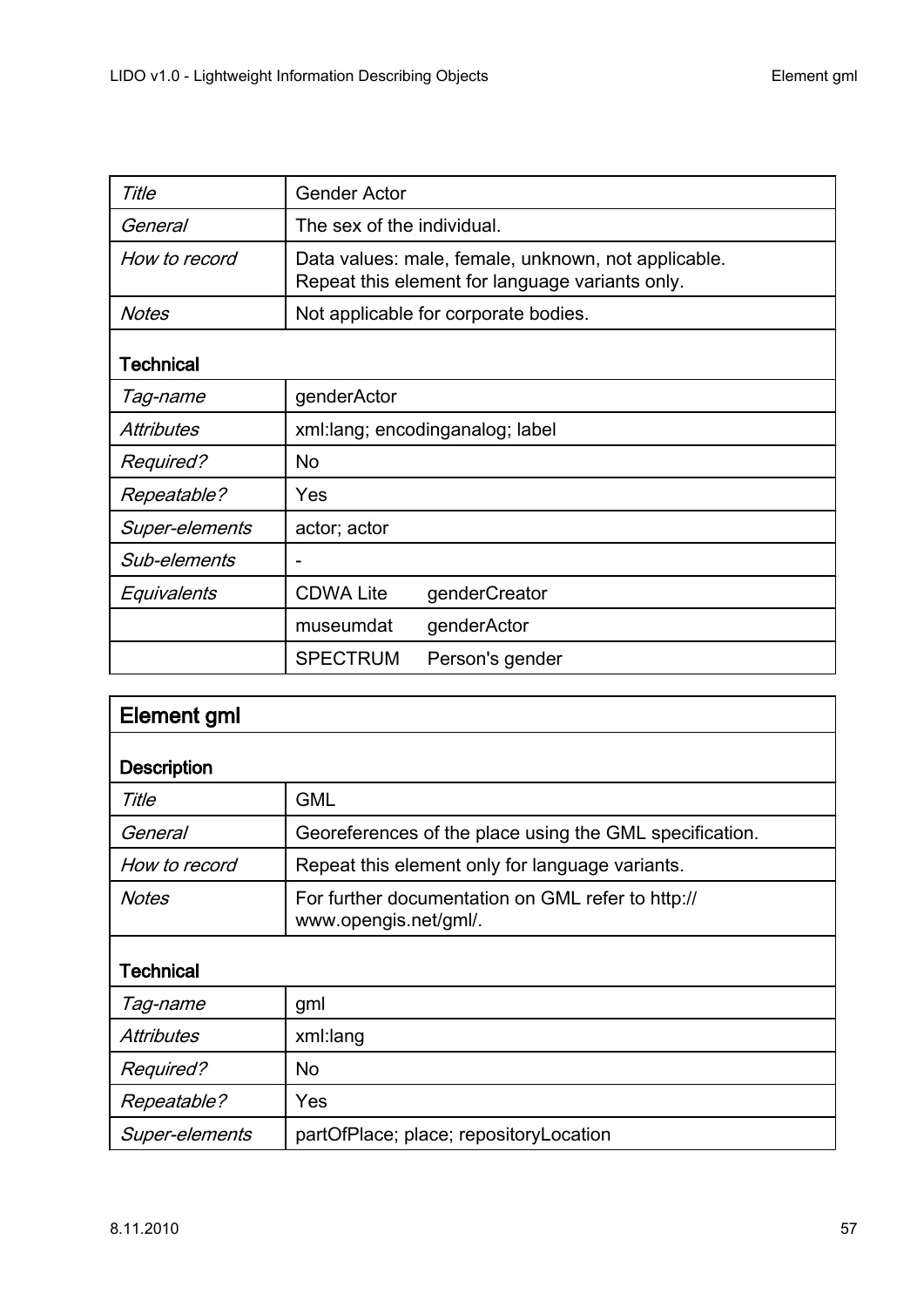<span id="page-63-0"></span>

| Sub-elements | gml:Point; gml:LineString; gml:Polygon |        |
|--------------|----------------------------------------|--------|
| Equivalents  | <b>CDWA Lite</b>                       | [none] |
|              | museumdat                              | [none] |
|              | SPECTRUM                               | [none] |

| <b>Element inscriptionDescription</b> |                                                                                                                                    |  |
|---------------------------------------|------------------------------------------------------------------------------------------------------------------------------------|--|
| <b>Description</b>                    |                                                                                                                                    |  |
| Title                                 | <b>Inscription Description</b>                                                                                                     |  |
| General                               | Wrapper for a description of the inscription, including description<br>identifer, descriptive note of the inscription and sources. |  |
| <b>Technical</b>                      |                                                                                                                                    |  |
| Tag-name                              | inscriptionDescription                                                                                                             |  |
| Attributes                            | type; sortorder                                                                                                                    |  |
| Required?                             | <b>No</b>                                                                                                                          |  |
| Repeatable?                           | Yes                                                                                                                                |  |
| Super-elements                        | inscriptions                                                                                                                       |  |
| Sub-elements                          | descriptiveNoteID; descriptiveNoteValue; sourceDescriptiveNote                                                                     |  |
| Equivalents                           | <b>CDWA Lite</b><br>inscriptions [restricted to description]                                                                       |  |
|                                       | inscriptions [restricted to description]<br>museumdat                                                                              |  |
|                                       | <b>SPECTRUM</b><br>Inscription description                                                                                         |  |

| <b>Element inscriptions</b> |                                                                                                                                                                                                                                                                                                                 |  |
|-----------------------------|-----------------------------------------------------------------------------------------------------------------------------------------------------------------------------------------------------------------------------------------------------------------------------------------------------------------|--|
| <b>Description</b>          |                                                                                                                                                                                                                                                                                                                 |  |
| Title                       | Inscriptions                                                                                                                                                                                                                                                                                                    |  |
| General                     | A transcription or description of any distinguishing or identifying<br>physical lettering, annotations, texts, markings, or labels that are<br>affixed, applied, stamped, written, inscribed, or attached to the<br>object / work, excluding any mark or text inherent in the materials<br>of which it is made. |  |
| Notes                       | Record watermarks in Display Materials/Techniques.                                                                                                                                                                                                                                                              |  |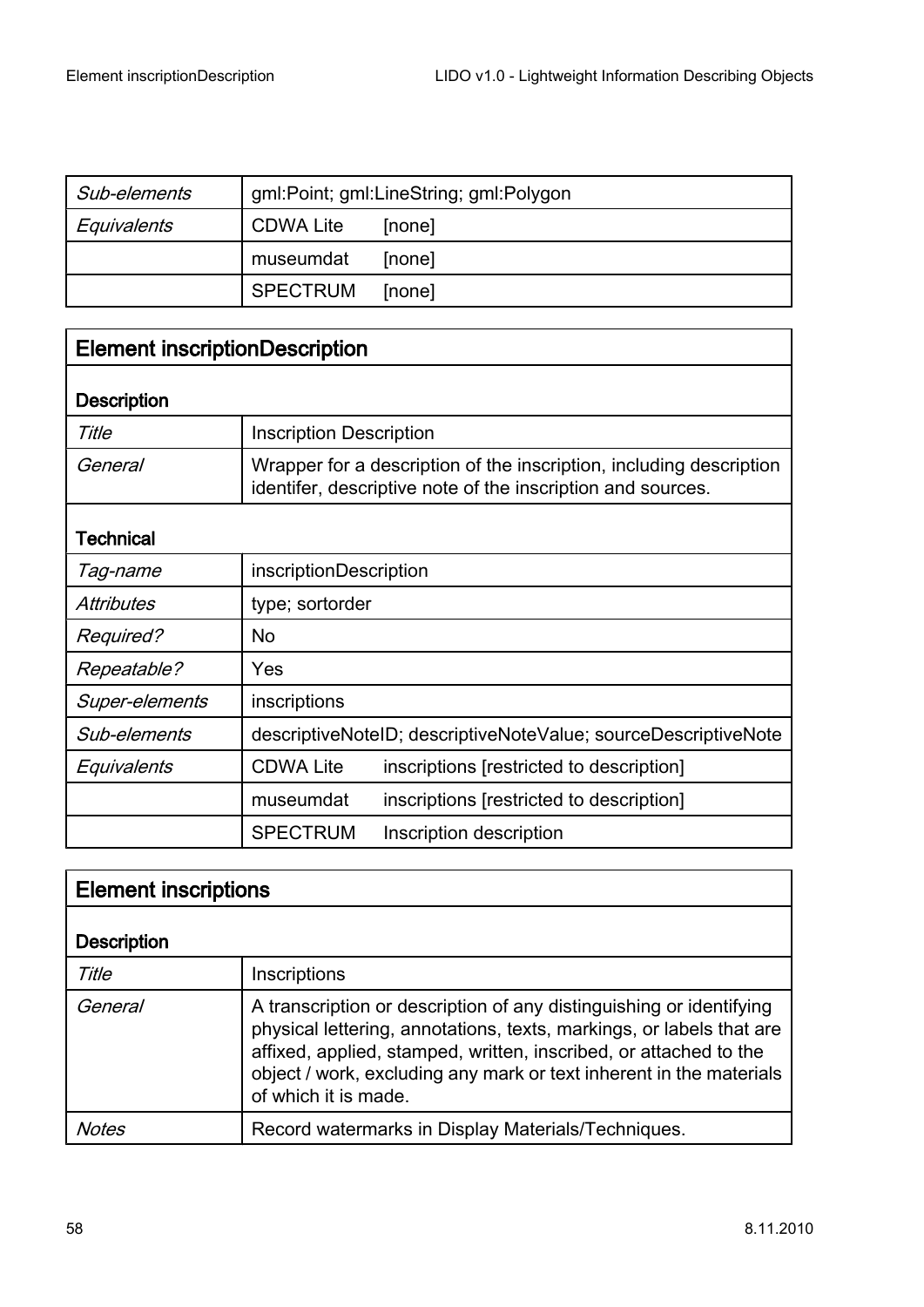| Technical         |                                                  |                                              |
|-------------------|--------------------------------------------------|----------------------------------------------|
| Tag-name          | inscriptions                                     |                                              |
| <b>Attributes</b> | type; sortorder                                  |                                              |
| Required?         | <b>No</b>                                        |                                              |
| Repeatable?       | Yes                                              |                                              |
| Super-elements    | <i>inscriptionsWrap</i>                          |                                              |
| Sub-elements      | inscriptionTranscription; inscriptionDescription |                                              |
| Equivalents       | <b>CDWA Lite</b>                                 | inscriptions [refined into sub-elements]     |
|                   | museumdat                                        | inscriptions [refined into sub-elements]     |
|                   | <b>SPECTRUM</b>                                  | Inscription content; Inscription description |

# Element inscriptionsWrap

#### **Description**

| Title   | Inscriptions and other Marks Wrapper                          |  |
|---------|---------------------------------------------------------------|--|
| General | A wrapper for information about inscriptions and other marks. |  |

#### **Technical**

| ecnnical          |                                      |  |
|-------------------|--------------------------------------|--|
| Tag-name          | inscriptionsWrap                     |  |
| <b>Attributes</b> |                                      |  |
| Required?         | No                                   |  |
| Repeatable?       | No                                   |  |
| Super-elements    | objectIdentificationWrap             |  |
| Sub-elements      | inscriptions                         |  |
| Equivalents       | <b>CDWA Lite</b><br>inscriptionsWrap |  |
|                   | museumdat<br>inscriptionsWrap        |  |
|                   | <b>SPECTRUM</b><br>[none]            |  |

# Element inscriptionTranscription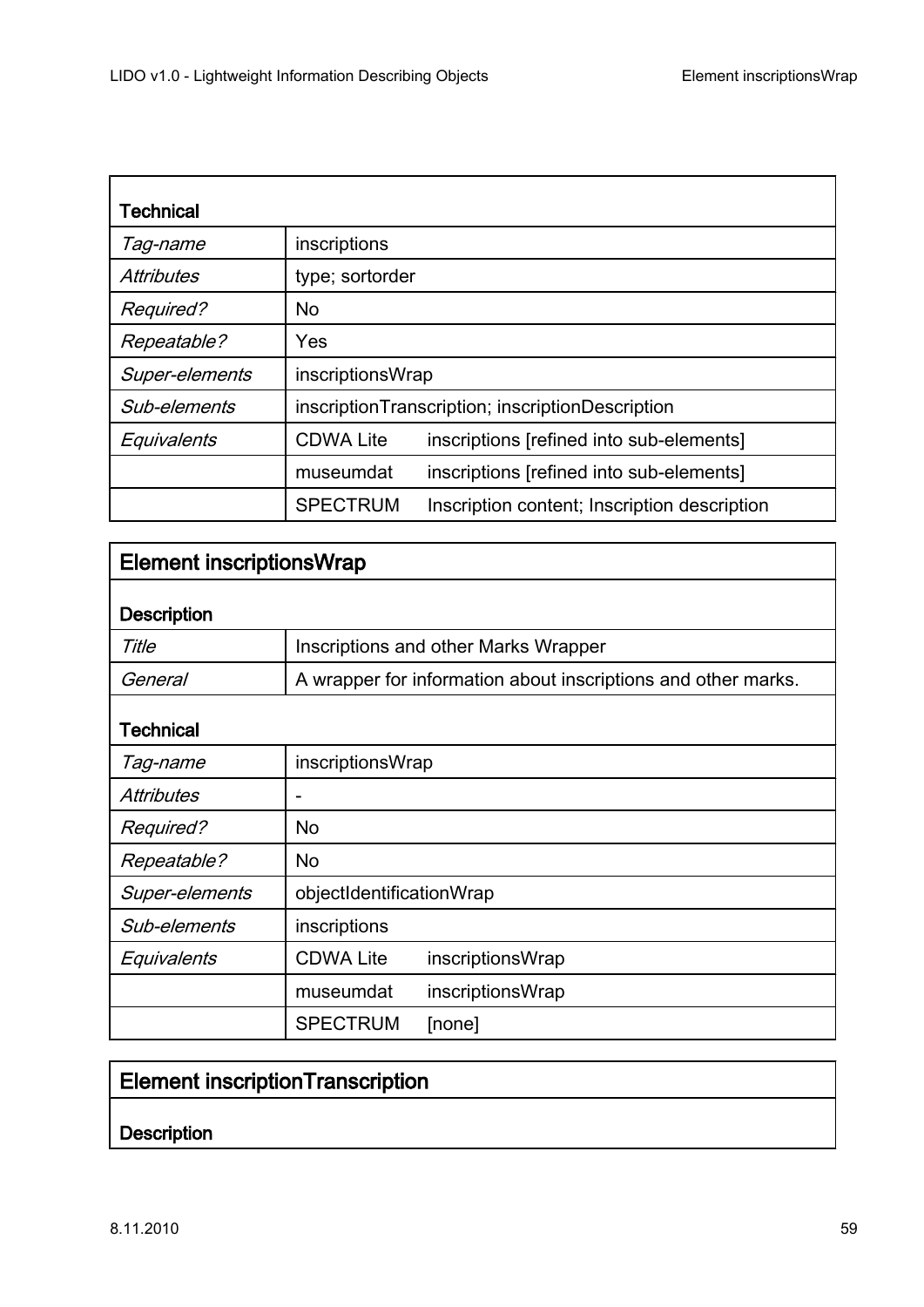<span id="page-65-0"></span>

| Title             | <b>Inscription Transcription</b>                              |  |  |
|-------------------|---------------------------------------------------------------|--|--|
| General           | Transcription of the inscription.                             |  |  |
| How to record     | Repeat this element only for language variants.               |  |  |
| Technical         |                                                               |  |  |
| Tag-name          | inscriptionTranscription                                      |  |  |
| <b>Attributes</b> | xml:lang; encodinganalog; label                               |  |  |
| Required?         | No                                                            |  |  |
| Repeatable?       | Yes                                                           |  |  |
| Super-elements    | inscriptions                                                  |  |  |
| Sub-elements      |                                                               |  |  |
| Equivalents       | <b>CDWA Lite</b><br>inscriptions [restricted to trancription] |  |  |
|                   | inscriptions [restricted to trancription]<br>museumdat        |  |  |
|                   | <b>SPECTRUM</b><br>Inscription content                        |  |  |

| <b>Element latestDate</b> |                                                                                                                     |  |
|---------------------------|---------------------------------------------------------------------------------------------------------------------|--|
| <b>Description</b>        |                                                                                                                     |  |
| Title                     | <b>Latest Date</b>                                                                                                  |  |
| General                   | A year or exact date that broadly delimits the end of an implied<br>date span.                                      |  |
| How to record             | General format: YYYY[-MM[-DD]]<br>Format is according to ISO 8601. This may include date and time<br>specification. |  |
| <b>Technical</b>          |                                                                                                                     |  |
| Tag-name                  | latestDate                                                                                                          |  |
| Attributes                | type; source; encodinganalog; label                                                                                 |  |
| Required?                 | <b>No</b>                                                                                                           |  |
| Repeatable?               | <b>No</b>                                                                                                           |  |
| Super-elements            | date; rightsDate; vitalDatesActor                                                                                   |  |
| Sub-elements              |                                                                                                                     |  |
| Equivalents               | <b>CDWA Lite</b><br>latestDate                                                                                      |  |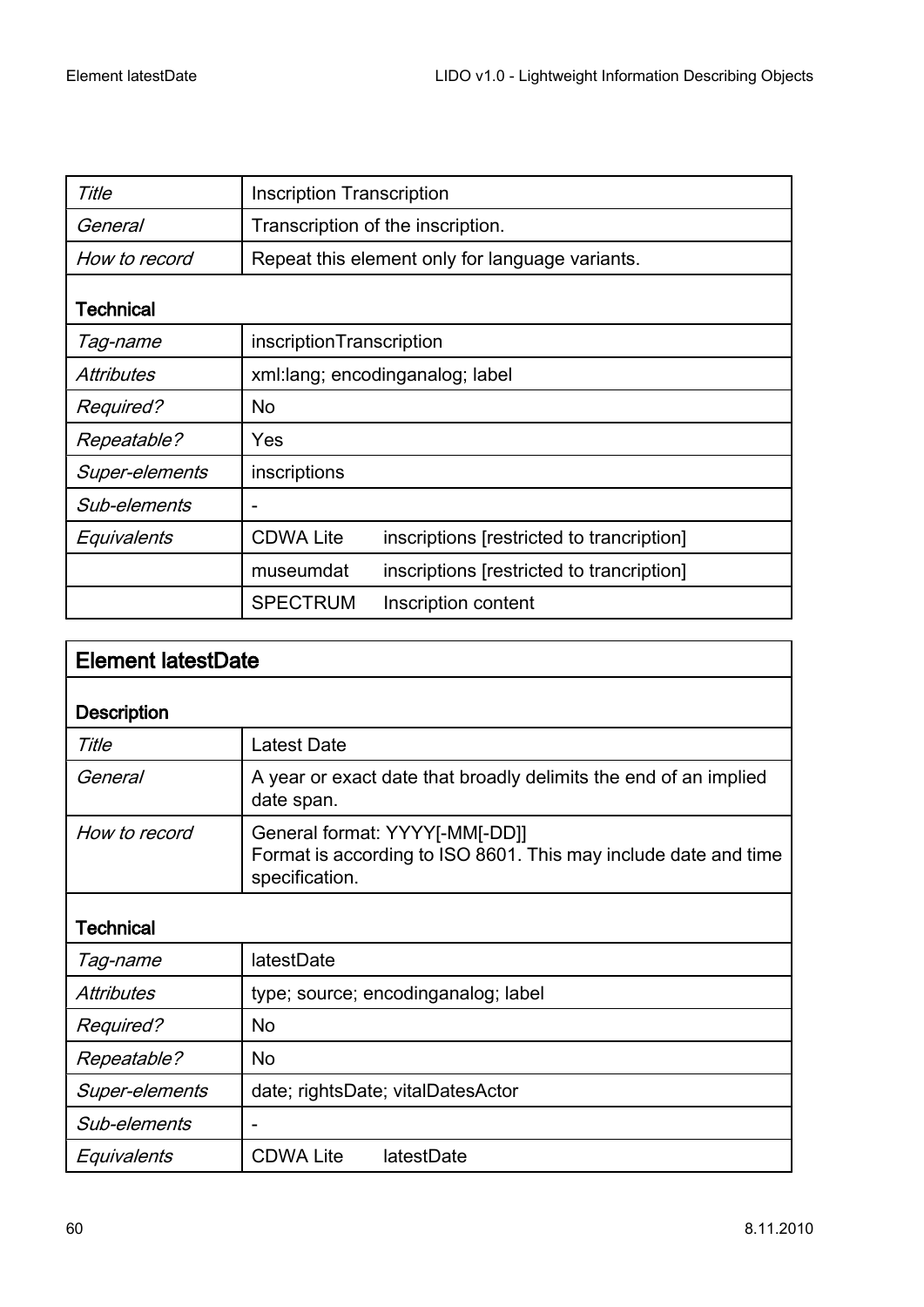| museumdat                                    | latestDate                                                                                                                                                                                                                                                 |
|----------------------------------------------|------------------------------------------------------------------------------------------------------------------------------------------------------------------------------------------------------------------------------------------------------------|
| <b>SPECTRUM</b><br>Acquisition date [latest] | Object production date [latest date]; Field<br>collection date [latest date]; Content - date [latest]; Associated<br>date [latest]; Associated event date [latest]; Ownership dates<br>[latiest date]; Right end date; Exhibition end date; Date - latest; |

| <b>Element legalBodyID</b> |                                                                                                       |  |
|----------------------------|-------------------------------------------------------------------------------------------------------|--|
| <b>Description</b>         |                                                                                                       |  |
| Title                      | Legal Body ID                                                                                         |  |
| General                    | Unambiguous identification of the institution or person referred to<br>as legal body.                 |  |
| <b>Technical</b>           |                                                                                                       |  |
| Tag-name                   | legalBodyID                                                                                           |  |
| Attributes                 | pref; type; source; encodinganalog; label                                                             |  |
| Required?                  | <b>No</b>                                                                                             |  |
| Repeatable?                | Yes                                                                                                   |  |
| Super-elements             | recordSource; repositoryName; resourceSource; rightsHolder                                            |  |
| Sub-elements               |                                                                                                       |  |
| Equivalents                | <b>CDWA Lite</b>                                                                                      |  |
|                            | museumdat<br>Attributes termsource and termsourceID for legal<br>body references, e.g. repositoryName |  |
|                            | <b>SPECTRUM</b><br>[none]                                                                             |  |

| <b>Element legalBodyName</b> |                                           |  |
|------------------------------|-------------------------------------------|--|
| <b>Description</b>           |                                           |  |
| Title                        | Legal Body Name                           |  |
| General                      | Appellation of the institution or person. |  |
| <b>Technical</b>             |                                           |  |
| Tag-name                     | legalBodyName                             |  |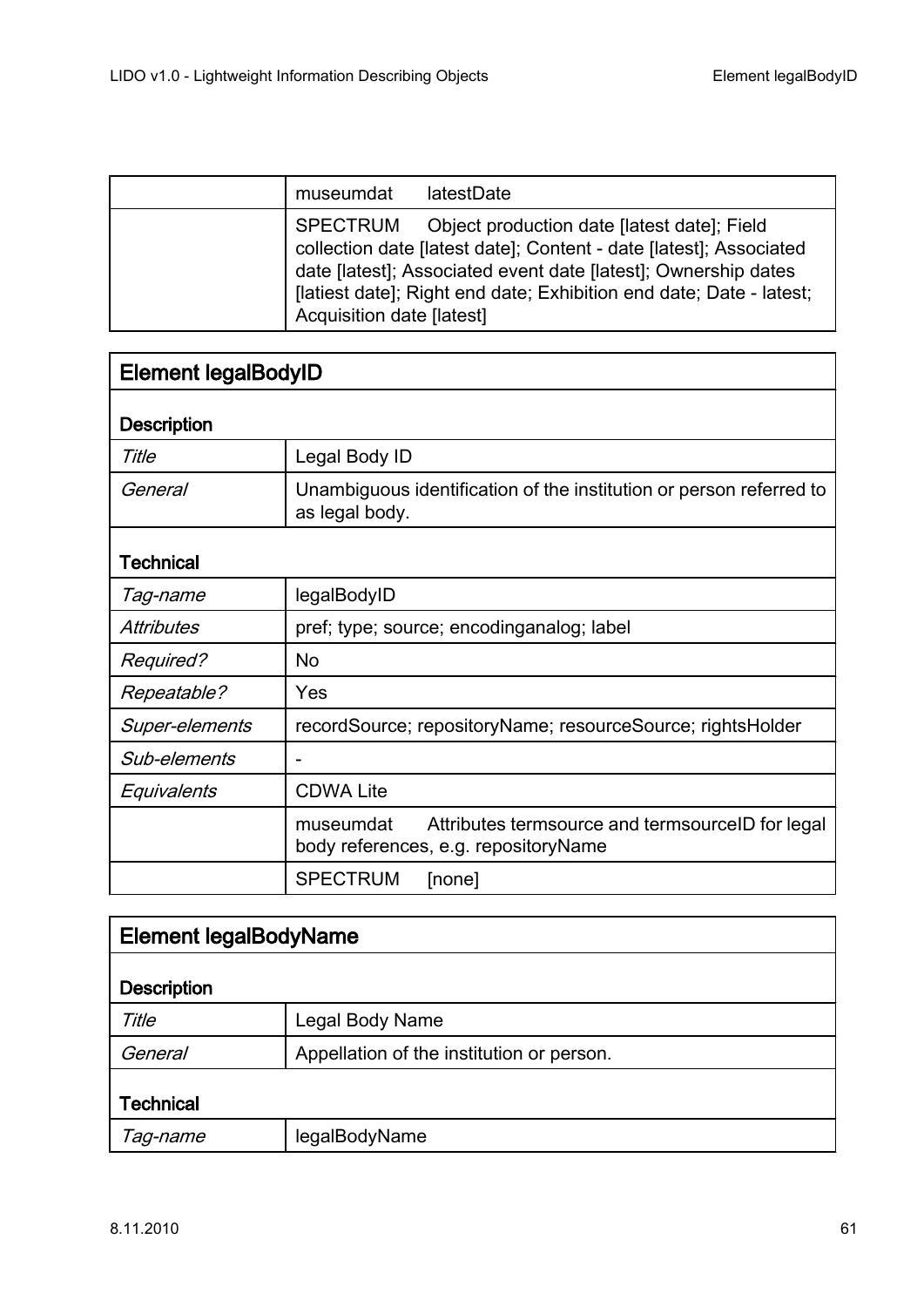<span id="page-67-0"></span>

| <b>Attributes</b> |                                                                                                     |  |  |
|-------------------|-----------------------------------------------------------------------------------------------------|--|--|
| Required?         | <b>No</b>                                                                                           |  |  |
| Repeatable?       | Yes                                                                                                 |  |  |
| Super-elements    | recordSource; repositoryName; resourceSource; rightsHolder                                          |  |  |
| Sub-elements      | appellationValue; sourceAppellation                                                                 |  |  |
| Equivalents       | <b>CDWA Lite</b><br>[none]                                                                          |  |  |
|                   | E.g. recordSource, repositoryName<br>museumdat                                                      |  |  |
|                   | Right holder. (NOTE - data is mapped into the<br><b>SPECTRUM</b><br>sub-element: appellationValue). |  |  |

| <b>Element legalBodyWeblink</b> |                                                                 |  |  |
|---------------------------------|-----------------------------------------------------------------|--|--|
| <b>Description</b>              |                                                                 |  |  |
| Title                           | <b>Legal Body Weblink</b>                                       |  |  |
| General                         | Weblink of the institution or person referred to as legal body. |  |  |
| <b>Technical</b>                |                                                                 |  |  |
| Tag-name                        | legalBodyWeblink                                                |  |  |
| <b>Attributes</b>               | pref; formatResource; xml:lang; encodinganalog; label           |  |  |
| Required?                       | <b>No</b>                                                       |  |  |
| Repeatable?                     | Yes                                                             |  |  |
| Super-elements                  | recordSource; repositoryName; resourceSource; rightsHolder      |  |  |
| Sub-elements                    | $\qquad \qquad$                                                 |  |  |
| Equivalents                     | <b>CDWA Lite</b><br>[none]                                      |  |  |
|                                 | museumdat<br>[none]                                             |  |  |
|                                 | <b>SPECTRUM</b><br>[none]                                       |  |  |

| <b>Element lido</b> |                              |
|---------------------|------------------------------|
| <b>Description</b>  |                              |
| Title               | Wrapper for an object record |
| <b>Technical</b>    |                              |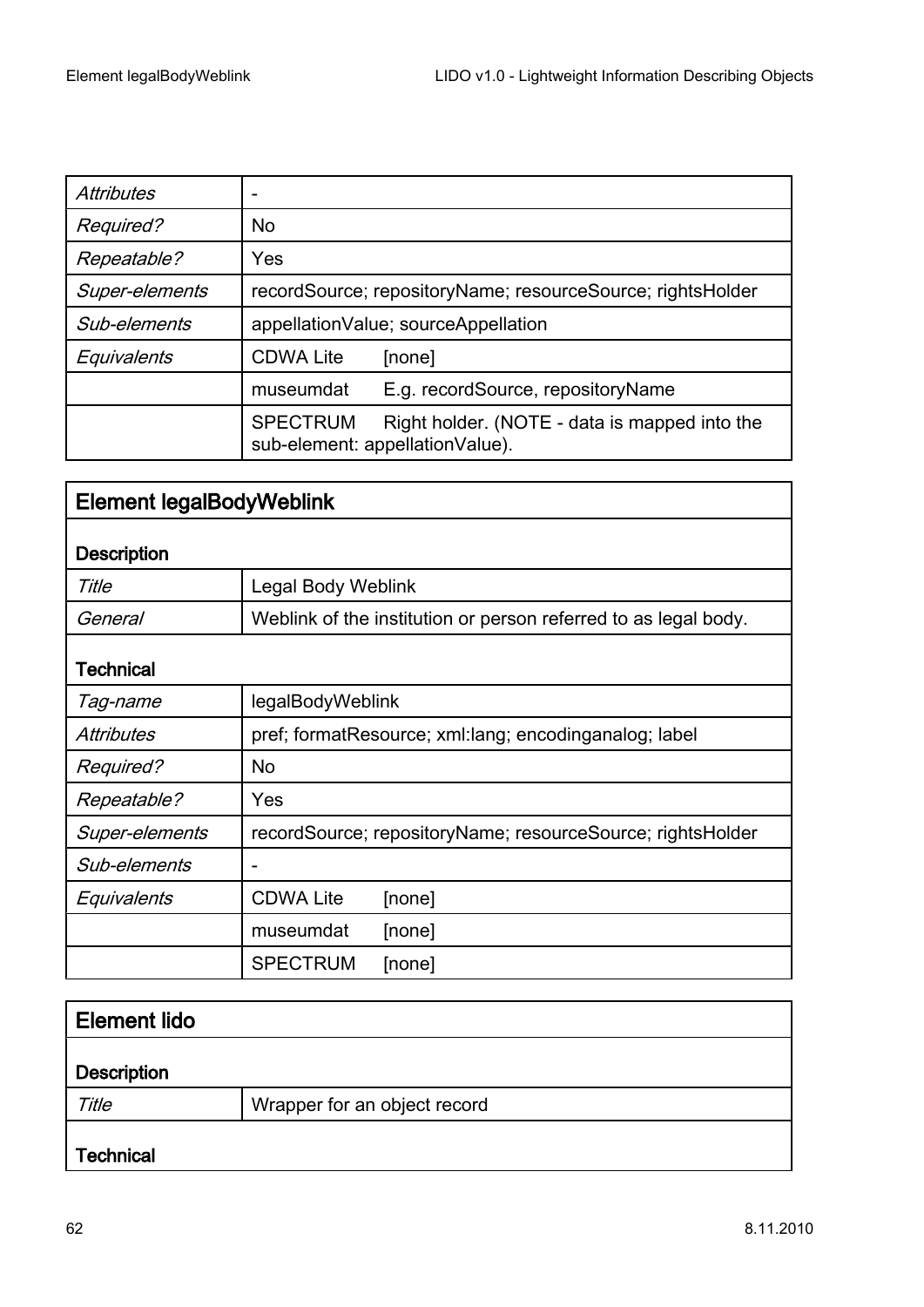| Tag-name          | lido                                                                                   |  |  |
|-------------------|----------------------------------------------------------------------------------------|--|--|
| <b>Attributes</b> | sortorder                                                                              |  |  |
| Required?         | Yes                                                                                    |  |  |
| Repeatable?       | Yes                                                                                    |  |  |
| Super-elements    | lidoWrap                                                                               |  |  |
| Sub-elements      | lidoRecID; objectPublishedID; category; descriptiveMetadata;<br>administrativeMetadata |  |  |
| Equivalents       | <b>CDWA Lite</b><br>[none]                                                             |  |  |
|                   | museumdat<br>[none]                                                                    |  |  |
|                   | <b>SPECTRUM</b><br>[none]                                                              |  |  |

| <b>Element lidoRecID</b> |                                                                                                                                                                     |  |  |
|--------------------------|---------------------------------------------------------------------------------------------------------------------------------------------------------------------|--|--|
| <b>Description</b>       |                                                                                                                                                                     |  |  |
| Title                    | LIDO Metadata Record-ID                                                                                                                                             |  |  |
| General                  | A unique lido record identification preferably composed of an<br>identifier for the contributor and a record identification in the<br>contributor's (local) system. |  |  |
| <b>Technical</b>         |                                                                                                                                                                     |  |  |
| Tag-name                 | lidoRecID                                                                                                                                                           |  |  |
| <b>Attributes</b>        | pref; type; source; encodinganalog; label                                                                                                                           |  |  |
| Required?                | Yes                                                                                                                                                                 |  |  |
| Repeatable?              | Yes                                                                                                                                                                 |  |  |
| Super-elements           | lido; lido                                                                                                                                                          |  |  |
| Sub-elements             |                                                                                                                                                                     |  |  |
| Equivalents              | <b>CDWA Lite</b><br>[none]                                                                                                                                          |  |  |
|                          | museumdat<br>[none]                                                                                                                                                 |  |  |
|                          | <b>SPECTRUM</b><br>[none]                                                                                                                                           |  |  |

# Element lidoWrap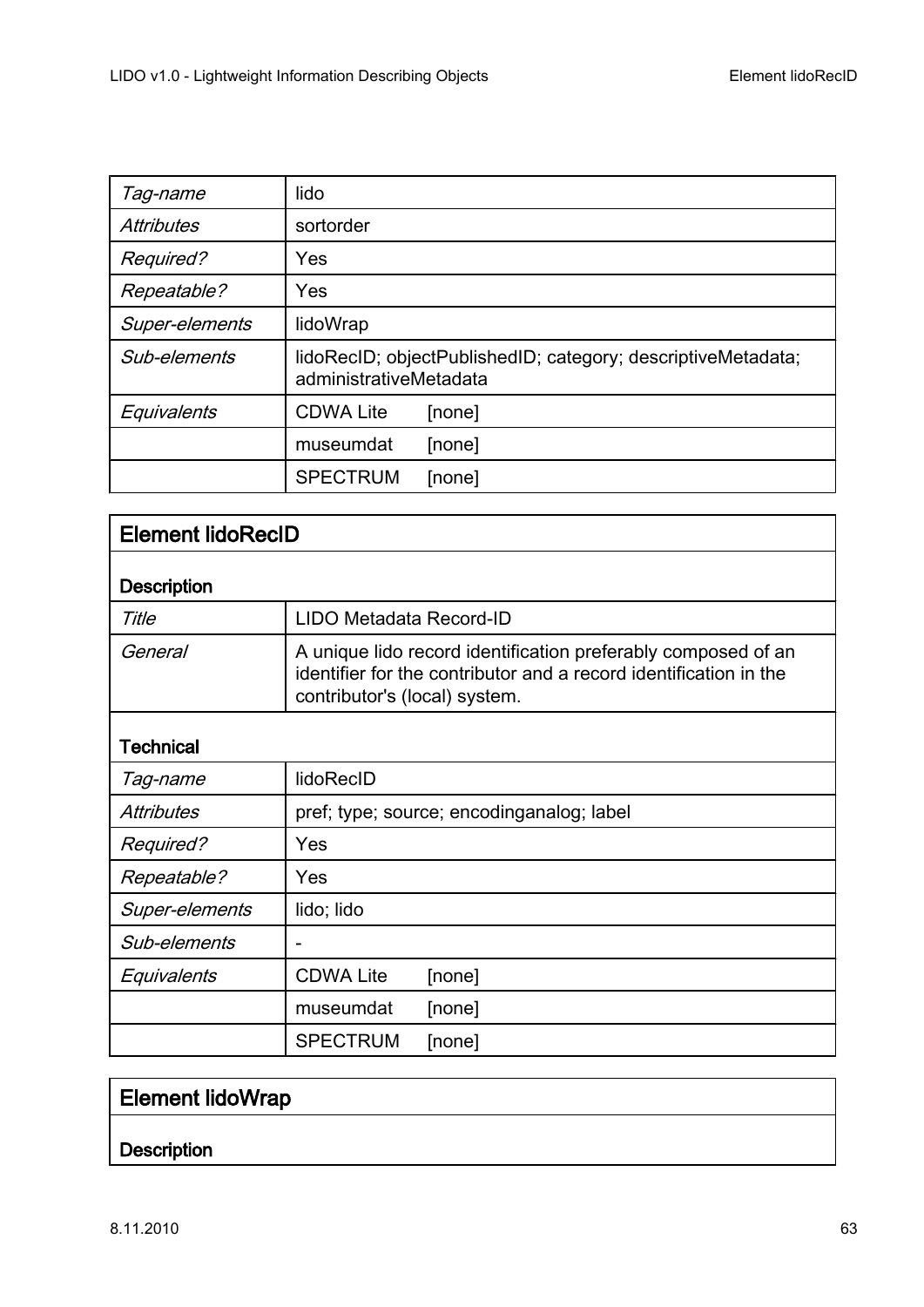<span id="page-69-0"></span>

| Title             | Wrapper for the whole document        |  |  |
|-------------------|---------------------------------------|--|--|
| General           | Holds one or multiple object records. |  |  |
| <b>Technical</b>  |                                       |  |  |
| Tag-name          | lidoWrap                              |  |  |
| <b>Attributes</b> | relatedencoding                       |  |  |
| Required?         | Yes                                   |  |  |
| Repeatable?       | No                                    |  |  |
| Super-elements    |                                       |  |  |
| Sub-elements      | lido                                  |  |  |
| Equivalents       | <b>CDWA Lite</b><br>cdwaliteWrap      |  |  |
|                   | museumdat<br>museumdatWrap            |  |  |
|                   | <b>SPECTRUM</b><br>[none]             |  |  |

| <b>Element linkResource</b> |                        |                                                   |  |
|-----------------------------|------------------------|---------------------------------------------------|--|
| <b>Description</b>          |                        |                                                   |  |
| Title                       | <b>Link Resource</b>   |                                                   |  |
| General                     |                        | A url reference in the worldwide web environment. |  |
| <b>Technical</b>            |                        |                                                   |  |
| Tag-name                    | linkResource           |                                                   |  |
| <b>Attributes</b>           | codecResource          |                                                   |  |
| Required?                   | Yes                    |                                                   |  |
| Repeatable?                 | No                     |                                                   |  |
| Super-elements              | resourceRepresentation |                                                   |  |
| Sub-elements                | -                      |                                                   |  |
| Equivalents                 | <b>CDWA Lite</b>       | linkResource                                      |  |
|                             | museumdat              | linkResource                                      |  |
|                             | <b>SPECTRUM</b>        | [none]                                            |  |

# Element materialsTech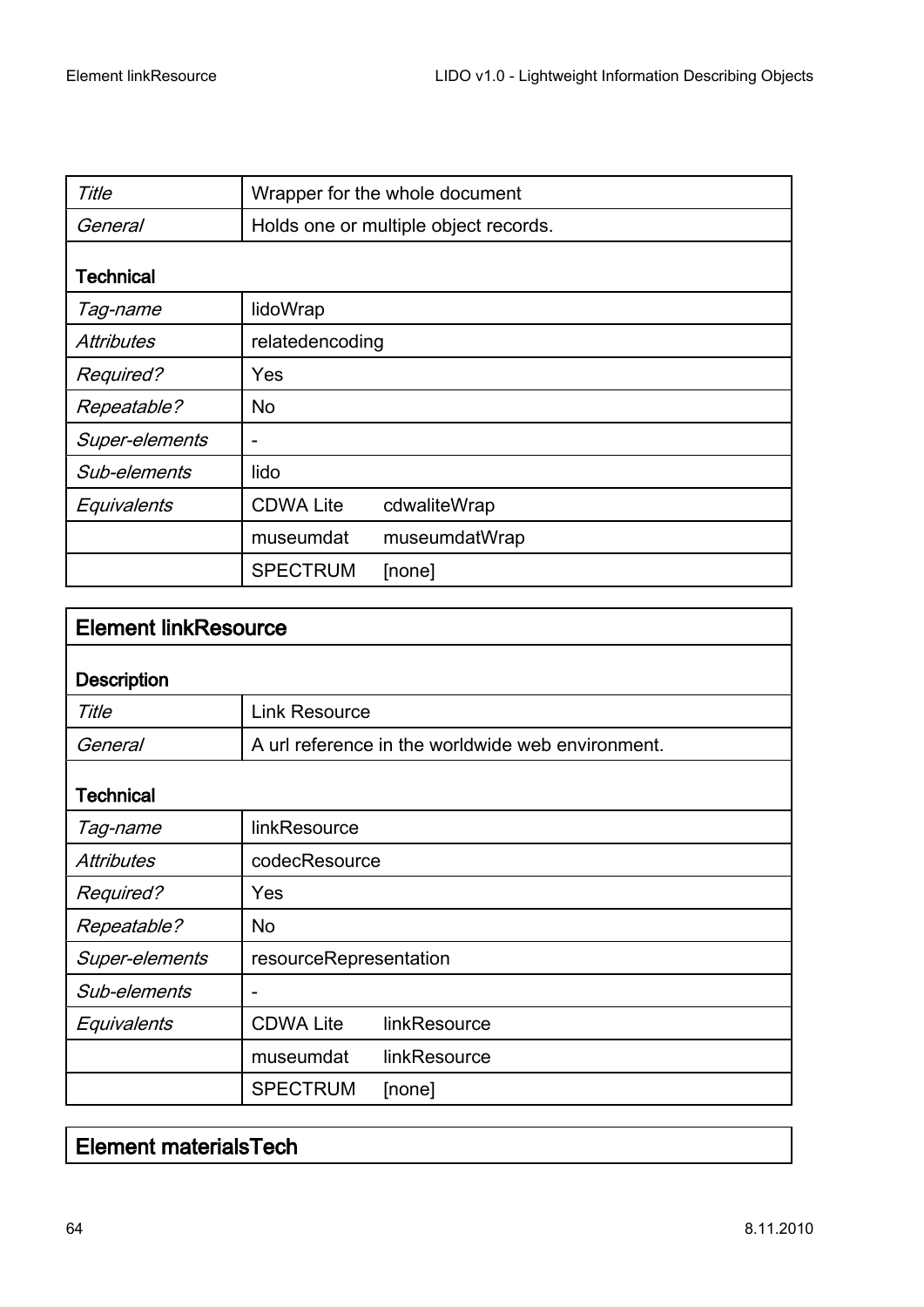<span id="page-70-0"></span>÷.

| <b>Description</b> |                                                             |  |  |
|--------------------|-------------------------------------------------------------|--|--|
| Title              | <b>Materials Technique</b>                                  |  |  |
| General            | Materials and techniques data used for indexing.            |  |  |
| Technical          |                                                             |  |  |
| Tag-name           | materialsTech                                               |  |  |
| Attributes         |                                                             |  |  |
| Required?          | No                                                          |  |  |
| Repeatable?        | <b>No</b>                                                   |  |  |
| Super-elements     | eventMaterialsTech                                          |  |  |
| Sub-elements       | termMaterialsTech; extentMaterialsTech; sourceMaterialsTech |  |  |
| Equivalents        | <b>CDWA Lite</b><br>indexingMaterialsTechSet                |  |  |
|                    | museumdat<br>indexingMaterialsTechSet                       |  |  |
|                    | <b>SPECTRUM</b><br>[none]                                   |  |  |

| <b>Element measurementsSet</b> |                                                                                                                                                                                  |
|--------------------------------|----------------------------------------------------------------------------------------------------------------------------------------------------------------------------------|
| <b>Description</b>             |                                                                                                                                                                                  |
| Title                          | <b>Measurements Set</b>                                                                                                                                                          |
| General                        | The dimensions or other measurements for one aspect of an<br>object / work (e.g., width).                                                                                        |
| How to record                  | May be combined with extent, qualifier, and other sub-elements<br>as necessary.<br>The subelements "measurementUnit", "measurementValue" and<br>"measurementType" are mandatory. |
| <b>Technical</b>               |                                                                                                                                                                                  |
| Tag-name                       | measurementsSet                                                                                                                                                                  |
| Attributes                     | sortorder                                                                                                                                                                        |
| Required?                      | No                                                                                                                                                                               |
| Repeatable?                    | Yes                                                                                                                                                                              |
| Super-elements                 | objectMeasurements                                                                                                                                                               |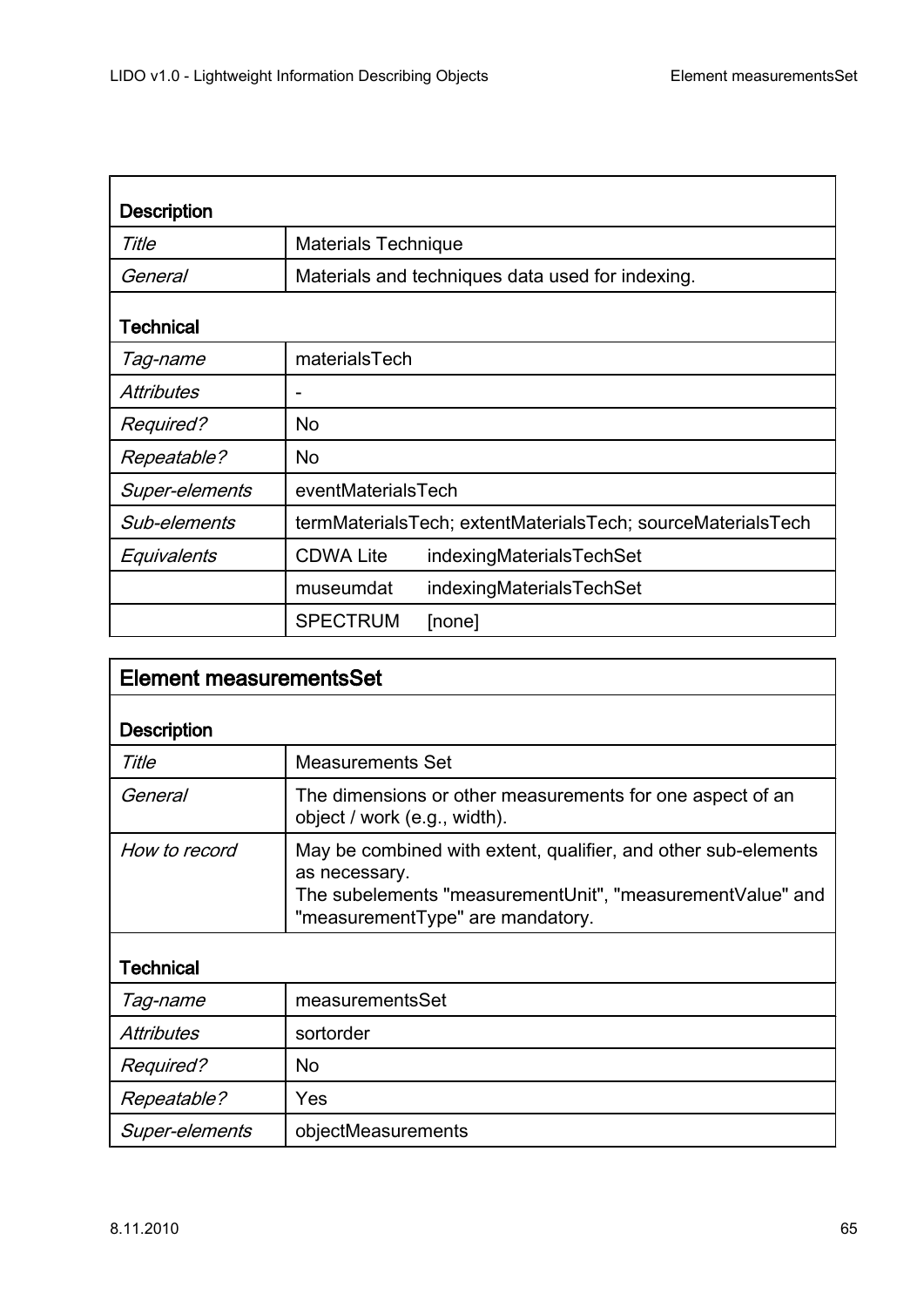| Sub-elements | measurementType; measurementUnit; measurementValue |                 |
|--------------|----------------------------------------------------|-----------------|
| Equivalents  | CDWA Lite<br>measurementsSet                       |                 |
|              | museumdat                                          | measurementsSet |
|              | <b>SPECTRUM</b>                                    | [none]          |

| <b>Element measurementType</b> |                                                                                                                                                                                      |
|--------------------------------|--------------------------------------------------------------------------------------------------------------------------------------------------------------------------------------|
| <b>Description</b>             |                                                                                                                                                                                      |
| Title                          | <b>Measurement Type</b>                                                                                                                                                              |
| General                        | Indicates what kind of measurement is taken.                                                                                                                                         |
| How to record                  | Data values for type: height, width, depth, length, diameter,<br>circumference, stories, count, area, volume, running time, size.<br>Repeat this element only for language variants. |
| <b>Technical</b>               |                                                                                                                                                                                      |
| Tag-name                       | measurementType                                                                                                                                                                      |
| <b>Attributes</b>              | xml:lang; encodinganalog; label                                                                                                                                                      |
| Required?                      | Yes                                                                                                                                                                                  |
| Repeatable?                    | Yes                                                                                                                                                                                  |
| Super-elements                 | measurementsSet; resourceMeasurementsSet                                                                                                                                             |
| Sub-elements                   |                                                                                                                                                                                      |
| Equivalents                    | <b>CDWA Lite</b><br>measurementsSet@type                                                                                                                                             |
|                                | museumdat<br>measurementsSet@type                                                                                                                                                    |
|                                | <b>SPECTRUM</b><br>Dimension; Technical attribute                                                                                                                                    |

| Element measurementUnit |                                                                                         |  |
|-------------------------|-----------------------------------------------------------------------------------------|--|
| <b>Description</b>      |                                                                                         |  |
| Title                   | <b>Measurement Unit</b>                                                                 |  |
| General                 | The unit of the measurement.                                                            |  |
| How to record           | E.g. cm, mm, m, g, kg, kb, Mb or Gb.<br>Repeat this element only for language variants. |  |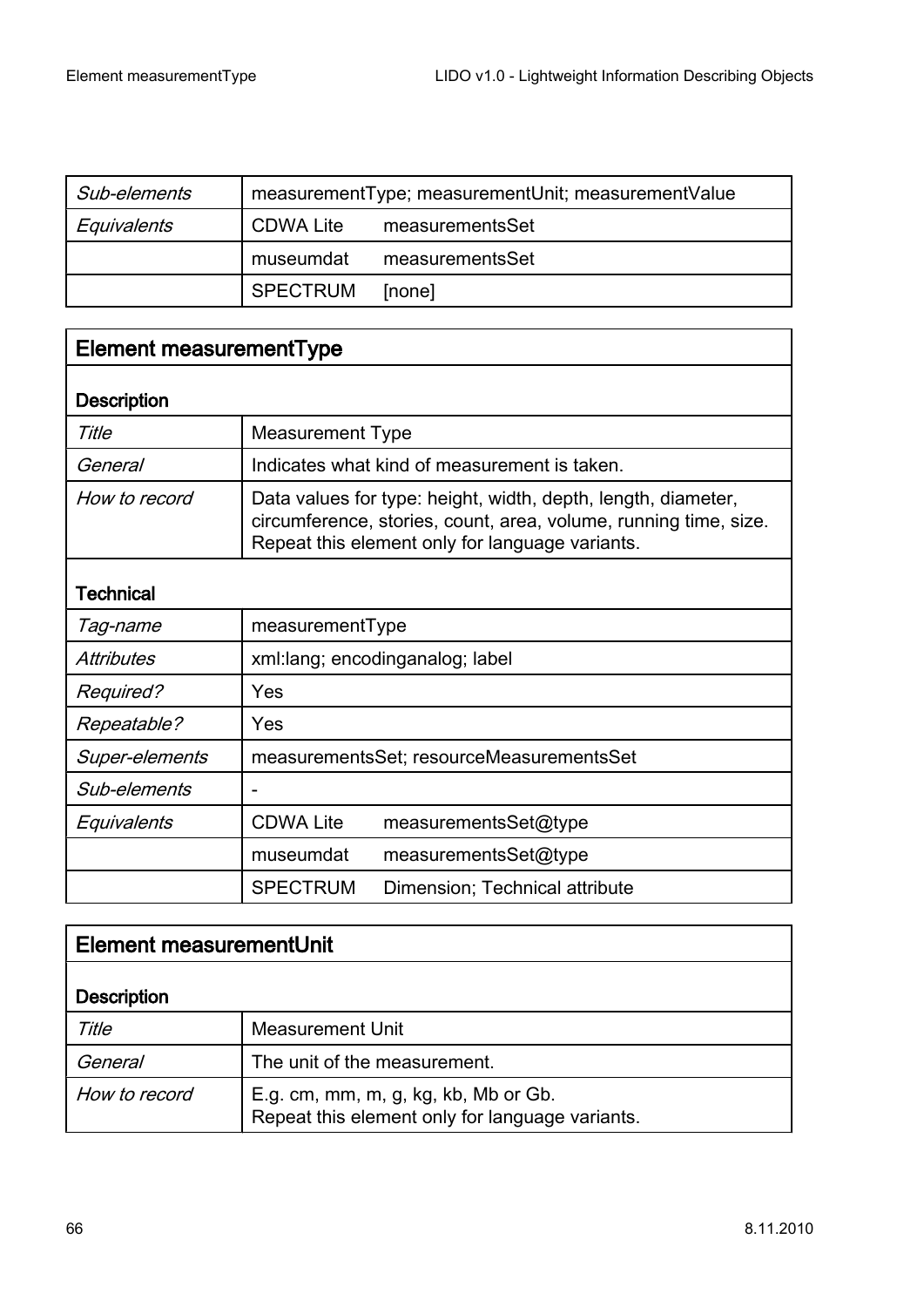<span id="page-72-0"></span>

| <b>Technical</b>  |                                               |  |
|-------------------|-----------------------------------------------|--|
| Tag-name          | measurementUnit                               |  |
| <b>Attributes</b> | xml:lang; encodinganalog; label               |  |
| Required?         | Yes                                           |  |
| Repeatable?       | Yes                                           |  |
| Super-elements    | measurementsSet; resourceMeasurementsSet      |  |
| Sub-elements      |                                               |  |
| Equivalents       | <b>CDWA Lite</b><br>measurementsSet@unit      |  |
|                   | museumdat<br>measurementsSet@unit             |  |
|                   | Dimension measurement unit<br><b>SPECTRUM</b> |  |

### Element measurementValue

#### **Description**

| <b>Description</b> |                                           |  |  |
|--------------------|-------------------------------------------|--|--|
| Title              | <b>Measurement Value</b>                  |  |  |
| General            | The value of the measurement.             |  |  |
| How to record      | Whole numbers or decimal fractions.       |  |  |
| Technical          |                                           |  |  |
| Tag-name           | measurementValue                          |  |  |
| <b>Attributes</b>  | xml:lang; encodinganalog; label           |  |  |
| Required?          | Yes                                       |  |  |
| Repeatable?        | <b>No</b>                                 |  |  |
| Super-elements     | measurementsSet; resourceMeasurementsSet  |  |  |
| Sub-elements       |                                           |  |  |
| Equivalents        | <b>CDWA Lite</b><br>measurementsSet@value |  |  |
|                    | museumdat<br>measurementsSet@value        |  |  |

SPECTRUM Dimension value

### Element nameActorSet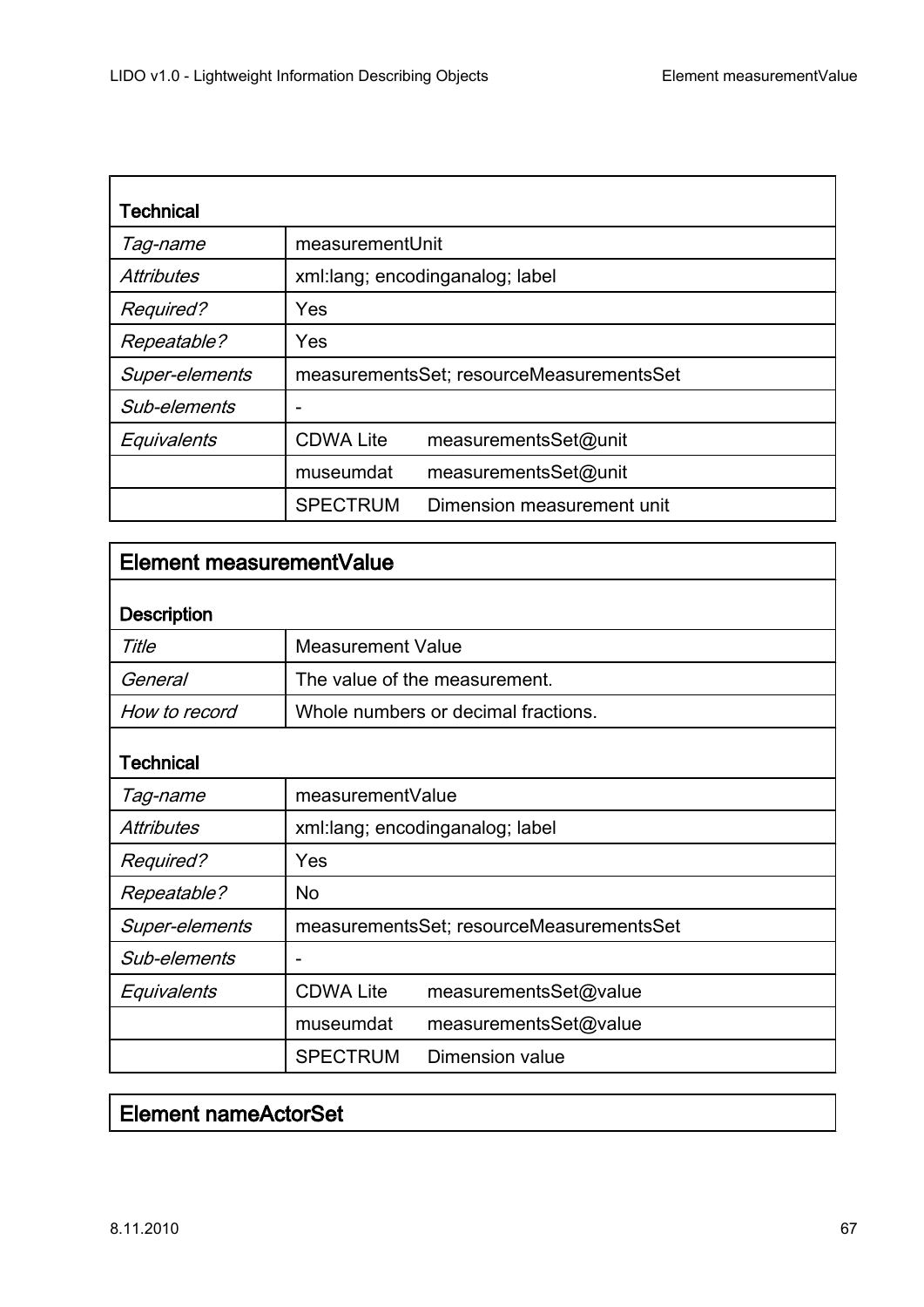<span id="page-73-0"></span>

| <b>Description</b> |                                                                                                                                                                                                                                                                                                                                                                                                 |  |  |
|--------------------|-------------------------------------------------------------------------------------------------------------------------------------------------------------------------------------------------------------------------------------------------------------------------------------------------------------------------------------------------------------------------------------------------|--|--|
| Title              | Name Actor Set                                                                                                                                                                                                                                                                                                                                                                                  |  |  |
| <b>General</b>     | A wrapper for name elements.                                                                                                                                                                                                                                                                                                                                                                    |  |  |
| How to record      | if there exists more than one name for a single actor, repeat Name<br>Actor Set.                                                                                                                                                                                                                                                                                                                |  |  |
| <b>Notes</b>       | Indicates names, appellations, or other identifiers assigned to an<br>individual, group of people, firm or other corporate body, or other<br>entity.                                                                                                                                                                                                                                            |  |  |
| <b>Technical</b>   |                                                                                                                                                                                                                                                                                                                                                                                                 |  |  |
| Tag-name           | nameActorSet                                                                                                                                                                                                                                                                                                                                                                                    |  |  |
| <b>Attributes</b>  |                                                                                                                                                                                                                                                                                                                                                                                                 |  |  |
| Required?          | Yes                                                                                                                                                                                                                                                                                                                                                                                             |  |  |
| Repeatable?        | Yes                                                                                                                                                                                                                                                                                                                                                                                             |  |  |
| Super-elements     | actor; actor                                                                                                                                                                                                                                                                                                                                                                                    |  |  |
| Sub-elements       | appellationValue; sourceAppellation                                                                                                                                                                                                                                                                                                                                                             |  |  |
| Equivalents        | <b>CDWA Lite</b><br>nameCreatorSet                                                                                                                                                                                                                                                                                                                                                              |  |  |
|                    | museumdat<br>nameActorSet                                                                                                                                                                                                                                                                                                                                                                       |  |  |
|                    | <b>SPECTRUM</b><br>Organisation's additions to name [attribute: type<br>= 'Additions-to-name']; Person's additions to name [attribute: type<br>= 'Additions-to-name']; Person's forenames [attribute: type =<br>'Forenames']; Person's surname [attribute: type = 'Surname'];<br>Person's title [attribute: type = 'Title']. (NOTE - data is mapped into<br>the sub-element: appellationValue). |  |  |

| <b>Element namePlaceSet</b> |                                                                                                            |  |
|-----------------------------|------------------------------------------------------------------------------------------------------------|--|
| <b>Description</b>          |                                                                                                            |  |
| Title                       | <b>Place Name Set</b>                                                                                      |  |
| General                     | The name of the geographic place.                                                                          |  |
| How to record               | If there are different names of the same place, e.g. today's and<br>historical names, repeat this element. |  |
| <b>Technical</b>            |                                                                                                            |  |

I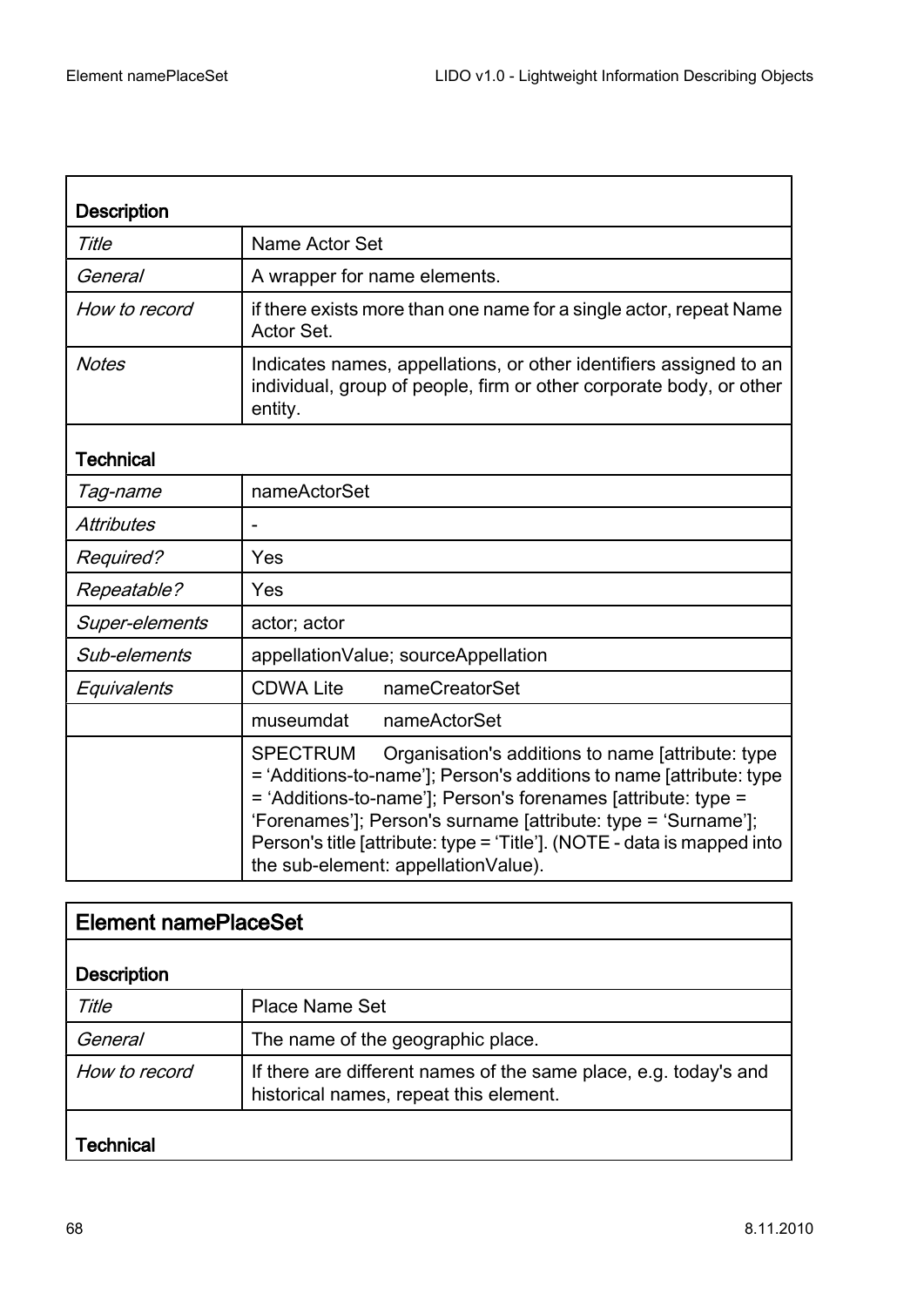| Tag-name          | namePlaceSet                                                                                                                                                                                                                                                         |  |  |
|-------------------|----------------------------------------------------------------------------------------------------------------------------------------------------------------------------------------------------------------------------------------------------------------------|--|--|
| <b>Attributes</b> |                                                                                                                                                                                                                                                                      |  |  |
| Required?         | <b>No</b>                                                                                                                                                                                                                                                            |  |  |
| Repeatable?       | Yes                                                                                                                                                                                                                                                                  |  |  |
| Super-elements    | partOfPlace; place; repositoryLocation                                                                                                                                                                                                                               |  |  |
| Sub-elements      | appellation Value; source Appellation                                                                                                                                                                                                                                |  |  |
| Equivalents       | <b>CDWA Lite</b><br>locationName [partly]                                                                                                                                                                                                                            |  |  |
|                   | nameLocationSet<br>museumdat                                                                                                                                                                                                                                         |  |  |
|                   | <b>SPECTRUM</b><br>Associated event place; Associated place;<br>Content - place; Object production place; Ownership place; Place<br>name [attribute: type = '[data from Place name type Unit]']. (NOTE<br>- data is mapped into the sub-element: appellation Value). |  |  |

| <b>Element nationalityActor</b> |                                                                                                                                                                                           |  |  |
|---------------------------------|-------------------------------------------------------------------------------------------------------------------------------------------------------------------------------------------|--|--|
| <b>Description</b>              |                                                                                                                                                                                           |  |  |
| Title                           | <b>Nationality Actor</b>                                                                                                                                                                  |  |  |
| General                         | National or cultural affiliation of the person or corporate body.                                                                                                                         |  |  |
| How to record                   | Preferably taken from a published controlled vocabulary.                                                                                                                                  |  |  |
| <b>Technical</b>                |                                                                                                                                                                                           |  |  |
| Tag-name                        | nationalityActor                                                                                                                                                                          |  |  |
| <b>Attributes</b>               | sortorder                                                                                                                                                                                 |  |  |
| Required?                       | No                                                                                                                                                                                        |  |  |
| Repeatable?                     | Yes                                                                                                                                                                                       |  |  |
| Super-elements                  | actor; actor                                                                                                                                                                              |  |  |
| Sub-elements                    | conceptID; term                                                                                                                                                                           |  |  |
| Equivalents                     | <b>CDWA Lite</b><br>nationalityCreator                                                                                                                                                    |  |  |
|                                 | museumdat<br>nationalityActor                                                                                                                                                             |  |  |
|                                 | <b>SPECTRUM</b><br>Organisation's foundation place; Person's group<br>[attribute: label = 'Cultural-group']; Person's nationality. (NOTE -<br>data is mapped into the sub-element: term). |  |  |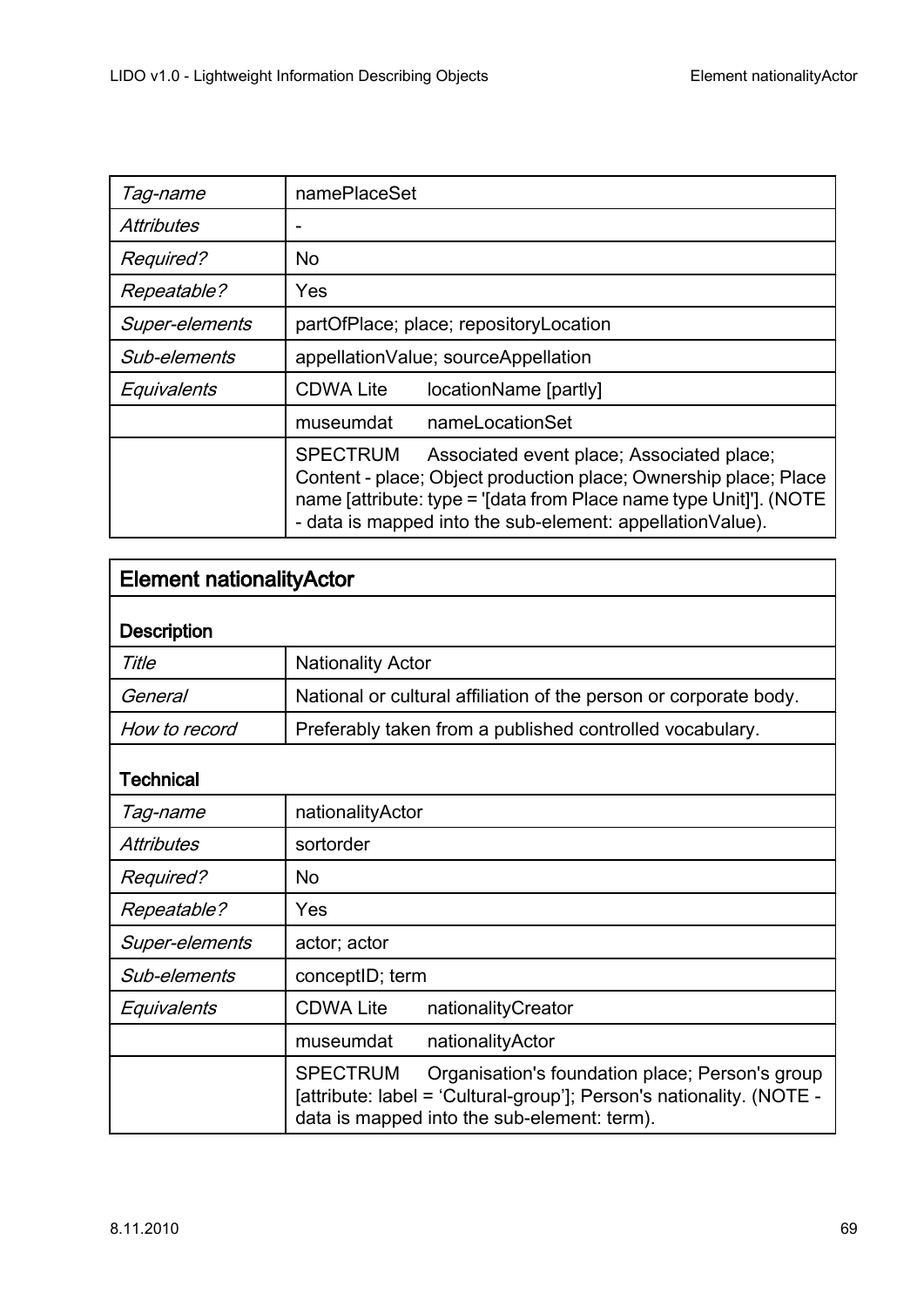<span id="page-75-0"></span>

| <b>Element object</b> |                                                               |  |  |
|-----------------------|---------------------------------------------------------------|--|--|
| <b>Description</b>    |                                                               |  |  |
| Title                 | Object                                                        |  |  |
| General               | Contains identifying information and links to another object. |  |  |
| Technical             |                                                               |  |  |
| Tag-name              | object                                                        |  |  |
| <b>Attributes</b>     | $\blacksquare$                                                |  |  |
| Required?             | <b>No</b>                                                     |  |  |
| Repeatable?           | <b>No</b>                                                     |  |  |
| Super-elements        | relatedWork; subjectObject; thingPresent                      |  |  |
| Sub-elements          | objectWebResource; objectID; objectNote                       |  |  |
| Equivalents           | <b>CDWA Lite</b><br>[none]                                    |  |  |
|                       | museumdat<br>[none]                                           |  |  |
|                       | <b>SPECTRUM</b><br>[none]                                     |  |  |

| <b>Element objectClassificationWrap</b> |                                                                                                                                                                                                                                                                                                                                                                  |  |
|-----------------------------------------|------------------------------------------------------------------------------------------------------------------------------------------------------------------------------------------------------------------------------------------------------------------------------------------------------------------------------------------------------------------|--|
| <b>Description</b>                      |                                                                                                                                                                                                                                                                                                                                                                  |  |
| Title                                   | <b>Object Classification Wrapper</b>                                                                                                                                                                                                                                                                                                                             |  |
| General                                 | Wrapper for data classifying the object / work.<br>Includes all classifying information about an object / work, such<br>as: object / work type, style, genre, form, age, sex, and phase, or<br>by how holding organization structures its collection (e.g. fine art,<br>decorative art, prints and drawings, natural science, numismatics,<br>or local history). |  |
| <b>Technical</b>                        |                                                                                                                                                                                                                                                                                                                                                                  |  |
| Tag-name                                | objectClassificationWrap                                                                                                                                                                                                                                                                                                                                         |  |
| <b>Attributes</b>                       |                                                                                                                                                                                                                                                                                                                                                                  |  |
| Required?                               | Yes                                                                                                                                                                                                                                                                                                                                                              |  |
| Repeatable?                             | <b>No</b>                                                                                                                                                                                                                                                                                                                                                        |  |
| Super-elements                          | descriptiveMetadata; descriptiveMetadata                                                                                                                                                                                                                                                                                                                         |  |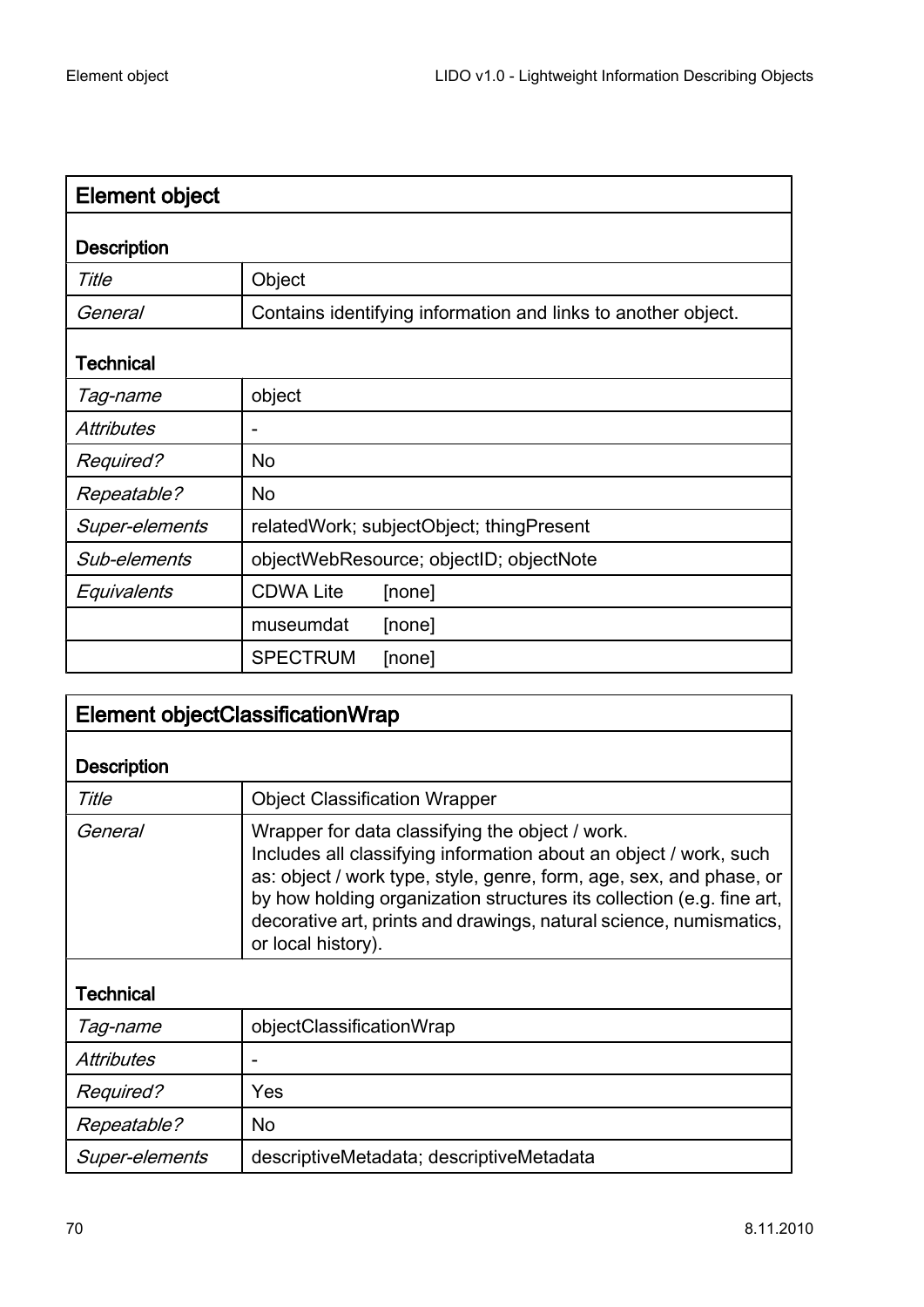<span id="page-76-0"></span>

| Sub-elements | objectWorkTypeWrap; classificationWrap |                          |
|--------------|----------------------------------------|--------------------------|
| Equivalents  | <b>CDWA Lite</b>                       | [none]                   |
|              | museumdat                              | objectClassificationWrap |
|              | <b>SPECTRUM</b>                        | [none]                   |

| <b>Element objectDescriptionSet</b> |                                                                                                                                                                                                                                                                                                                                                                                                  |  |  |
|-------------------------------------|--------------------------------------------------------------------------------------------------------------------------------------------------------------------------------------------------------------------------------------------------------------------------------------------------------------------------------------------------------------------------------------------------|--|--|
| <b>Description</b>                  |                                                                                                                                                                                                                                                                                                                                                                                                  |  |  |
| Title                               | <b>Description/Descriptive Note Set</b>                                                                                                                                                                                                                                                                                                                                                          |  |  |
| General                             | Wrapper for a description of the object, including description<br>identifer, descriptive note and sources.                                                                                                                                                                                                                                                                                       |  |  |
| How to record                       | Includes usually a relatively brief essay-like text that describes the<br>content and context of the object / work, including comments and<br>an interpretation that may supplement, qualify, or explain the<br>physical characteristics, subject, circumstances of creation or<br>discovery, or other information about it.<br>If there is more than one descriptive note, repeat this element. |  |  |
| <b>Notes</b>                        | A reference to a text resource holding the description may be<br>given in description identifier.                                                                                                                                                                                                                                                                                                |  |  |
| <b>Technical</b>                    |                                                                                                                                                                                                                                                                                                                                                                                                  |  |  |
| Tag-name                            | objectDescriptionSet                                                                                                                                                                                                                                                                                                                                                                             |  |  |
| <b>Attributes</b>                   | type; sortorder                                                                                                                                                                                                                                                                                                                                                                                  |  |  |
| Required?                           | <b>No</b>                                                                                                                                                                                                                                                                                                                                                                                        |  |  |
| Repeatable?                         | Yes                                                                                                                                                                                                                                                                                                                                                                                              |  |  |
| Super-elements                      | objectDescriptionWrap                                                                                                                                                                                                                                                                                                                                                                            |  |  |
| Sub-elements                        | descriptiveNoteID; descriptiveNoteValue; sourceDescriptiveNote                                                                                                                                                                                                                                                                                                                                   |  |  |
| Equivalents                         | <b>CDWA Lite</b><br>descriptiveNoteSet                                                                                                                                                                                                                                                                                                                                                           |  |  |
|                                     | museumdat<br>descriptiveNoteSet                                                                                                                                                                                                                                                                                                                                                                  |  |  |
|                                     | <b>SPECTRUM</b><br>[none]                                                                                                                                                                                                                                                                                                                                                                        |  |  |

## Element objectDescriptionWrap

### Description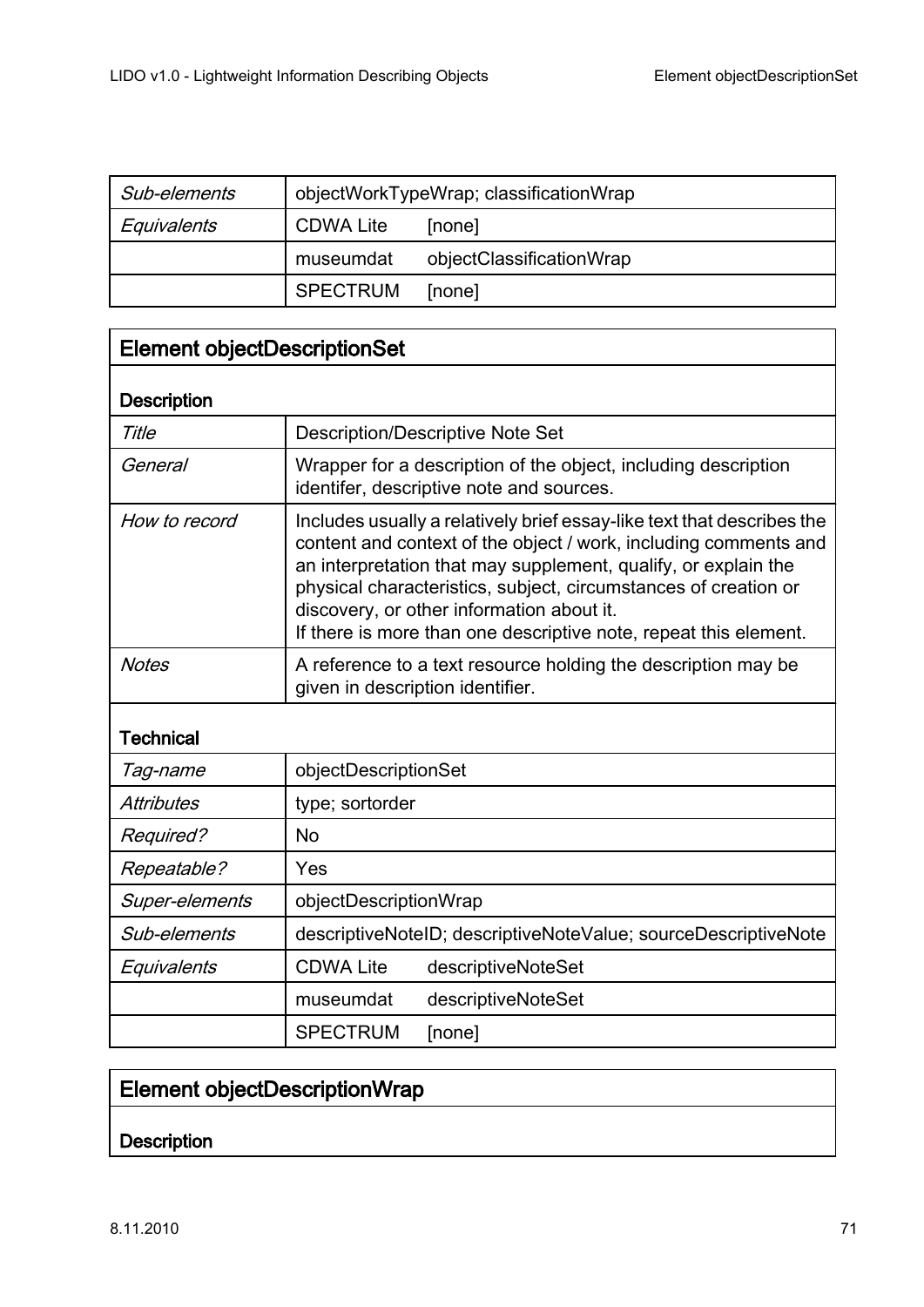<span id="page-77-0"></span>

| Title             | <b>Object Description/Descriptive Note Wrapper</b>      |  |  |
|-------------------|---------------------------------------------------------|--|--|
| General           | A wrapper for Description/Descriptive Note information. |  |  |
| <b>Technical</b>  |                                                         |  |  |
| Tag-name          | objectDescriptionWrap                                   |  |  |
| <b>Attributes</b> |                                                         |  |  |
| Required?         | <b>No</b>                                               |  |  |
| Repeatable?       | No                                                      |  |  |
| Super-elements    | objectIdentificationWrap                                |  |  |
| Sub-elements      | objectDescriptionSet                                    |  |  |
| Equivalents       | <b>CDWA Lite</b><br>descriptiveNoteWrap                 |  |  |
|                   | descriptiveNoteWrap<br>museumdat                        |  |  |
|                   | <b>SPECTRUM</b><br>[none]                               |  |  |

| <b>Element objectID</b> |                                                    |                          |  |
|-------------------------|----------------------------------------------------|--------------------------|--|
| <b>Description</b>      |                                                    |                          |  |
| Title                   |                                                    | Object Identifier        |  |
| General                 | Unique identifier of the referenced object / work. |                          |  |
| Technical               |                                                    |                          |  |
| Tag-name                | objectID                                           |                          |  |
| <b>Attributes</b>       | pref; type; source; encodinganalog; label          |                          |  |
| Required?               | <b>No</b>                                          |                          |  |
| Repeatable?             | Yes                                                |                          |  |
| Super-elements          | object                                             |                          |  |
| Sub-elements            |                                                    |                          |  |
| Equivalents             | <b>CDWA Lite</b>                                   | locRelatedWork@relWorkID |  |
|                         | museumdat                                          | locRelatedWork@relWorkID |  |
|                         | <b>SPECTRUM</b>                                    | Related object number    |  |

## Element objectIdentificationWrap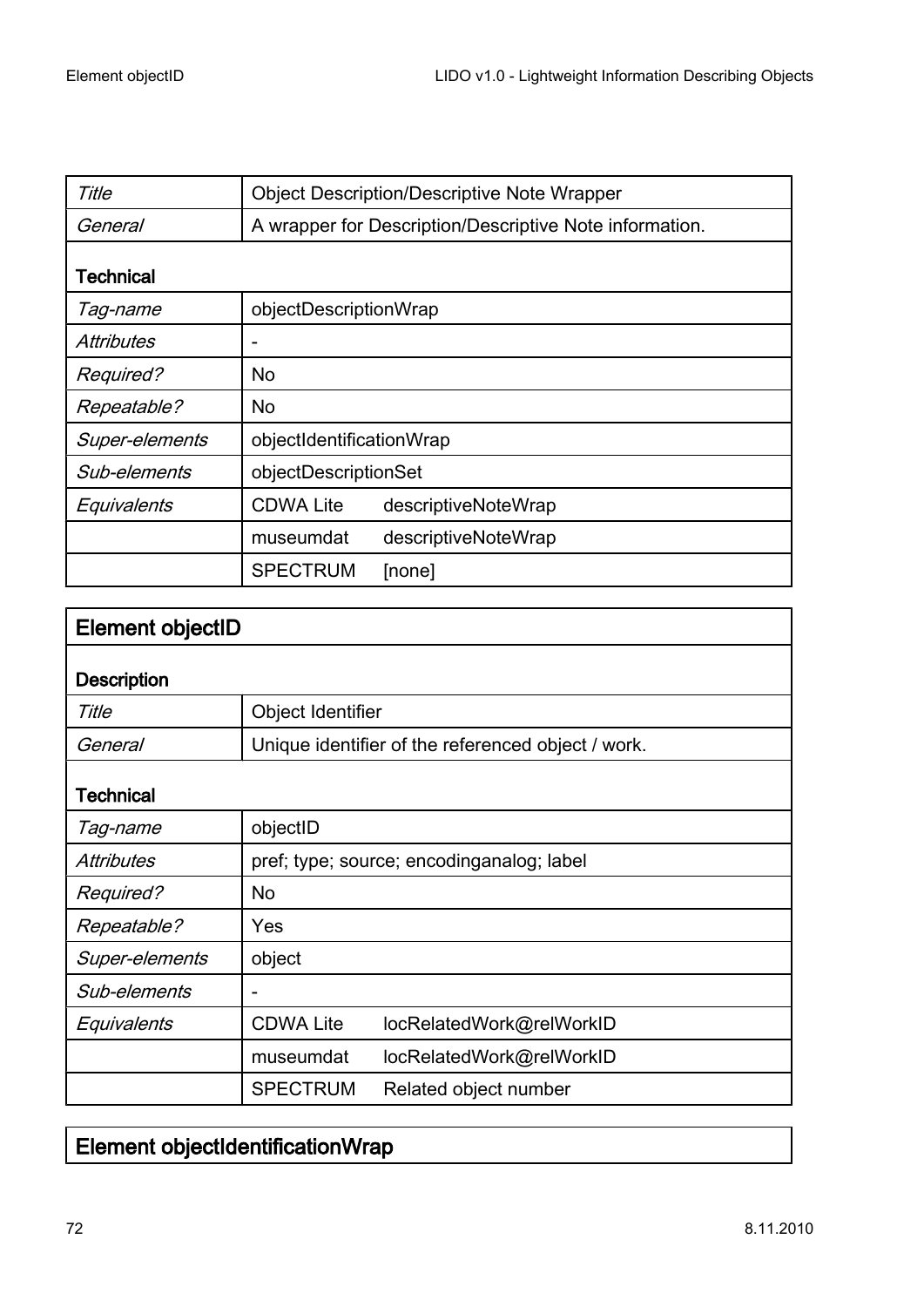<span id="page-78-0"></span>

| <b>Description</b> |                                                                                                                           |  |
|--------------------|---------------------------------------------------------------------------------------------------------------------------|--|
| Title              | <b>Object Identification Wrapper</b>                                                                                      |  |
| General            | A Wrapper for information that identifies the object.                                                                     |  |
| Technical          |                                                                                                                           |  |
| Tag-name           | objectIdentificationWrap                                                                                                  |  |
| <b>Attributes</b>  |                                                                                                                           |  |
| Required?          | Yes                                                                                                                       |  |
| Repeatable?        | <b>No</b>                                                                                                                 |  |
| Super-elements     | descriptiveMetadata; descriptiveMetadata                                                                                  |  |
| Sub-elements       | titleWrap; inscriptionsWrap; repositoryWrap;<br>displayStateEditionWrap; objectDescriptionWrap;<br>objectMeasurementsWrap |  |
| Equivalents        | <b>CDWA Lite</b><br>[none]                                                                                                |  |
|                    | <i>identificationWrap</i><br>museumdat                                                                                    |  |
|                    | <b>SPECTRUM</b><br>[none]                                                                                                 |  |

| <b>Element objectMeasurements</b> |                                                                                                  |
|-----------------------------------|--------------------------------------------------------------------------------------------------|
| <b>Description</b>                |                                                                                                  |
| Title                             | <b>Object Measurement</b>                                                                        |
| General                           | Structured measurement information about the dimensions, size,<br>or scale of the object / work. |
| <b>Notes</b>                      | It may also include the parts of a complex object / work, series, or<br>collection.              |
| <b>Technical</b>                  |                                                                                                  |
| Tag-name                          | objectMeasurements                                                                               |
| <b>Attributes</b>                 |                                                                                                  |
| Required?                         | No                                                                                               |
| Repeatable?                       | <b>No</b>                                                                                        |
| Super-elements                    | objectMeasurementsSet                                                                            |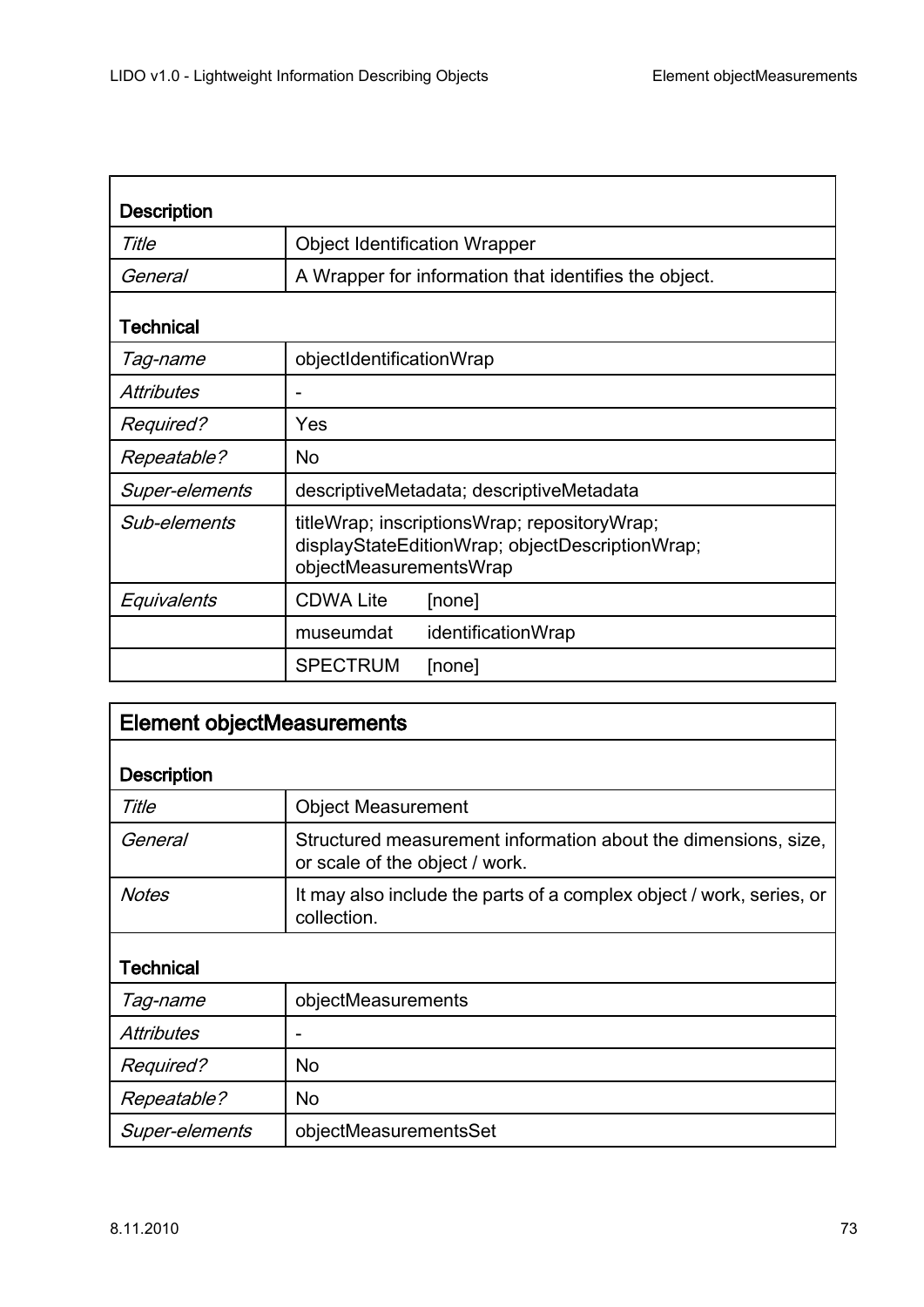<span id="page-79-0"></span>

| Sub-elements | measurementsSet; extentMeasurements;<br>qualifierMeasurements; formatMeasurements;<br>shapeMeasurements; scaleMeasurements |                         |
|--------------|----------------------------------------------------------------------------------------------------------------------------|-------------------------|
| Equivalents  | <b>CDWA Lite</b>                                                                                                           | indexingMeasurementsSet |
|              | museumdat                                                                                                                  | indexingMeasurementsSet |
|              | <b>SPECTRUM</b>                                                                                                            | [none]                  |

| Element objectMeasurementsSet |                                                                             |  |
|-------------------------------|-----------------------------------------------------------------------------|--|
| <b>Description</b>            |                                                                             |  |
| Title                         | <b>Object Measurements Set</b>                                              |  |
| General                       | Wrapper for display and index elements for object / work<br>measurements.   |  |
| How to record                 | If multiple parts of the object / work are measured repeat this<br>element. |  |
| <b>Technical</b>              |                                                                             |  |
| Tag-name                      | objectMeasurementsSet                                                       |  |
| <b>Attributes</b>             | sortorder                                                                   |  |
| Required?                     | <b>No</b>                                                                   |  |
| Repeatable?                   | Yes                                                                         |  |
| Super-elements                | objectMeasurementsWrap                                                      |  |
| Sub-elements                  | displayObjectMeasurements; objectMeasurements                               |  |
| Equivalents                   | <b>CDWA Lite</b><br>[none]                                                  |  |
|                               | museumdat<br>[none]                                                         |  |
|                               | <b>SPECTRUM</b><br>[none]                                                   |  |

| Element objectMeasurementsWrap |                                    |  |
|--------------------------------|------------------------------------|--|
| <b>Description</b>             |                                    |  |
| Title                          | <b>Object Measurements Wrapper</b> |  |
| General                        | A wrapper for the Measurements.    |  |
| <b>Technical</b>               |                                    |  |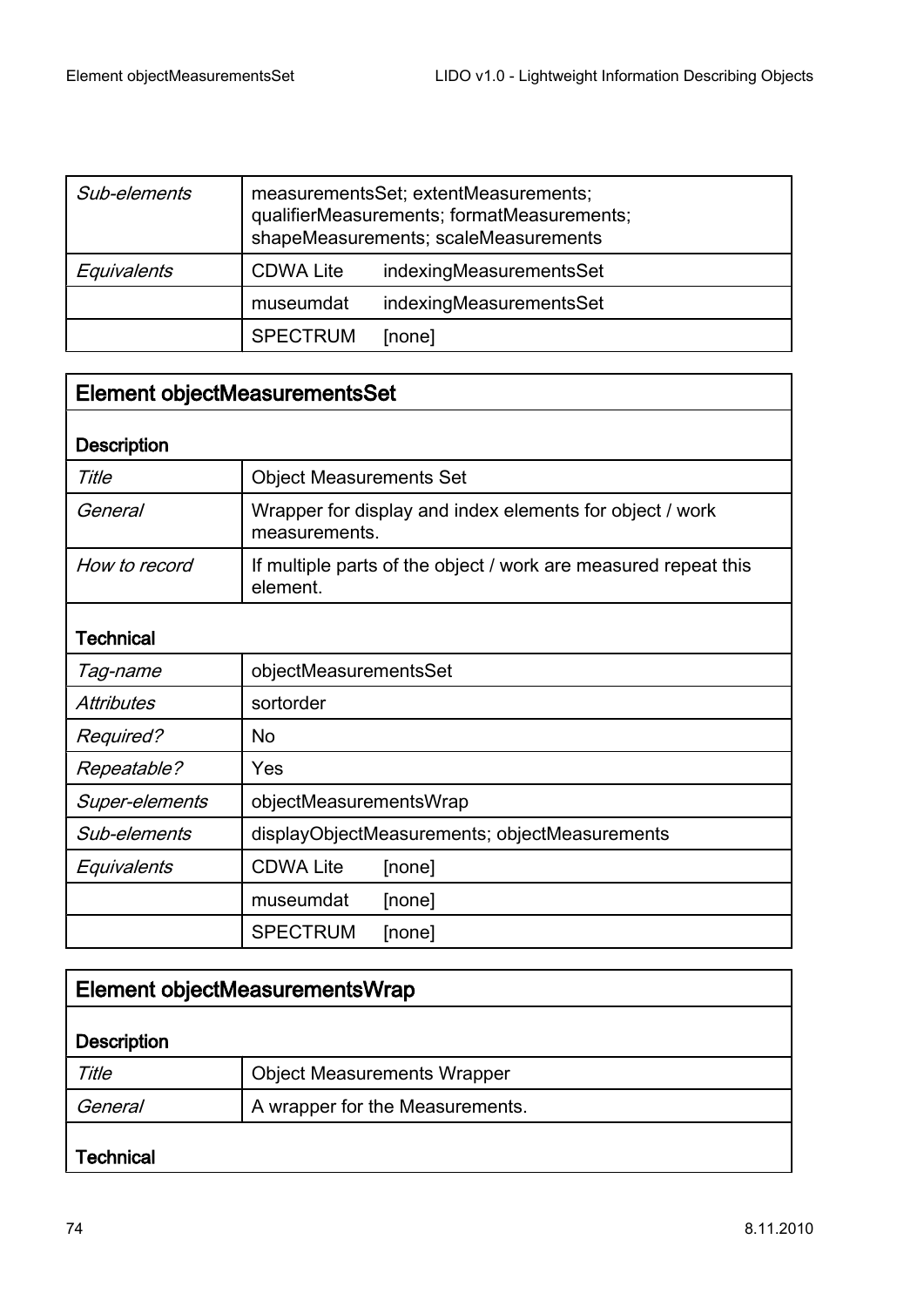<span id="page-80-0"></span>

| Tag-name          | objectMeasurementsWrap   |                          |
|-------------------|--------------------------|--------------------------|
| <b>Attributes</b> |                          |                          |
| Required?         | No                       |                          |
| Repeatable?       | No                       |                          |
| Super-elements    | objectIdentificationWrap |                          |
| Sub-elements      | objectMeasurementsSet    |                          |
| Equivalents       | <b>CDWA Lite</b>         | indexingMeasurementsWrap |
|                   | museumdat                | indexingMeasurementsWrap |
|                   | <b>SPECTRUM</b>          | [none]                   |

| <b>Element objectNote</b> |                                                                                                                                                                                                                                                                                                                    |  |
|---------------------------|--------------------------------------------------------------------------------------------------------------------------------------------------------------------------------------------------------------------------------------------------------------------------------------------------------------------|--|
| <b>Description</b>        |                                                                                                                                                                                                                                                                                                                    |  |
| Title                     | <b>Object Note</b>                                                                                                                                                                                                                                                                                                 |  |
| General                   | A descriptive identification of the object / work that will be<br>meaningful to end-users, including some or all of the following<br>information, as necessary for clarity and if known: title, object/work<br>type, important actor, date and/or place information, potentially<br>location of the object / work. |  |
| How to record             | The information should ideally be generated from fields/elements<br>in the related record.                                                                                                                                                                                                                         |  |
| <b>Technical</b>          |                                                                                                                                                                                                                                                                                                                    |  |
| Tag-name                  | objectNote                                                                                                                                                                                                                                                                                                         |  |
| <b>Attributes</b>         | type                                                                                                                                                                                                                                                                                                               |  |
| Required?                 | No                                                                                                                                                                                                                                                                                                                 |  |
| Repeatable?               | Yes                                                                                                                                                                                                                                                                                                                |  |
| Super-elements            | object                                                                                                                                                                                                                                                                                                             |  |
| Sub-elements              |                                                                                                                                                                                                                                                                                                                    |  |
| Equivalents               | <b>CDWA Lite</b><br><b>labelRelatedWork</b>                                                                                                                                                                                                                                                                        |  |
|                           | <b>labelRelatedWork</b><br>museumdat                                                                                                                                                                                                                                                                               |  |
|                           | <b>SPECTRUM</b><br>Content - object                                                                                                                                                                                                                                                                                |  |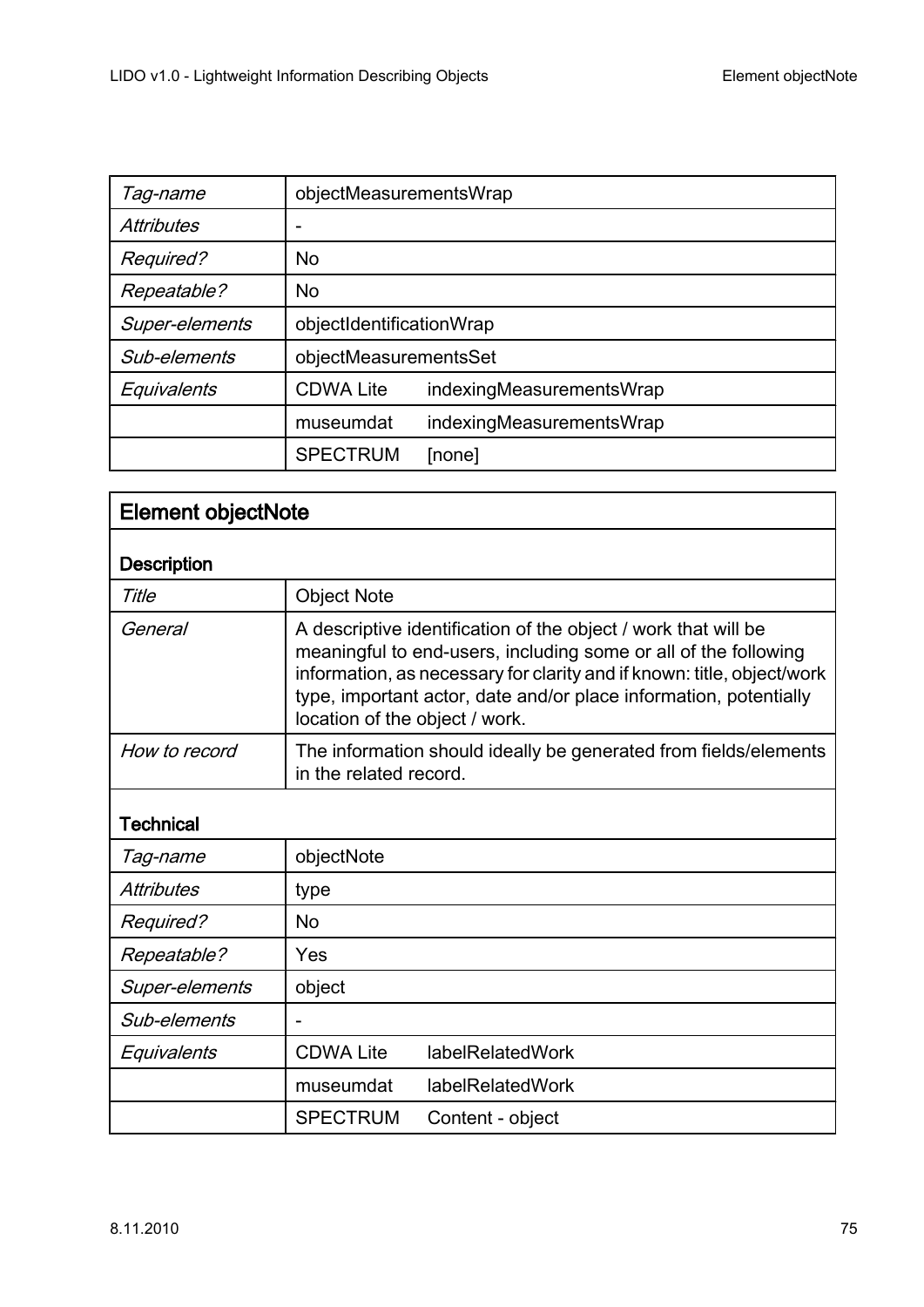<span id="page-81-0"></span>

| <b>Element objectPublishedID</b> |                                                                                                                                                                                                                                                                                                     |  |
|----------------------------------|-----------------------------------------------------------------------------------------------------------------------------------------------------------------------------------------------------------------------------------------------------------------------------------------------------|--|
| <b>Description</b>               |                                                                                                                                                                                                                                                                                                     |  |
| Title                            | <b>Published Object Identifier</b>                                                                                                                                                                                                                                                                  |  |
| General                          | A unique, published identification of the described object / work.                                                                                                                                                                                                                                  |  |
| How to record                    | May link to authority files maintained outside of the contributor's<br>documentation system or may be an identifier for the object<br>published by its repository, e.g. composed of an identifier for the<br>repository and an inventory number of the object.<br>Preferably a dereferenceable URL. |  |
| <b>Technical</b>                 |                                                                                                                                                                                                                                                                                                     |  |
| Tag-name                         | objectPublishedID                                                                                                                                                                                                                                                                                   |  |
| <b>Attributes</b>                | pref; type; source; encodinganalog; label                                                                                                                                                                                                                                                           |  |
| Required?                        | <b>No</b>                                                                                                                                                                                                                                                                                           |  |
| Repeatable?                      | Yes                                                                                                                                                                                                                                                                                                 |  |
| Super-elements                   | lido; lido                                                                                                                                                                                                                                                                                          |  |
| Sub-elements                     |                                                                                                                                                                                                                                                                                                     |  |
| Equivalents                      | <b>CDWA Lite</b><br>[none]                                                                                                                                                                                                                                                                          |  |
|                                  | museumdat<br>[none]                                                                                                                                                                                                                                                                                 |  |
|                                  | <b>SPECTRUM</b><br>[none]                                                                                                                                                                                                                                                                           |  |

| <b>Element objectRelationWrap</b> |                                                                                   |
|-----------------------------------|-----------------------------------------------------------------------------------|
| <b>Description</b>                |                                                                                   |
| Title                             | <b>Object Relation Wrapper</b>                                                    |
| General                           | Wrapper for infomation about related topics and works,<br>collections, etc.       |
| <b>Notes</b>                      | This includes visual contents and all associated entities the object<br>is about. |
| <b>Technical</b>                  |                                                                                   |
| Tag-name                          | objectRelationWrap                                                                |
| <b>Attributes</b>                 |                                                                                   |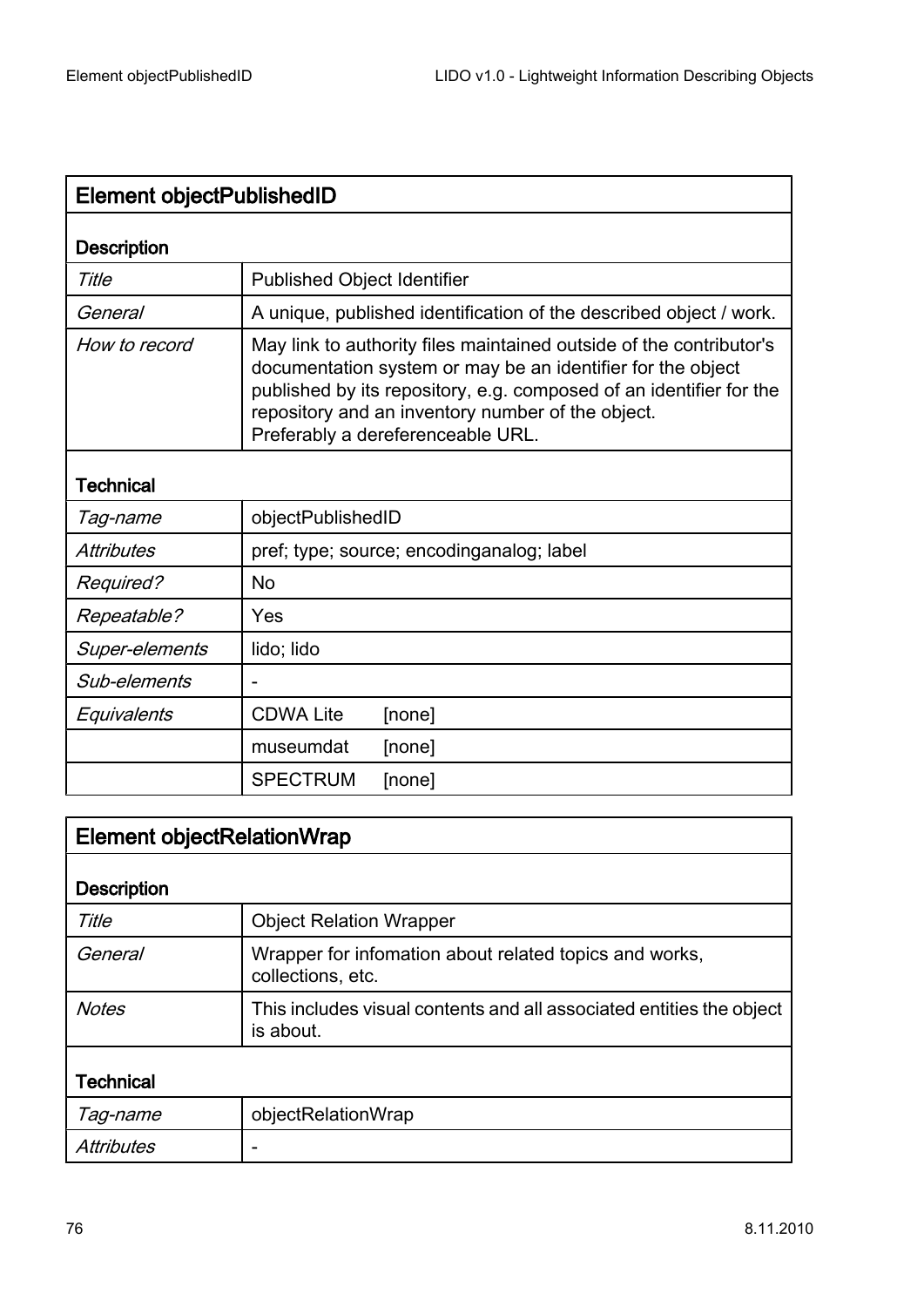<span id="page-82-0"></span>

| Required?      | No                                       |  |
|----------------|------------------------------------------|--|
| Repeatable?    | No                                       |  |
| Super-elements | descriptiveMetadata; descriptiveMetadata |  |
| Sub-elements   | subjectWrap; relatedWorksWrap            |  |
| Equivalents    | <b>CDWA Lite</b><br>[none]               |  |
|                | museumdat<br>relationWrap                |  |
|                | <b>SPECTRUM</b><br>[none]                |  |

| <b>Element objectWebResource</b> |                                                                                            |  |
|----------------------------------|--------------------------------------------------------------------------------------------|--|
| <b>Description</b>               |                                                                                            |  |
| Title                            | Object: Webresource                                                                        |  |
| General                          | A URL-Reference to a description of the object / work in the<br>worldwide web environment. |  |
| <b>Technical</b>                 |                                                                                            |  |
| Tag-name                         | objectWebResource                                                                          |  |
| Attributes                       | pref; formatResource; xml:lang; encodinganalog; label                                      |  |
| Required?                        | <b>No</b>                                                                                  |  |
| Repeatable?                      | Yes                                                                                        |  |
| Super-elements                   | object                                                                                     |  |
| Sub-elements                     |                                                                                            |  |
| Equivalents                      | <b>CDWA Lite</b><br><b>linkRelatedWork</b>                                                 |  |
|                                  | museumdat<br><b>linkRelatedWork</b>                                                        |  |
|                                  | <b>SPECTRUM</b><br>[none]                                                                  |  |

| <b>Element objectWorkType</b> |                                                          |
|-------------------------------|----------------------------------------------------------|
| <b>Description</b>            |                                                          |
| Title                         | Object/Work Type                                         |
| General                       | The specific kind of object / work being described.      |
| How to record                 | Preferably taken from a published controlled vocabulary. |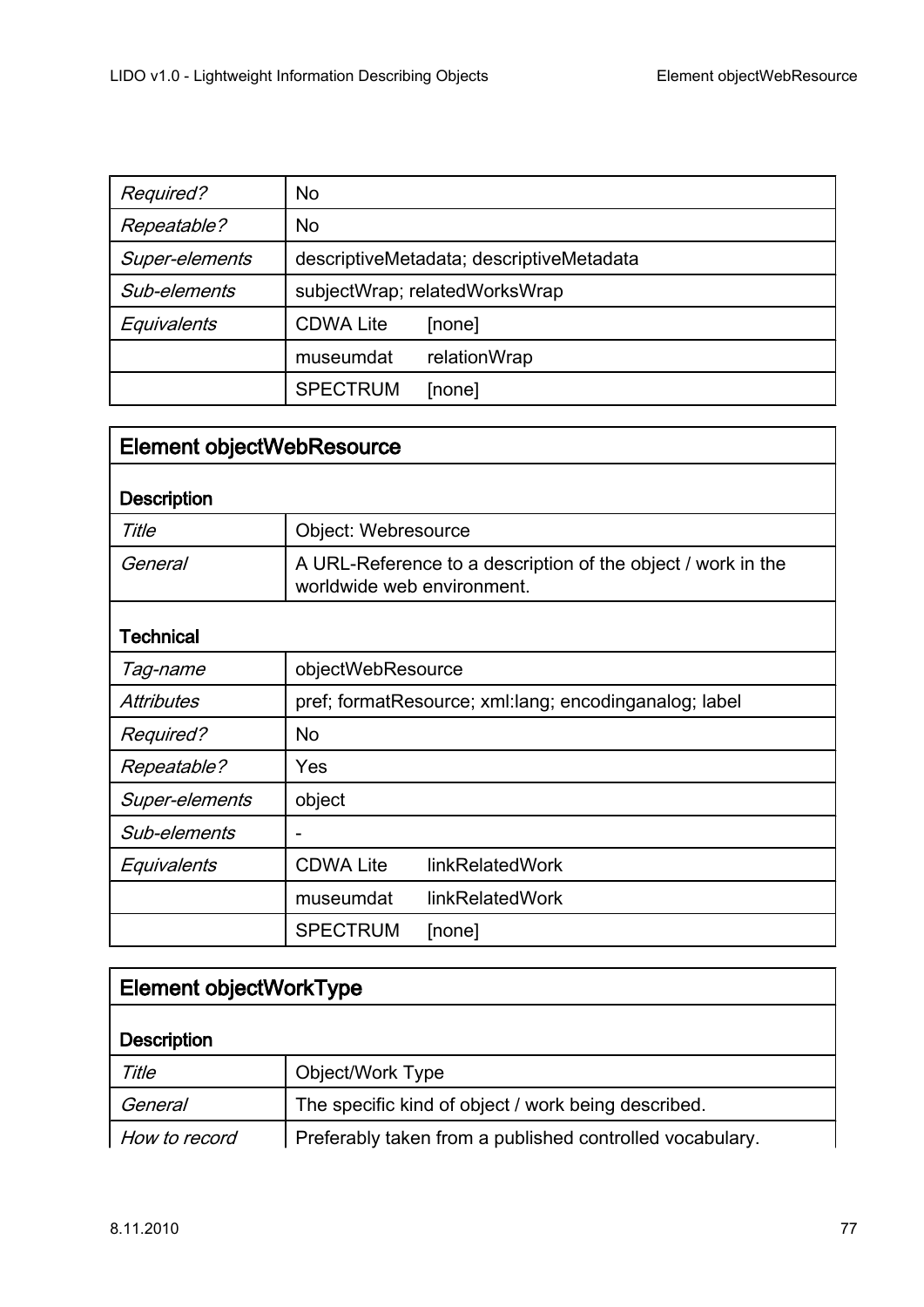<span id="page-83-0"></span>

|                   | For a collection, include repeating instances for identifying all of<br>or the most important items in the collection. |
|-------------------|------------------------------------------------------------------------------------------------------------------------|
| Technical         |                                                                                                                        |
| Tag-name          | objectWorkType                                                                                                         |
| <b>Attributes</b> | type; sortorder                                                                                                        |
| Required?         | Yes                                                                                                                    |
| Repeatable?       | Yes                                                                                                                    |
| Super-elements    | objectWorkTypeWrap                                                                                                     |
| Sub-elements      | conceptID; term                                                                                                        |
| Equivalents       | <b>CDWA Lite</b><br>objectWorkType                                                                                     |
|                   | museumdat<br>objectWorkType                                                                                            |
|                   | <b>SPECTRUM</b><br>Object name. (NOTE - data is mapped into the<br>sub-element: term).                                 |

| <b>Element objectWorkTypeWrap</b> |                          |                                  |
|-----------------------------------|--------------------------|----------------------------------|
| <b>Description</b>                |                          |                                  |
| Title                             | Object/Work Type Wrapper |                                  |
| General                           |                          | A wrapper for Object/Work Types. |
| <b>Technical</b>                  |                          |                                  |
| Tag-name                          | objectWorkTypeWrap       |                                  |
| <b>Attributes</b>                 | -                        |                                  |
| Required?                         | Yes                      |                                  |
| Repeatable?                       | No                       |                                  |
| Super-elements                    | objectClassificationWrap |                                  |
| Sub-elements                      | objectWorkType           |                                  |
| Equivalents                       | <b>CDWA Lite</b>         | objectWorkTypeWrap               |
|                                   | museumdat                | objectWorkTypeWrap               |
|                                   | <b>SPECTRUM</b>          | [none]                           |

## Element partOfPlace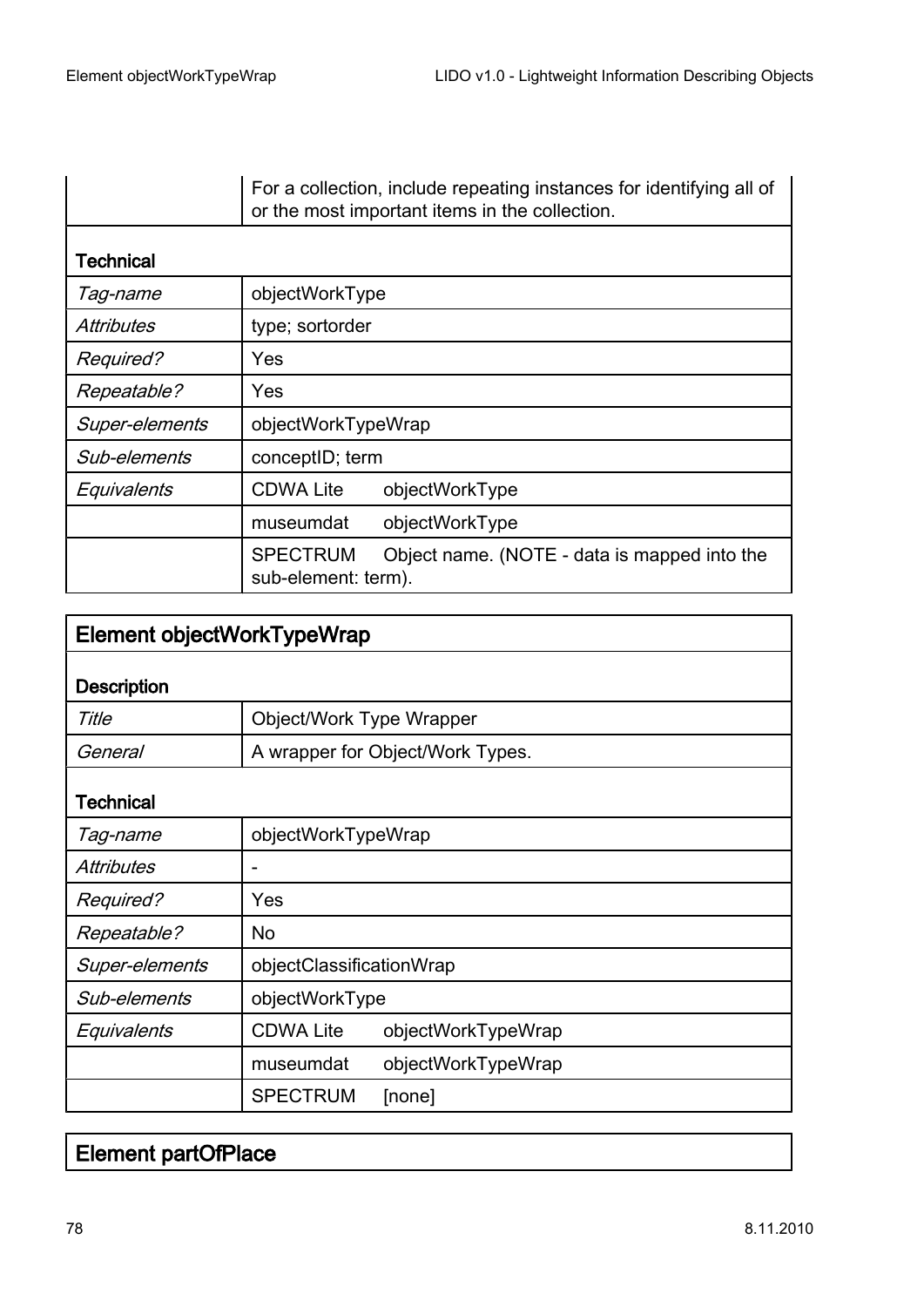| <b>Description</b> |                                                              |
|--------------------|--------------------------------------------------------------|
| Title              | Part of Geographical Entity                                  |
| General            | Allows for indexing larger geographical entities.            |
| Technical          |                                                              |
| Tag-name           | partOfPlace                                                  |
| Attributes         | politicalEntity; geographicalEntity                          |
| Required?          | <b>No</b>                                                    |
| Repeatable?        | Yes                                                          |
| Super-elements     | partOfPlace; place; repositoryLocation                       |
| Sub-elements       | placeID; namePlaceSet; gml; partOfPlace; placeClassification |
| Equivalents        | <b>CDWA Lite</b><br>[none]                                   |
|                    | museumdat<br>[none]                                          |
|                    | <b>SPECTRUM</b><br>[none]                                    |

| <b>Element periodName</b> |                                                                                                                                                            |  |
|---------------------------|------------------------------------------------------------------------------------------------------------------------------------------------------------|--|
| <b>Description</b>        |                                                                                                                                                            |  |
| Title                     | Period                                                                                                                                                     |  |
| General                   | A period in which the event happened.                                                                                                                      |  |
| How to record             | Preferably taken from a published controlled vocabulary.<br>Repeat this element only for indicating an earliest and latest<br>period delimiting the event. |  |
| <b>Notes</b>              | Period concepts have delimiting character in time and space.                                                                                               |  |
| Technical                 |                                                                                                                                                            |  |
| Tag-name                  | periodName                                                                                                                                                 |  |
| Attributes                | type; sortorder                                                                                                                                            |  |
| Required?                 | <b>No</b>                                                                                                                                                  |  |
| Repeatable?               | Yes                                                                                                                                                        |  |
| Super-elements            | event                                                                                                                                                      |  |
| Sub-elements              | conceptID; term                                                                                                                                            |  |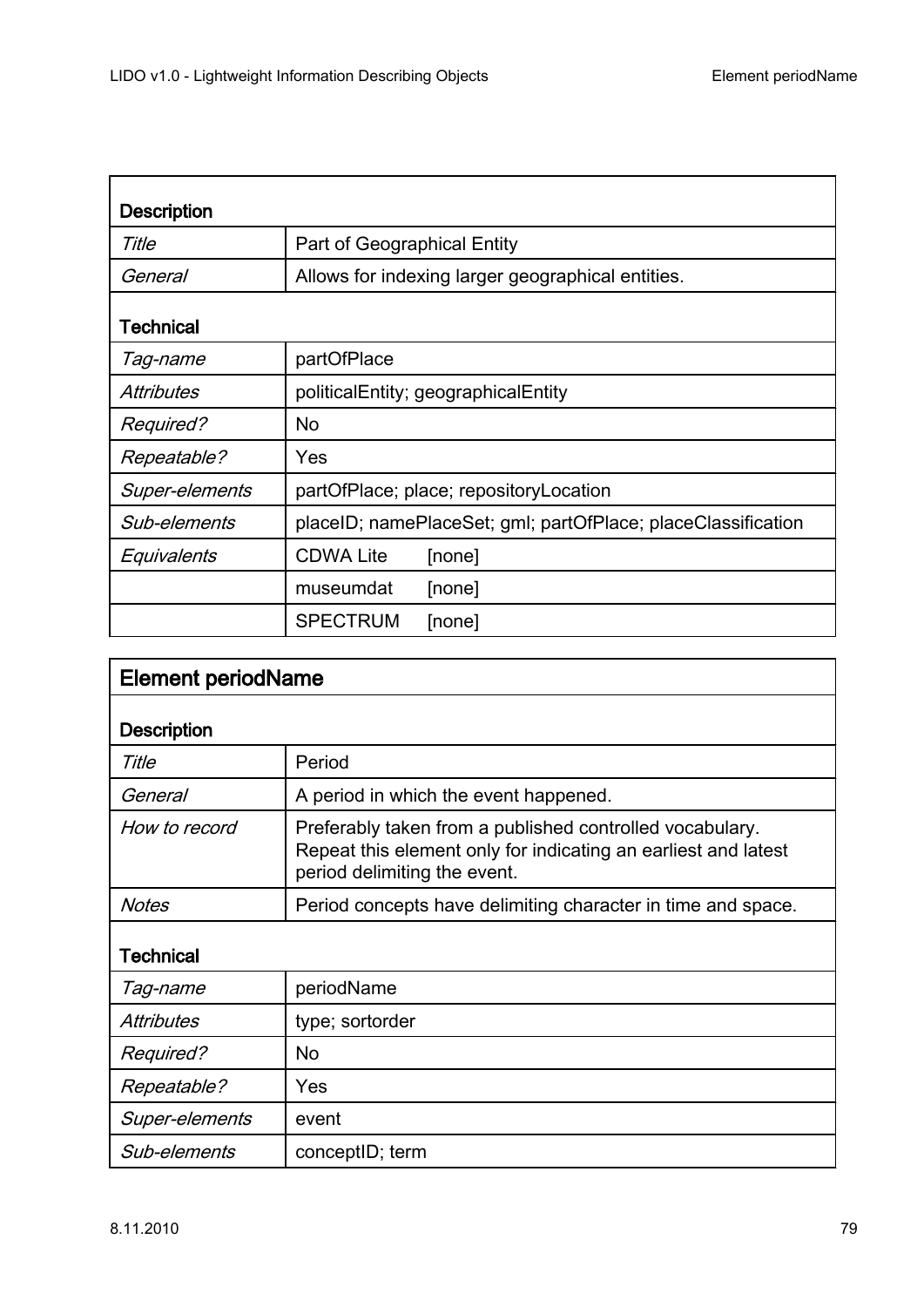<span id="page-85-0"></span>

| Equivalents | <b>CDWA Lite</b>                       | [none]                                                                                                                                                                                                                                                                                                                                                                                                                                                                                                                                 |
|-------------|----------------------------------------|----------------------------------------------------------------------------------------------------------------------------------------------------------------------------------------------------------------------------------------------------------------------------------------------------------------------------------------------------------------------------------------------------------------------------------------------------------------------------------------------------------------------------------------|
|             | museumdat                              | [none]                                                                                                                                                                                                                                                                                                                                                                                                                                                                                                                                 |
|             | <b>SPECTRUM</b><br>sub-element: term). | Associated date [period] [element: eventType<br>term has appropriate data]; Associated event date [period]<br>[element: eventType term has appropriate data]; Content - date<br>[period]; Date - period [element: eventType term has appropriate<br>data]; ; Field collection date [Date - period] [element: eventType<br>term = 'Field collection']; Object production date [period] [element:<br>eventType term = 'Creation']; Ownership dates [period] [element:<br>event Type term = 'Ownership']. (NOTE - data is mapped into the |

| <b>Element place</b> |                                                                                        |
|----------------------|----------------------------------------------------------------------------------------|
| <b>Description</b>   |                                                                                        |
| Title                | Place                                                                                  |
| General              | Contains structured identifying and indexing information for a<br>geographical entity. |
| <b>Technical</b>     |                                                                                        |
| Tag-name             | place                                                                                  |
| <b>Attributes</b>    | politicalEntity; geographicalEntity                                                    |
| Required?            | No                                                                                     |
| Repeatable?          | No                                                                                     |
| Super-elements       | eventPlace; subjectPlace                                                               |
| Sub-elements         | placeID; namePlaceSet; gml; partOfPlace; placeClassification                           |
| Equivalents          | <b>CDWA Lite</b><br>locationSet [partly]                                               |
|                      | museumdat<br>indexingLocationWrap                                                      |
|                      | <b>SPECTRUM</b><br>[none]                                                              |

| <b>Element placeClassification</b> |                             |  |
|------------------------------------|-----------------------------|--|
| <b>Description</b>                 |                             |  |
| Title                              | <b>Place Classification</b> |  |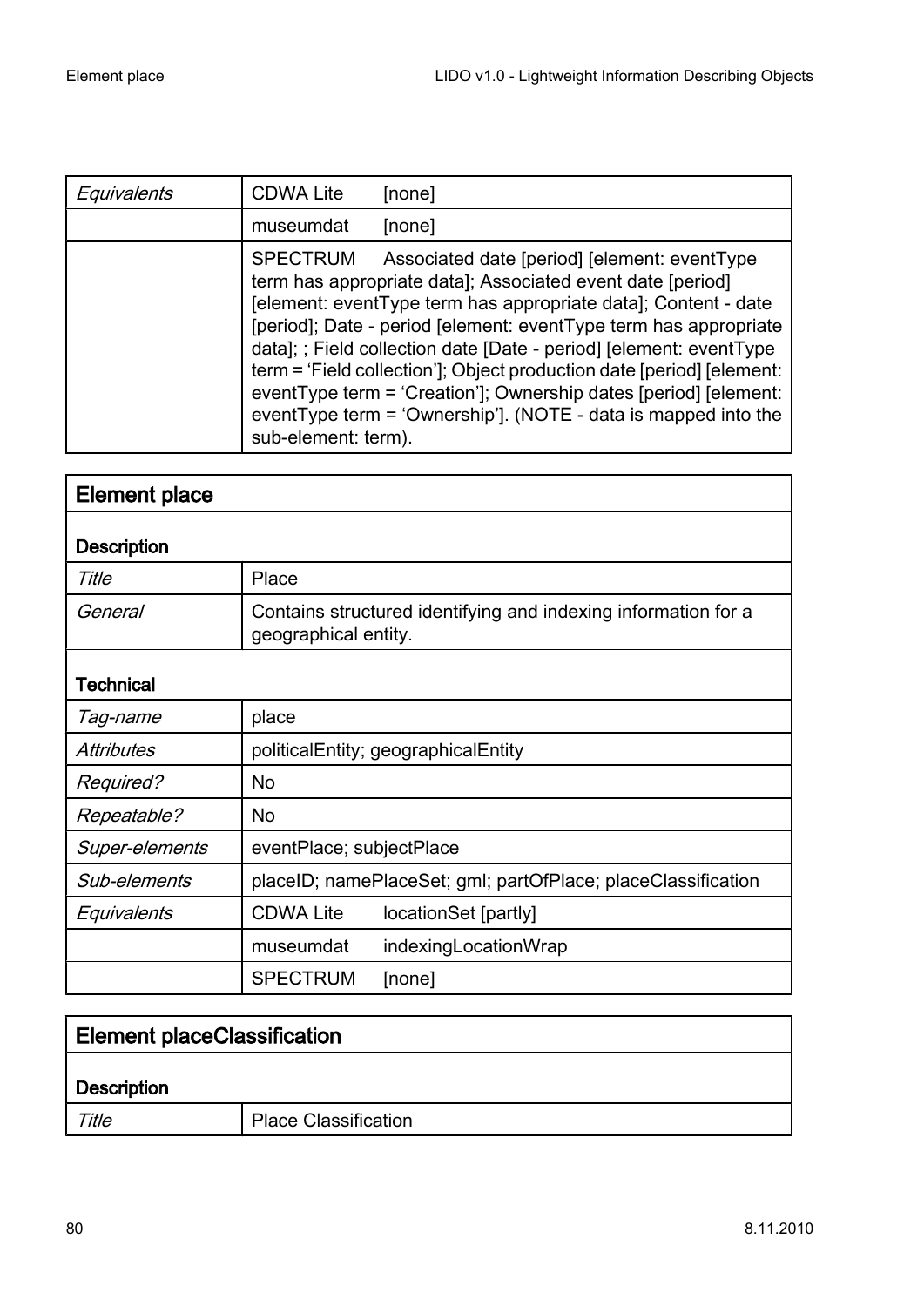<span id="page-86-0"></span>

| General           | A classification of the place, e.g. by geological complex,<br>stratigraphic unit or habitat type.                                                                                                                                                                   |
|-------------------|---------------------------------------------------------------------------------------------------------------------------------------------------------------------------------------------------------------------------------------------------------------------|
| <b>Technical</b>  |                                                                                                                                                                                                                                                                     |
| Tag-name          | placeClassification                                                                                                                                                                                                                                                 |
| <b>Attributes</b> | type                                                                                                                                                                                                                                                                |
| Required?         | <b>No</b>                                                                                                                                                                                                                                                           |
| Repeatable?       | Yes                                                                                                                                                                                                                                                                 |
| Super-elements    | partOfPlace; place; repositoryLocation                                                                                                                                                                                                                              |
| Sub-elements      | conceptID; term                                                                                                                                                                                                                                                     |
| Equivalents       | <b>CDWA Lite</b><br>[none]                                                                                                                                                                                                                                          |
|                   | museumdat<br>[none]                                                                                                                                                                                                                                                 |
|                   | <b>SPECTRUM</b><br>Geological complex name [attribute: type =<br>'Geological-complex'];            Habitat [attribute: type = 'Habitat'];<br>Stratigraphic unit name [attribute: type = 'Stratigraphic-unit']<br>(NOTE - data is mapped into the sub-element: term) |

| <b>Element placeID</b> |                                                   |
|------------------------|---------------------------------------------------|
| <b>Description</b>     |                                                   |
| Title                  | <b>Place Identifier</b>                           |
| General                | A unique identifier for the place.                |
| How to record          | Preferably taken from a published authority file. |
| Technical              |                                                   |
| Tag-name               | placeID                                           |
| <b>Attributes</b>      | pref; type; source; encodinganalog; label         |
| Required?              | No                                                |
| Repeatable?            | Yes                                               |
| Super-elements         | partOfPlace; place; repositoryLocation            |
| Sub-elements           | $\qquad \qquad \blacksquare$                      |
| Equivalents            | <b>CDWA Lite</b><br>[none]                        |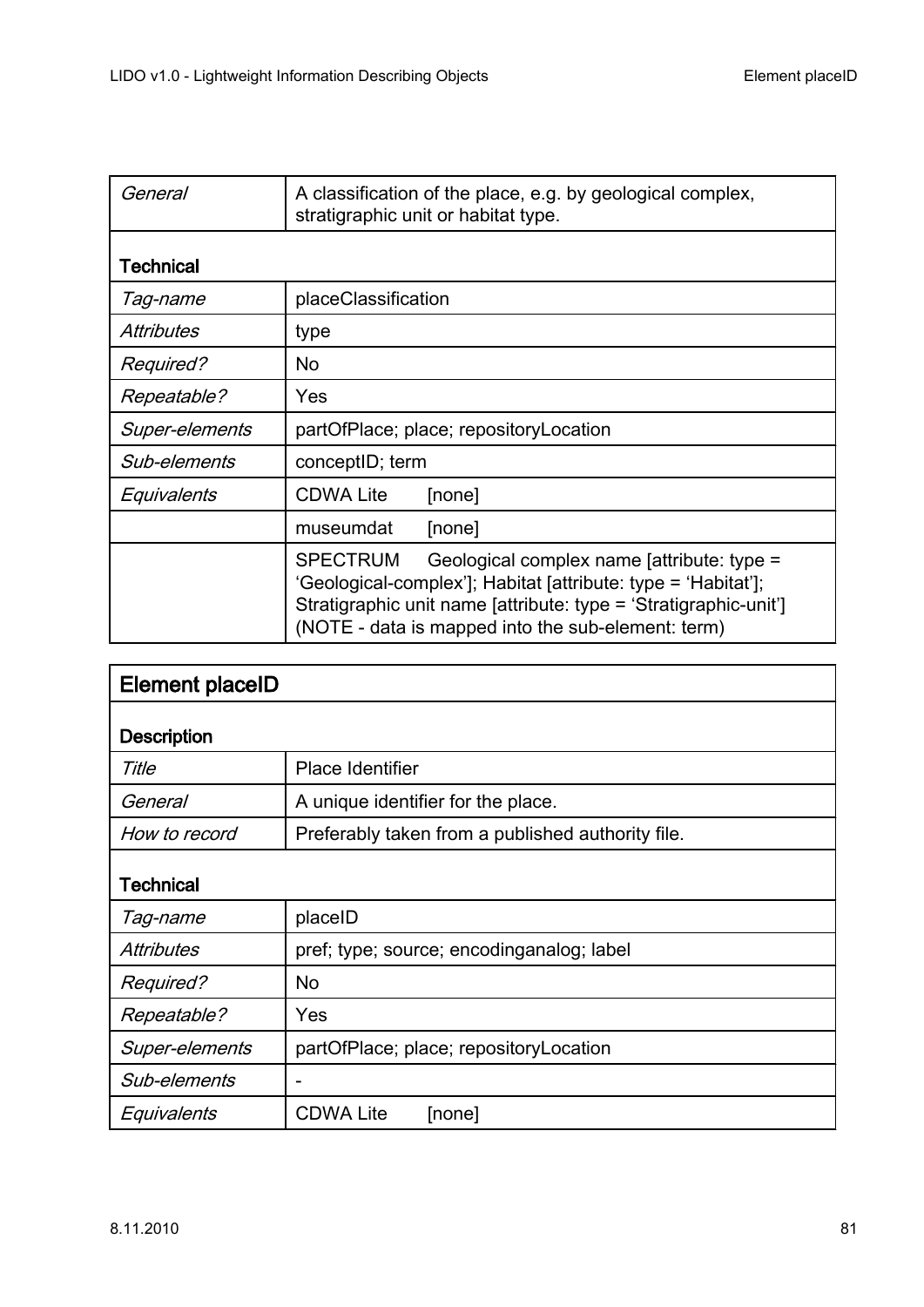г

<span id="page-87-0"></span>

| l museumdat<br>nameLocation | termsource and termsource ID attributes for |
|-----------------------------|---------------------------------------------|
|                             | SPECTRUM Place reference number             |

| <b>Element qualifierMeasurements</b> |                                                                                                                                                                                        |  |
|--------------------------------------|----------------------------------------------------------------------------------------------------------------------------------------------------------------------------------------|--|
| <b>Description</b>                   |                                                                                                                                                                                        |  |
| Title                                | <b>Qualifier Measurements</b>                                                                                                                                                          |  |
| General                              | A word or phrase that elaborates on the nature of the<br>measurements of the object / work when necessary, e.g. when<br>the measurements are approximate.                              |  |
| How to record                        | Example values: approximate, sight, maximum, larges, smallest,<br>average, variable, assembled, before restoration, before<br>restoration, at corners, rounded, framed, and with base. |  |
| <b>Technical</b>                     |                                                                                                                                                                                        |  |
| Tag-name                             | qualifierMeasurements                                                                                                                                                                  |  |
| <b>Attributes</b>                    | sortorder                                                                                                                                                                              |  |
| Required?                            | <b>No</b>                                                                                                                                                                              |  |
| Repeatable?                          | Yes                                                                                                                                                                                    |  |
| Super-elements                       | objectMeasurements                                                                                                                                                                     |  |
| Sub-elements                         |                                                                                                                                                                                        |  |
| Equivalents                          | <b>CDWA Lite</b><br>qualifierMeasurements                                                                                                                                              |  |
|                                      | museumdat<br>qualifierMeasurements                                                                                                                                                     |  |
|                                      | <b>SPECTRUM</b><br>Dimension value qualifier                                                                                                                                           |  |

| <b>Element recordID</b> |                                                                     |  |
|-------------------------|---------------------------------------------------------------------|--|
| <b>Description</b>      |                                                                     |  |
| Title                   | Record ID                                                           |  |
| General                 | A unique record identification in the contributor's (local) system. |  |
| <b>Technical</b>        |                                                                     |  |
| Tag-name                | recordID                                                            |  |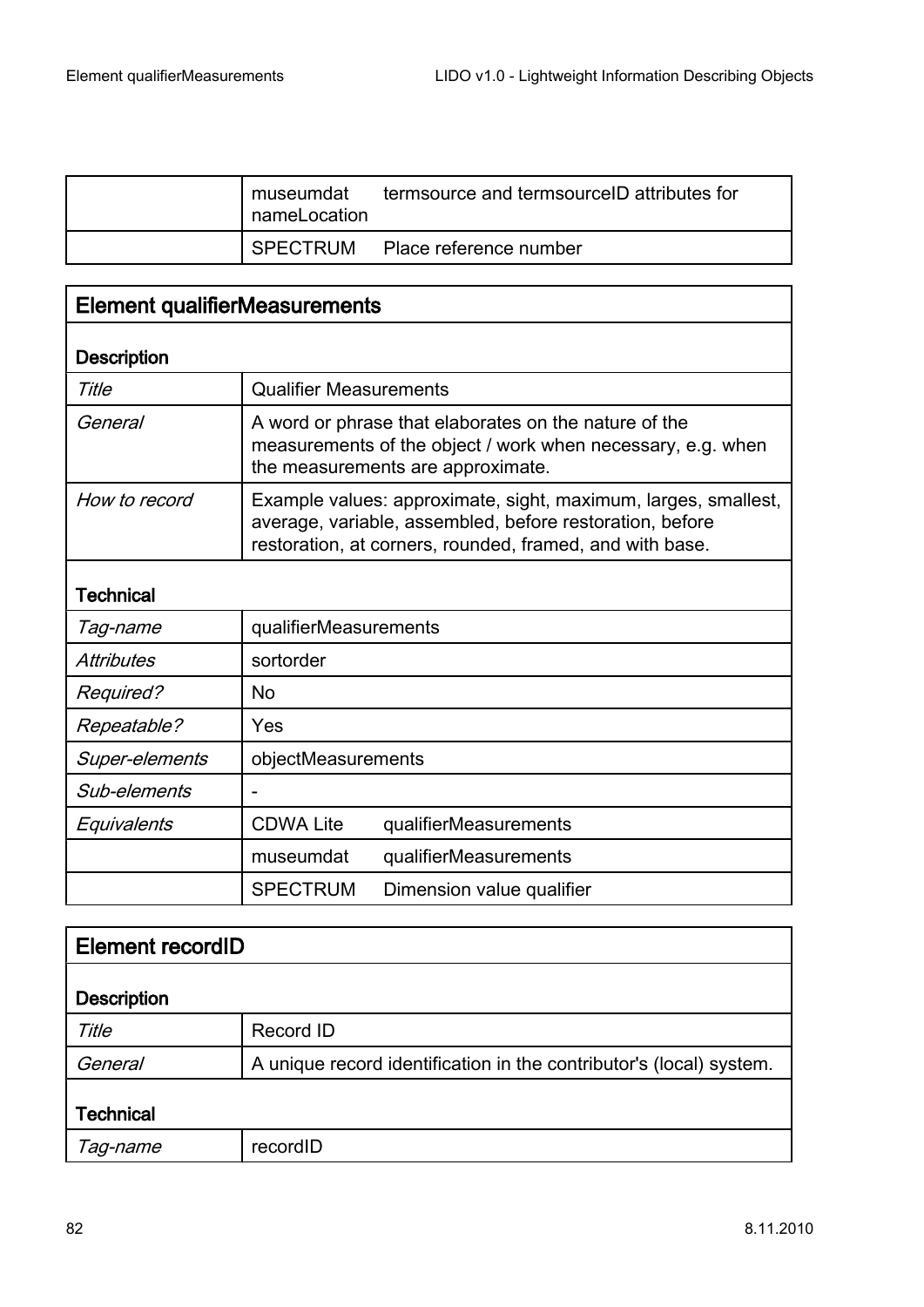<span id="page-88-0"></span>

| <b>Attributes</b> | pref; type; source; encodinganalog; label |  |
|-------------------|-------------------------------------------|--|
| Required?         | Yes                                       |  |
| Repeatable?       | Yes                                       |  |
| Super-elements    | recordWrap                                |  |
| Sub-elements      |                                           |  |
| Equivalents       | <b>CDWA Lite</b><br>recordID              |  |
|                   | museumdat<br>recordID                     |  |
|                   | <b>SPECTRUM</b><br>[none]                 |  |

| Element record InfoID |                                                                                                                                                                                                                                   |  |
|-----------------------|-----------------------------------------------------------------------------------------------------------------------------------------------------------------------------------------------------------------------------------|--|
| <b>Description</b>    |                                                                                                                                                                                                                                   |  |
| Title                 | Record Info ID                                                                                                                                                                                                                    |  |
| <b>General</b>        | Unique ID of the metadata.                                                                                                                                                                                                        |  |
| How to record         | Record Info ID has the same definition as Record ID but out of the<br>context of original local system, such as a persistent identifier or<br>an oai identifier (e.g., oai1:getty.edu:paintings/00001234 attribute<br>type= oai). |  |
| <b>Technical</b>      |                                                                                                                                                                                                                                   |  |
| Tag-name              | recordInfoID                                                                                                                                                                                                                      |  |
| <b>Attributes</b>     | pref; type; source; encodinganalog; label                                                                                                                                                                                         |  |
| Required?             | <b>No</b>                                                                                                                                                                                                                         |  |
| Repeatable?           | Yes                                                                                                                                                                                                                               |  |
| Super-elements        | recordInfoSet                                                                                                                                                                                                                     |  |
| Sub-elements          |                                                                                                                                                                                                                                   |  |
| Equivalents           | <b>CDWA Lite</b><br>recordInfoID                                                                                                                                                                                                  |  |
|                       | recordInfoID<br>museumdat                                                                                                                                                                                                         |  |
|                       | <b>SPECTRUM</b><br>[none]                                                                                                                                                                                                         |  |

### Element recordInfoLink

### **Description**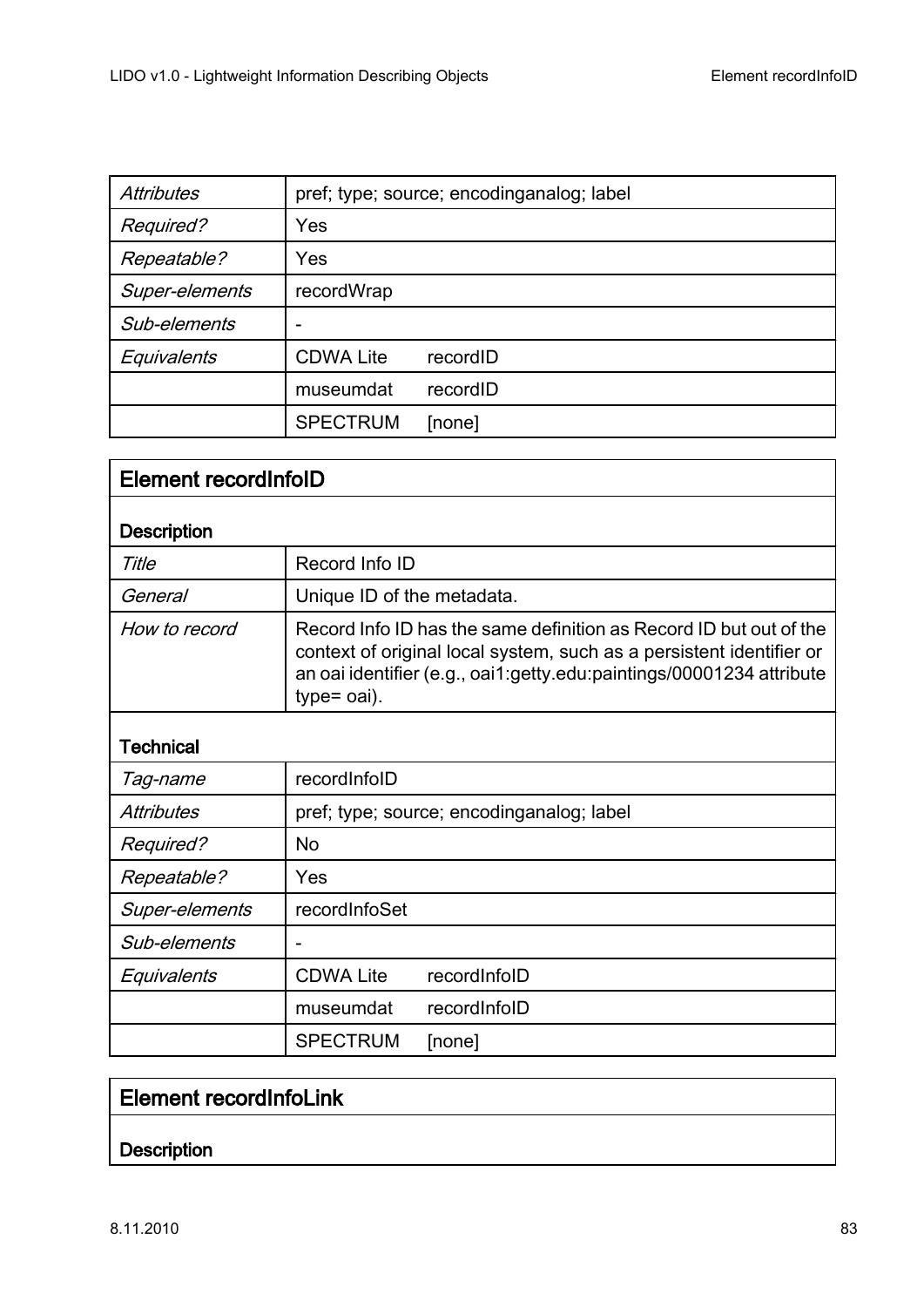<span id="page-89-0"></span>

| Title             | <b>Record Info Link</b>                                                                       |
|-------------------|-----------------------------------------------------------------------------------------------|
| General           | Link of the metadata, e.g., to the object data sheet (not the same<br>as link of the object). |
| Technical         |                                                                                               |
| Tag-name          | recordInfoLink                                                                                |
| <b>Attributes</b> | pref; formatResource; xml:lang; encodinganalog; label                                         |
| Required?         | <b>No</b>                                                                                     |
| Repeatable?       | Yes                                                                                           |
| Super-elements    | recordInfoSet                                                                                 |
| Sub-elements      |                                                                                               |
| Equivalents       | <b>CDWA Lite</b><br>recordInfoLink                                                            |
|                   | recordInfoLink<br>museumdat                                                                   |
|                   | <b>SPECTRUM</b><br>[none]                                                                     |

| <b>Element recordinfoSet</b> |                                                     |
|------------------------------|-----------------------------------------------------|
| <b>Description</b>           |                                                     |
| Title                        | Record Metadata Information Set                     |
| General                      | Wrapper for metadata information about this record. |
| <b>Technical</b>             |                                                     |
| Tag-name                     | recordInfoSet                                       |
| Attributes                   | type                                                |
| Required?                    | No                                                  |
| Repeatable?                  | Yes                                                 |
| Super-elements               | recordWrap                                          |
| Sub-elements                 | recordInfoID; recordInfoLink; recordMetadataDate    |
| Equivalents                  | <b>CDWA Lite</b><br>recordInfoWrap                  |
|                              | recordInfoSet<br>museumdat                          |
|                              | <b>SPECTRUM</b><br>[none]                           |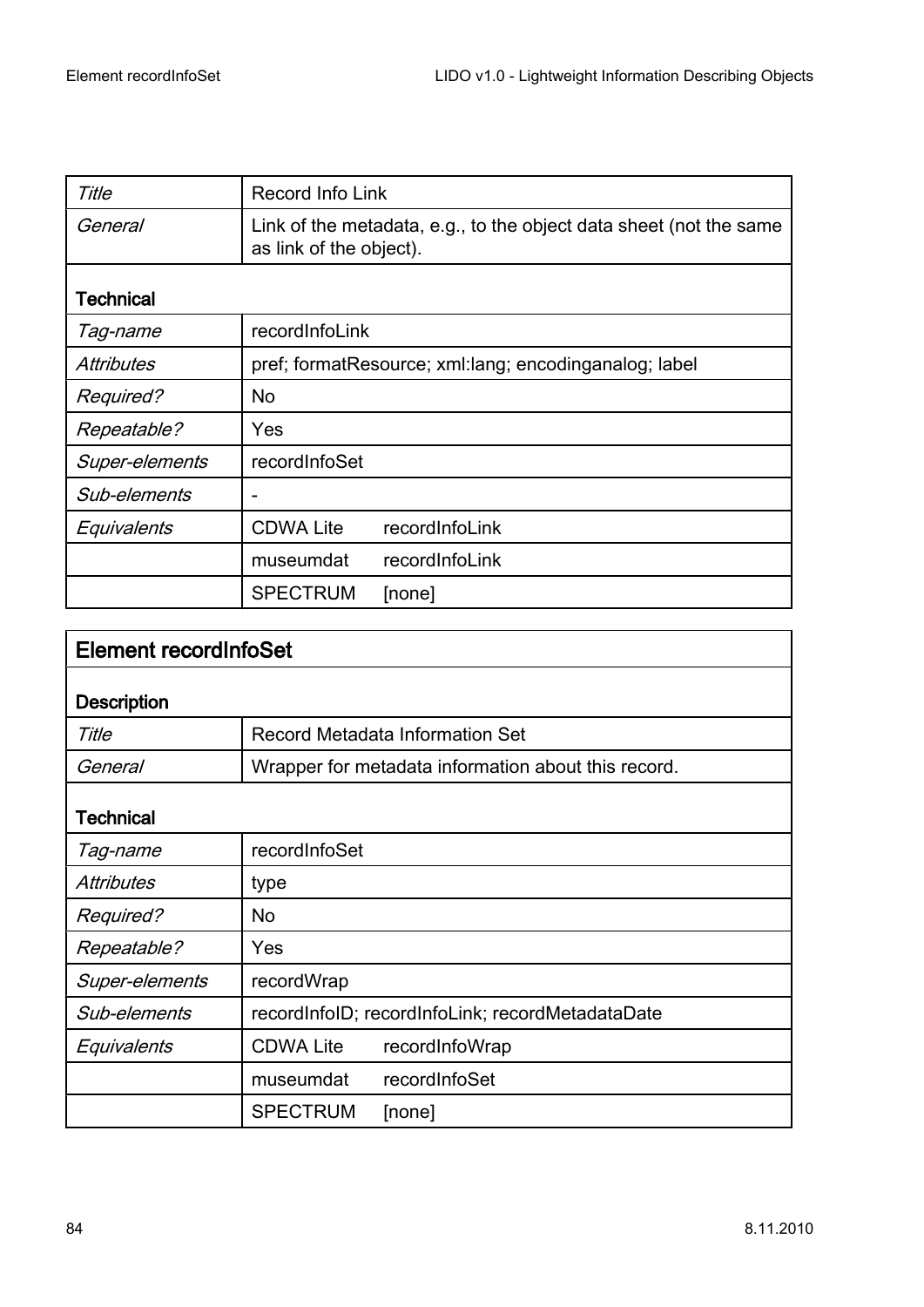<span id="page-90-0"></span>÷.

| Element recordMetadataDate |                                                                                                           |
|----------------------------|-----------------------------------------------------------------------------------------------------------|
| <b>Description</b>         |                                                                                                           |
| Title                      | <b>Record Metadata Date</b>                                                                               |
| General                    | Creation date or date modified of the metadata record. Format will<br>vary depending upon implementation. |
| Technical                  |                                                                                                           |
| Tag-name                   | recordMetadataDate                                                                                        |
| <b>Attributes</b>          | type; source                                                                                              |
| Required?                  | No                                                                                                        |
| Repeatable?                | Yes                                                                                                       |
| Super-elements             | recordInfoSet                                                                                             |
| Sub-elements               |                                                                                                           |
| Equivalents                | <b>CDWA Lite</b><br>recordMetadataDate                                                                    |
|                            | recordMetadataDate<br>museumdat                                                                           |
|                            | <b>SPECTRUM</b><br>[none]                                                                                 |

| <b>Element record Rights</b> |                                                                                 |
|------------------------------|---------------------------------------------------------------------------------|
| <b>Description</b>           |                                                                                 |
| Title                        | <b>Rights for Record</b>                                                        |
| <b>General</b>               | Information about rights regarding the content provided in this<br>LIDO record. |
| Technical                    |                                                                                 |
| Tag-name                     | recordRights                                                                    |
| <b>Attributes</b>            | sortorder                                                                       |
| Required?                    | No                                                                              |
| Repeatable?                  | Yes                                                                             |
| Super-elements               | recordWrap                                                                      |
| Sub-elements                 | rightsType; rightsDate; rightsHolder; creditLine                                |
| Equivalents                  | <b>CDWA Lite</b><br>recordRights [partly]                                       |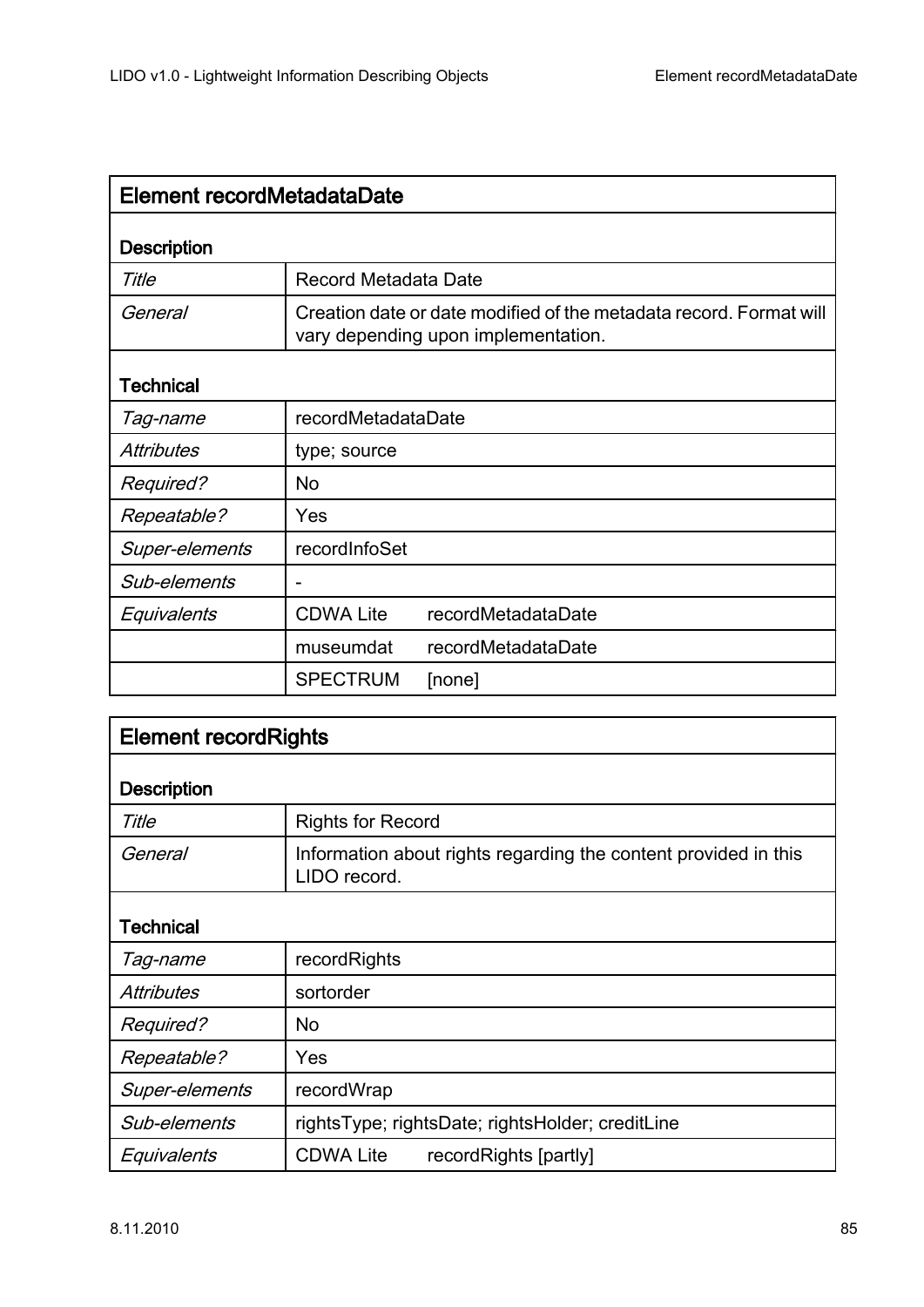<span id="page-91-0"></span>

| museumdat       | recordRights [partly] |
|-----------------|-----------------------|
| <b>SPECTRUM</b> | [none]                |

| <b>Element recordSource</b> |                                                                                             |
|-----------------------------|---------------------------------------------------------------------------------------------|
| <b>Description</b>          |                                                                                             |
| Title                       | <b>Record Source</b>                                                                        |
| General                     | The source of information in this record, generally the repository<br>or other institution. |
| <b>Technical</b>            |                                                                                             |
| Tag-name                    | recordSource                                                                                |
| <b>Attributes</b>           | type; sortorder                                                                             |
| Required?                   | Yes                                                                                         |
| Repeatable?                 | Yes                                                                                         |
| Super-elements              | recordWrap                                                                                  |
| Sub-elements                | legalBodyID; legalBodyName; legalBodyWeblink                                                |
| Equivalents                 | <b>CDWA Lite</b><br>recordSource                                                            |
|                             | recordSource<br>museumdat                                                                   |
|                             | <b>SPECTRUM</b><br>[none]                                                                   |

| Element record Type |                                                                                                                                           |
|---------------------|-------------------------------------------------------------------------------------------------------------------------------------------|
| <b>Description</b>  |                                                                                                                                           |
| Title               | Record Type                                                                                                                               |
| General             | Term establishing whether the record represents an individual<br>item or a collection, series, or group of works.                         |
| How to record       | Mandatory. Example values: item, collection, series, group,<br>volume, fonds.<br>Preferably taken from a published controlled value list. |
| <b>Technical</b>    |                                                                                                                                           |
| Tag-name            | recordType                                                                                                                                |
| <b>Attributes</b>   |                                                                                                                                           |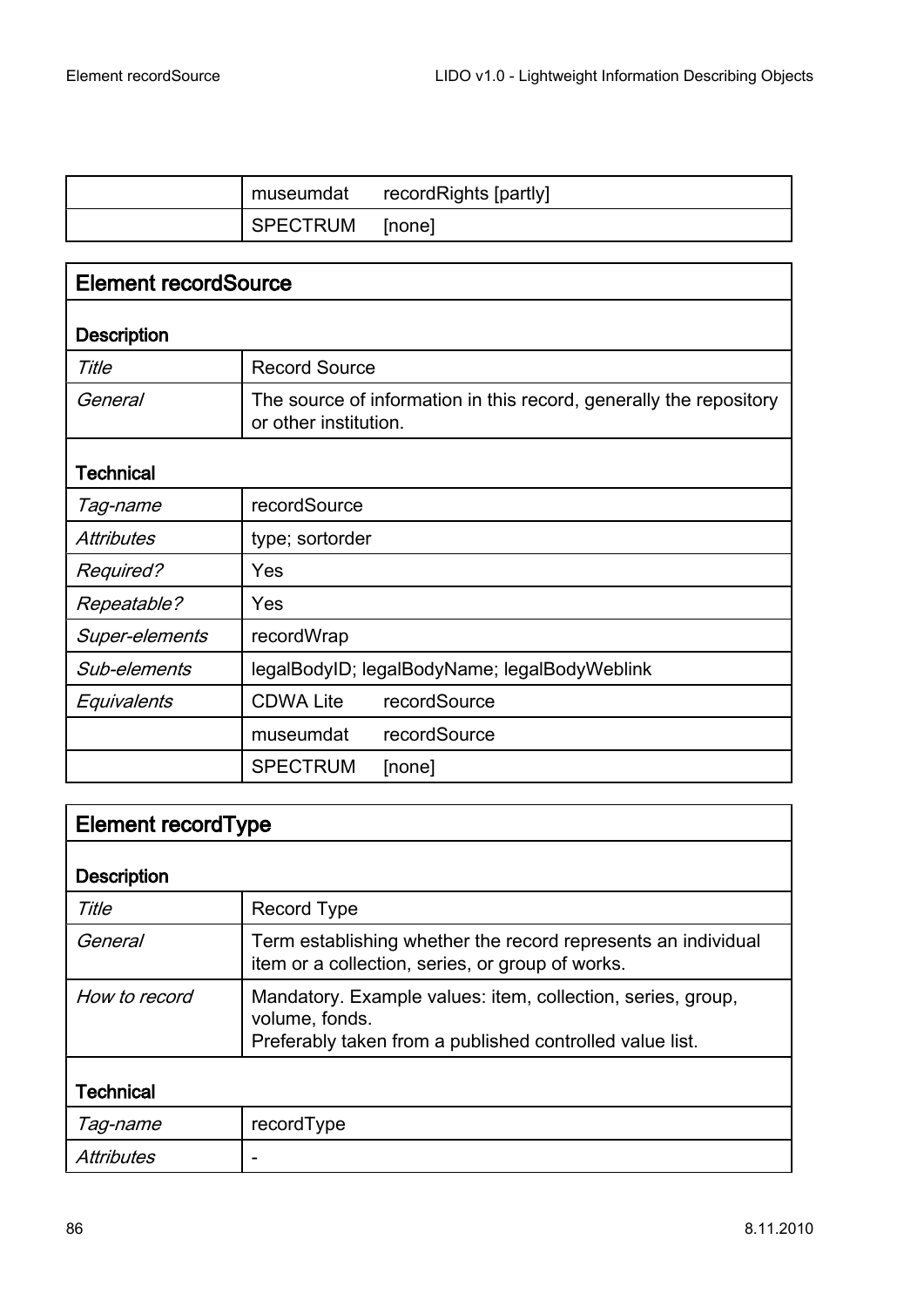<span id="page-92-0"></span>

| Required?      | Yes              |            |
|----------------|------------------|------------|
| Repeatable?    | No               |            |
| Super-elements | recordWrap       |            |
| Sub-elements   | conceptID; term  |            |
| Equivalents    | <b>CDWA Lite</b> | recordType |
|                | museumdat        | recordType |
|                | <b>SPECTRUM</b>  | [none]     |

| <b>Element recordWrap</b> |                                                                                                                |
|---------------------------|----------------------------------------------------------------------------------------------------------------|
| <b>Description</b>        |                                                                                                                |
| Title                     | <b>Record Wrapper</b>                                                                                          |
| General                   | A wrapper for information about the record that contains the<br>cataloguing information.                       |
| <b>Notes</b>              | Note that this section does not refer to any object or resource<br>information, but only to the source record. |
| Technical                 |                                                                                                                |
| Tag-name                  | recordWrap                                                                                                     |
| <b>Attributes</b>         |                                                                                                                |
| Required?                 | Yes                                                                                                            |
| Repeatable?               | No                                                                                                             |
| Super-elements            | administrativeMetadata; administrativeMetadata                                                                 |
| Sub-elements              | recordID; recordType; recordSource; recordRights; recordInfoSet                                                |
| Equivalents               | <b>CDWA Lite</b><br>recordWrap                                                                                 |
|                           | museumdat<br>recordWrap                                                                                        |
|                           | <b>SPECTRUM</b><br>[none]                                                                                      |

| <b>Element relatedEvent</b> |                      |
|-----------------------------|----------------------|
| <b>Description</b>          |                      |
| Title                       | <b>Related Event</b> |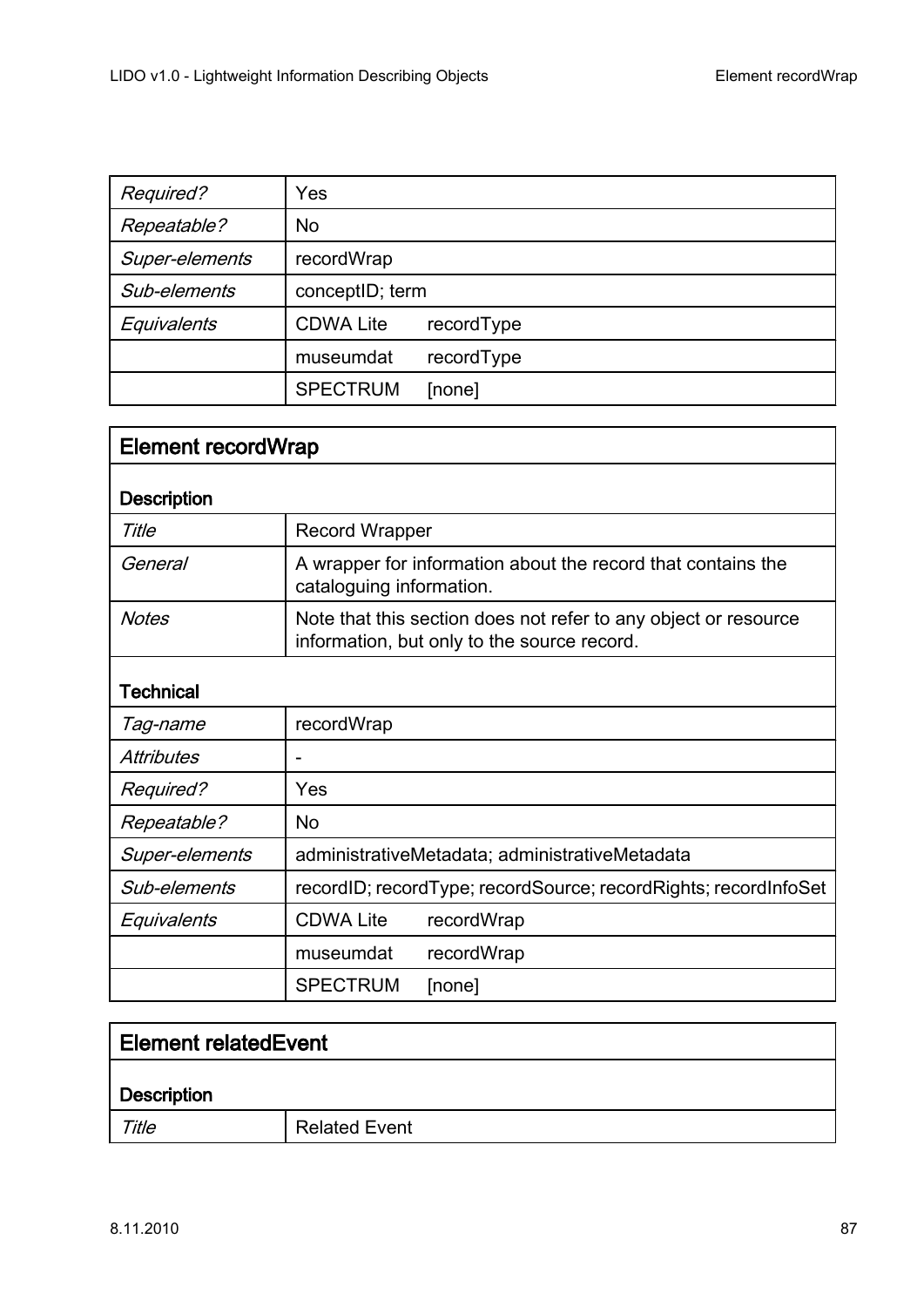<span id="page-93-0"></span>

| General           | Display and index elements for the event related to the event<br>being recorded. |  |
|-------------------|----------------------------------------------------------------------------------|--|
| <b>Technical</b>  |                                                                                  |  |
| Tag-name          | relatedEvent                                                                     |  |
| <b>Attributes</b> |                                                                                  |  |
| Required?         | No.                                                                              |  |
| Repeatable?       | <b>No</b>                                                                        |  |
| Super-elements    | relatedEventSet                                                                  |  |
| Sub-elements      | displayEvent; event                                                              |  |
| Equivalents       | <b>CDWA Lite</b><br>[none]                                                       |  |
|                   | museumdat<br>[none]                                                              |  |
|                   | <b>SPECTRUM</b><br>[none]                                                        |  |

| Element relatedEventRelType |                                                                                                                                                                                                                                                          |
|-----------------------------|----------------------------------------------------------------------------------------------------------------------------------------------------------------------------------------------------------------------------------------------------------|
| <b>Description</b>          |                                                                                                                                                                                                                                                          |
| Title                       | <b>Related Event Relationship Type</b>                                                                                                                                                                                                                   |
| General                     | A term describing the nature of the relationship between the<br>described event and the related event.                                                                                                                                                   |
| How to record               | Example values: part of, influence of, related to.<br>Indicate a term characterizing the relationship from the<br>perspective of the currently described event towards the related<br>event.<br>Preferably taken from a published controlled vocabulary. |
| <b>Notes</b>                | For implementation of the data, note that relationships are<br>conceptually reciprocal, but the Relationship Type is often<br>different on either side of the relationship.                                                                              |
| <b>Technical</b>            |                                                                                                                                                                                                                                                          |
| Tag-name                    | relatedEventRelType                                                                                                                                                                                                                                      |
| <b>Attributes</b>           |                                                                                                                                                                                                                                                          |
| Required?                   | <b>No</b>                                                                                                                                                                                                                                                |
| Repeatable?                 | <b>No</b>                                                                                                                                                                                                                                                |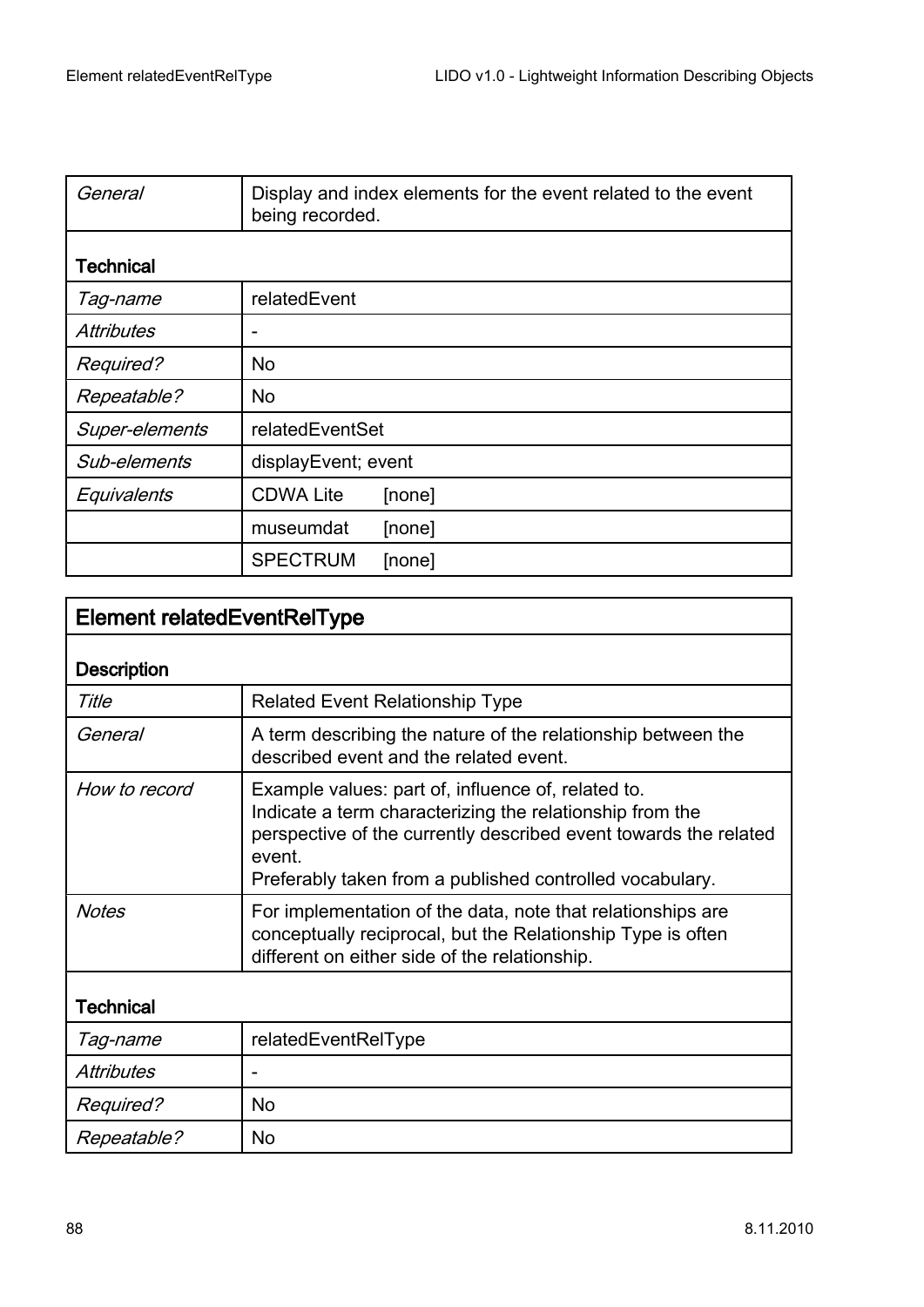<span id="page-94-0"></span>

| Super-elements | relatedEventSet            |  |
|----------------|----------------------------|--|
| Sub-elements   | conceptID; term            |  |
| Equivalents    | <b>CDWA Lite</b><br>[none] |  |
|                | museumdat<br>[none]        |  |
|                | <b>SPECTRUM</b><br>[none]  |  |

| <b>Element relatedEventSet</b> |                                                                                                                             |
|--------------------------------|-----------------------------------------------------------------------------------------------------------------------------|
| <b>Description</b>             |                                                                                                                             |
| Title                          | <b>Related Event</b>                                                                                                        |
| General                        | References an event which is linked in some way to this event,<br>e.g. a field trip within which this object was collected. |
| <b>Technical</b>               |                                                                                                                             |
| Tag-name                       | relatedEventSet                                                                                                             |
| Attributes                     | sortorder                                                                                                                   |
| Required?                      | <b>No</b>                                                                                                                   |
| Repeatable?                    | Yes                                                                                                                         |
| Super-elements                 | event                                                                                                                       |
| Sub-elements                   | relatedEvent; relatedEventRelType                                                                                           |
| Equivalents                    | <b>CDWA Lite</b><br>[none]                                                                                                  |
|                                | museumdat<br>[none]                                                                                                         |
|                                | <b>SPECTRUM</b><br>[none]                                                                                                   |

| <b>Element related Work</b> |                                                                               |  |
|-----------------------------|-------------------------------------------------------------------------------|--|
| <b>Description</b>          |                                                                               |  |
| Title                       | <b>Related Work</b>                                                           |  |
| General                     | Wrapper for the display and reference elements of a related<br>object / work. |  |
| <b>Technical</b>            |                                                                               |  |
| Tag-name                    | relatedWork                                                                   |  |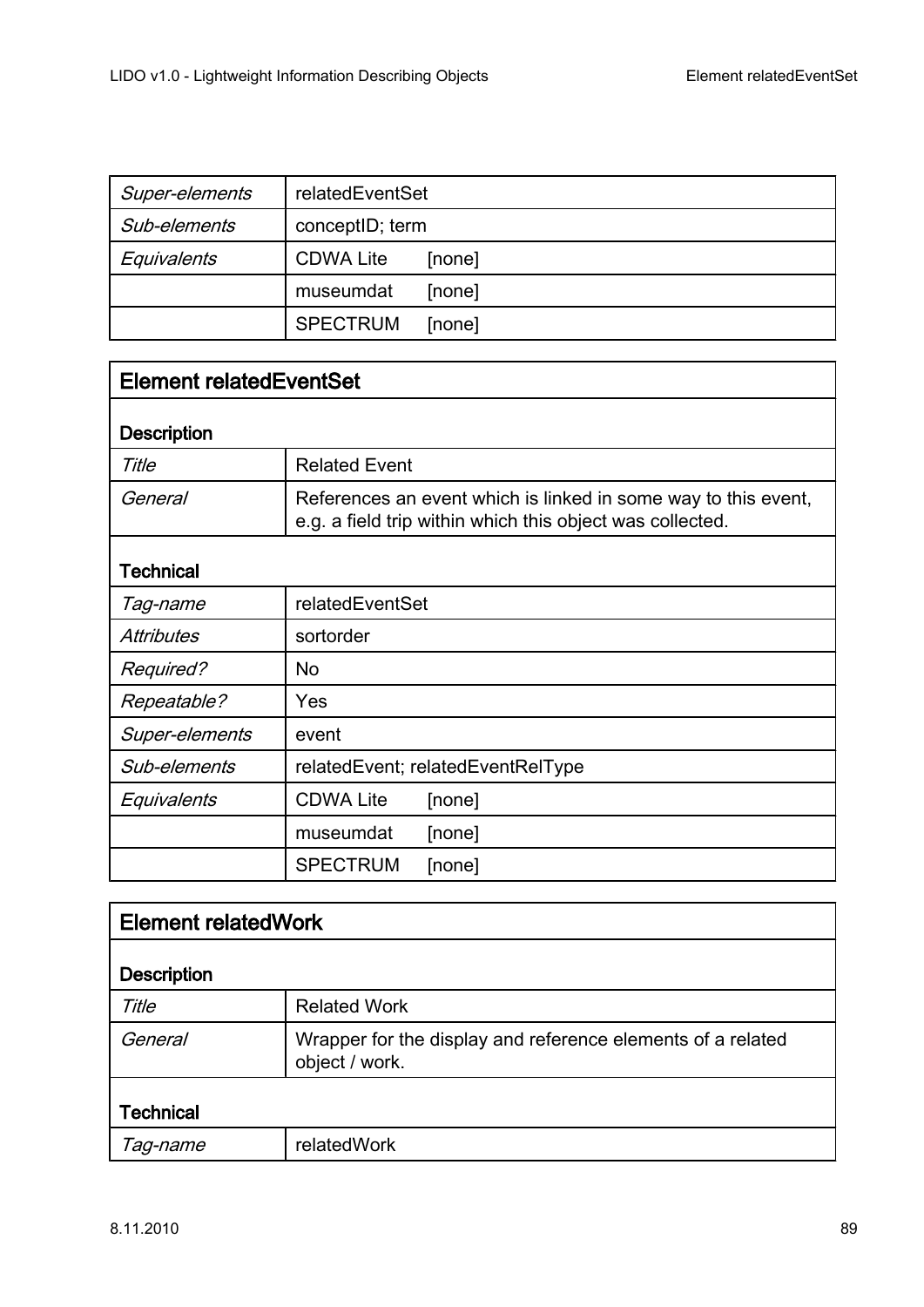<span id="page-95-0"></span>

| <b>Attributes</b> |                               |                                                 |
|-------------------|-------------------------------|-------------------------------------------------|
| Required?         | No                            |                                                 |
| Repeatable?       | <b>No</b>                     |                                                 |
| Super-elements    | relatedWorkSet                |                                                 |
| Sub-elements      | displayObject; object         |                                                 |
| Equivalents       | <b>CDWA Lite</b><br>display). | Corresponds partly to related Work Set (without |
|                   | museumdat<br>display).        | Corresponds partly to related Work Set (without |
|                   | <b>SPECTRUM</b>               | [none]                                          |

| <b>Element relatedWorkRelType</b> |                                                                                                                                                                                                                                                                                                                                                                                                                                                    |  |
|-----------------------------------|----------------------------------------------------------------------------------------------------------------------------------------------------------------------------------------------------------------------------------------------------------------------------------------------------------------------------------------------------------------------------------------------------------------------------------------------------|--|
| <b>Description</b>                |                                                                                                                                                                                                                                                                                                                                                                                                                                                    |  |
| Title                             | <b>Related Work Relationship Type</b>                                                                                                                                                                                                                                                                                                                                                                                                              |  |
| General                           | A term describing the nature of the relationship between the<br>object / work at hand and the related entity.                                                                                                                                                                                                                                                                                                                                      |  |
| How to record                     | Example values: part of, larger context for, model of, model for,<br>study of, study forrendering of, copy of, related to.<br>Indicate a term characterizing the relationship from the<br>perspective of the currently described object / work towards the<br>related object / work.                                                                                                                                                               |  |
| <b>Notes</b>                      | For implementation of the data, note that relationships are<br>conceptually reciprocal, but the Relationship Type is often<br>different on either side of the relationship (e.g., one work is part<br>of a second work, but from the point of view of the second record,<br>the first work is the larger context for the second work). Whether<br>or not relationships are physically reciprocal as implemented in<br>systems is a local decision. |  |
| <b>Technical</b>                  |                                                                                                                                                                                                                                                                                                                                                                                                                                                    |  |
| Tag-name                          | relatedWorkRelType                                                                                                                                                                                                                                                                                                                                                                                                                                 |  |
| <b>Attributes</b>                 |                                                                                                                                                                                                                                                                                                                                                                                                                                                    |  |
| Required?                         | <b>No</b>                                                                                                                                                                                                                                                                                                                                                                                                                                          |  |
| Repeatable?                       | <b>No</b>                                                                                                                                                                                                                                                                                                                                                                                                                                          |  |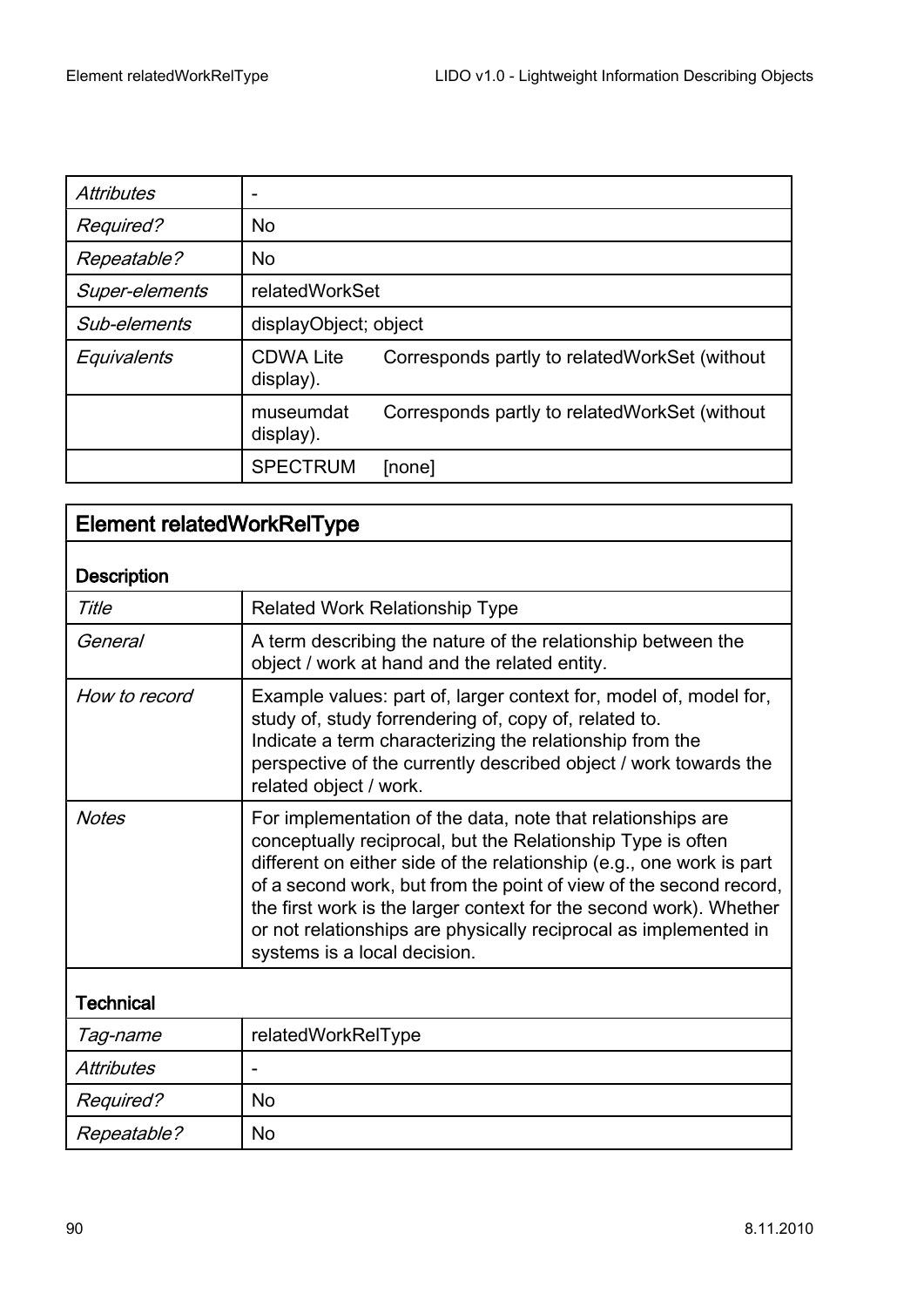<span id="page-96-0"></span>

| Super-elements | relatedWorkSet   |                    |
|----------------|------------------|--------------------|
| Sub-elements   | conceptID; term  |                    |
| Equivalents    | <b>CDWA Lite</b> | relatedWorkRelType |
|                | museumdat        | relatedWorkRelType |
|                | <b>SPECTRUM</b>  | [none]             |

| <b>Element relatedWorkSet</b> |                                                                                                                              |
|-------------------------------|------------------------------------------------------------------------------------------------------------------------------|
| <b>Description</b>            |                                                                                                                              |
| Title                         | <b>Related Work Set</b>                                                                                                      |
| General                       | A wrapper for a object / work, group, collection, or series that is<br>directly related to the object / work being recorded. |
| <b>Technical</b>              |                                                                                                                              |
| Tag-name                      | relatedWorkSet                                                                                                               |
| <b>Attributes</b>             | sortorder                                                                                                                    |
| Required?                     | No                                                                                                                           |
| Repeatable?                   | Yes                                                                                                                          |
| Super-elements                | relatedWorksWrap                                                                                                             |
| Sub-elements                  | relatedWork; relatedWorkRelType                                                                                              |
| Equivalents                   | <b>CDWA Lite</b><br>related Work Set [semantically, however the<br>structure is different]                                   |
|                               | museumdat<br>related Work Set [semantically, however the<br>structure is different]                                          |
|                               | <b>SPECTRUM</b><br>[none]                                                                                                    |

| <b>Element relatedWorksWrap</b> |                                          |
|---------------------------------|------------------------------------------|
| <b>Description</b>              |                                          |
| Title                           | <b>Related Works Wrapper</b>             |
| General                         | A wrapper for Related Works information. |
| <b>Technical</b>                |                                          |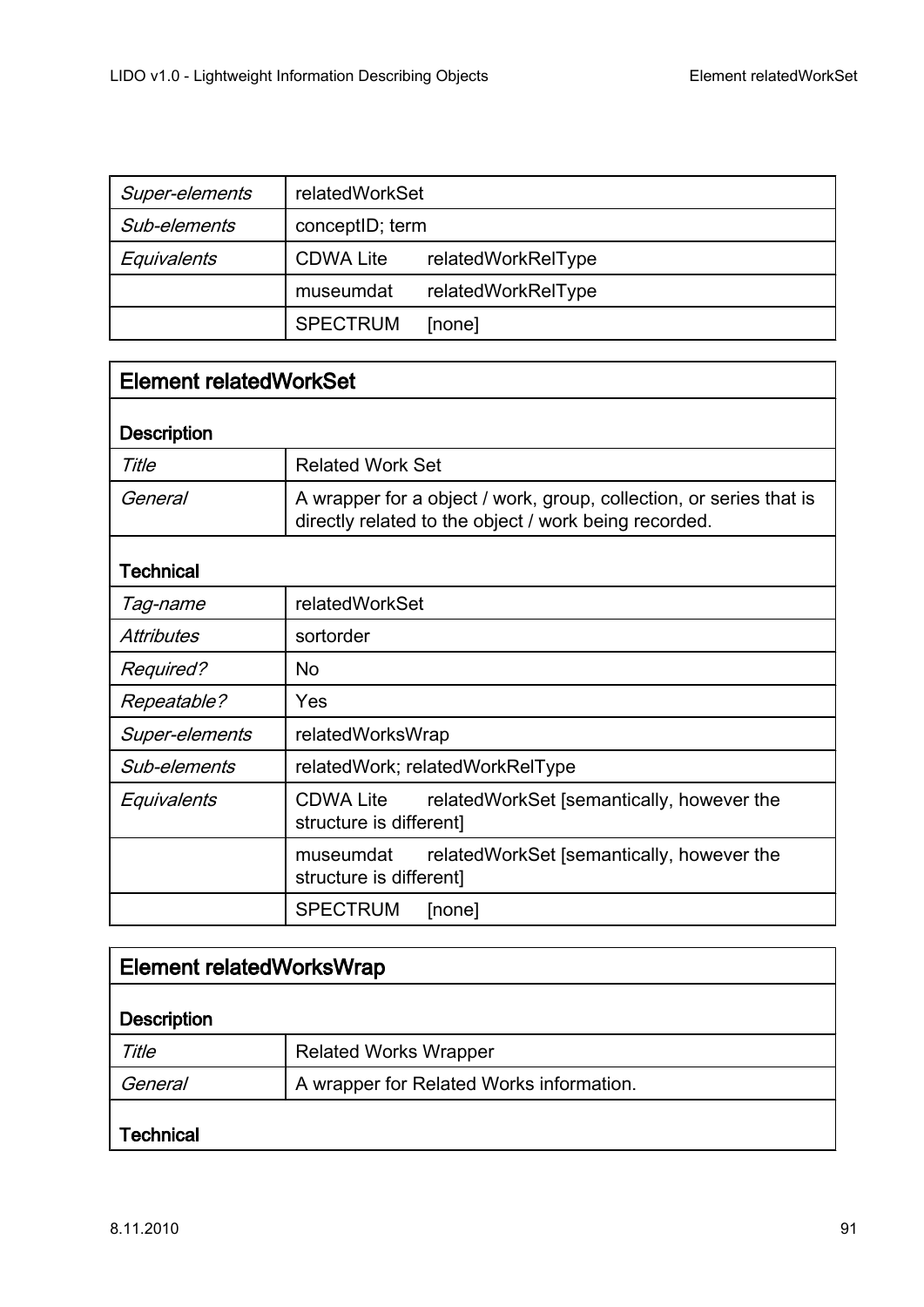<span id="page-97-0"></span>

| Tag-name          | relatedWorksWrap                     |
|-------------------|--------------------------------------|
| <b>Attributes</b> |                                      |
| Required?         | No                                   |
| Repeatable?       | No                                   |
| Super-elements    | objectRelationWrap                   |
| Sub-elements      | relatedWorkSet                       |
| Equivalents       | <b>CDWA Lite</b><br>relatedWorksWrap |
|                   | museumdat<br>relatedWorksWrap        |
|                   | <b>SPECTRUM</b><br>[none]            |

| <b>Element repositoryLocation</b> |                                                                                           |
|-----------------------------------|-------------------------------------------------------------------------------------------|
| <b>Description</b>                |                                                                                           |
| Title                             | Location                                                                                  |
| General                           | Location of the object, especially relevant for architecture and<br>archaeological sites. |
| <b>Technical</b>                  |                                                                                           |
| Tag-name                          | repositoryLocation                                                                        |
| <b>Attributes</b>                 | politicalEntity; geographicalEntity                                                       |
| Required?                         | <b>No</b>                                                                                 |
| Repeatable?                       | <b>No</b>                                                                                 |
| Super-elements                    | repositorySet                                                                             |
| Sub-elements                      | placeID; namePlaceSet; gml; partOfPlace; placeClassification                              |
| Equivalents                       | <b>CDWA Lite</b><br>[none]                                                                |
|                                   | museumdat<br>[none]                                                                       |
|                                   | <b>SPECTRUM</b><br>[none]                                                                 |

| <b>Element repositoryName</b> |                               |  |
|-------------------------------|-------------------------------|--|
| <b>Description</b>            |                               |  |
| Title                         | Custody: Institution / Person |  |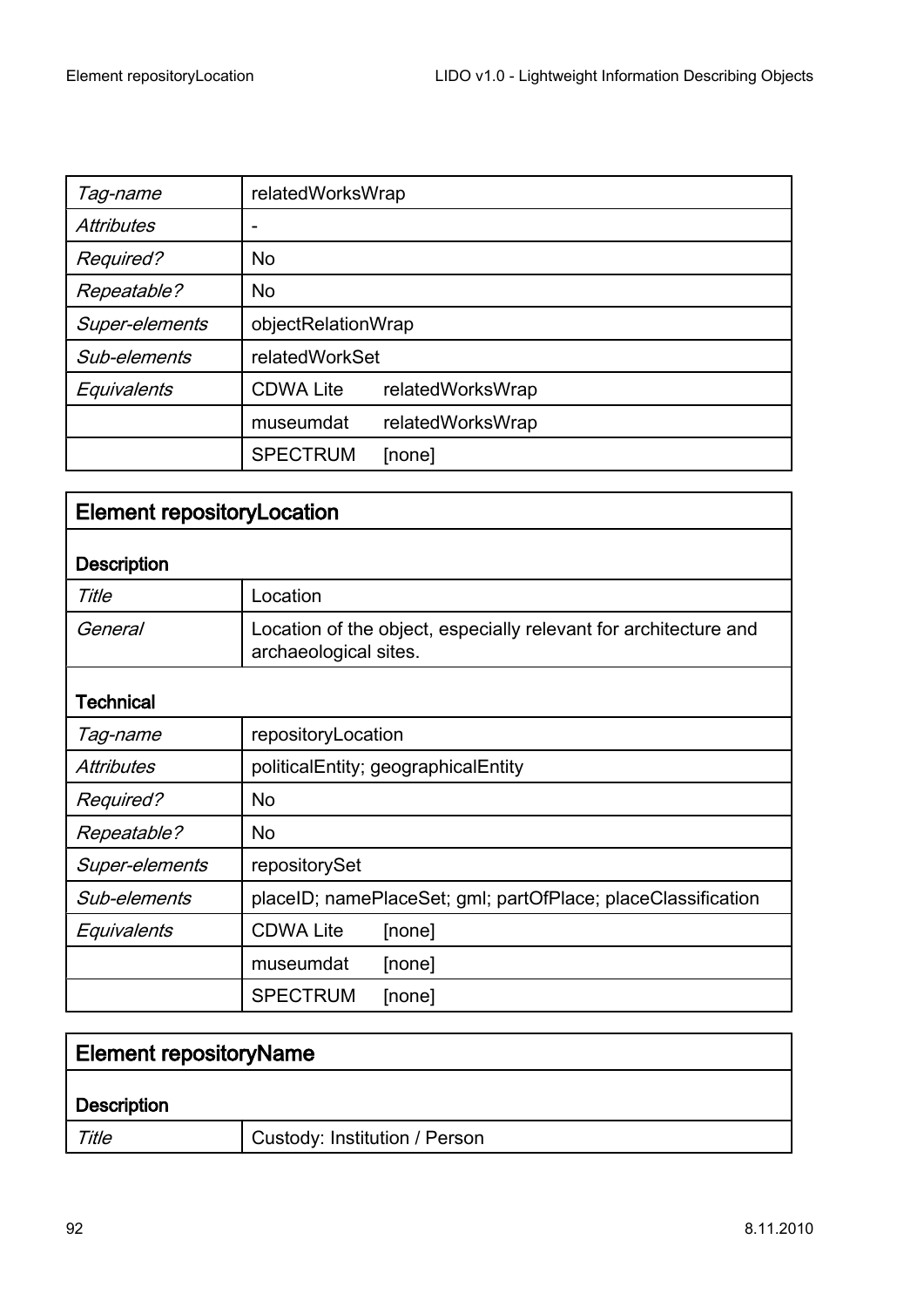<span id="page-98-0"></span>

| General          | Unambiguous identification, designation and weblink of the<br>institution of custody. |
|------------------|---------------------------------------------------------------------------------------|
| <b>Technical</b> |                                                                                       |
| Tag-name         | repositoryName                                                                        |
| Attributes       |                                                                                       |
| Required?        | No                                                                                    |
| Repeatable?      | <b>No</b>                                                                             |
| Super-elements   | repositorySet                                                                         |
| Sub-elements     | legalBodyID; legalBodyName; legalBodyWeblink                                          |
| Equivalents      | <b>CDWA Lite</b><br>locationName [partly]                                             |
|                  | museumdat<br>repositoryName                                                           |
|                  | <b>SPECTRUM</b><br>[none]                                                             |

| <b>Element repositorySet</b> |                                                                                                                                                 |
|------------------------------|-------------------------------------------------------------------------------------------------------------------------------------------------|
| <b>Description</b>           |                                                                                                                                                 |
| Title                        | <b>Custody/Repository Location Set</b>                                                                                                          |
| General                      | Wrapper for designation and identification of the institution of<br>custody, and possibly an indication of the exact location of the<br>object. |
| Technical                    |                                                                                                                                                 |
| Tag-name                     | repositorySet                                                                                                                                   |
| <b>Attributes</b>            | type; sortorder                                                                                                                                 |
| Required?                    | No                                                                                                                                              |
| Repeatable?                  | Yes                                                                                                                                             |
| Super-elements               | repositoryWrap                                                                                                                                  |
| Sub-elements                 | repositoryName; workID; repositoryLocation                                                                                                      |
| Equivalents                  | <b>CDWA Lite</b><br>[none]                                                                                                                      |
|                              | repositorySet [with extended sub-elements]<br>museumdat                                                                                         |
|                              | <b>SPECTRUM</b><br>[none]                                                                                                                       |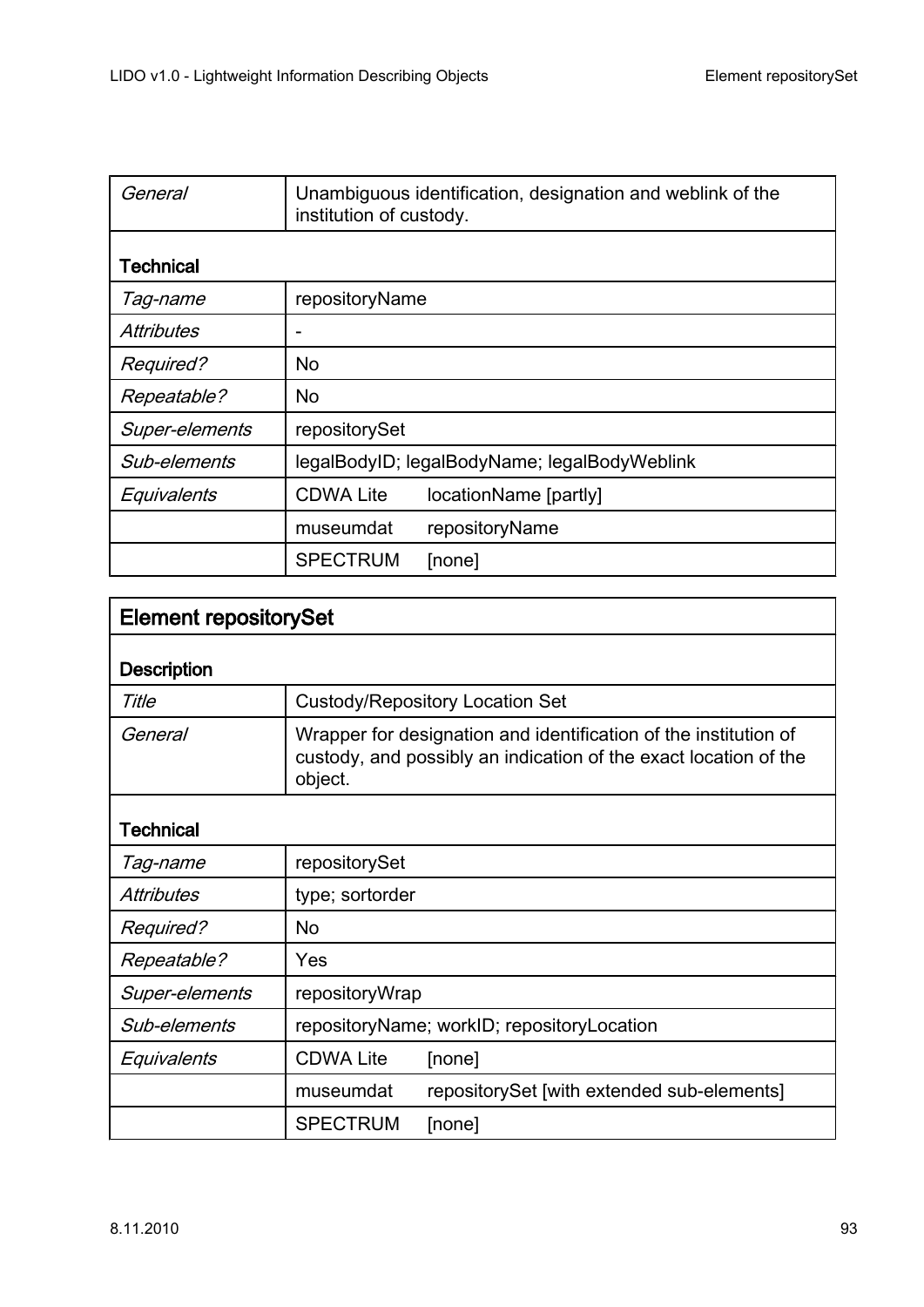<span id="page-99-0"></span>

| <b>Element repositoryWrap</b> |                                                                            |
|-------------------------------|----------------------------------------------------------------------------|
| <b>Description</b>            |                                                                            |
| Title                         | Custody/Repository Location (Wrapper)                                      |
| General                       | Wrapper for Repository/ Location information.                              |
| <b>Technical</b>              |                                                                            |
| Tag-name                      | repositoryWrap                                                             |
| <b>Attributes</b>             | -                                                                          |
| Required?                     | <b>No</b>                                                                  |
| Repeatable?                   | <b>No</b>                                                                  |
| Super-elements                | objectIdentificationWrap                                                   |
| Sub-elements                  | repositorySet                                                              |
| Equivalents                   | <b>CDWA Lite</b><br>locationWrap [partly]                                  |
|                               | museumdat<br>repositoryWrap [see repositoryName and<br>repositoryLocation] |
|                               | <b>SPECTRUM</b><br>[none]                                                  |

| <b>Element resourceDescription</b> |                                                                                                                                     |
|------------------------------------|-------------------------------------------------------------------------------------------------------------------------------------|
| <b>Description</b>                 |                                                                                                                                     |
| Title                              | <b>Resource Description</b>                                                                                                         |
| General                            | A description of the spatial, chronological, or contextual aspects<br>of the object / work as captured in this particular resource. |
| <b>Technical</b>                   |                                                                                                                                     |
| Tag-name                           | resourceDescription                                                                                                                 |
| <b>Attributes</b>                  | type; sortorder                                                                                                                     |
| Required?                          | No                                                                                                                                  |
| Repeatable?                        | Yes                                                                                                                                 |
| Super-elements                     | resourceSet                                                                                                                         |
| Sub-elements                       |                                                                                                                                     |
| Equivalents                        | <b>CDWA Lite</b><br>resourceViewDescription                                                                                         |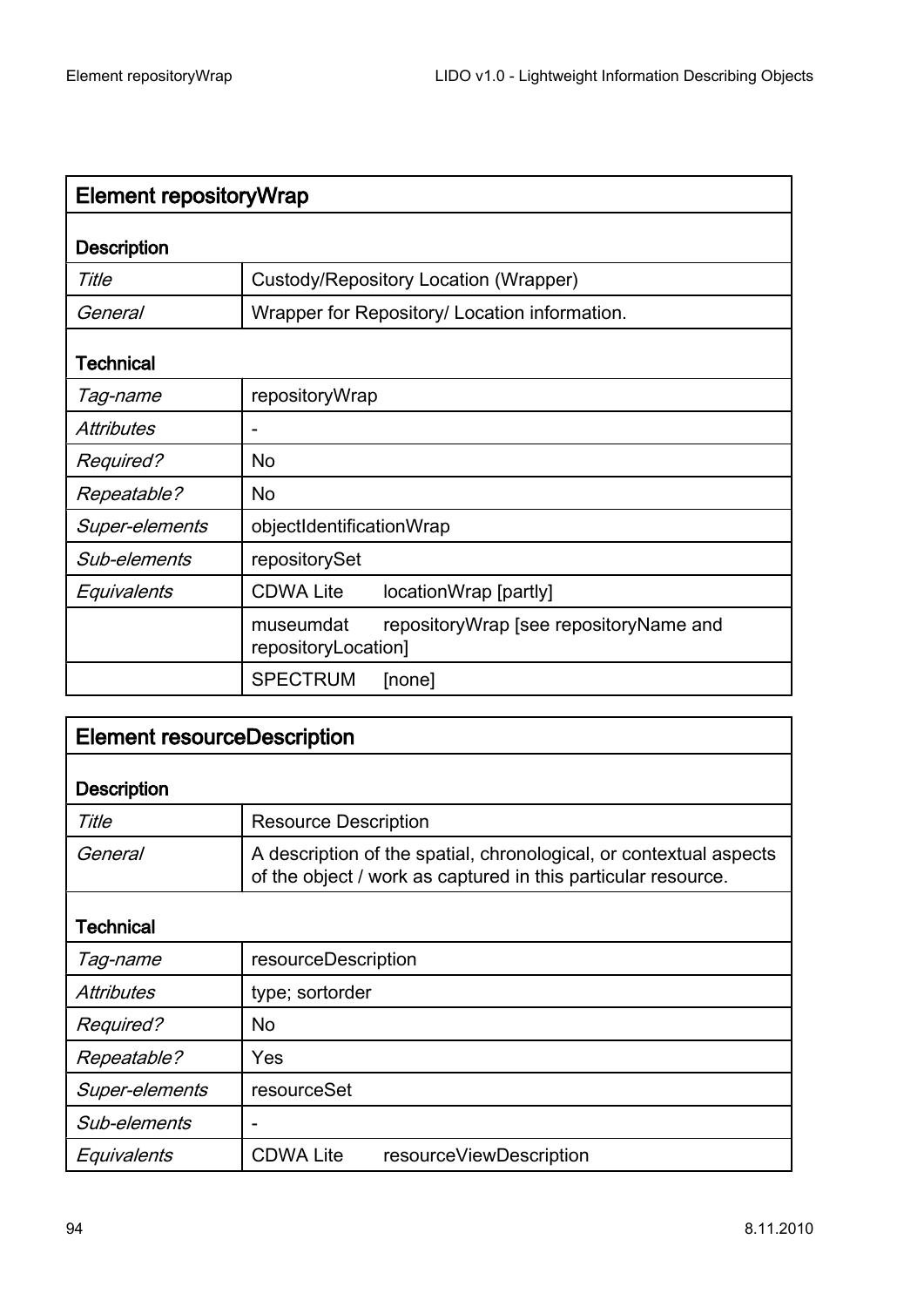<span id="page-100-0"></span>

|                 | museumdat resourceViewDescription |
|-----------------|-----------------------------------|
| SPECTRUM [none] |                                   |

| <b>Element resourceID</b> |                                                                                                      |
|---------------------------|------------------------------------------------------------------------------------------------------|
| <b>Description</b>        |                                                                                                      |
| Title                     | <b>Resource Identification Number</b>                                                                |
| General                   | The unique numeric or alphanumeric identification of the original<br>(digital or analogue) resource. |
| <b>Technical</b>          |                                                                                                      |
| Tag-name                  | resourceID                                                                                           |
| <b>Attributes</b>         | pref; type; source; encodinganalog; label                                                            |
| Required?                 | No                                                                                                   |
| Repeatable?               | No                                                                                                   |
| Super-elements            | resourceSet                                                                                          |
| Sub-elements              | -                                                                                                    |
| Equivalents               | <b>CDWA Lite</b><br>resourceID                                                                       |
|                           | museumdat<br>resourceID                                                                              |
|                           | <b>SPECTRUM</b><br>[none]                                                                            |

| <b>Element resourceMeasurementsSet</b> |                                                                                                                                                                      |
|----------------------------------------|----------------------------------------------------------------------------------------------------------------------------------------------------------------------|
| <b>Description</b>                     |                                                                                                                                                                      |
| Title                                  | <b>Resource Measurement Set</b>                                                                                                                                      |
| General                                | Any technical measurement information needed for online<br>presentation of the resource.                                                                             |
| How to record                          | For images provide width and height of the digital image, for audio<br>or video resources provide duration, bit rate, frame size, and if<br>necessary TC-IN, TC-OUT. |
| <b>Technical</b>                       |                                                                                                                                                                      |
| Tag-name                               | resourceMeasurementsSet                                                                                                                                              |
| <b>Attributes</b>                      |                                                                                                                                                                      |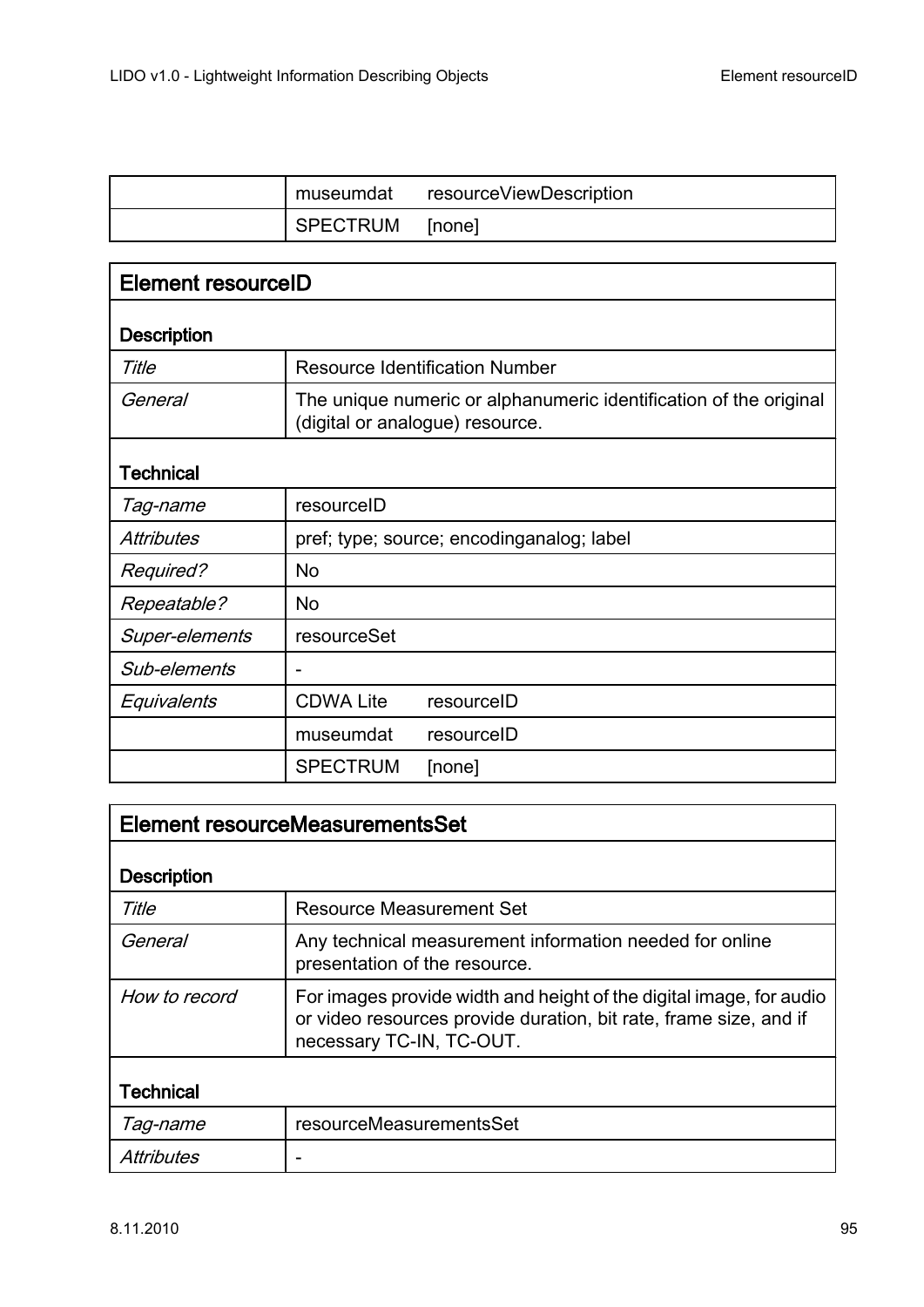<span id="page-101-0"></span>

| Required?      | No                                                 |
|----------------|----------------------------------------------------|
| Repeatable?    | Yes                                                |
| Super-elements | resourceRepresentation                             |
| Sub-elements   | measurementType; measurementUnit; measurementValue |
| Equivalents    | <b>CDWA Lite</b><br>[none]                         |
|                | museumdat<br>[none]                                |
|                | <b>SPECTRUM</b><br>[none]                          |

| <b>Element resourcePerspective</b> |                                                        |
|------------------------------------|--------------------------------------------------------|
| <b>Description</b>                 |                                                        |
| Title                              | <b>Resource Perspective</b>                            |
| General                            | The specific vantage point or perspective of the view. |
| Technical                          |                                                        |
| Tag-name                           | resourcePerspective                                    |
| <b>Attributes</b>                  |                                                        |
| Required?                          | No                                                     |
| Repeatable?                        | Yes                                                    |
| Super-elements                     | resourceSet                                            |
| Sub-elements                       | conceptID; term                                        |
| Equivalents                        | <b>CDWA Lite</b><br>resourceViewType                   |
|                                    | museumdat<br>resourceViewType                          |
|                                    | <b>SPECTRUM</b><br>[none]                              |

| <b>Element resourceRelType</b> |                                                                           |
|--------------------------------|---------------------------------------------------------------------------|
| <b>Description</b>             |                                                                           |
| Title                          | <b>Resource Relationship Type</b>                                         |
| General                        | The relationship of the resource to the object / work being<br>described. |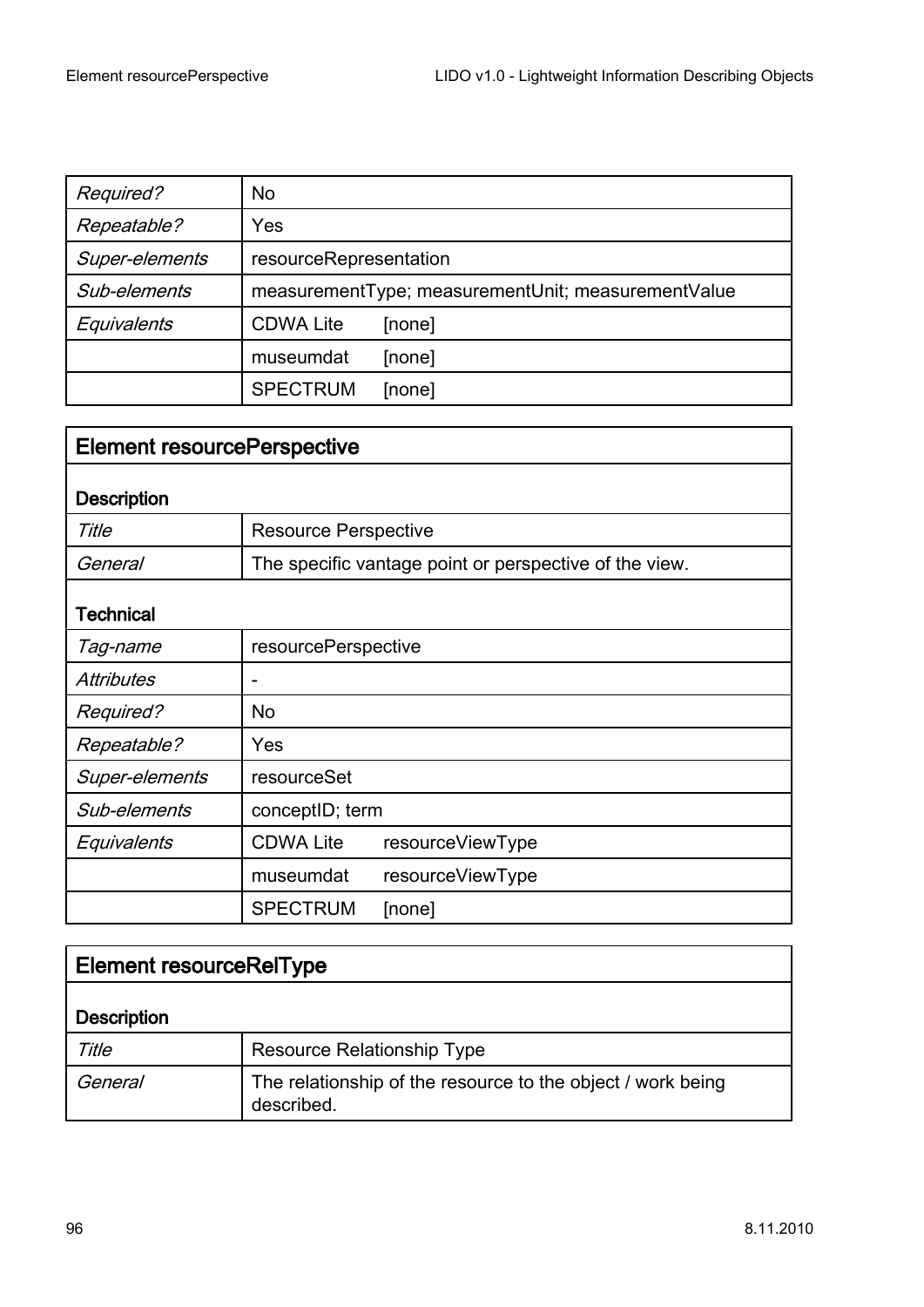<span id="page-102-0"></span>

| How to record    | Example values: conservation image, documentary image,<br>contextual image, historical image, reconstruction, and<br>installation image |
|------------------|-----------------------------------------------------------------------------------------------------------------------------------------|
| <b>Technical</b> |                                                                                                                                         |
| Tag-name         | resourceRelType                                                                                                                         |
| Attributes       |                                                                                                                                         |
| Required?        | No                                                                                                                                      |
| Repeatable?      | Yes                                                                                                                                     |
| Super-elements   | resourceSet                                                                                                                             |
| Sub-elements     | conceptID; term                                                                                                                         |
| Equivalents      | <b>CDWA Lite</b><br>resourceRelType                                                                                                     |
|                  | museumdat<br>resourceRelType                                                                                                            |
|                  | <b>SPECTRUM</b><br>[none]                                                                                                               |

| <b>Element resourceRepresentation</b> |                                                                                                                                                                                                                      |
|---------------------------------------|----------------------------------------------------------------------------------------------------------------------------------------------------------------------------------------------------------------------|
| <b>Description</b>                    |                                                                                                                                                                                                                      |
| Title                                 | <b>Resource Representation</b>                                                                                                                                                                                       |
| General                               | A digital representation of a resource for online presentation.                                                                                                                                                      |
| How to record                         | Repeat this element set for variants representing the same<br>resource, e.g. different sizes of the same image, or a thumbnail<br>representing an audio or video file and the digital audio or video<br>file itself. |
| Technical                             |                                                                                                                                                                                                                      |
| Tag-name                              | resourceRepresentation                                                                                                                                                                                               |
| <b>Attributes</b>                     | type                                                                                                                                                                                                                 |
| Required?                             | No                                                                                                                                                                                                                   |
| Repeatable?                           | Yes                                                                                                                                                                                                                  |
| Super-elements                        | resourceSet                                                                                                                                                                                                          |
| Sub-elements                          | linkResource; resourceMeasurementsSet                                                                                                                                                                                |
| Equivalents                           | <b>CDWA Lite</b><br>[none]                                                                                                                                                                                           |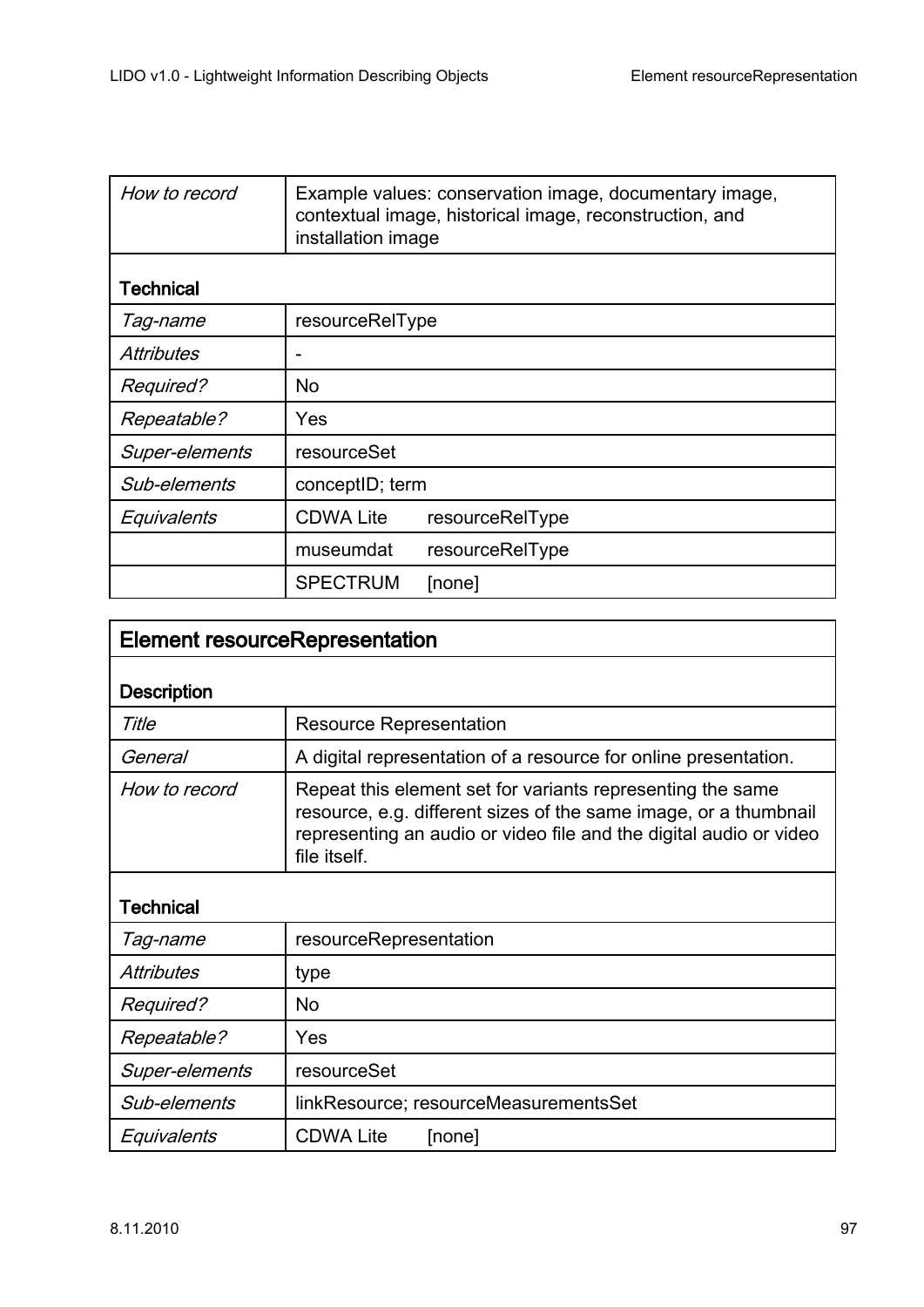<span id="page-103-0"></span>

| museumdat       | [none] |
|-----------------|--------|
| <b>SPECTRUM</b> | [none] |

| <b>Element resourceSet</b> |                                                                                                                                                                                                                                                                                                                                                                                                                                               |
|----------------------------|-----------------------------------------------------------------------------------------------------------------------------------------------------------------------------------------------------------------------------------------------------------------------------------------------------------------------------------------------------------------------------------------------------------------------------------------------|
| <b>Description</b>         |                                                                                                                                                                                                                                                                                                                                                                                                                                               |
| Title                      | <b>Resource Set</b>                                                                                                                                                                                                                                                                                                                                                                                                                           |
| General                    | Contains sub-elements for a structured resource description.                                                                                                                                                                                                                                                                                                                                                                                  |
| <b>Notes</b>               | Provides identification of a surrogate of the object / work including<br>digital images, slides, transparencies, photographs, audio, video<br>and moving images, but excluding items that are considered<br>object / works in their own right.<br>For such as drawings, prints, paintings, or photographs<br>considered art, and other works that themselves contain<br>representations of other works, use Related Works and/or<br>Subjects. |
| <b>Technical</b>           |                                                                                                                                                                                                                                                                                                                                                                                                                                               |
| Tag-name                   | resourceSet                                                                                                                                                                                                                                                                                                                                                                                                                                   |
| <b>Attributes</b>          | sortorder                                                                                                                                                                                                                                                                                                                                                                                                                                     |
| Required?                  | <b>No</b>                                                                                                                                                                                                                                                                                                                                                                                                                                     |
| Repeatable?                | Yes                                                                                                                                                                                                                                                                                                                                                                                                                                           |
| Super-elements             | resourceWrap                                                                                                                                                                                                                                                                                                                                                                                                                                  |
| Sub-elements               | resourceID; resourceRepresentation; resourceType;<br>resourceReIType; resourcePerspective; resourceDescription; ;<br>resourceSource; rightsResource                                                                                                                                                                                                                                                                                           |
| Equivalents                | <b>CDWA Lite</b><br>resourceSet                                                                                                                                                                                                                                                                                                                                                                                                               |
|                            | museumdat<br>resourceSet                                                                                                                                                                                                                                                                                                                                                                                                                      |
|                            | <b>SPECTRUM</b><br>[none]                                                                                                                                                                                                                                                                                                                                                                                                                     |

# Element resourceSource **Description** Title Resource Source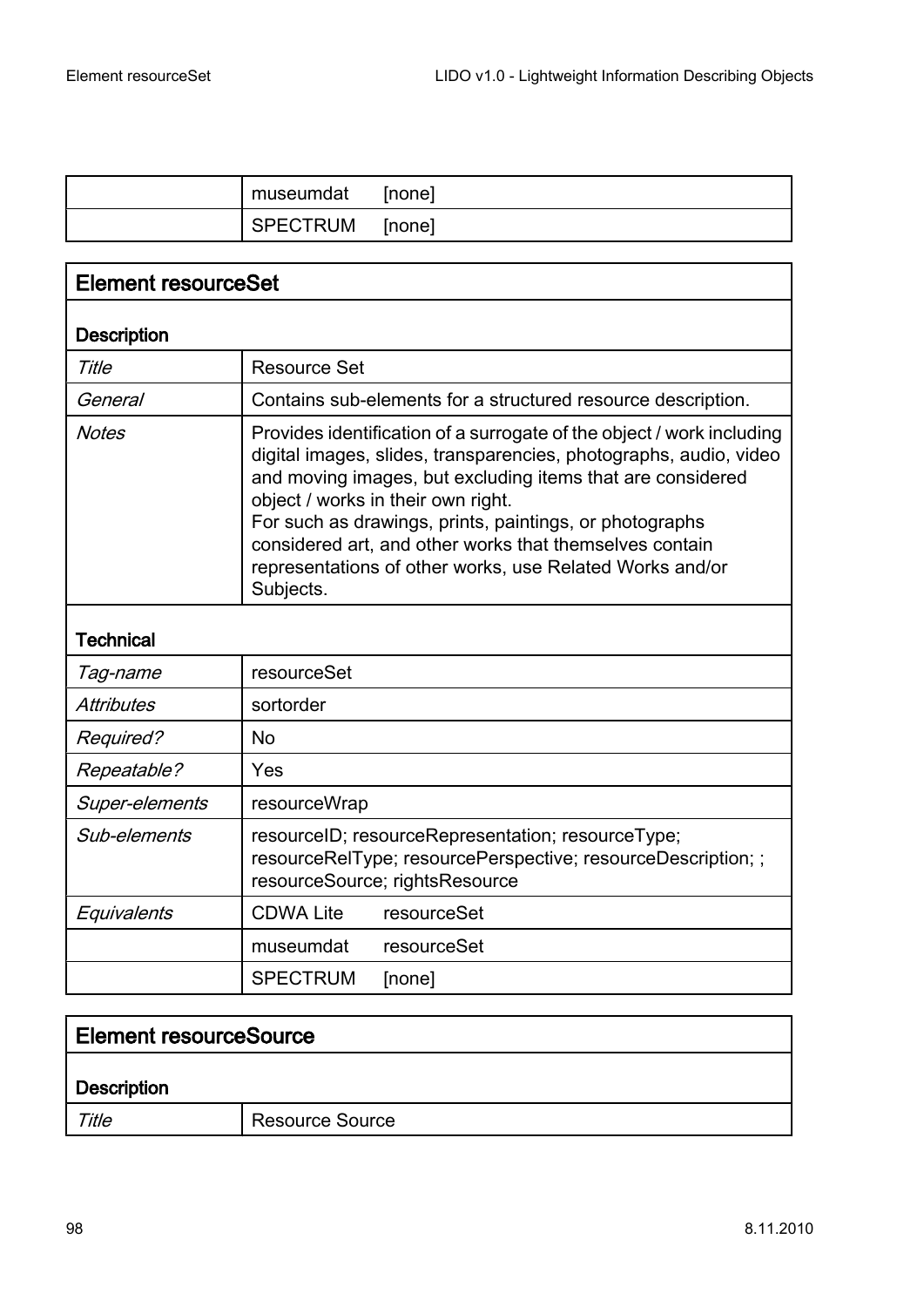<span id="page-104-0"></span>

| General        | Identification of the agency, individual, or repository from which<br>the image or other resource was obtained.   |
|----------------|-------------------------------------------------------------------------------------------------------------------|
| How to record  | Include this sub-element when the source of the image/resource<br>differs from the source named in Record Source. |
| Technical      |                                                                                                                   |
| Tag-name       | resourceSource                                                                                                    |
| Attributes     | type; sortorder                                                                                                   |
| Required?      | <b>No</b>                                                                                                         |
| Repeatable?    | Yes                                                                                                               |
| Super-elements | resourceSet                                                                                                       |
| Sub-elements   | legalBodyID; legalBodyName; legalBodyWeblink                                                                      |
| Equivalents    | <b>CDWA Lite</b><br>resourceSource                                                                                |
|                | museumdat<br>resourceSource                                                                                       |
|                | <b>SPECTRUM</b><br>[none]                                                                                         |

| <b>Element resourceType</b> |                                                                                                                                                     |
|-----------------------------|-----------------------------------------------------------------------------------------------------------------------------------------------------|
| <b>Description</b>          |                                                                                                                                                     |
| Title                       | Resource Type                                                                                                                                       |
| General                     | The generic identification of the medium of the image or other<br>resource.                                                                         |
| How to record               | Preferably using a controlled published value list.<br>Example values: digital image, photograph, slide, videotape, X-<br>ray photograph, negative. |
| <b>Technical</b>            |                                                                                                                                                     |
| Tag-name                    | resourceType                                                                                                                                        |
| <b>Attributes</b>           |                                                                                                                                                     |
| Required?                   | No                                                                                                                                                  |
| Repeatable?                 | No                                                                                                                                                  |
| Super-elements              | resourceSet                                                                                                                                         |
| Sub-elements                | conceptID; term                                                                                                                                     |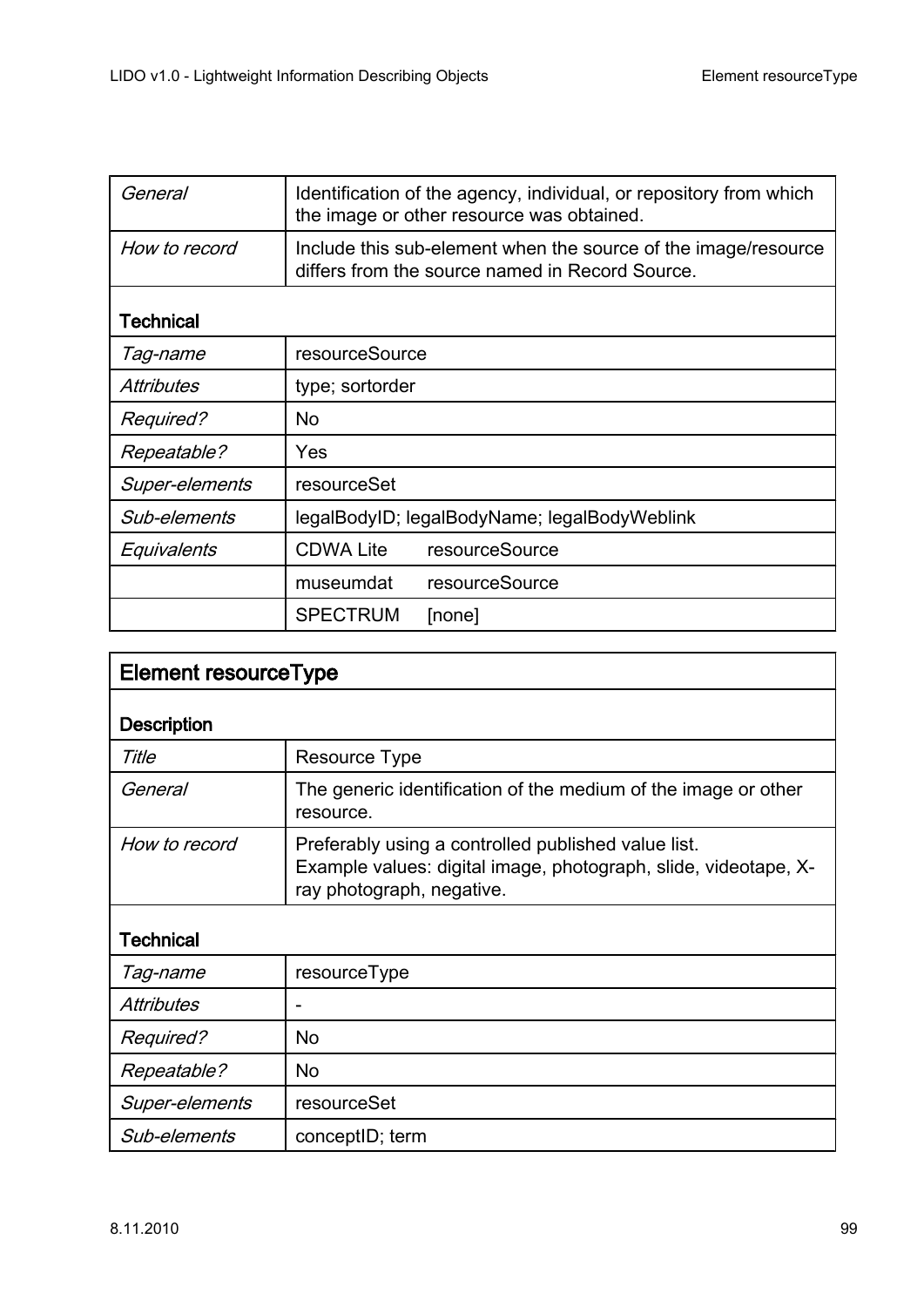<span id="page-105-0"></span>

| Equivalents | CDWA Lite       | resourceType           |
|-------------|-----------------|------------------------|
|             |                 | museumdat resourceType |
|             | <b>SPECTRUM</b> | [none]                 |

| <b>Element resourceWrap</b> |                                                                                                                                                                 |
|-----------------------------|-----------------------------------------------------------------------------------------------------------------------------------------------------------------|
| <b>Description</b>          |                                                                                                                                                                 |
| Title                       | <b>Resource Wrapper</b>                                                                                                                                         |
| General                     | A wrapper for resources that are surrogates for an object / work,<br>including digital images, videos or audio files that represent it in<br>an online service. |
| <b>Technical</b>            |                                                                                                                                                                 |
| Tag-name                    | resourceWrap                                                                                                                                                    |
| <b>Attributes</b>           |                                                                                                                                                                 |
| Required?                   | <b>No</b>                                                                                                                                                       |
| Repeatable?                 | No                                                                                                                                                              |
| Super-elements              | administrativeMetadata; administrativeMetadata                                                                                                                  |
| Sub-elements                | resourceSet                                                                                                                                                     |
| Equivalents                 | <b>CDWA Lite</b><br>resourceWrap                                                                                                                                |
|                             | museumdat<br>resourceWrap                                                                                                                                       |
|                             | <b>SPECTRUM</b><br>[none]                                                                                                                                       |

| <b>Element rightsDate</b> |                                              |
|---------------------------|----------------------------------------------|
| <b>Description</b>        |                                              |
| Title                     | <b>Rights Date</b>                           |
| General                   | The date on which a right is or was current. |
| <b>Technical</b>          |                                              |
| Tag-name                  | rightsDate                                   |
| <b>Attributes</b>         |                                              |
| Required?                 | No                                           |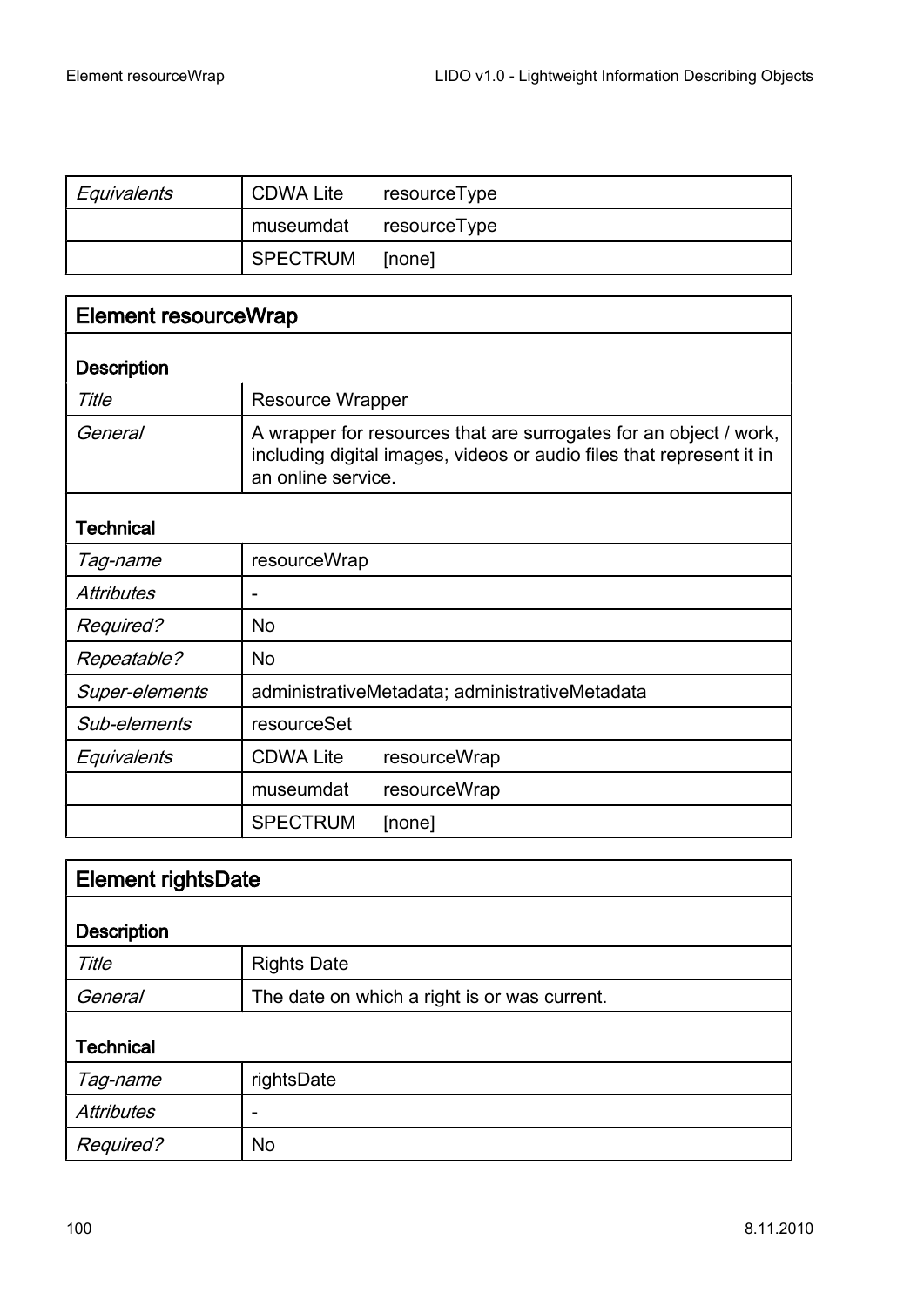<span id="page-106-0"></span>

| Repeatable?    | No                                          |
|----------------|---------------------------------------------|
| Super-elements | recordRights; rightsResource; rightsWorkSet |
| Sub-elements   | earliestDate; latestDate                    |
| Equivalents    | <b>CDWA Lite</b><br>[none]                  |
|                | museumdat<br>[none]                         |
|                | <b>SPECTRUM</b><br>[none]                   |

| <b>Element rightsHolder</b> |                                              |
|-----------------------------|----------------------------------------------|
| <b>Description</b>          |                                              |
| Title                       | <b>Rights Holder</b>                         |
| General                     | The holder of the right.                     |
| <b>Technical</b>            |                                              |
| Tag-name                    | rightsHolder                                 |
| Attributes                  | sortorder                                    |
| Required?                   | <b>No</b>                                    |
| Repeatable?                 | Yes                                          |
| Super-elements              | recordRights; rightsResource; rightsWorkSet  |
| Sub-elements                | legalBodyID; legalBodyName; legalBodyWeblink |
| Equivalents                 | <b>CDWA Lite</b><br>[none]                   |
|                             | museumdat<br>[none]                          |
|                             | <b>SPECTRUM</b><br>[none]                    |

| <b>Element rightsResource</b> |                                                                                                                                                                                                             |
|-------------------------------|-------------------------------------------------------------------------------------------------------------------------------------------------------------------------------------------------------------|
| <b>Description</b>            |                                                                                                                                                                                                             |
| Title                         | <b>Rights for Resource</b>                                                                                                                                                                                  |
| <b>General</b>                | Information about rights regarding the image or other resource.                                                                                                                                             |
| How to record                 | Use this sub-element if the holder of the reproduction rights for<br>the image/resource differs from the holder of rights for the work.<br>See also Rights Work above. (E.g., the work rights are "National |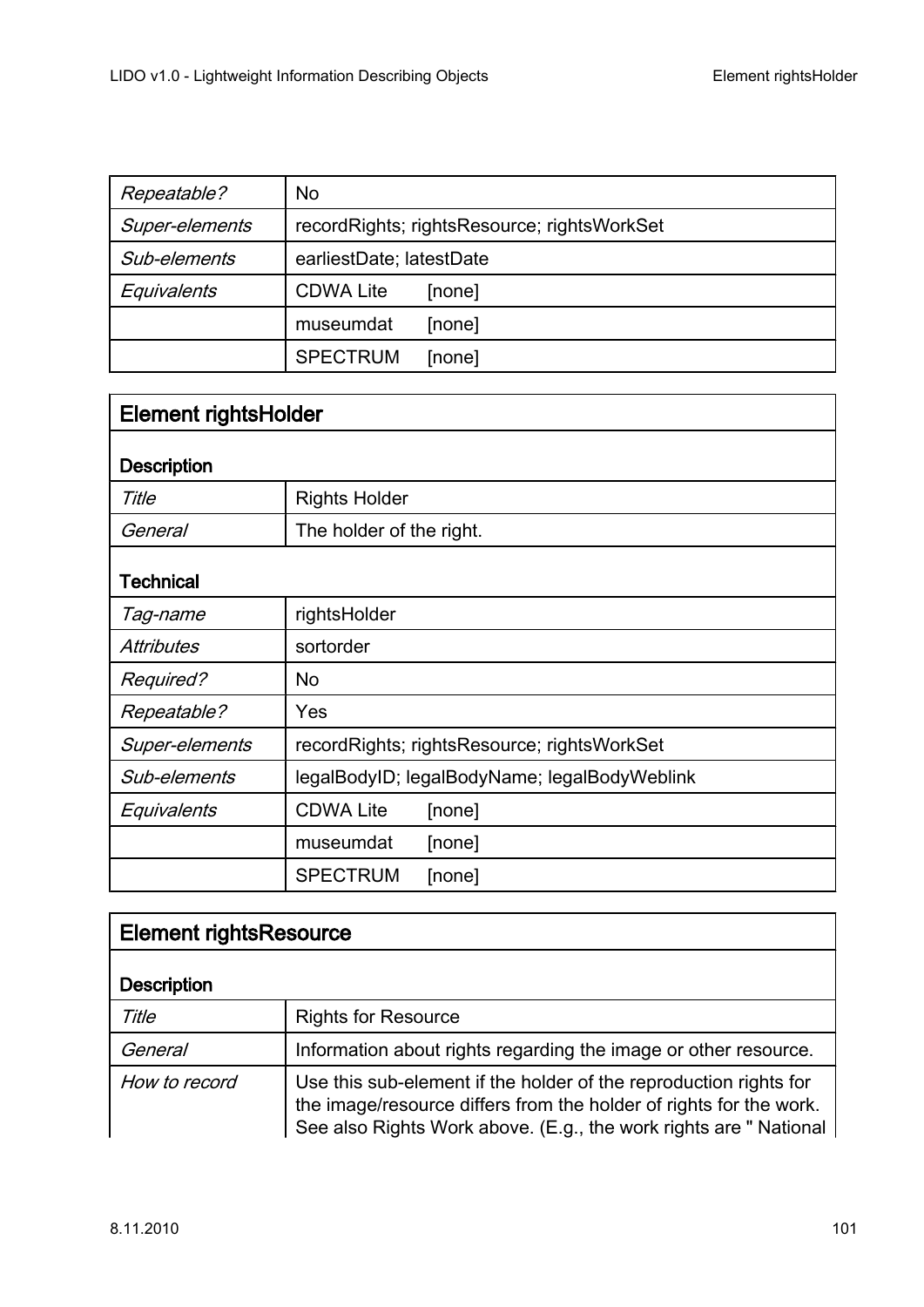<span id="page-107-0"></span>

|                | Museum of African Art, Smithsonian Instituition (Washing DC), "<br>but the image rights are "Photo Frank Khoury.") |
|----------------|--------------------------------------------------------------------------------------------------------------------|
| Technical      |                                                                                                                    |
| Tag-name       | rightsResource                                                                                                     |
| Attributes     | sortorder                                                                                                          |
| Required?      | No.                                                                                                                |
| Repeatable?    | Yes                                                                                                                |
| Super-elements | resourceSet                                                                                                        |
| Sub-elements   | rightsType; rightsDate; rightsHolder; creditLine                                                                   |
| Equivalents    | <b>CDWA Lite</b><br>rightsResource [partly]                                                                        |
|                | rightsResource [partly]<br>museumdat                                                                               |
|                | <b>SPECTRUM</b><br>[none]                                                                                          |

| <b>Element rightsType</b> |                                                                                                                                             |
|---------------------------|---------------------------------------------------------------------------------------------------------------------------------------------|
| <b>Description</b>        |                                                                                                                                             |
| Title                     | <b>Rights Type</b>                                                                                                                          |
| General                   | The specific type of right being recorded.                                                                                                  |
| How to record             | For example: copyright, publication right, data protection right,<br>trademark.<br>Preferably taken from a published controlled value list. |
| <b>Technical</b>          |                                                                                                                                             |
| Tag-name                  | rightsType                                                                                                                                  |
| <b>Attributes</b>         | $\blacksquare$                                                                                                                              |
| Required?                 | <b>No</b>                                                                                                                                   |
| Repeatable?               | Yes                                                                                                                                         |
| Super-elements            | recordRights; rightsResource; rightsWorkSet                                                                                                 |
| Sub-elements              | conceptID; term                                                                                                                             |
| Equivalents               | <b>CDWA Lite</b><br>[none]                                                                                                                  |
|                           | museumdat<br>[none]                                                                                                                         |
|                           | <b>SPECTRUM</b><br><b>Right type</b>                                                                                                        |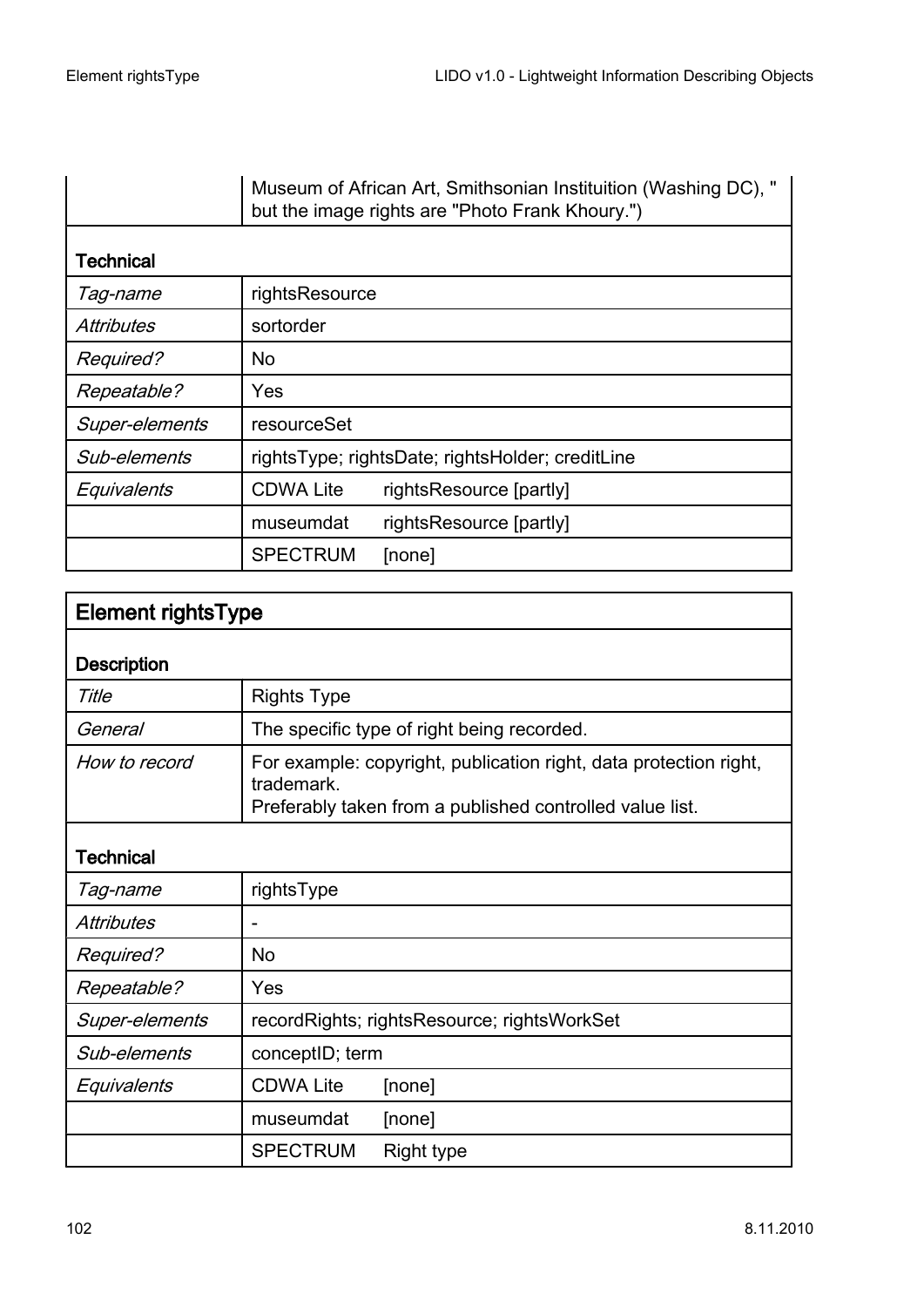<span id="page-108-0"></span>

| <b>Element rightsWorkSet</b> |                                                                                                                                   |  |
|------------------------------|-----------------------------------------------------------------------------------------------------------------------------------|--|
| <b>Description</b>           |                                                                                                                                   |  |
| Title                        | <b>Rights for Work Set</b>                                                                                                        |  |
| General                      | Information about rights management; may include copyright and<br>other intellectual property statements about the object / work. |  |
| Technical                    |                                                                                                                                   |  |
| Tag-name                     | rightsWorkSet                                                                                                                     |  |
| Attributes                   | sortorder                                                                                                                         |  |
| Required?                    | No                                                                                                                                |  |
| Repeatable?                  | Yes                                                                                                                               |  |
| Super-elements               | rightsWorkWrap                                                                                                                    |  |
| Sub-elements                 | rightsType; rightsDate; rightsHolder; creditLine                                                                                  |  |
| Equivalents                  | <b>CDWA Lite</b><br>rightsWork / rightsResource [semantics of the<br>simple text elements]                                        |  |
|                              | rightsWork / rightsResource [semantics of the<br>museumdat<br>simple text elements]                                               |  |
|                              | <b>SPECTRUM</b><br>[none]                                                                                                         |  |

| <b>Element rightsWorkWrap</b> |                                                                                                                                       |
|-------------------------------|---------------------------------------------------------------------------------------------------------------------------------------|
| <b>Description</b>            |                                                                                                                                       |
| Title                         | <b>Rights for Work Wrapper</b>                                                                                                        |
| General                       | Wrapper for rights information about the object / work described.                                                                     |
| <b>Notes</b>                  | Rights information for the record and for resources is recorded in<br>the respective rights elements recordRights and rightsResource. |
| <b>Technical</b>              |                                                                                                                                       |
| Tag-name                      | rightsWorkWrap                                                                                                                        |
| Attributes                    |                                                                                                                                       |
| Required?                     | <b>No</b>                                                                                                                             |
| Repeatable?                   | No                                                                                                                                    |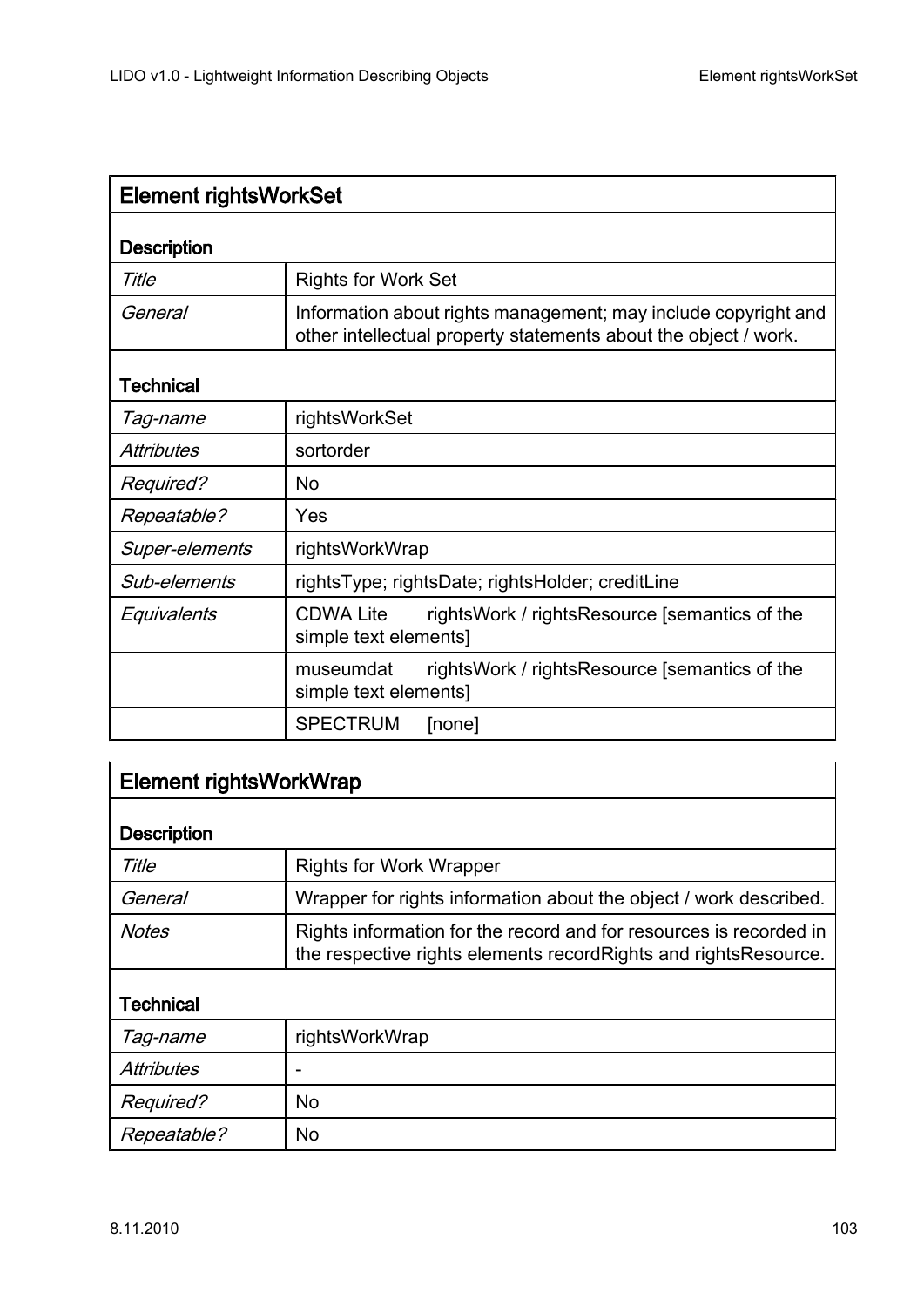r

<span id="page-109-0"></span>

| Super-elements | administrativeMetadata; administrativeMetadata |        |
|----------------|------------------------------------------------|--------|
| Sub-elements   | rightsWorkSet                                  |        |
| Equivalents    | <b>CDWA Lite</b>                               | [none] |
|                | museumdat                                      | [none] |
|                | <b>SPECTRUM</b>                                | [none] |

| <b>Element roleActor</b> |                                                                                                 |  |
|--------------------------|-------------------------------------------------------------------------------------------------|--|
| <b>Description</b>       |                                                                                                 |  |
| Title                    | Role Actor                                                                                      |  |
| General                  | Role of the Actor in the event.                                                                 |  |
| How to record            | Preferably taken from a published controlled vocabulary.                                        |  |
| <b>Technical</b>         |                                                                                                 |  |
| Tag-name                 | roleActor                                                                                       |  |
| <b>Attributes</b>        | sortorder                                                                                       |  |
| Required?                | <b>No</b>                                                                                       |  |
| Repeatable?              | Yes                                                                                             |  |
| Super-elements           | actorInRole                                                                                     |  |
| Sub-elements             | conceptID; term                                                                                 |  |
| Equivalents              | <b>CDWA Lite</b><br>roleCreator                                                                 |  |
|                          | museumdat<br>roleActor                                                                          |  |
|                          | <b>SPECTRUM</b><br>Person's association. (NOTE - data is mapped<br>into the sub-element: term). |  |

| <b>Element roleInEvent</b> |                                                            |  |
|----------------------------|------------------------------------------------------------|--|
| <b>Description</b>         |                                                            |  |
| Title                      | Role in Event                                              |  |
| General                    | The role played within this event by the described entity. |  |
| How to record              | Preferably taken from a published controlled vocabulary.   |  |
| <b>Technical</b>           |                                                            |  |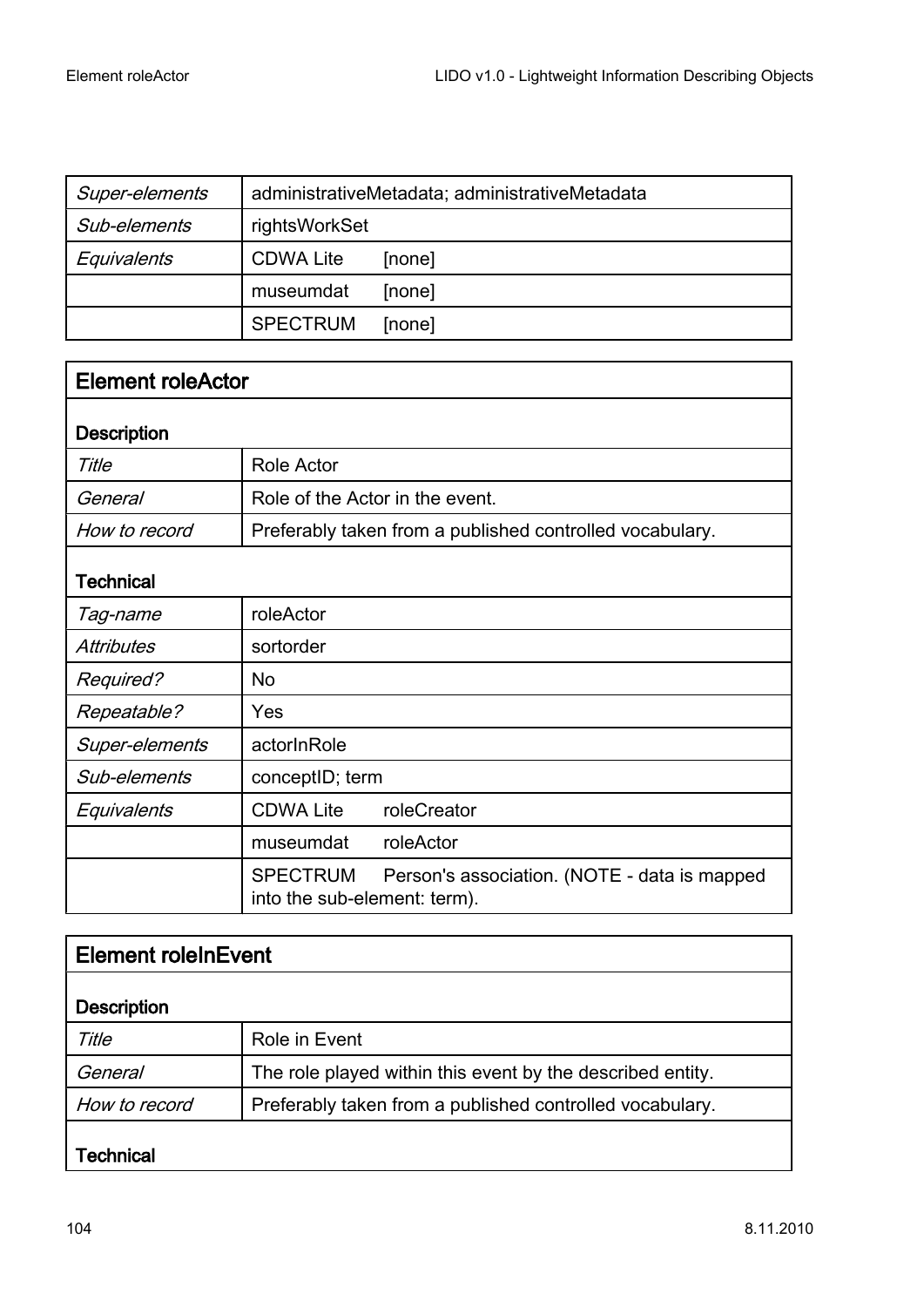<span id="page-110-0"></span>

| Tag-name          | roleInEvent                |  |
|-------------------|----------------------------|--|
| <b>Attributes</b> | -                          |  |
| Required?         | No                         |  |
| Repeatable?       | Yes                        |  |
| Super-elements    | event                      |  |
| Sub-elements      | conceptID; term            |  |
| Equivalents       | <b>CDWA Lite</b><br>[none] |  |
|                   | museumdat<br>[none]        |  |
|                   | <b>SPECTRUM</b><br>[none]  |  |

| <b>Element scaleMeasurements</b> |                                                                                                                                                                                                                                                                                                                                                                   |  |
|----------------------------------|-------------------------------------------------------------------------------------------------------------------------------------------------------------------------------------------------------------------------------------------------------------------------------------------------------------------------------------------------------------------|--|
| <b>Description</b>               |                                                                                                                                                                                                                                                                                                                                                                   |  |
| Title                            | <b>Scale Measurements</b>                                                                                                                                                                                                                                                                                                                                         |  |
| General                          | An expression of the ratio between the size of the representation<br>of something and that thing (e.g., the size of the drawn structure<br>and the actual built work).                                                                                                                                                                                            |  |
| How to record                    | Example values for scale: numeric (e.g., 1 inch = 1 foot), full-size,<br>life-size, half size, monumental. and others as recommended in<br>CCO and CDWA. Combine this tag with Measurement Sets for<br>numeric scales. For measurements Set type for Scale, use "base"<br>for the left side of the equation, and "target" for the right side of<br>the equation). |  |
| <b>Notes</b>                     | Used for studies, record drawings, models, and other<br>representations drawn or constructed to scale.                                                                                                                                                                                                                                                            |  |
| <b>Technical</b>                 |                                                                                                                                                                                                                                                                                                                                                                   |  |
| Tag-name                         | scaleMeasurements                                                                                                                                                                                                                                                                                                                                                 |  |
| <b>Attributes</b>                | sortorder                                                                                                                                                                                                                                                                                                                                                         |  |
| Required?                        | <b>No</b>                                                                                                                                                                                                                                                                                                                                                         |  |
| Repeatable?                      | Yes                                                                                                                                                                                                                                                                                                                                                               |  |
| Super-elements                   | objectMeasurements                                                                                                                                                                                                                                                                                                                                                |  |
| Sub-elements                     |                                                                                                                                                                                                                                                                                                                                                                   |  |
| Equivalents                      | <b>CDWA Lite</b><br>scaleMeasurements                                                                                                                                                                                                                                                                                                                             |  |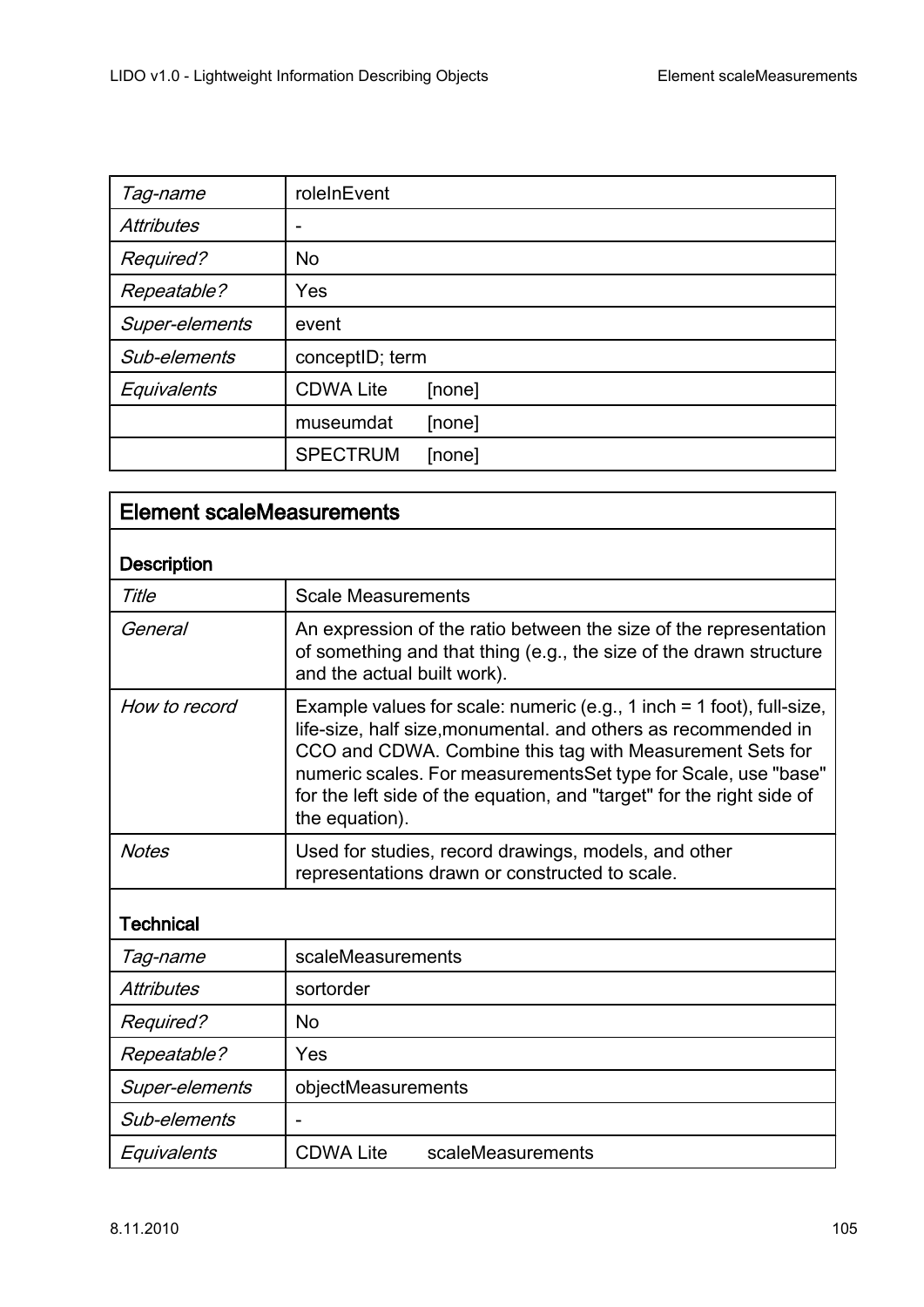<span id="page-111-0"></span>

|                 | museumdat scaleMeasurements |
|-----------------|-----------------------------|
| SPECTRUM [none] |                             |

| <b>Element shapeMeasurements</b> |                                                                                     |  |
|----------------------------------|-------------------------------------------------------------------------------------|--|
| <b>Description</b>               |                                                                                     |  |
| Title                            | <b>Shape Measurements</b>                                                           |  |
| General                          | The shape of an object / work. Used for unusual shapes (e.g., an<br>oval painting). |  |
| How to record                    | Example values: oval, round, square, rectangular, and irregular.                    |  |
| <b>Technical</b>                 |                                                                                     |  |
| Tag-name                         | shapeMeasurements                                                                   |  |
| <b>Attributes</b>                | sortorder                                                                           |  |
| Required?                        | No                                                                                  |  |
| Repeatable?                      | Yes                                                                                 |  |
| Super-elements                   | objectMeasurements                                                                  |  |
| Sub-elements                     |                                                                                     |  |
| Equivalents                      | <b>CDWA Lite</b><br>shapeMeasurements                                               |  |
|                                  | museumdat<br>shapeMeasurements                                                      |  |
|                                  | <b>SPECTRUM</b><br>[none]                                                           |  |

| <b>Element sourceAppellation</b> |                                                               |  |
|----------------------------------|---------------------------------------------------------------|--|
| <b>Description</b>               |                                                               |  |
| Title                            | Source Appellation                                            |  |
| General                          | The source for the appellation, generally a published source. |  |
| <b>Technical</b>                 |                                                               |  |
| Tag-name                         | sourceAppellation                                             |  |
| <b>Attributes</b>                | xml:lang; encodinganalog; label                               |  |
| Required?                        | <b>No</b>                                                     |  |
| Repeatable?                      | Yes                                                           |  |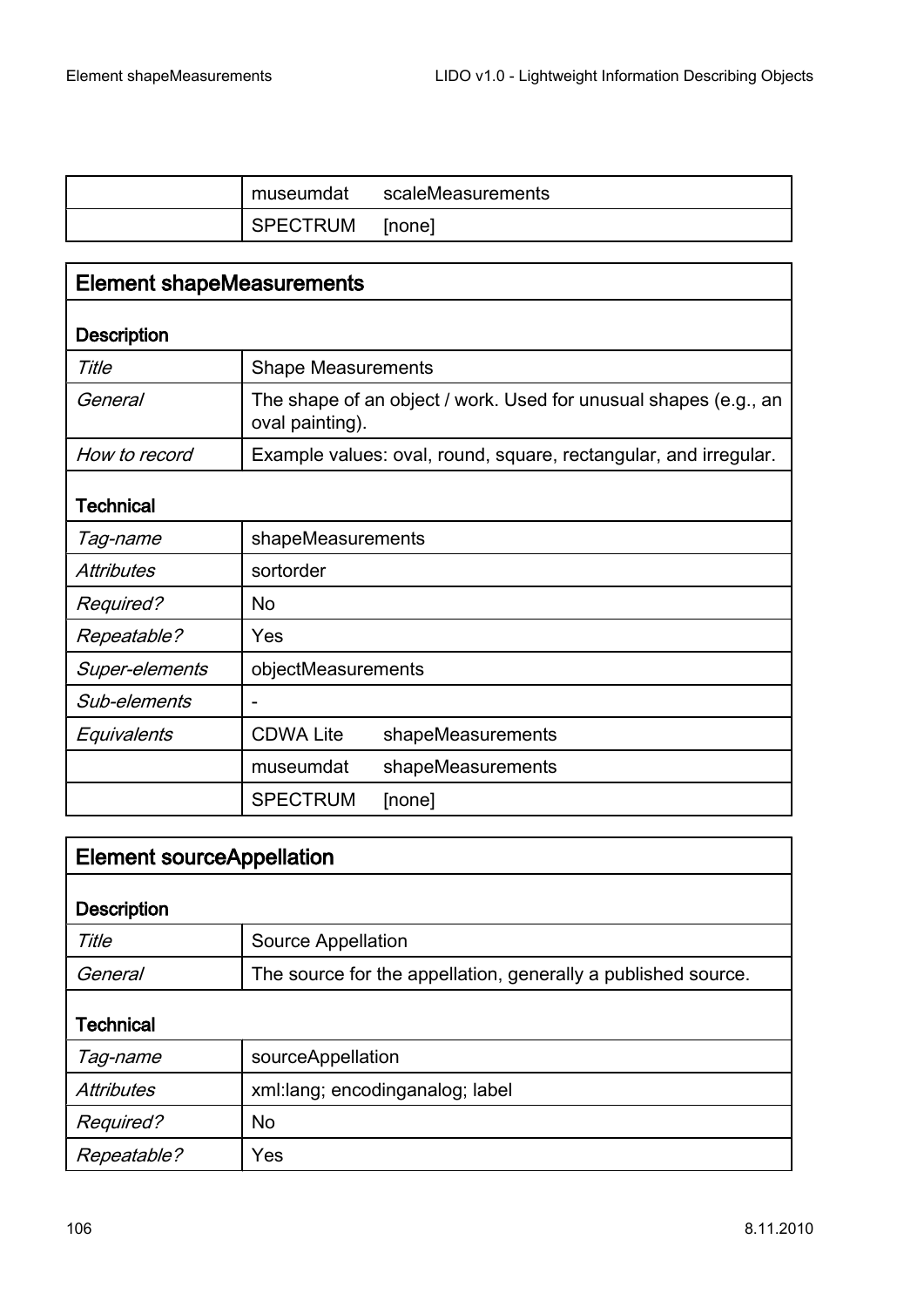<span id="page-112-0"></span>

| Super-elements | eventName; legalBodyName; nameActorSet; namePlaceSet;<br>titleSet |                                      |
|----------------|-------------------------------------------------------------------|--------------------------------------|
| Sub-elements   |                                                                   |                                      |
| Equivalents    | <b>CDWA Lite</b>                                                  | e.g. sourceTitle, sourceNameCreator  |
|                | museumdat                                                         | e.g. source Title, source Name Actor |
|                | <b>SPECTRUM</b>                                                   | [none]                               |

| <b>Element sourceDescriptiveNote</b> |                                                                      |  |
|--------------------------------------|----------------------------------------------------------------------|--|
| <b>Description</b>                   |                                                                      |  |
| Title                                | <b>Source Description/Descriptive Note</b>                           |  |
| General                              | The source for the descriptive note, generally a published source.   |  |
| Technical                            |                                                                      |  |
| Tag-name                             | sourceDescriptiveNote                                                |  |
| Attributes                           | xml:lang; encodinganalog; label                                      |  |
| Required?                            | No                                                                   |  |
| Repeatable?                          | Yes                                                                  |  |
| Super-elements                       | eventDescriptionSet; inscriptionDescription;<br>objectDescriptionSet |  |
| Sub-elements                         |                                                                      |  |
| Equivalents                          | <b>CDWA Lite</b><br>sourceDescriptiveNote                            |  |
|                                      | sourceDescriptiveNote<br>museumdat                                   |  |
|                                      | <b>SPECTRUM</b><br>[none]                                            |  |

| Element sourceMaterialsTech |                                                                                                                          |
|-----------------------------|--------------------------------------------------------------------------------------------------------------------------|
| <b>Description</b>          |                                                                                                                          |
| Title                       | <b>Source Materials Techniques</b>                                                                                       |
| General                     | The source of the information about materials and technique,<br>often used when citing a published source of watermarks. |
| Technical                   |                                                                                                                          |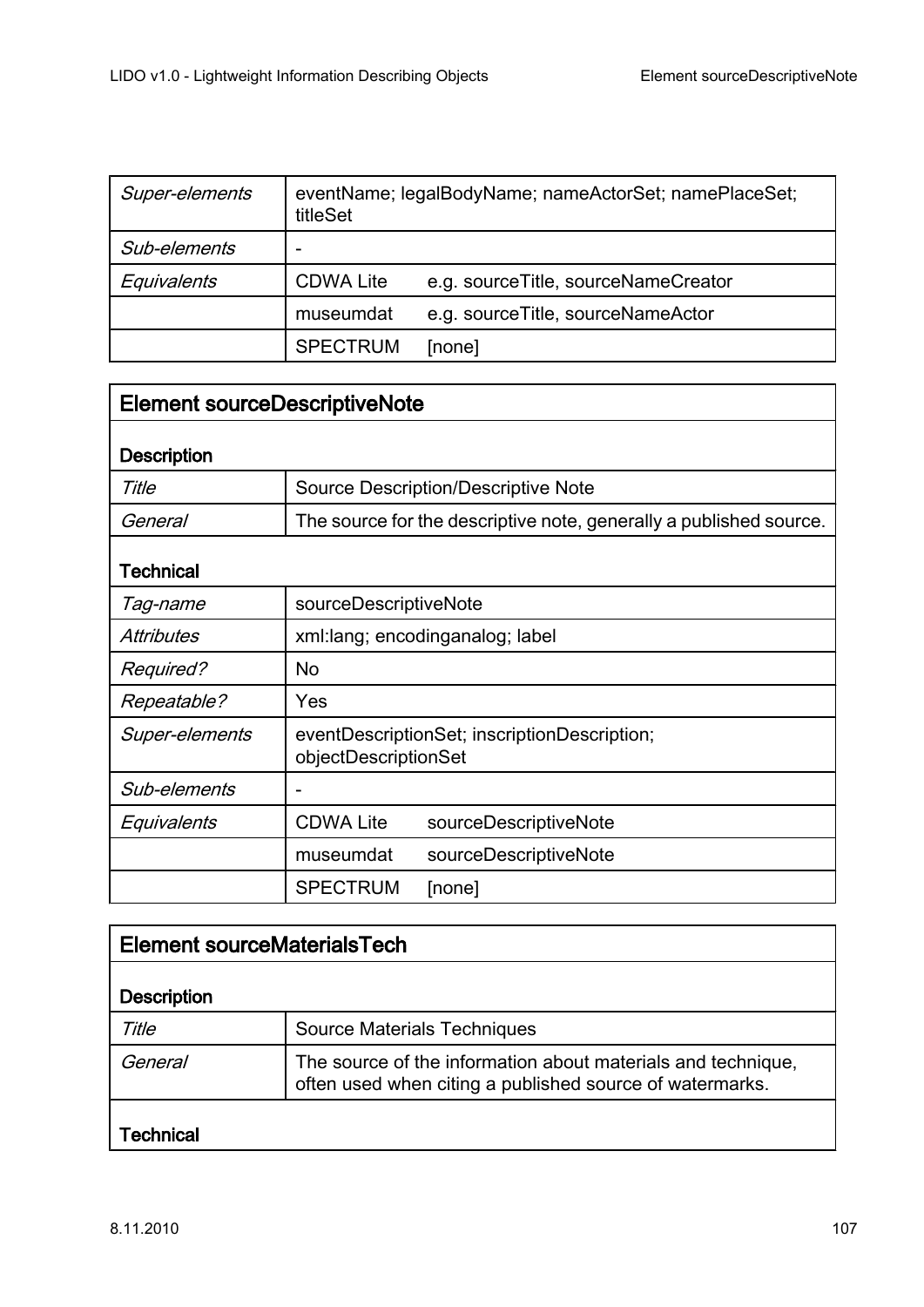<span id="page-113-0"></span>

| Tag-name          | sourceMaterialsTech |                                 |
|-------------------|---------------------|---------------------------------|
| <b>Attributes</b> |                     | xml:lang; encodinganalog; label |
| Required?         | <b>No</b>           |                                 |
| Repeatable?       | Yes                 |                                 |
| Super-elements    | materialsTech       |                                 |
| Sub-elements      |                     |                                 |
| Equivalents       | <b>CDWA Lite</b>    | sourceMaterialsTech             |
|                   | museumdat           | sourceMaterialsTech             |
|                   | <b>SPECTRUM</b>     | [none]                          |

| <b>Element sourceStateEdition</b> |                                                           |
|-----------------------------------|-----------------------------------------------------------|
| <b>Description</b>                |                                                           |
| Title                             | Source Display State/Edition                              |
| General                           | The published source of the state or edition information. |
| <b>Technical</b>                  |                                                           |
| Tag-name                          | sourceStateEdition                                        |
| <b>Attributes</b>                 | xml:lang; encodinganalog; label                           |
| Required?                         | <b>No</b>                                                 |
| Repeatable?                       | Yes                                                       |
| Super-elements                    | displayStateEditionWrap                                   |
| Sub-elements                      | $\blacksquare$                                            |
| Equivalents                       | <b>CDWA Lite</b><br>sourceStateEdition                    |
|                                   | museumdat<br>sourceStateEdition                           |
|                                   | <b>SPECTRUM</b><br>[none]                                 |

| <b>Element subject</b> |         |  |
|------------------------|---------|--|
| <b>Description</b>     |         |  |
| Title                  | Subject |  |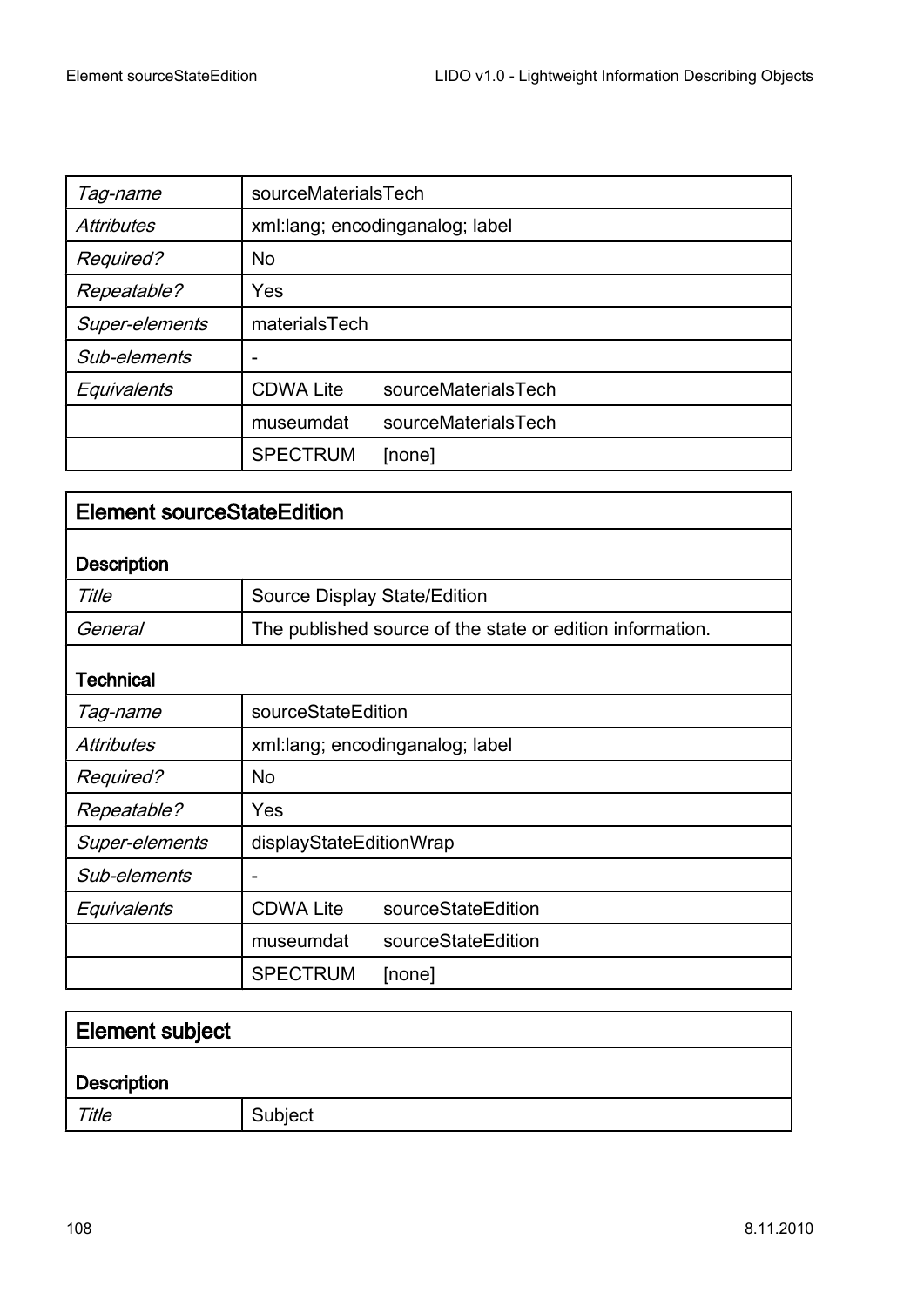<span id="page-114-0"></span>

| General            | Contains sub-elements for a structured subject description. These<br>identify, describe, and/or interpret what is depicted in and by an<br>object / work or what it is about. |
|--------------------|-------------------------------------------------------------------------------------------------------------------------------------------------------------------------------|
| <b>Technical</b>   |                                                                                                                                                                               |
| Tag-name           | subject                                                                                                                                                                       |
| Attributes         | type                                                                                                                                                                          |
| Required?          | <b>No</b>                                                                                                                                                                     |
| <i>Repeatable?</i> | <b>No</b>                                                                                                                                                                     |
| Super-elements     | subjectSet                                                                                                                                                                    |
| Sub-elements       | extentSubject; subjectConcept; subjectActor; subjectDate;<br>subjectEvent; subjectPlace; subjectObject                                                                        |
| Equivalents        | <b>CDWA Lite</b><br>[none]                                                                                                                                                    |
|                    | museumdat<br>[none]                                                                                                                                                           |
|                    | <b>SPECTRUM</b><br>[none]                                                                                                                                                     |

| <b>Element subjectActor</b> |                                                                                                                                     |
|-----------------------------|-------------------------------------------------------------------------------------------------------------------------------------|
| <b>Description</b>          |                                                                                                                                     |
| Title                       | <b>Subject Actor Set</b>                                                                                                            |
| General                     | A person, group, or institution depicted in or by an object / work,<br>or what it is about, provided as display and index elements. |
| <b>Technical</b>            |                                                                                                                                     |
| Tag-name                    | subjectActor                                                                                                                        |
| Attributes                  | sortorder                                                                                                                           |
| Required?                   | <b>No</b>                                                                                                                           |
| Repeatable?                 | Yes                                                                                                                                 |
| Super-elements              | subject                                                                                                                             |
| Sub-elements                | displayActor; actor                                                                                                                 |
| Equivalents                 | <b>CDWA Lite</b><br>[none]                                                                                                          |
|                             | museumdat<br>[none]                                                                                                                 |
|                             | <b>SPECTRUM</b><br>[none]                                                                                                           |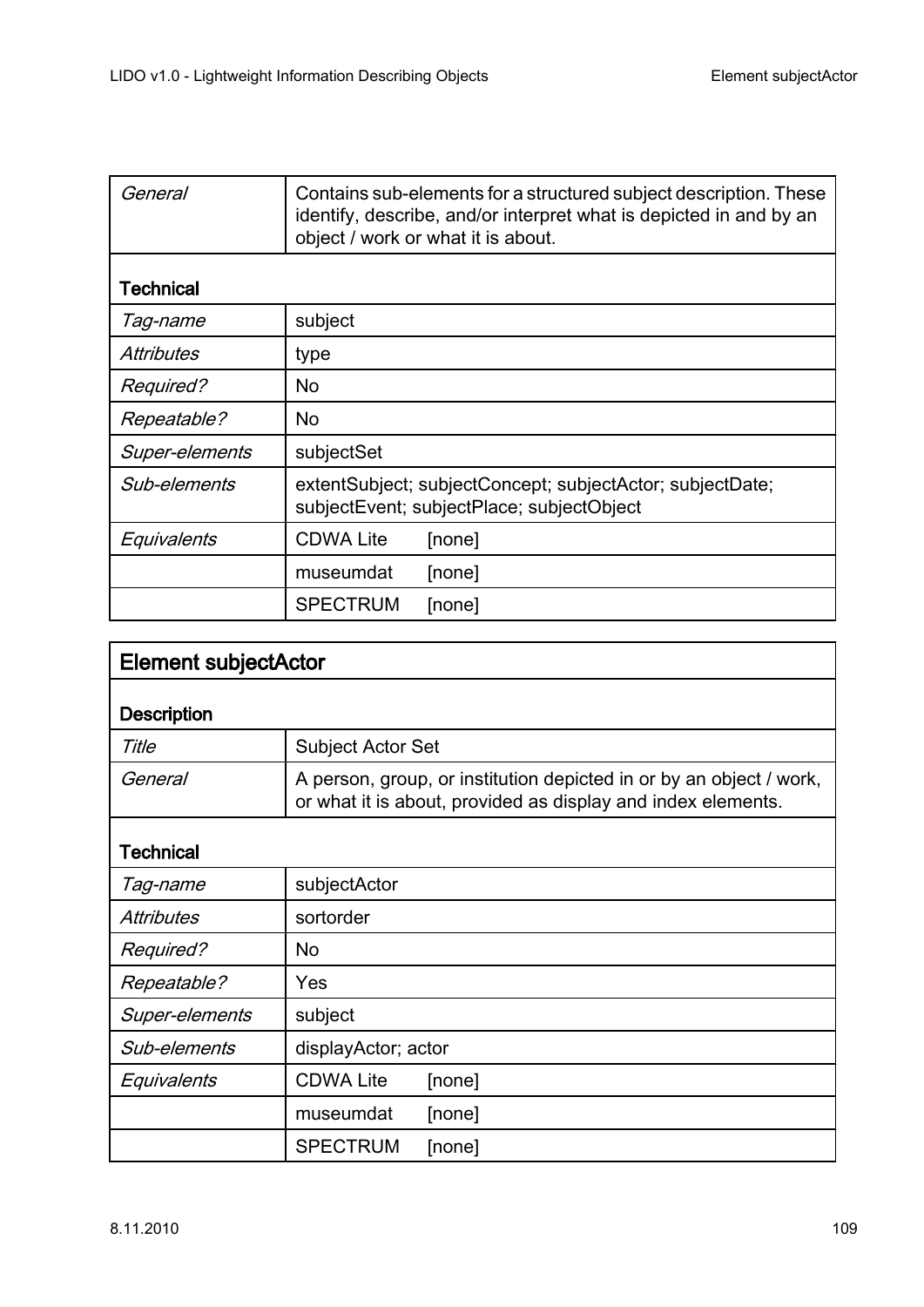<span id="page-115-0"></span>

| <b>Element subjectConcept</b> |                                                                                                                                                                                                                                                                                                                                                                                                                                              |
|-------------------------------|----------------------------------------------------------------------------------------------------------------------------------------------------------------------------------------------------------------------------------------------------------------------------------------------------------------------------------------------------------------------------------------------------------------------------------------------|
| <b>Description</b>            |                                                                                                                                                                                                                                                                                                                                                                                                                                              |
| Title                         | <b>Subject Concept</b>                                                                                                                                                                                                                                                                                                                                                                                                                       |
| General                       | Provides references to concepts related to the subject of the<br>described object / work.                                                                                                                                                                                                                                                                                                                                                    |
| How to record                 | May include iconography, themes from literature, or generic terms<br>describing the material world, or topics (e.g., concepts, themes,<br>or issues). However, references to people, dates, events, places,<br>objects are indicated in the the respective sub-elements Subject<br>Actor Set, Subject Date Set, Subject Event Set, Subject Place Set,<br>and Subject Object Set.<br>Preferably taken from a published controlled vocabulary. |
| <b>Technical</b>              |                                                                                                                                                                                                                                                                                                                                                                                                                                              |
| Tag-name                      | subjectConcept                                                                                                                                                                                                                                                                                                                                                                                                                               |
| <b>Attributes</b>             | sortorder                                                                                                                                                                                                                                                                                                                                                                                                                                    |
| Required?                     | <b>No</b>                                                                                                                                                                                                                                                                                                                                                                                                                                    |
| Repeatable?                   | Yes                                                                                                                                                                                                                                                                                                                                                                                                                                          |
| Super-elements                | subject                                                                                                                                                                                                                                                                                                                                                                                                                                      |
| Sub-elements                  | conceptID; term                                                                                                                                                                                                                                                                                                                                                                                                                              |
| Equivalents                   | <b>CDWA Lite</b><br>subjectTerm [but restricted to concepts - cf. new<br>sub-elements subjectActor, subjectEvent, subjectPlace]                                                                                                                                                                                                                                                                                                              |
|                               | subjectTerm [but restricted to concepts - cf. new<br>museumdat<br>sub-elements subjectActor, subjectEvent, subjectPlace]                                                                                                                                                                                                                                                                                                                     |
|                               | <b>SPECTRUM</b><br>Associated activity [attribute: type = 'Associated-<br>activity']; Associated concept [attribute: type = 'Associated-<br>concept']; Content - activity [attribute: type = 'Content-activity'];<br>Content - concept [attribute: type = 'Content-concept']; Content -<br>people [attribute: type = 'Content-people']. (NOTE - data is<br>mapped into the sub-element: term).                                               |

| <b>Element subjectDate</b> |                         |  |
|----------------------------|-------------------------|--|
| <b>Description</b>         |                         |  |
| Title                      | <b>Subject Date Set</b> |  |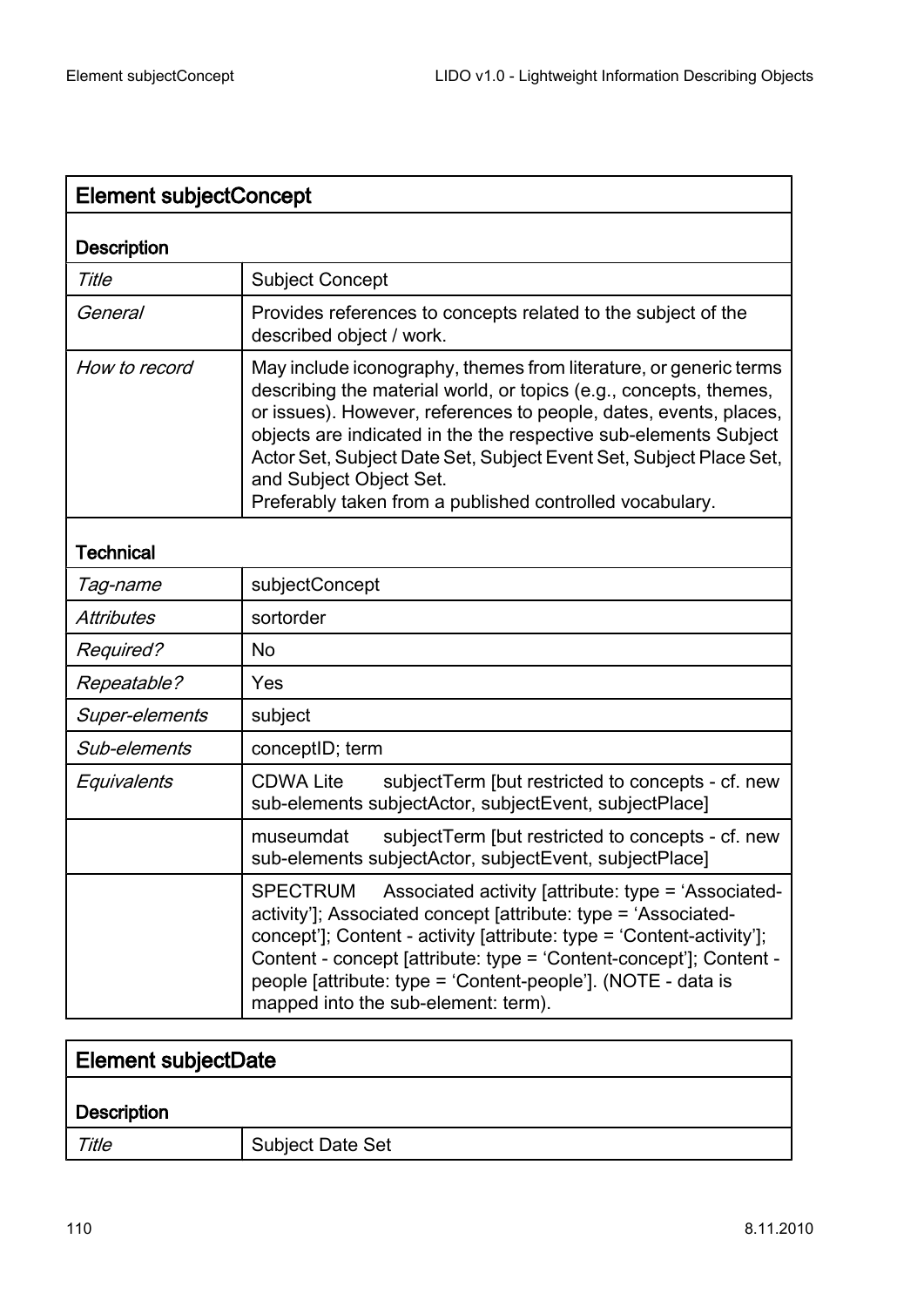<span id="page-116-0"></span>

| General           | A time specification depicted in or by an object / work, or what it<br>is about, provided as display and index elements. |
|-------------------|--------------------------------------------------------------------------------------------------------------------------|
| Technical         |                                                                                                                          |
| Tag-name          | subjectDate                                                                                                              |
| <b>Attributes</b> | sortorder                                                                                                                |
| Required?         | <b>No</b>                                                                                                                |
| Repeatable?       | Yes                                                                                                                      |
| Super-elements    | subject                                                                                                                  |
| Sub-elements      | displayDate; date                                                                                                        |
| Equivalents       | <b>CDWA Lite</b><br>[none]                                                                                               |
|                   | museumdat<br>[none]                                                                                                      |
|                   | <b>SPECTRUM</b><br>[none]                                                                                                |

| <b>Element subjectEvent</b> |                                                                                                              |
|-----------------------------|--------------------------------------------------------------------------------------------------------------|
| <b>Description</b>          |                                                                                                              |
| Title                       | <b>Subject Event Set</b>                                                                                     |
| General                     | An event depicted in or by an object / work, or what it is about,<br>provided as display and index elements. |
| <b>Technical</b>            |                                                                                                              |
| Tag-name                    | subjectEvent                                                                                                 |
| <b>Attributes</b>           | sortorder                                                                                                    |
| Required?                   | <b>No</b>                                                                                                    |
| Repeatable?                 | Yes                                                                                                          |
| Super-elements              | subject                                                                                                      |
| Sub-elements                | displayEvent; event                                                                                          |
| Equivalents                 | <b>CDWA Lite</b><br>[none]                                                                                   |
|                             | museumdat<br>[none]                                                                                          |
|                             | <b>SPECTRUM</b><br>[none]                                                                                    |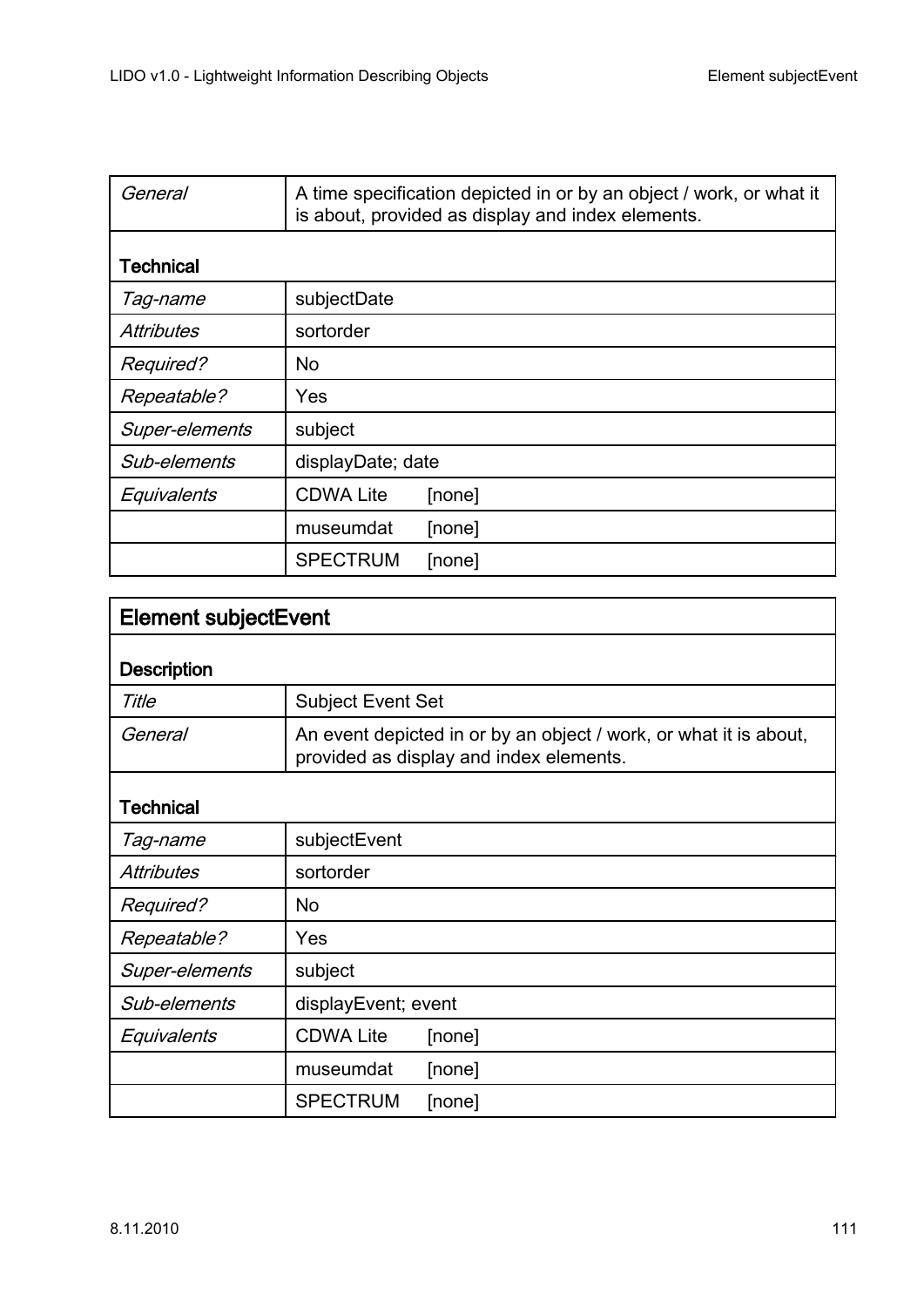<span id="page-117-0"></span>

| <b>Element subjectObject</b> |                                                                                                                                                     |
|------------------------------|-----------------------------------------------------------------------------------------------------------------------------------------------------|
| <b>Description</b>           |                                                                                                                                                     |
| Title                        | <b>Subject Object</b>                                                                                                                               |
| General                      | An object - e.g. a building or a work of art depicted in or by an<br>object / work, or what it is about, provided as display and index<br>elements. |
| <b>Technical</b>             |                                                                                                                                                     |
| Tag-name                     | subjectObject                                                                                                                                       |
| <b>Attributes</b>            | sortorder                                                                                                                                           |
| Required?                    | <b>No</b>                                                                                                                                           |
| Repeatable?                  | Yes                                                                                                                                                 |
| Super-elements               | subject                                                                                                                                             |
| Sub-elements                 | displayObject; object                                                                                                                               |
| Equivalents                  | <b>CDWA Lite</b><br>[none]                                                                                                                          |
|                              | museumdat<br>[none]                                                                                                                                 |
|                              | <b>SPECTRUM</b><br>[none]                                                                                                                           |

| <b>Element subjectPlace</b> |                                                                                                             |
|-----------------------------|-------------------------------------------------------------------------------------------------------------|
| <b>Description</b>          |                                                                                                             |
| Title                       | <b>Subject Place Set</b>                                                                                    |
| General                     | A place depicted in or by an object / work, or what it is about,<br>provided as display and index elements. |
| <b>Technical</b>            |                                                                                                             |
| Tag-name                    | subjectPlace                                                                                                |
| <b>Attributes</b>           | sortorder                                                                                                   |
| Required?                   | No.                                                                                                         |
| Repeatable?                 | Yes                                                                                                         |
| Super-elements              | subject                                                                                                     |
| Sub-elements                | displayPlace; place                                                                                         |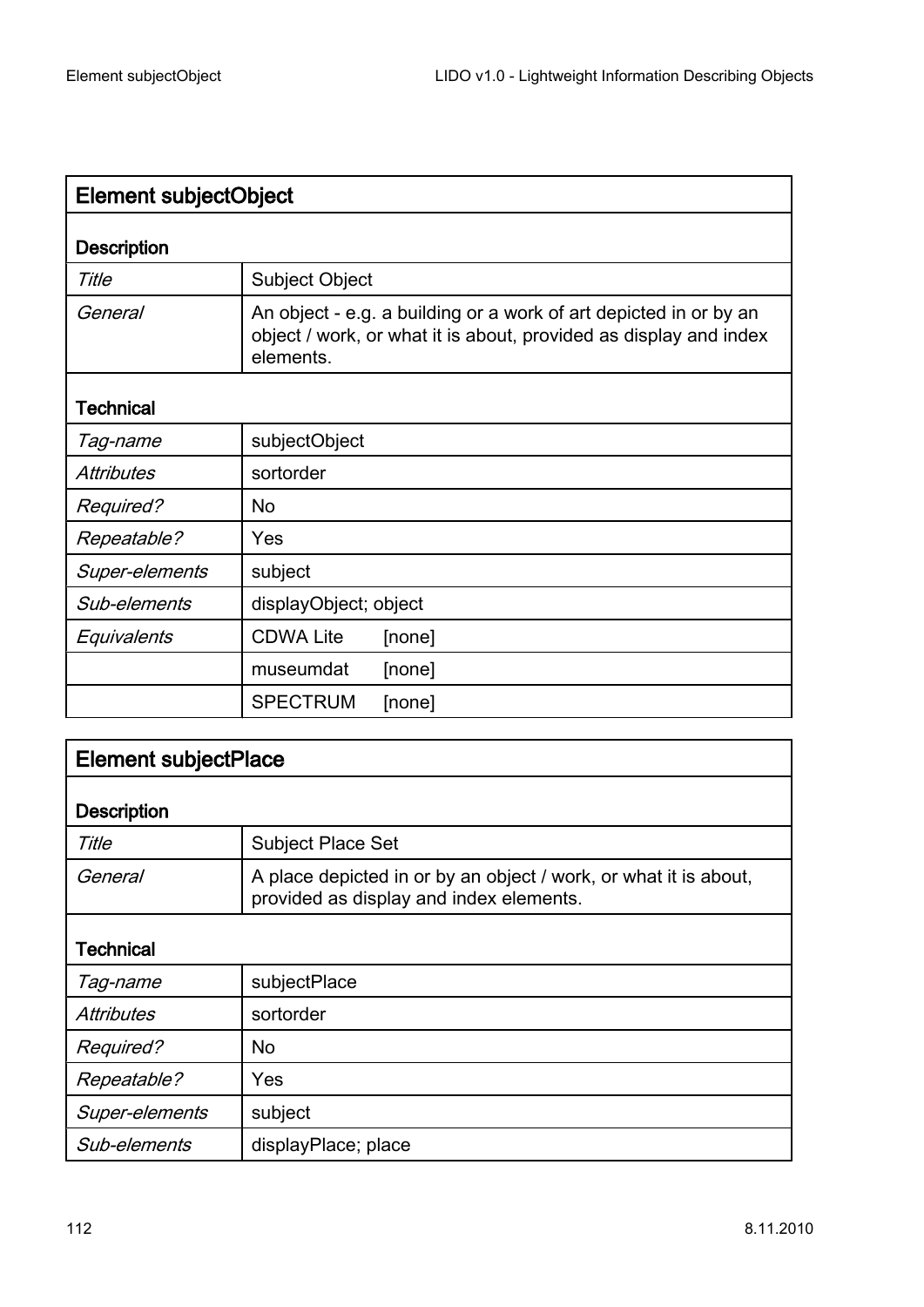<span id="page-118-0"></span>

| Equivalents | CDWA Lite        | [none] |
|-------------|------------------|--------|
|             | museumdat [none] |        |
|             | <b>SPECTRUM</b>  | [none] |

| <b>Element subjectSet</b> |                                                                                                                                                                                                                                                                                                                                                                |  |
|---------------------------|----------------------------------------------------------------------------------------------------------------------------------------------------------------------------------------------------------------------------------------------------------------------------------------------------------------------------------------------------------------|--|
| <b>Description</b>        |                                                                                                                                                                                                                                                                                                                                                                |  |
| Title                     | Subject Set                                                                                                                                                                                                                                                                                                                                                    |  |
| General                   | Wrapper for display and index elements for one set of subject<br>information.                                                                                                                                                                                                                                                                                  |  |
| How to record             | If an object / work has multiple parts or otherwise has separate,<br>multiple subjects, repeat this element and use Extent Subject in<br>the Subject element. This element may also be repeated to<br>distinguish between subjects that reflect what an object / work is<br>*of* (description and identification) from what it is *about*<br>(interpretation). |  |
| <b>Technical</b>          |                                                                                                                                                                                                                                                                                                                                                                |  |
| Tag-name                  | subjectSet                                                                                                                                                                                                                                                                                                                                                     |  |
| <b>Attributes</b>         | sortorder                                                                                                                                                                                                                                                                                                                                                      |  |
| Required?                 | <b>No</b>                                                                                                                                                                                                                                                                                                                                                      |  |
| Repeatable?               | Yes                                                                                                                                                                                                                                                                                                                                                            |  |
| Super-elements            | subjectWrap                                                                                                                                                                                                                                                                                                                                                    |  |
| Sub-elements              | displaySubject; subject                                                                                                                                                                                                                                                                                                                                        |  |
| Equivalents               | <b>CDWA Lite</b><br>[none]                                                                                                                                                                                                                                                                                                                                     |  |
|                           | museumdat<br>[none]                                                                                                                                                                                                                                                                                                                                            |  |
|                           | <b>SPECTRUM</b><br>[none]                                                                                                                                                                                                                                                                                                                                      |  |

| <b>Element subjectWrap</b> |                                                                                                                                        |
|----------------------------|----------------------------------------------------------------------------------------------------------------------------------------|
| <b>Description</b>         |                                                                                                                                        |
| Title                      | Subject Wrapper                                                                                                                        |
| General                    | A wrapper for Subject information. This may be the visual content<br>(e.g. the iconography of a painting) or what the object is about. |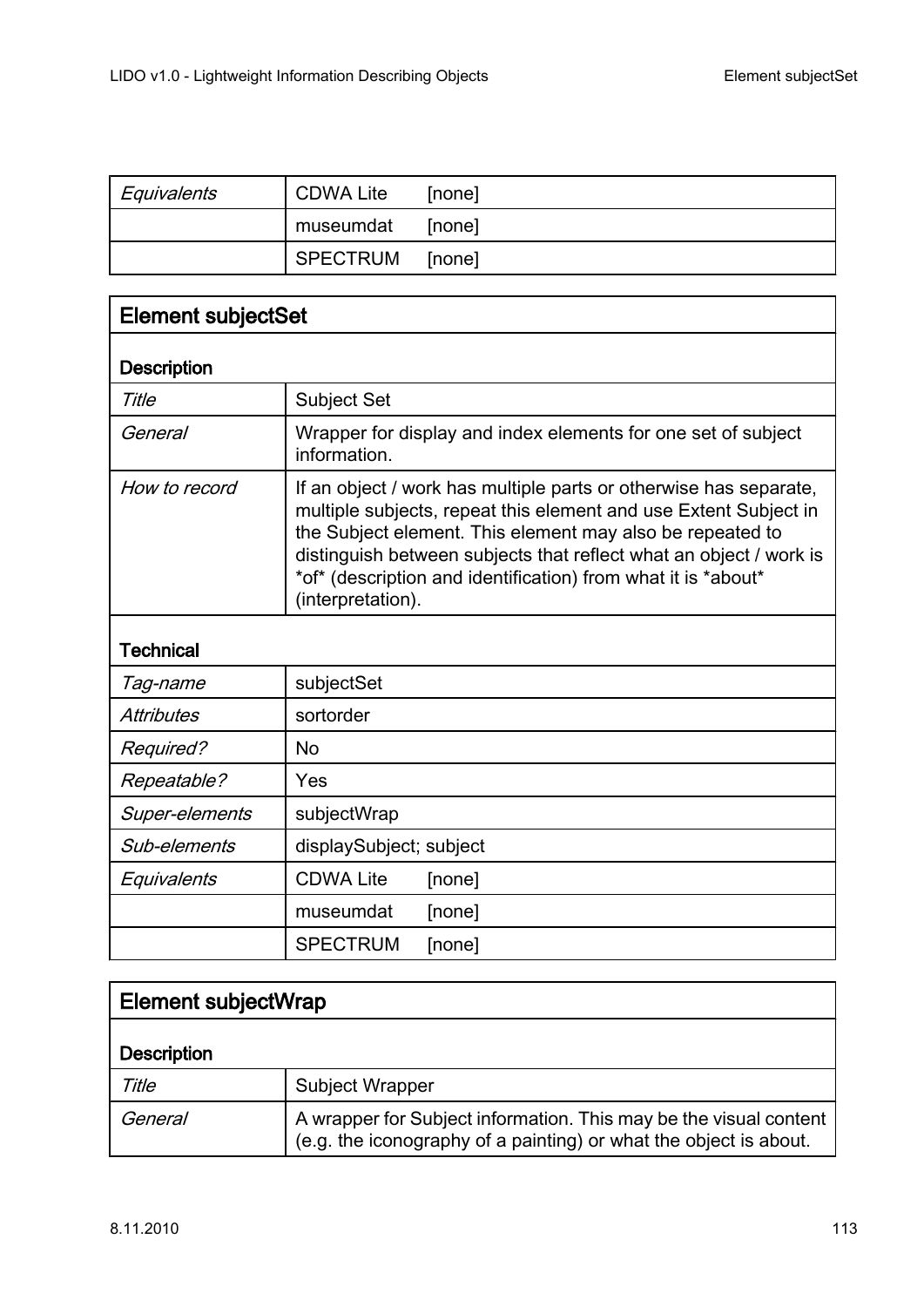<span id="page-119-0"></span>

| <b>Technical</b>  |                    |                              |
|-------------------|--------------------|------------------------------|
| Tag-name          | subjectWrap        |                              |
| <b>Attributes</b> | -                  |                              |
| Required?         | <b>No</b>          |                              |
| Repeatable?       | <b>No</b>          |                              |
| Super-elements    | objectRelationWrap |                              |
| Sub-elements      | subjectSet         |                              |
| Equivalents       | <b>CDWA Lite</b>   | indexingSubjectWrap [partly] |
|                   | museumdat          | indexingSubjectWrap [partly] |
|                   | <b>SPECTRUM</b>    | [none]                       |

| <b>Element term</b> |                                                                                                                                                                                                                                                                                                                             |
|---------------------|-----------------------------------------------------------------------------------------------------------------------------------------------------------------------------------------------------------------------------------------------------------------------------------------------------------------------------|
| <b>Description</b>  |                                                                                                                                                                                                                                                                                                                             |
| Title               | Term / Label                                                                                                                                                                                                                                                                                                                |
| General             | A name for the referred concept, used for indexing.                                                                                                                                                                                                                                                                         |
| <b>Technical</b>    |                                                                                                                                                                                                                                                                                                                             |
| Tag-name            | term                                                                                                                                                                                                                                                                                                                        |
| <b>Attributes</b>   | pref; addedSearchTerm; xml:lang; encodinganalog; label                                                                                                                                                                                                                                                                      |
| Required?           | No                                                                                                                                                                                                                                                                                                                          |
| Repeatable?         | Yes                                                                                                                                                                                                                                                                                                                         |
| Super-elements      | category; classification; culture; eventMethod; eventType;<br>nationalityActor; objectWorkType; periodName;<br>placeClassification; recordType; relatedEventRelType;<br>relatedWorkReIType; resourcePerspective; resourceReIType;<br>resourceType; rightsType; roleActor; roleInEvent;<br>subjectConcept; termMaterialsTech |
| Sub-elements        |                                                                                                                                                                                                                                                                                                                             |
| Equivalents         | <b>CDWA Lite</b><br>[none]                                                                                                                                                                                                                                                                                                  |
|                     | museumdat<br>[none]                                                                                                                                                                                                                                                                                                         |
|                     | <b>SPECTRUM</b><br>[holds data - see parent element]                                                                                                                                                                                                                                                                        |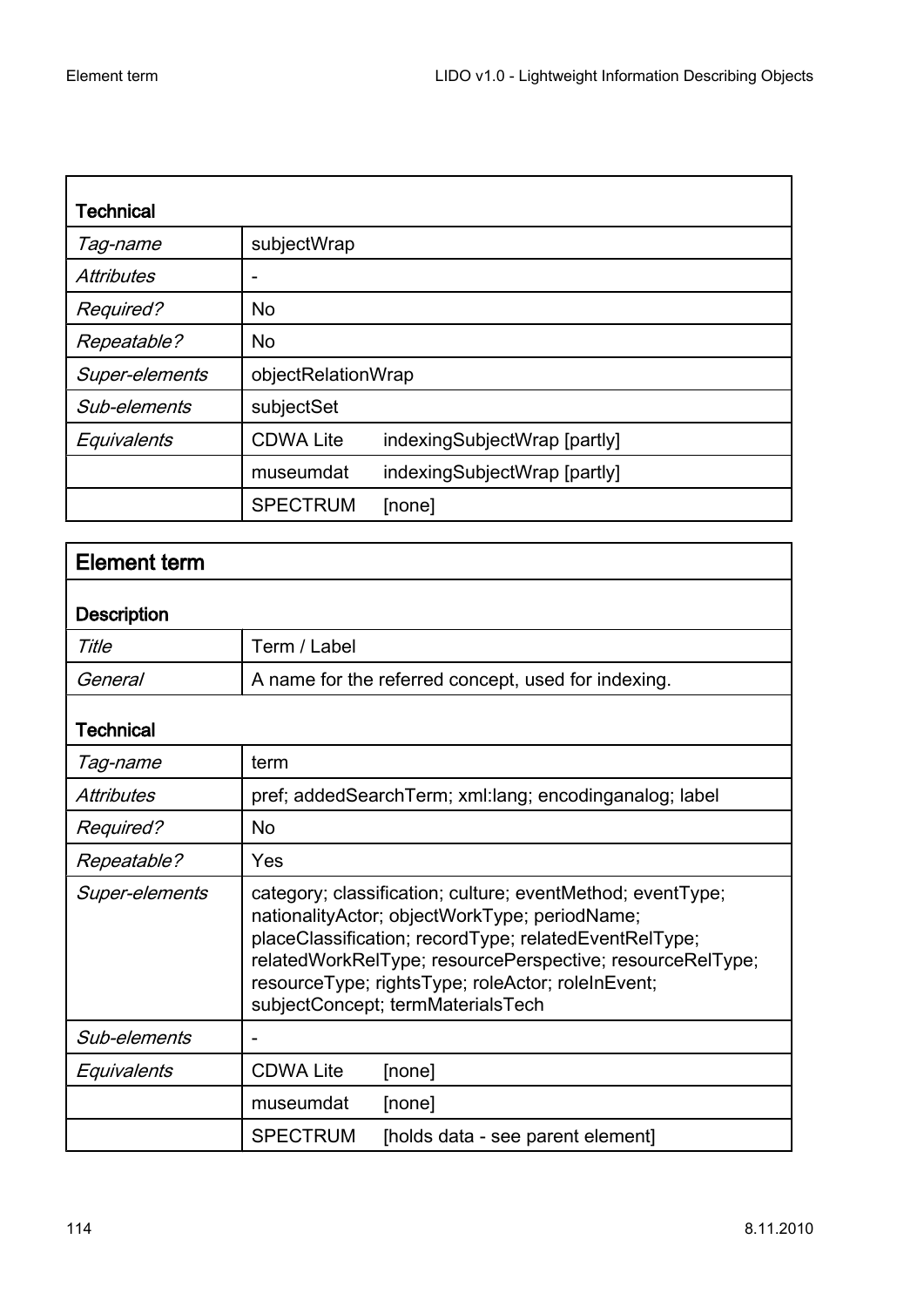<span id="page-120-0"></span> $\mathbf{r}$ 

| <b>Element termMaterialsTech</b> |                                                                                                                                                                                                                                                  |  |
|----------------------------------|--------------------------------------------------------------------------------------------------------------------------------------------------------------------------------------------------------------------------------------------------|--|
| <b>Description</b>               |                                                                                                                                                                                                                                                  |  |
| Title                            | <b>Concept Materials Techniques</b>                                                                                                                                                                                                              |  |
| General                          | A concept to index materials and/or technique.                                                                                                                                                                                                   |  |
| How to record                    | Preferably taken from a published controlled vocabulary.                                                                                                                                                                                         |  |
| Technical                        |                                                                                                                                                                                                                                                  |  |
| Tag-name                         | termMaterialsTech                                                                                                                                                                                                                                |  |
| <b>Attributes</b>                | type; sortorder                                                                                                                                                                                                                                  |  |
| Required?                        | No                                                                                                                                                                                                                                               |  |
| Repeatable?                      | Yes                                                                                                                                                                                                                                              |  |
| Super-elements                   | materialsTech                                                                                                                                                                                                                                    |  |
| <i>Sub-elements</i>              | conceptID; term                                                                                                                                                                                                                                  |  |
| Equivalents                      | <b>CDWA Lite</b><br>termMaterialsTech                                                                                                                                                                                                            |  |
|                                  | termMaterialsTech<br>museumdat                                                                                                                                                                                                                   |  |
|                                  | <b>SPECTRUM</b><br>Material [attribute: type = 'Material'] [element:<br>eventType term = 'Creation']; Technique [attribute: type =<br>'Technique'] [element: eventType term = 'Creation']. (NOTE - data<br>is mapped into the sub-element: term) |  |

| <b>Element thingPresent</b> |                                                                |  |
|-----------------------------|----------------------------------------------------------------|--|
| <b>Description</b>          |                                                                |  |
| Title                       | <b>Thing Present</b>                                           |  |
| <b>General</b>              | References another object that was present at this same event. |  |
| <b>Technical</b>            |                                                                |  |
| Tag-name                    | thingPresent                                                   |  |
| <b>Attributes</b>           | sortorder                                                      |  |
| Required?                   | <b>No</b>                                                      |  |
| Repeatable?                 | Yes                                                            |  |
| Super-elements              | event                                                          |  |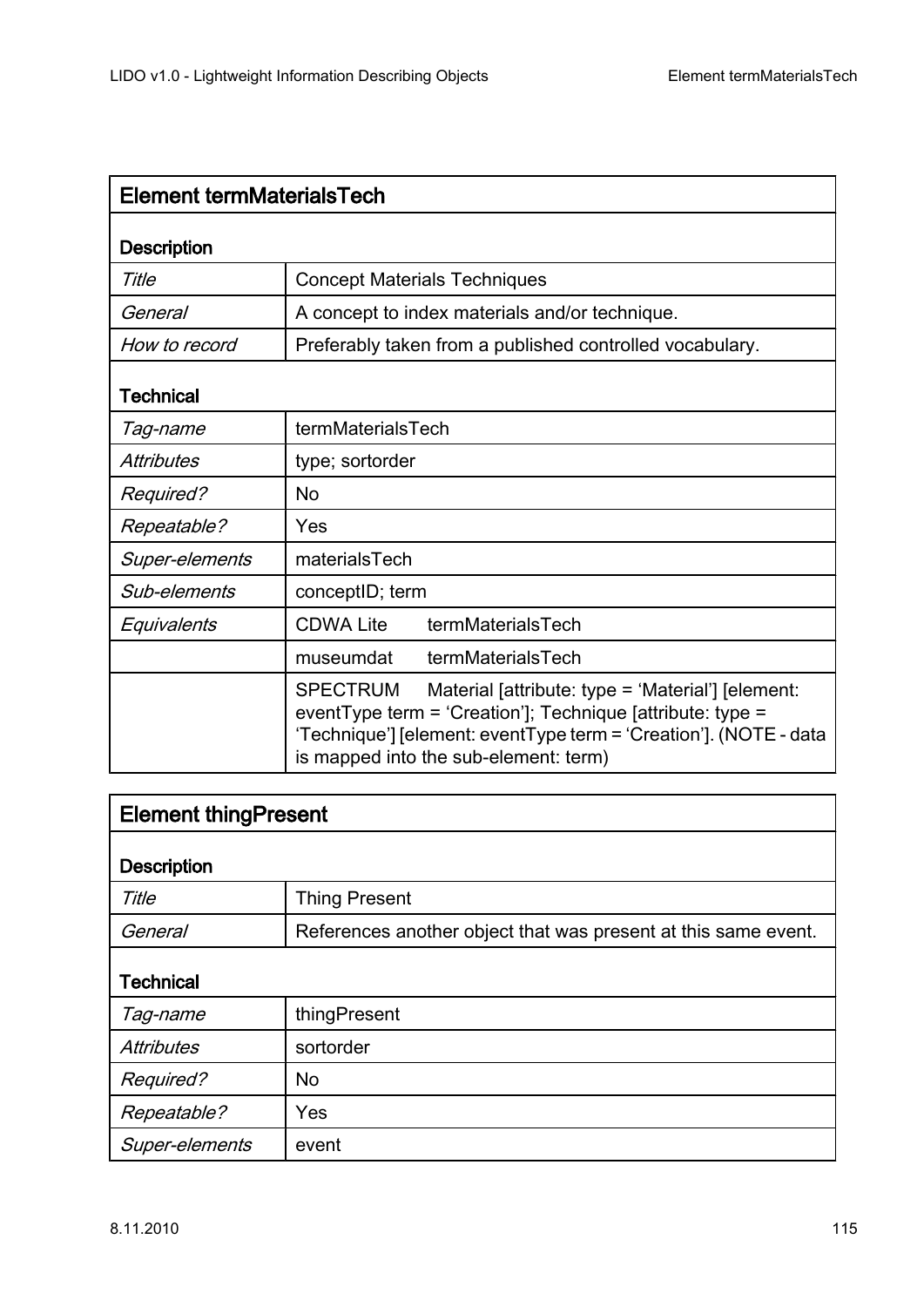<span id="page-121-0"></span>

| Sub-elements | displayObject; object |        |
|--------------|-----------------------|--------|
| Equivalents  | <b>CDWA Lite</b>      | [none] |
|              | museumdat             | [none] |
|              | <b>SPECTRUM</b>       | [none] |

| <b>Element titleSet</b> |                                                                                                                                                                                  |
|-------------------------|----------------------------------------------------------------------------------------------------------------------------------------------------------------------------------|
| <b>Description</b>      |                                                                                                                                                                                  |
| Title                   | <b>Title or Object Name Set</b>                                                                                                                                                  |
| General                 | Wrapper for one title or object name and its source information.                                                                                                                 |
| How to record           | Mandatory. If there is no specific title, provide an object name in<br>the appellation value.<br>If there is more than one title, repeat the Title Set element.                  |
| <b>Notes</b>            | For objects from natural, technical, cultural history e.g. the object<br>name given here and the object type, recorded in the object / work<br>type element are often identical. |
| <b>Technical</b>        |                                                                                                                                                                                  |
| Tag-name                | titleSet                                                                                                                                                                         |
| <b>Attributes</b>       | type; sortorder                                                                                                                                                                  |
| Required?               | Yes                                                                                                                                                                              |
| Repeatable?             | Yes                                                                                                                                                                              |
| Super-elements          | titleWrap                                                                                                                                                                        |
| Sub-elements            | appellationValue; sourceAppellation                                                                                                                                              |
| Equivalents             | <b>CDWA Lite</b><br>titleSet                                                                                                                                                     |
|                         | titleSet<br>museumdat                                                                                                                                                            |
|                         | <b>SPECTRUM</b><br>Object name [if no title only]; Title. (NOTE - data<br>is mapped into the sub-element: appellation Value).                                                    |

| <b>Element titleWrap</b> |                              |  |
|--------------------------|------------------------------|--|
| <b>Description</b>       |                              |  |
| Title                    | Title or Object Name Wrapper |  |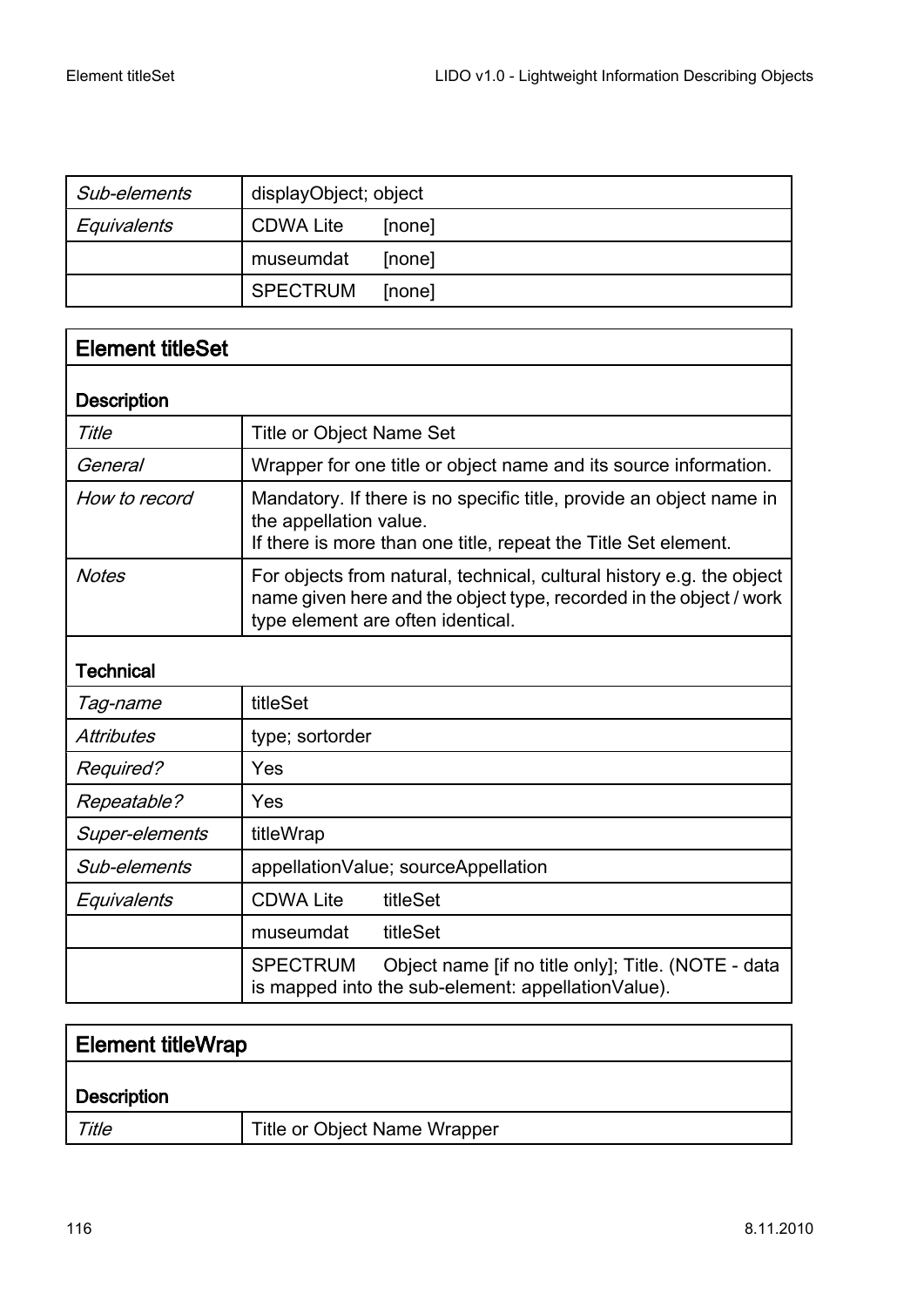| <b>General</b>    | Wrapper for Object name / Title information. |
|-------------------|----------------------------------------------|
| <b>Technical</b>  |                                              |
| Tag-name          | titleWrap                                    |
| <b>Attributes</b> | $\overline{\phantom{0}}$                     |
| Required?         | Yes                                          |
| Repeatable?       | <b>No</b>                                    |
| Super-elements    | objectIdentificationWrap                     |
| Sub-elements      | titleSet                                     |
| Equivalents       | <b>CDWA Lite</b><br>titleWrap                |
|                   | museumdat<br>titleWrap                       |
|                   | <b>SPECTRUM</b><br>[none]                    |

| <b>Element vitalDatesActor</b> |                                                                                                                                                                                                                                                                                                                                                                                                                                                                                                                                                                                                |  |
|--------------------------------|------------------------------------------------------------------------------------------------------------------------------------------------------------------------------------------------------------------------------------------------------------------------------------------------------------------------------------------------------------------------------------------------------------------------------------------------------------------------------------------------------------------------------------------------------------------------------------------------|--|
| <b>Description</b>             |                                                                                                                                                                                                                                                                                                                                                                                                                                                                                                                                                                                                |  |
| Title                          | <b>Vital Dates Actor</b>                                                                                                                                                                                                                                                                                                                                                                                                                                                                                                                                                                       |  |
| <b>General</b>                 | The lifespan of the person or the existence of the corporate body<br>or group.                                                                                                                                                                                                                                                                                                                                                                                                                                                                                                                 |  |
| How to record                  | For individuals, record birth date as earliest and death date as<br>latest date, estimated where necessary. For a corporate body or<br>group, record the dates of founding and dissolution.<br>Although this is not a mandatory field the use of birth date and<br>death date is strongly recommended for unambigous identification<br>of individuals.<br>The type attribute of earliest and latest date may specify for<br>indiviudals, if birth and death dates or if dates of activity are<br>recorded. Data values for type attribute may include: birthDate,<br>deathDate, estimatedDate. |  |
| <b>Technical</b>               |                                                                                                                                                                                                                                                                                                                                                                                                                                                                                                                                                                                                |  |
| Tag-name                       | vitalDatesActor                                                                                                                                                                                                                                                                                                                                                                                                                                                                                                                                                                                |  |
| <b>Attributes</b>              |                                                                                                                                                                                                                                                                                                                                                                                                                                                                                                                                                                                                |  |
| Required?                      | No                                                                                                                                                                                                                                                                                                                                                                                                                                                                                                                                                                                             |  |
| Repeatable?                    | No                                                                                                                                                                                                                                                                                                                                                                                                                                                                                                                                                                                             |  |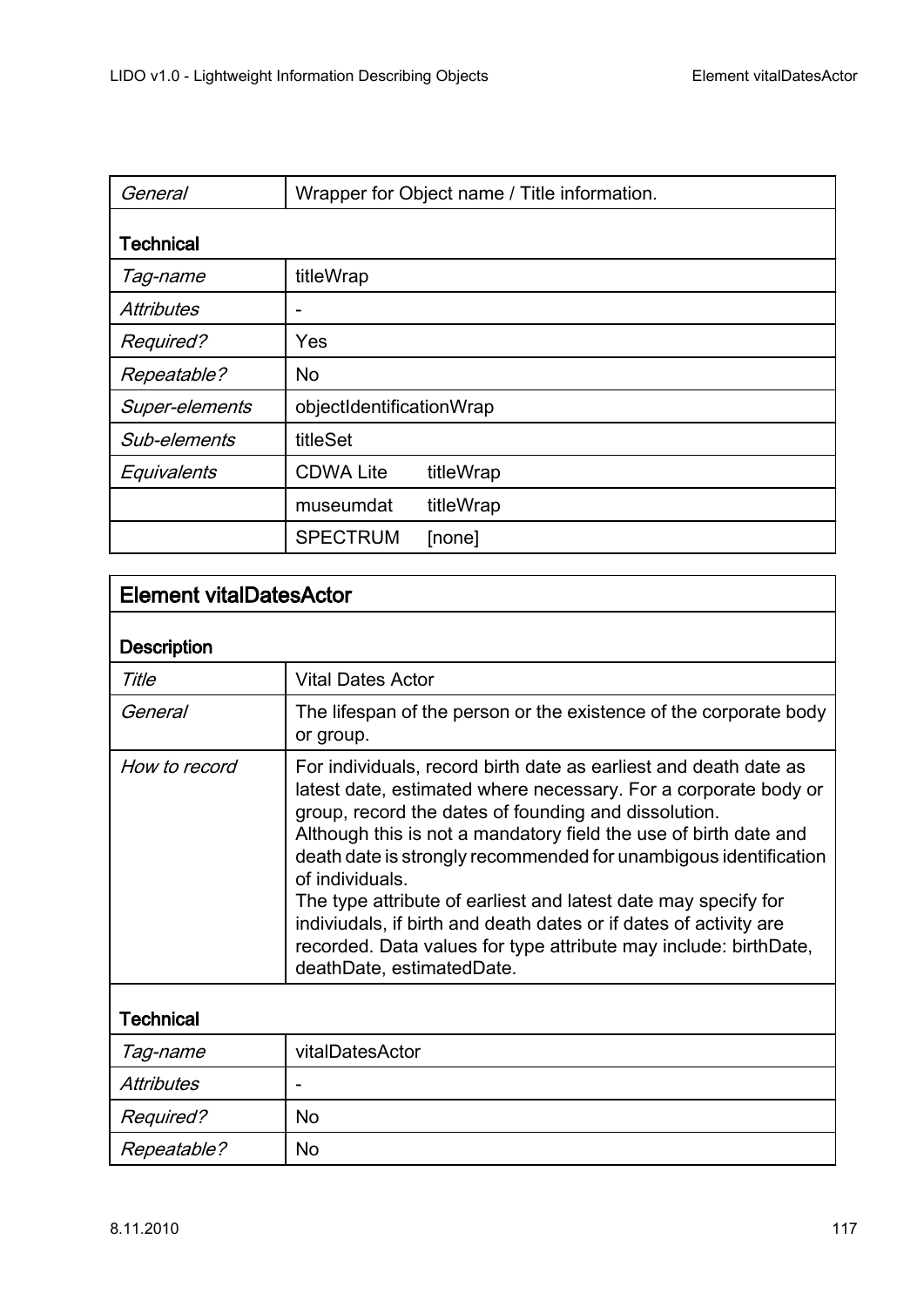<span id="page-123-0"></span>

| Super-elements | actor; actor                             |                                                                                                                                                                                    |
|----------------|------------------------------------------|------------------------------------------------------------------------------------------------------------------------------------------------------------------------------------|
| Sub-elements   | earliestDate; latestDate                 |                                                                                                                                                                                    |
| Equivalents    | <b>CDWA Lite</b>                         | vitalDatesCreator                                                                                                                                                                  |
|                | museumdat                                | vitalDatesActor                                                                                                                                                                    |
|                | <b>SPECTRUM</b><br>[attribute deathDate] | Organisation's foundation date [attribute]<br>birthDate]; Organisation's dissolution date [attribute deathDate];<br>Person's birth date [attribute birthDate]; Person's death date |

| <b>Element workID</b> |                                                                                                                                                                |  |
|-----------------------|----------------------------------------------------------------------------------------------------------------------------------------------------------------|--|
| <b>Description</b>    |                                                                                                                                                                |  |
| Title                 | Custody: Identification number                                                                                                                                 |  |
| General               | An unambiguous numeric or alphanumeric identification number,<br>assigned to the object by the institution of custody.                                         |  |
| <b>Technical</b>      |                                                                                                                                                                |  |
| Tag-name              | workID                                                                                                                                                         |  |
| Attributes            | type; sortorder; encodinganalog; label                                                                                                                         |  |
| Required?             | <b>No</b>                                                                                                                                                      |  |
| Repeatable?           | Yes                                                                                                                                                            |  |
| Super-elements        | repositorySet                                                                                                                                                  |  |
| Sub-elements          |                                                                                                                                                                |  |
| Equivalents           | <b>CDWA Lite</b><br>workID                                                                                                                                     |  |
|                       | workID<br>museumdat                                                                                                                                            |  |
|                       | <b>SPECTRUM</b><br>Object number; Other number [type]<br>attribute='Other number type']; Field collection number [type<br>attribute='Field-collection-number'] |  |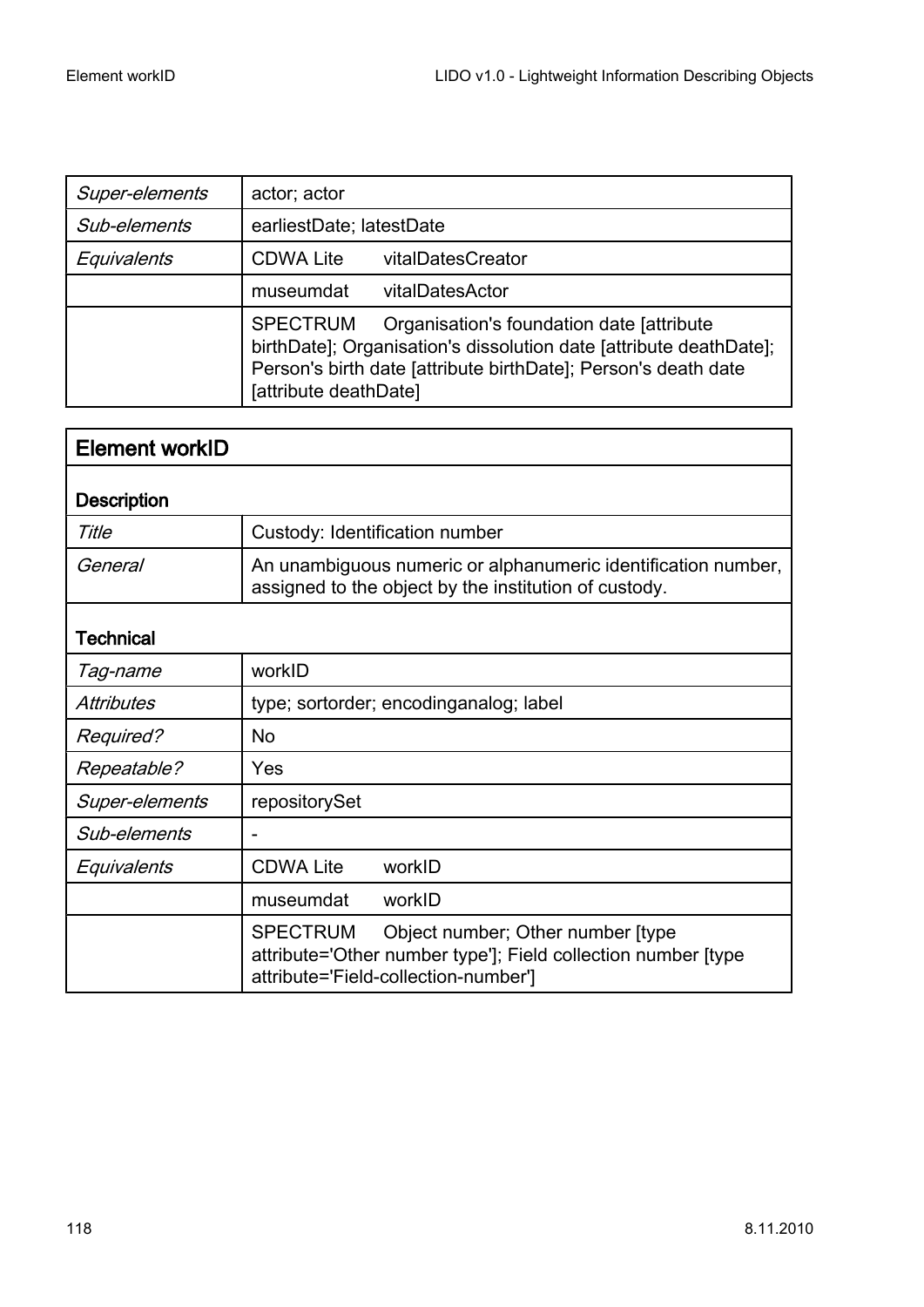## <span id="page-124-0"></span>Alphabetical list of attributes

| <b>Attribute addedSearchTerm</b> |                                                                                                                                                                                                                                                                       |           |
|----------------------------------|-----------------------------------------------------------------------------------------------------------------------------------------------------------------------------------------------------------------------------------------------------------------------|-----------|
| <b>Description</b>               |                                                                                                                                                                                                                                                                       |           |
| How to record                    | Has the two values: "yes" or "no".<br>"yes" indicates, that the term is an additional term which is derived<br>from an underlying controlled vocabulary (eg. synonym, generic<br>term, superordinate term) and should be used only for retrieval.<br>"no" is default. |           |
| Technical                        |                                                                                                                                                                                                                                                                       |           |
| Attribute name                   | addedSearchTerm                                                                                                                                                                                                                                                       |           |
| Used in elements                 | term;                                                                                                                                                                                                                                                                 |           |
| Equivalents                      | <b>CDWA Lite</b>                                                                                                                                                                                                                                                      | [none]    |
|                                  | museumdat                                                                                                                                                                                                                                                             | @imported |
|                                  | <b>SPECTRUM</b>                                                                                                                                                                                                                                                       | [none]    |
|                                  |                                                                                                                                                                                                                                                                       |           |

| <b>Attribute codecResource</b> |                                               |  |
|--------------------------------|-----------------------------------------------|--|
| <b>Description</b>             |                                               |  |
| General                        | Codec information about the digital resource. |  |
| <b>Technical</b>               |                                               |  |
| Attribute name                 | codecResource                                 |  |
| Used in elements               | resourceRepresentation                        |  |

| Attribute encodinganalog |                                                                                                                                                                                                                                                                                                                                                       |  |
|--------------------------|-------------------------------------------------------------------------------------------------------------------------------------------------------------------------------------------------------------------------------------------------------------------------------------------------------------------------------------------------------|--|
| <b>Description</b>       |                                                                                                                                                                                                                                                                                                                                                       |  |
| How to record            | Elements with data values are accompanied by the attributes<br>encodinganalog and label to indicate the format of the data source<br>from which the data were migrated. The attribute encodinganalog<br>refers to the internal field label of the source database. The source<br>format is indicated in the attribute relatedencoding of the lidoWrap |  |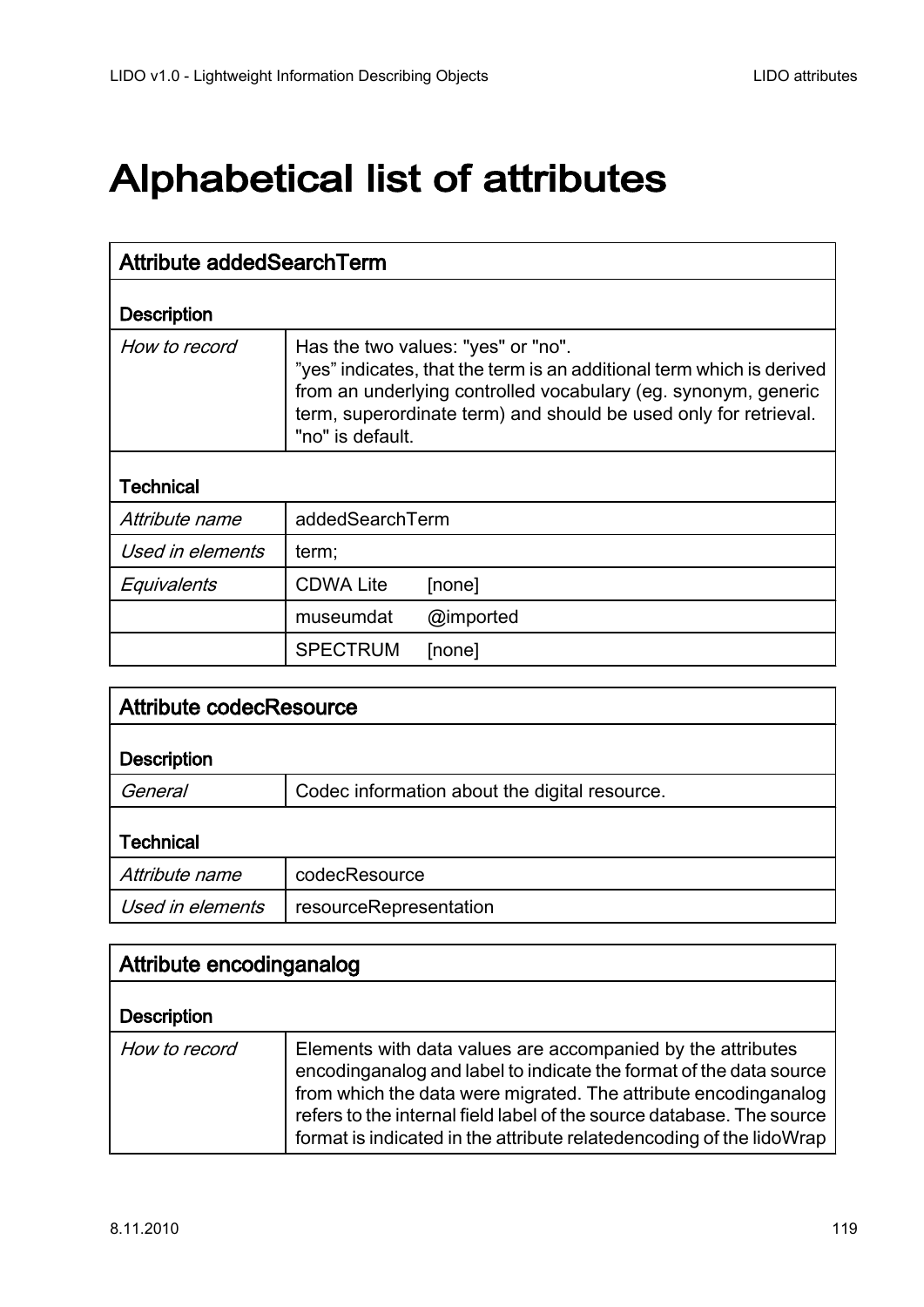| <b>Technical</b> |                                                                                                                                                                                                                                                                                                                                                                                                                                                                                                                                                                                                                                                                                                                                                                                           |  |
|------------------|-------------------------------------------------------------------------------------------------------------------------------------------------------------------------------------------------------------------------------------------------------------------------------------------------------------------------------------------------------------------------------------------------------------------------------------------------------------------------------------------------------------------------------------------------------------------------------------------------------------------------------------------------------------------------------------------------------------------------------------------------------------------------------------------|--|
| Attribute name   | encodinganalog                                                                                                                                                                                                                                                                                                                                                                                                                                                                                                                                                                                                                                                                                                                                                                            |  |
| Used in elements | workID; term; recordID; recordInfoID; resourceID; eventID;<br>legalBodyID; descriptiveNoteID; placeID; conceptID; actorID;<br>objectID; lidoRecID; objectPublishedID; inscriptionTranscription;<br>displayState; displayEdition; sourceStateEdition; displaySubject;<br>extentSubject; displayEvent; displayActor; displayDate;<br>extentMaterialsTech; sourceMaterialsTech; displayPlace;<br>descriptiveNoteValue; sourceDescriptiveNote; creditLine;<br>displayObject; genderActor; displayMaterialsTech;<br>displayObjectMeasurements; attributionQualifierActor;<br>extentActor; displayActorInRole; measurementType;<br>measurementUnit; measurementValue; recordInfoLink;<br>legalBodyWeblink; objectWebResource; appellationValue;<br>sourceAppellation; earliestDate; latestDate; |  |
| Equivalents      | <b>CDWA Lite</b><br>[none]                                                                                                                                                                                                                                                                                                                                                                                                                                                                                                                                                                                                                                                                                                                                                                |  |
|                  | museumdat<br>encodinganalog                                                                                                                                                                                                                                                                                                                                                                                                                                                                                                                                                                                                                                                                                                                                                               |  |
|                  | <b>SPECTRUM</b><br>[none]                                                                                                                                                                                                                                                                                                                                                                                                                                                                                                                                                                                                                                                                                                                                                                 |  |

| <b>Attribute formatResource</b> |                                                                                                                                                                                                        |  |
|---------------------------------|--------------------------------------------------------------------------------------------------------------------------------------------------------------------------------------------------------|--|
| <b>Description</b>              |                                                                                                                                                                                                        |  |
| General                         | Indicates the internet media type, e.g. the file format of the given<br>web resource.                                                                                                                  |  |
| How to record                   | Data values should be taken from the official IANA list (see http://<br>www.iana.org/assignments/media-types/). Includes: text/html,<br>text/xml, image/jpeg, audio/mpeg, video/mpeg, application/pdf. |  |
| <b>Technical</b>                |                                                                                                                                                                                                        |  |
| Attribute name                  | formatResource                                                                                                                                                                                         |  |
| Used in elements                | recordInfoLink; legalBodyWeblink; objectWebResource                                                                                                                                                    |  |
| Equivalents                     | CDWA Lite<br>formatResource                                                                                                                                                                            |  |
|                                 | formatResource<br>museumdat                                                                                                                                                                            |  |
|                                 | <b>SPECTRUM</b><br>[none]                                                                                                                                                                              |  |

## Attribute geographicalEntity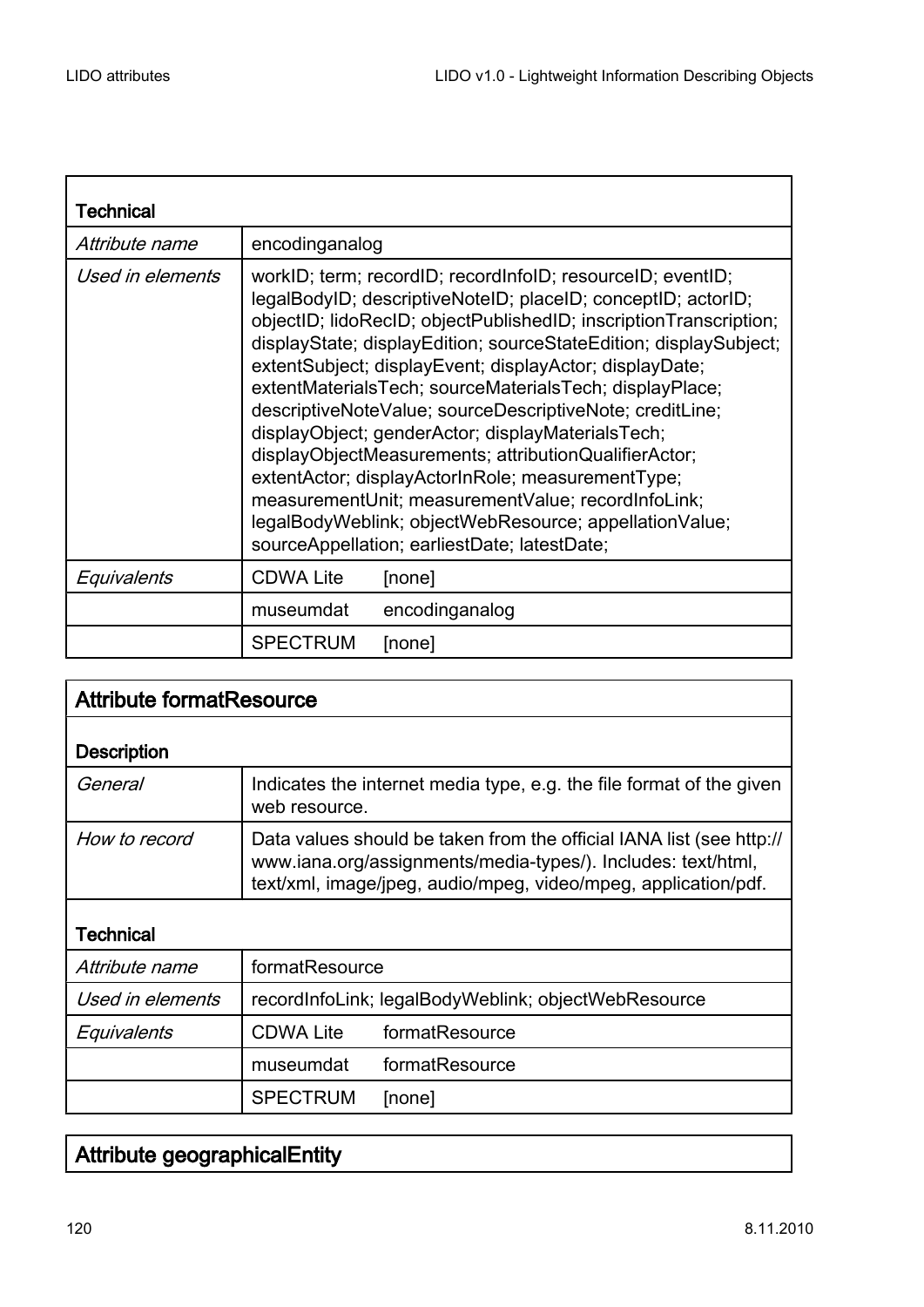<span id="page-126-0"></span>

| <b>Description</b> |                                                                                       |  |
|--------------------|---------------------------------------------------------------------------------------|--|
| General            | Qualifies the type of the given place entity according to<br>geographical structures. |  |
| How to record      | Data values can include: natural environment, landscape.                              |  |
| <b>Technical</b>   |                                                                                       |  |
| Attribute name     | geographicalEntity                                                                    |  |
| Used in elements   | repositoryLocation; place; partOfPlace;                                               |  |
| Equivalents        | <b>CDWA Lite</b><br>[none]                                                            |  |
|                    | geographicalEntity<br>museumdat                                                       |  |
|                    | <b>SPECTRUM</b><br>Place feature type                                                 |  |

| <b>Attribute label</b> |                                                                                                                                                                                                                                                                                                                                                                                                                                                                                                                                                                                                                                                                                                                                                                                           |  |
|------------------------|-------------------------------------------------------------------------------------------------------------------------------------------------------------------------------------------------------------------------------------------------------------------------------------------------------------------------------------------------------------------------------------------------------------------------------------------------------------------------------------------------------------------------------------------------------------------------------------------------------------------------------------------------------------------------------------------------------------------------------------------------------------------------------------------|--|
| <b>Description</b>     |                                                                                                                                                                                                                                                                                                                                                                                                                                                                                                                                                                                                                                                                                                                                                                                           |  |
| How to record          | Elements with data values are accompanied by the attributes<br>encodinganalog and label, to indicate the format of the data<br>source from which the data were migrated. The attribute label<br>refers to the external label of a data field at the visible user<br>interface. The source format is indicated in the attribute                                                                                                                                                                                                                                                                                                                                                                                                                                                            |  |
| <b>Technical</b>       |                                                                                                                                                                                                                                                                                                                                                                                                                                                                                                                                                                                                                                                                                                                                                                                           |  |
| Attribute name         | label                                                                                                                                                                                                                                                                                                                                                                                                                                                                                                                                                                                                                                                                                                                                                                                     |  |
| Used in elements       | workID; term; recordID; recordInfoID; resourceID; eventID;<br>legalBodyID; descriptiveNoteID; placeID; conceptID; actorID;<br>objectID; lidoRecID; objectPublishedID; inscriptionTranscription;<br>displayState; displayEdition; sourceStateEdition; displaySubject;<br>extentSubject; displayEvent; displayActor; displayDate;<br>extentMaterialsTech; sourceMaterialsTech; displayPlace;<br>descriptiveNoteValue; sourceDescriptiveNote; creditLine;<br>displayObject; genderActor; displayMaterialsTech;<br>displayObjectMeasurements; attributionQualifierActor;<br>extentActor; displayActorInRole; measurementType;<br>measurementUnit; measurementValue; recordInfoLink;<br>legalBodyWeblink; objectWebResource; appellationValue;<br>sourceAppellation; earliestDate; latestDate; |  |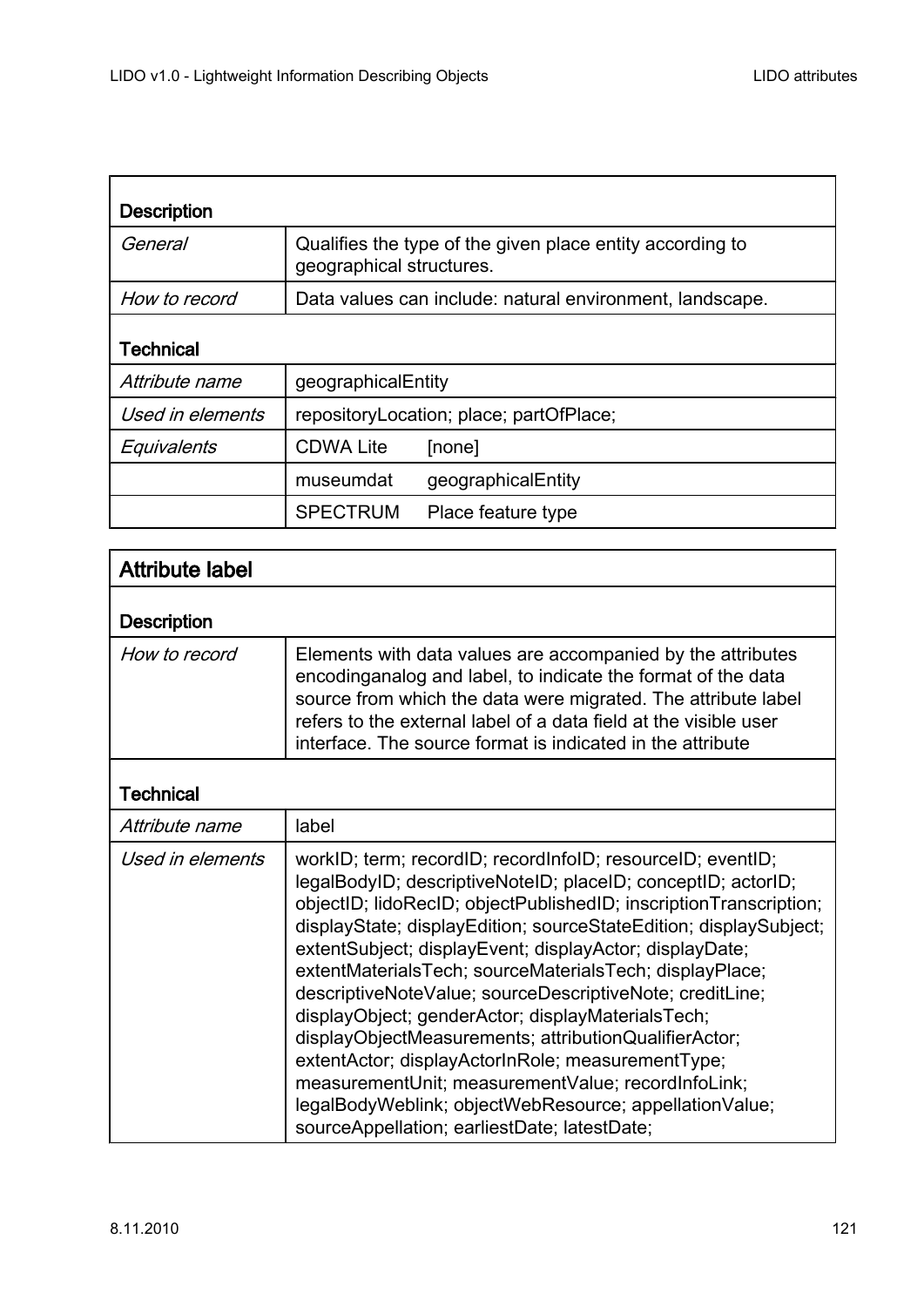<span id="page-127-0"></span>

| Equivalents | CDWA Lite | [none] |
|-------------|-----------|--------|
|             | museumdat | label  |
|             | SPECTRUM  | [none] |

| <b>Attribute political Entity</b> |                                                               |                                                                     |
|-----------------------------------|---------------------------------------------------------------|---------------------------------------------------------------------|
| <b>Description</b>                |                                                               |                                                                     |
| General                           | structures.                                                   | Qualifies the type of the given place entity according to political |
| How to record                     | Data values can include: city, county, country, civil parish. |                                                                     |
| <b>Technical</b>                  |                                                               |                                                                     |
| Attribute name                    | politicalEntity                                               |                                                                     |
| Used in elements                  | repositoryLocation; place; partOfPlace;                       |                                                                     |
| Equivalents                       | <b>CDWA Lite</b>                                              | [none]                                                              |
|                                   | museumdat                                                     | politicalEntity                                                     |
|                                   | <b>SPECTRUM</b>                                               | Place name type                                                     |

| <b>Attribute pref</b> |                                                                                                                                                                                                                                         |  |
|-----------------------|-----------------------------------------------------------------------------------------------------------------------------------------------------------------------------------------------------------------------------------------|--|
| <b>Description</b>    |                                                                                                                                                                                                                                         |  |
| General               | Qualifies the value as a preferred or alternative variant.                                                                                                                                                                              |  |
| How to record         | Data values: preferred, alternate                                                                                                                                                                                                       |  |
| <b>Technical</b>      |                                                                                                                                                                                                                                         |  |
| Attribute name        | pref                                                                                                                                                                                                                                    |  |
| Used in elements      | term; recordID; recordInfoID; resourceID; eventID; legalBodyID;<br>descriptiveNoteID; placeID; conceptID; actorID; objectID;<br>lidoRecID; objectPublishedID; recordInfoLink; legalBodyWeblink;<br>objectWebResource; appellationValue; |  |
| Equivalents           | <b>CDWA Lite</b><br>pref [but value list restricted]                                                                                                                                                                                    |  |
|                       | museumdat<br>pref                                                                                                                                                                                                                       |  |
|                       | <b>SPECTRUM</b><br>[none]                                                                                                                                                                                                               |  |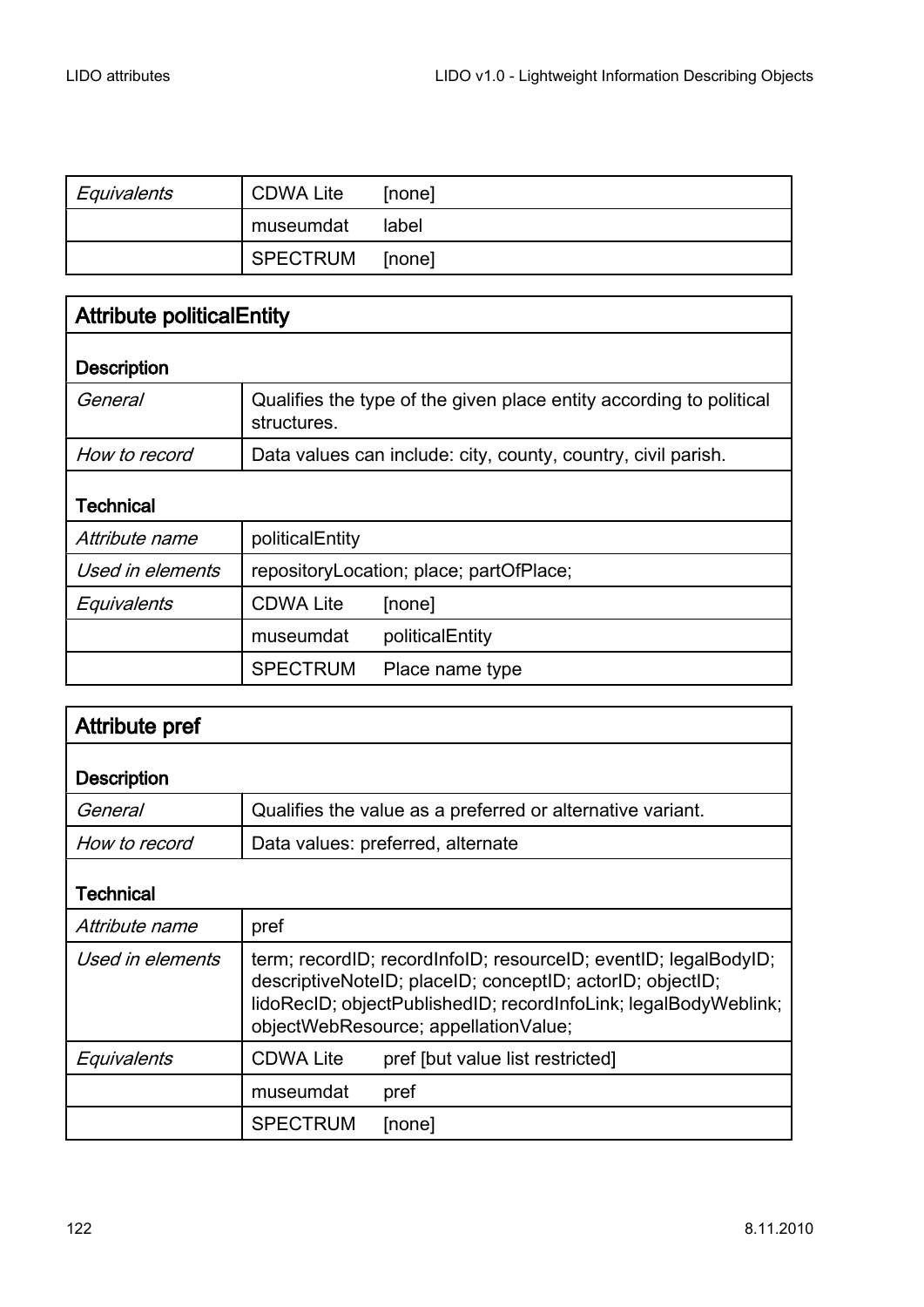<span id="page-128-0"></span>

| Attribute relatedencoding |                                                                                                                                                                                                                                  |                               |
|---------------------------|----------------------------------------------------------------------------------------------------------------------------------------------------------------------------------------------------------------------------------|-------------------------------|
| <b>Description</b>        |                                                                                                                                                                                                                                  |                               |
| General                   | Indicates the format of the data source from which the data were<br>migrated. For each sub-element with data values then the related<br>source data fields can be referenced through the attributes<br>encodinganalog and label. |                               |
| <b>Technical</b>          |                                                                                                                                                                                                                                  |                               |
| Attribute name            | relatedencoding                                                                                                                                                                                                                  |                               |
| Used in elements          | lidoWrap; lido;                                                                                                                                                                                                                  |                               |
| Equivalents               | <b>CDWA Lite</b>                                                                                                                                                                                                                 | [none]                        |
|                           | museumdat                                                                                                                                                                                                                        | museumdatWrap@relatedencoding |
|                           | <b>SPECTRUM</b>                                                                                                                                                                                                                  | [none]                        |

| Attribute sortorder |                                                                                                                                                                                                                                                                                                                                                                                                                                                                                                                                                                                                                                                                                                                                                                                     |  |
|---------------------|-------------------------------------------------------------------------------------------------------------------------------------------------------------------------------------------------------------------------------------------------------------------------------------------------------------------------------------------------------------------------------------------------------------------------------------------------------------------------------------------------------------------------------------------------------------------------------------------------------------------------------------------------------------------------------------------------------------------------------------------------------------------------------------|--|
| <b>Description</b>  |                                                                                                                                                                                                                                                                                                                                                                                                                                                                                                                                                                                                                                                                                                                                                                                     |  |
| General             | Assigns a priority order for online presentation of the element.                                                                                                                                                                                                                                                                                                                                                                                                                                                                                                                                                                                                                                                                                                                    |  |
| How to record       | Has to be a positive integer, with descending priority from 1 to x.                                                                                                                                                                                                                                                                                                                                                                                                                                                                                                                                                                                                                                                                                                                 |  |
| <b>Technical</b>    |                                                                                                                                                                                                                                                                                                                                                                                                                                                                                                                                                                                                                                                                                                                                                                                     |  |
| Attribute name      | sortorder                                                                                                                                                                                                                                                                                                                                                                                                                                                                                                                                                                                                                                                                                                                                                                           |  |
| Used in elements    | lidoWrap; objectWorkTypeWrap; classificationWrap; titleWrap;<br>inscriptionsWrap; objectMeasurementsWrap; eventWrap;<br>subjectWrap; relatedWorksWrap; rightsWorkWrap; recordWrap;<br>recordWrap; resourceWrap; workID; repositorySet;<br>resourceDescription; resourceSource; rightsResource;<br>subjectConcept; subjectActor; subjectDate; subjectEvent;<br>subjectPlace; subjectObject; termMaterialsTech; eventActor;<br>culture; periodName; eventPlace; eventMethod;<br>eventMaterialsTech; thingPresent; relatedEventSet;<br>inscriptionDescription; objectDescriptionSet;<br>eventDescriptionSet; rightsHolder; nationalityActor;<br>measurementsSet; extentMeasurements;<br>qualifierMeasurements; formatMeasurements;<br>shapeMeasurements; scaleMeasurements; roleActor; |  |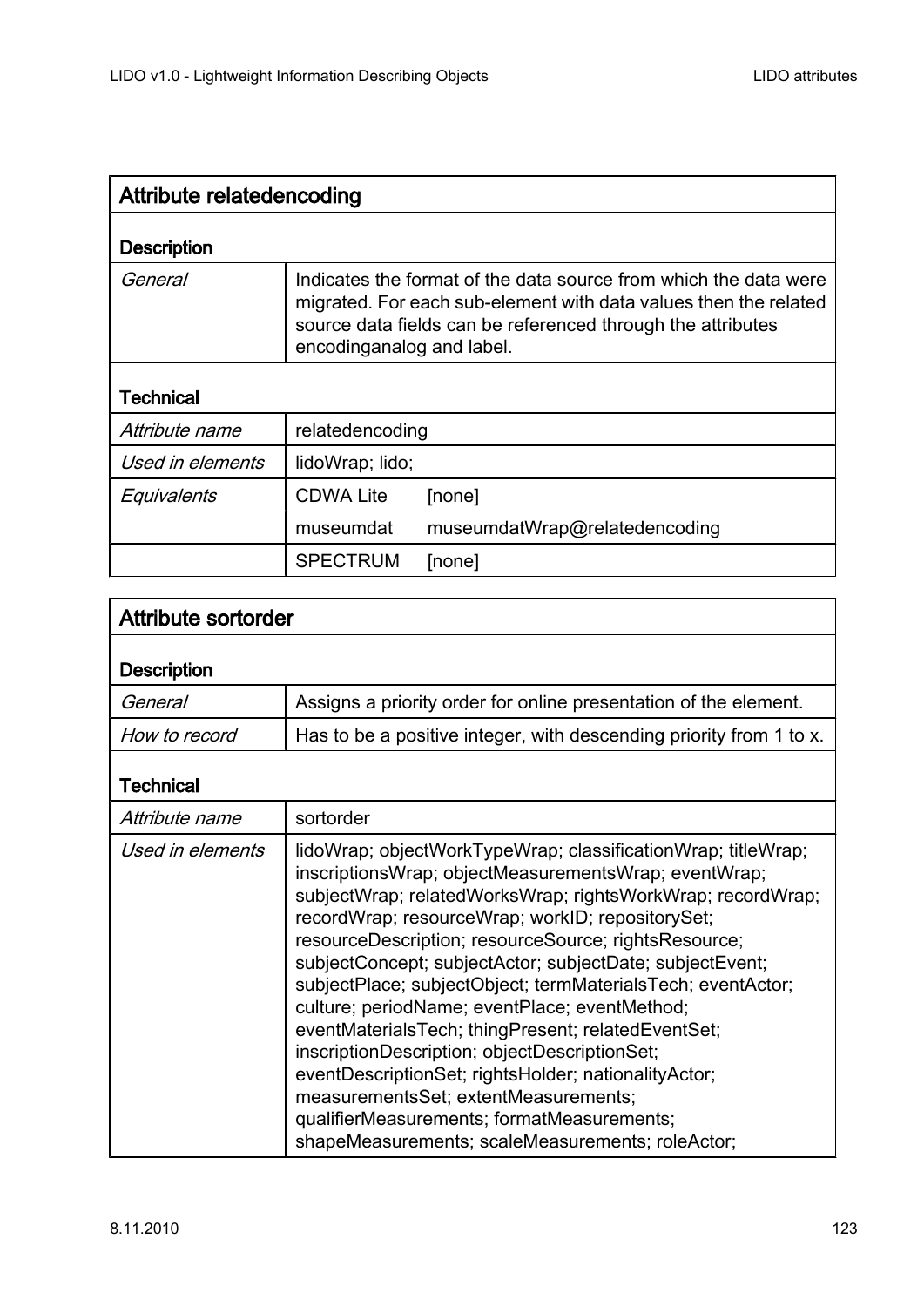<span id="page-129-0"></span>

| Equivalents | CDWA Lite       | [none] |
|-------------|-----------------|--------|
|             | museumdat       | [none] |
|             | <b>SPECTRUM</b> | [none] |

| <b>Attribute source</b> |                                                                                                                                                                                                          |                            |
|-------------------------|----------------------------------------------------------------------------------------------------------------------------------------------------------------------------------------------------------|----------------------------|
| <b>Description</b>      |                                                                                                                                                                                                          |                            |
| General                 | Source of the information given in the holding element.                                                                                                                                                  |                            |
| <b>Technical</b>        |                                                                                                                                                                                                          |                            |
| Attribute name          | source                                                                                                                                                                                                   |                            |
| Used in elements        | recordMetadataDate; recordID; recordInfoID; resourceID;<br>eventID; legalBodyID; descriptiveNoteID; placeID; conceptID;<br>actorID; objectID; lidoRecID; objectPublishedID; earliestDate;<br>latestDate; |                            |
| Equivalents             | <b>CDWA Lite</b><br>termsource                                                                                                                                                                           |                            |
|                         | museumdat<br>termsource                                                                                                                                                                                  |                            |
|                         | <b>SPECTRUM</b>                                                                                                                                                                                          | Unit of information scheme |

| <b>Attribute type</b> |                                                                                                                                                                                                                                                                                                                                                                                                                                                            |  |
|-----------------------|------------------------------------------------------------------------------------------------------------------------------------------------------------------------------------------------------------------------------------------------------------------------------------------------------------------------------------------------------------------------------------------------------------------------------------------------------------|--|
| <b>Description</b>    |                                                                                                                                                                                                                                                                                                                                                                                                                                                            |  |
| General               | Qualifies the type of information given in the holding element.                                                                                                                                                                                                                                                                                                                                                                                            |  |
| How to record         | Will generally have to be populated with a given value list.                                                                                                                                                                                                                                                                                                                                                                                               |  |
| <b>Technical</b>      |                                                                                                                                                                                                                                                                                                                                                                                                                                                            |  |
| Attribute name        | type                                                                                                                                                                                                                                                                                                                                                                                                                                                       |  |
| Used in elements      | objectWorkTypeWrap; classificationWrap; titleWrap;<br>inscriptionsWrap; recordWrap; workID; repositorySet;<br>recordMetadataDate; recordInfoSet; resourceRepresentation;<br>resourceDescription; resourceSource; subject;<br>termMaterialsTech; periodName; eventPlace; recordID;<br>recordInfoID; resourceID; eventID; legalBodyID;<br>descriptiveNoteID; placeID; conceptID; actorID; objectID;<br>lidoRecID; objectPublishedID; inscriptionDescription; |  |